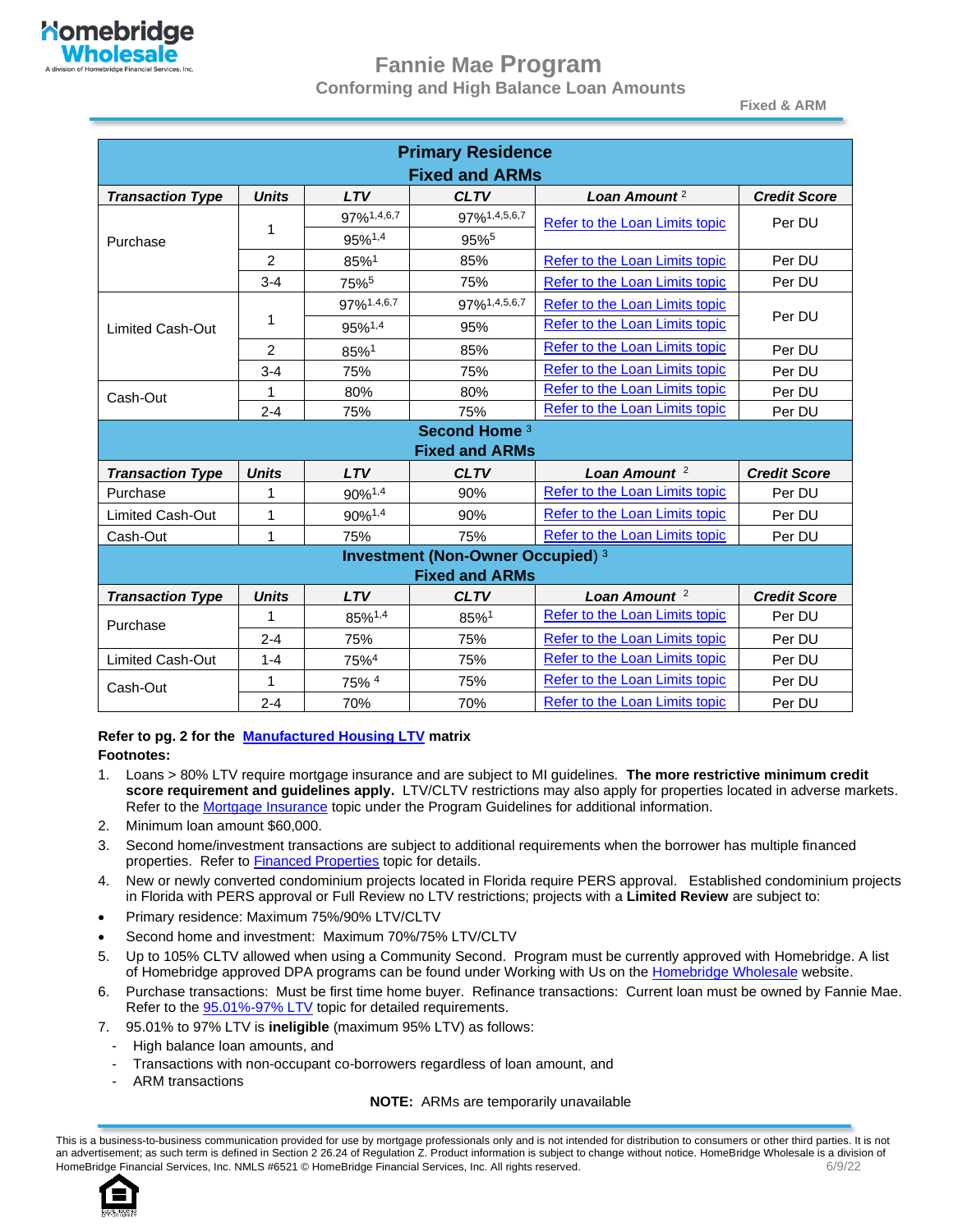

#### **Manufactured Housing Fixed Rate Only** <sup>4</sup>

<span id="page-1-0"></span>

| <b>Owner-Occupied Primary Residence</b>     |              |                     |             |                                |                     |
|---------------------------------------------|--------------|---------------------|-------------|--------------------------------|---------------------|
| <b>Transaction Type</b>                     | <b>Units</b> | <b>LTV</b>          | <b>CLTV</b> | Loan Amount <sup>2</sup>       | <b>Credit Score</b> |
| Purchase &<br>Limited Cash-out<br>Refinance | 1            | $95\%$ <sup>1</sup> | 95%         | Refer to the Loan Limits topic | Per DU              |
| Cash-Out $3$                                |              | 65%                 | 65%         | Refer to the Loan Limits topic | Per DU              |
| <b>Second Home</b>                          |              |                     |             |                                |                     |
| Purchase &<br>Limited Cash-out<br>Refinance |              | $90\%$ <sup>1</sup> | 90%         | Refer to the Loan Limits topic | Per DU              |

#### **Footnotes:**

- 1. Loans > 80% LTV require mortgage insurance and are subject to MI guidelines. **The more restrictive minimum credit score requirement and guidelines apply.** LTV/CLTV restrictions may also apply for properties located in adverse markets. Refer to the [Mortgage Insurance](#page-53-0) topic under the Program Guidelines for additional information.
- 2. Minimum loan amount \$60,000
- 3. Cash-out transactions limited to a loan term of ≤ 20 years (15 or 20 year term; loan terms > 20 years ineligible)
- 4. Manufactured homes limited to fixed rate only

| <b>2022 Conforming Loan Limits</b> |                          |                |
|------------------------------------|--------------------------|----------------|
| <b>Units</b>                       | <b>Contiguous States</b> | Alaska, Hawaii |
| One                                | \$647,200                | \$970,800      |
| Two                                | \$828,700                | \$1,243,050    |
| Three                              | \$1,001,650              | \$1,502,475    |
| Four                               | \$1,244,850              | \$1,867,275    |
| 2022 High-Cost Area Loan Limits    |                          |                |
| <b>Units</b>                       | <b>Contiguous States</b> |                |
|                                    |                          | Alaska, Hawaii |
| One                                | \$970,800                | N/A            |
| Two                                | \$1,243,050              | N/A            |
| Three                              | \$1,502,475              | N/A            |

# <span id="page-1-1"></span>**2022 Maximum Loan Limits**

\*Actual loan limits for certain high-cost counties may be **lower** than the maximum amount listed above \*\*Alaska/Hawaii do **not** have high-cost areas in 2022; the applicable conforming limit applies

To view the 2022 loan limits by county click here **FHFA 2022 Loan Limits**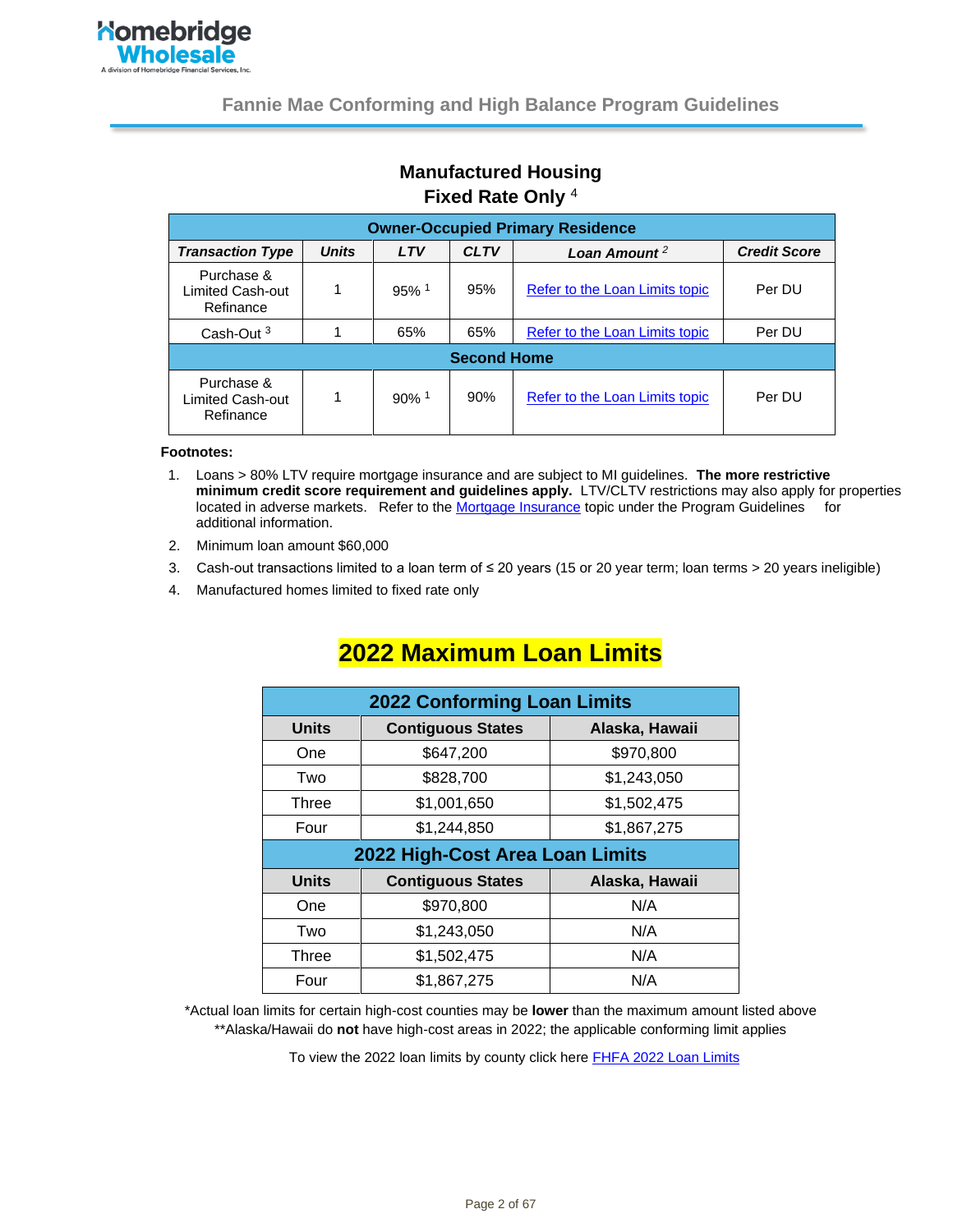

| <b>Topic</b>                                    | <b>Guideline</b>                                                                                                                                                                                                                                          |  |  |
|-------------------------------------------------|-----------------------------------------------------------------------------------------------------------------------------------------------------------------------------------------------------------------------------------------------------------|--|--|
| <b>COVID-19</b>                                 | The temporary documentation flexibilities allowed by Fannie Mae and Homebridge policy changes<br>٠                                                                                                                                                        |  |  |
| <b>Temporary</b><br><b>Flexibility Policies</b> | due to COVID-19 are being added to the guidelines to incorporate all temporary policy in one<br>place for reference.                                                                                                                                      |  |  |
|                                                 | It is important to remember there is no change to Fannie Mae's standard underwriting policies to<br>$\bullet$<br>determine borrower qualification and any policy not addressed under COVID-19 temporary<br>policies topic is subject to standard guidance |  |  |
|                                                 | Refer to the individual COVID-19 topics below for effective dates<br>$\bullet$                                                                                                                                                                            |  |  |
|                                                 |                                                                                                                                                                                                                                                           |  |  |
| COVID-19<br><b>Temporary</b>                    | Standard Fannie Mae appraisal guidance will apply to applications dated<br>on or after June 1, 2021; refer to the Appraisals topic                                                                                                                        |  |  |
| <b>Appraisal Policy</b>                         |                                                                                                                                                                                                                                                           |  |  |
|                                                 | The temporary appraisal policy below will apply to applications dated<br>on or before May 31, 2021                                                                                                                                                        |  |  |
|                                                 | If the transaction requires MI, the Homebridge underwriter will confirm the applicable MI company will                                                                                                                                                    |  |  |
|                                                 | accept the appraisal option selected                                                                                                                                                                                                                      |  |  |
|                                                 | <b>Purchase Transactions Including New Construction*</b>                                                                                                                                                                                                  |  |  |
|                                                 | <b>Primary Residence Regardless of LTV</b>                                                                                                                                                                                                                |  |  |
|                                                 | Traditional appraisal (interior/exterior inspection), or                                                                                                                                                                                                  |  |  |
|                                                 | Desktop appraisal, or                                                                                                                                                                                                                                     |  |  |
|                                                 | Exterior-only appraisal<br>Second Home and Investment ≤ 85% LTV                                                                                                                                                                                           |  |  |
|                                                 | Traditional appraisal (interior/exterior inspection), or                                                                                                                                                                                                  |  |  |
|                                                 | Desktop appraisal, or                                                                                                                                                                                                                                     |  |  |
|                                                 | Exterior-only appraisal<br>$\overline{\phantom{a}}$                                                                                                                                                                                                       |  |  |
|                                                 | Second Home > 85% LTV<br>$\bullet$                                                                                                                                                                                                                        |  |  |
|                                                 | Traditional appraisal (interior/exterior inspection) required                                                                                                                                                                                             |  |  |
|                                                 | *Applies where the appraisal is "subject to completion per plans/specs" or property is 100% complete<br>but interior/exterior cannot be completed; flexibilities do not apply to construction-to-perm                                                     |  |  |
|                                                 | <b>Rate/Term Refinance Transactions</b>                                                                                                                                                                                                                   |  |  |
|                                                 | Fannie Mae Owns the Loan Being Refinanced                                                                                                                                                                                                                 |  |  |
|                                                 | Traditional appraisal (interior/exterior inspection), or                                                                                                                                                                                                  |  |  |
|                                                 | Exterior-only appraisal                                                                                                                                                                                                                                   |  |  |
|                                                 | Fannie Mae Does Not Own the Loan Being Refinanced<br>$\bullet$                                                                                                                                                                                            |  |  |
|                                                 | Traditional appraisal (interior/exterior inspection) required                                                                                                                                                                                             |  |  |
|                                                 | To determine if Fannie Mae owns the loan click here: FNMA Loan Lookup                                                                                                                                                                                     |  |  |
|                                                 | <b>Cash-Out Refinance Transactions</b>                                                                                                                                                                                                                    |  |  |
|                                                 | All Occupancies Regardless of LTV                                                                                                                                                                                                                         |  |  |
|                                                 | Traditional appraisal (interior/exterior inspection) required                                                                                                                                                                                             |  |  |
|                                                 | <b>Appraisal Waivers</b>                                                                                                                                                                                                                                  |  |  |
|                                                 | Eligible when offered by DU subject to Fannie Mae standard requirements                                                                                                                                                                                   |  |  |
|                                                 | <b>Completion Reports (Form 1004D)</b>                                                                                                                                                                                                                    |  |  |
|                                                 | If a 1004D is unable to be obtained, the following documentation is acceptable:                                                                                                                                                                           |  |  |
|                                                 | A letter, signed by the borrower, confirming all work has been completed, AND                                                                                                                                                                             |  |  |
|                                                 | Photographs of the completed work, OR<br>٠                                                                                                                                                                                                                |  |  |
|                                                 | Paid invoices, OR<br>٠                                                                                                                                                                                                                                    |  |  |
|                                                 | Occupancy permit(s), OR                                                                                                                                                                                                                                   |  |  |
|                                                 | Similar documentation that confirms the work was completed                                                                                                                                                                                                |  |  |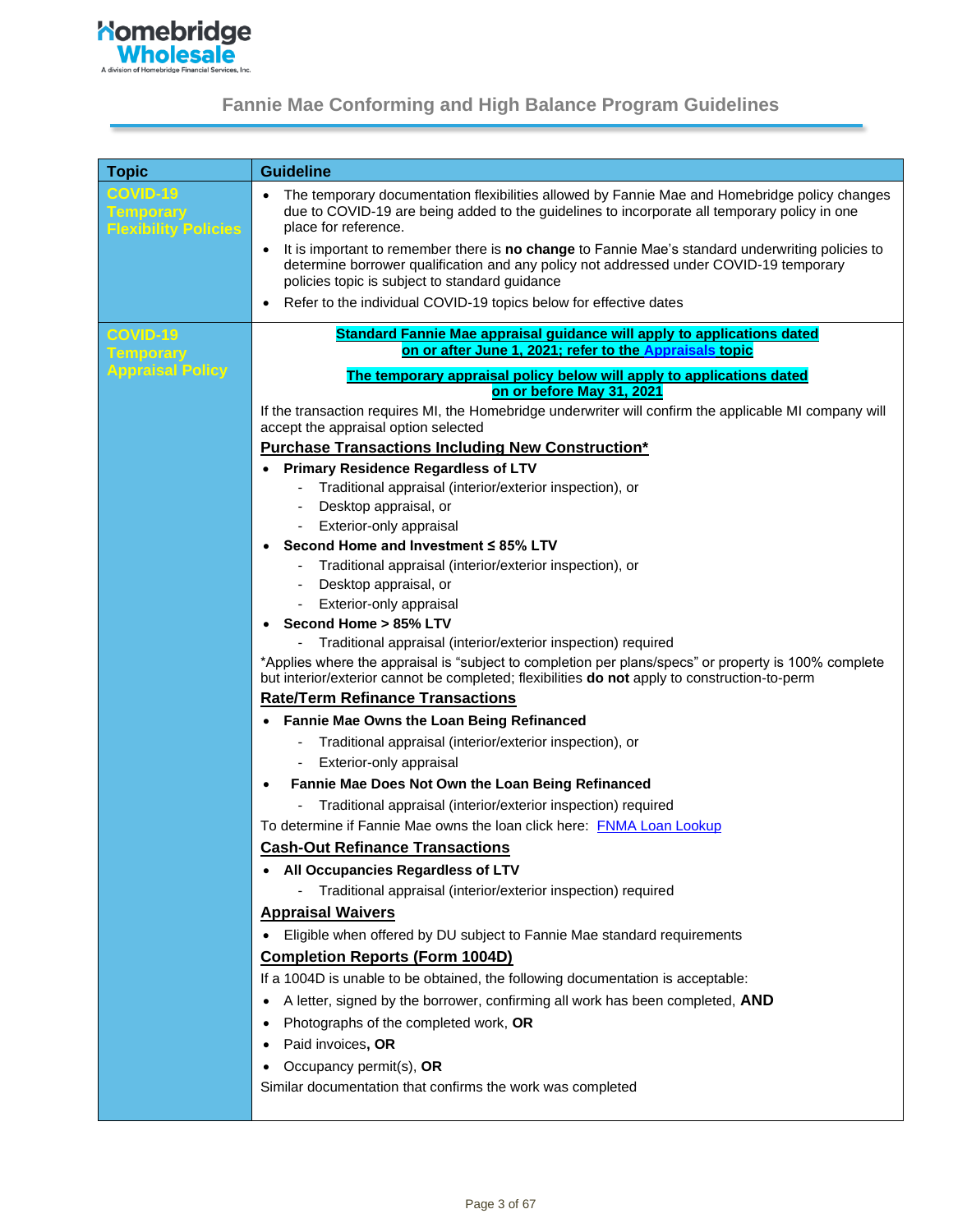

| <b>COVID-19</b><br><b>Temporary</b><br><b>Borrowers in</b><br><b>Forbearance</b><br><b>Policy</b> | Refer to the Forbearance Plan Policy section in the Mortgage/Rental History topic for requirements<br>that apply when the borrower is in a forbearance plan                                                                                                                                                                                                           |
|---------------------------------------------------------------------------------------------------|-----------------------------------------------------------------------------------------------------------------------------------------------------------------------------------------------------------------------------------------------------------------------------------------------------------------------------------------------------------------------|
| <b>COVID-19</b>                                                                                   |                                                                                                                                                                                                                                                                                                                                                                       |
|                                                                                                   | Standard Fannie Mae Condo Project Review requirements will apply if the application is dated<br>on or after May 1, 2021; refer to the Properties - Eligible: Condominiums topic                                                                                                                                                                                       |
| <b>Temporary Condo</b><br><b>Project Review</b>                                                   |                                                                                                                                                                                                                                                                                                                                                                       |
|                                                                                                   | The temporary policy below applies to loan applications dated prior to May 1, 2021                                                                                                                                                                                                                                                                                    |
|                                                                                                   | A project review may be waived when the transaction meets the following requirements:<br>$\bullet$                                                                                                                                                                                                                                                                    |
|                                                                                                   | It is a rate/term refinance transaction and the loan being refinanced is owned by Fannie                                                                                                                                                                                                                                                                              |
|                                                                                                   | Mae                                                                                                                                                                                                                                                                                                                                                                   |
|                                                                                                   | Eligible up to 90% LTV (CLTV/HCLTV may be higher)                                                                                                                                                                                                                                                                                                                     |
|                                                                                                   | Owner-occupied transactions only                                                                                                                                                                                                                                                                                                                                      |
|                                                                                                   | The project is an established project as defined by Fannie Mae<br>-                                                                                                                                                                                                                                                                                                   |
|                                                                                                   | The project must meet Fannie Mae project insurance and projects in litigation requirements<br>-                                                                                                                                                                                                                                                                       |
|                                                                                                   | Established projects are eligible for the following documentation flexibilities (not eligible for new                                                                                                                                                                                                                                                                 |
|                                                                                                   | projects):                                                                                                                                                                                                                                                                                                                                                            |
|                                                                                                   | The 2019 project budget may be used in lieu of the 2020 project budget when the 2020<br>budget has not been ratified by the HOA due to COVID-19 related issues                                                                                                                                                                                                        |
|                                                                                                   | Other sources of condo project data may be used to complete the project review when the<br>-<br>HOA/property management company is not available to provide the information, including<br>but not limited to:                                                                                                                                                         |
|                                                                                                   | Appraisal,<br>٠                                                                                                                                                                                                                                                                                                                                                       |
|                                                                                                   | MLS records,<br>$\overline{\phantom{a}}$                                                                                                                                                                                                                                                                                                                              |
|                                                                                                   |                                                                                                                                                                                                                                                                                                                                                                       |
|                                                                                                   | Plat map/site survey,                                                                                                                                                                                                                                                                                                                                                 |
|                                                                                                   | Public record, tax searches, etc.                                                                                                                                                                                                                                                                                                                                     |
|                                                                                                   | NOTE: Established condo project reviews are valid for one year prior to the Note date of the<br>applicable mortgage and may be used for multiple condo units with the same project<br>meeting the one year time frame                                                                                                                                                 |
| <b>COVID-19</b>                                                                                   | The temporary policies below are effective until further notice                                                                                                                                                                                                                                                                                                       |
| <b>Temporary</b><br><b>Income</b><br><b>Verification Policy</b>                                   | The underwriter will perform a reasonability test of the borrower's income to consider the likelihood of<br>continuance since certain industries are far more affected than others (e.g. service industries that rely<br>heavily on tips - restaurant, casing, hair/nail salons, etc. vs. industries deemed "essential" or where<br>telecommuting is a viable option) |
|                                                                                                   | <b>Furloughed Borrowers</b>                                                                                                                                                                                                                                                                                                                                           |
|                                                                                                   | Fannie Mae's temporary leave income policy does not apply to furloughed borrowers<br>$\bullet$                                                                                                                                                                                                                                                                        |
|                                                                                                   | Furloughed borrowers receiving income for a specified period of time (e.g. one month) do not meet<br>$\bullet$                                                                                                                                                                                                                                                        |
|                                                                                                   | the stable, predictable and likely to continue requirement, therefore the income is ineligible for<br>qualifying                                                                                                                                                                                                                                                      |
|                                                                                                   | If the furlough was temporary, there is no waiting period once the borrower is back at work and<br>$\bullet$<br>receiving full and stable pay                                                                                                                                                                                                                         |
|                                                                                                   | A minimum of one (1) paystub is required                                                                                                                                                                                                                                                                                                                              |
|                                                                                                   | - A decline in YTD income is acceptable provided an LOE is provided and the LOE indicates<br>the decline was COVID-19 related                                                                                                                                                                                                                                         |
|                                                                                                   | <b>Unemployment Income</b>                                                                                                                                                                                                                                                                                                                                            |
|                                                                                                   | Unemployment income may only be used as qualifying income if it associated with seasonal<br>employment (i.e. agricultural worker, resort worker such as a ski instructor, etc.)                                                                                                                                                                                       |
|                                                                                                   | <b>Reduced Hours and/or Pay</b>                                                                                                                                                                                                                                                                                                                                       |
|                                                                                                   | The borrower must be qualified on the reduced pay. If paystubs/bank statements reflect reduces<br>declining variable income, the income may only be used for qualifying if it has stabilized and there is<br>no reason to believe the borrower will not continue to be employed at the current level. Income<br>cannot be averaged over the period of decline         |
|                                                                                                   |                                                                                                                                                                                                                                                                                                                                                                       |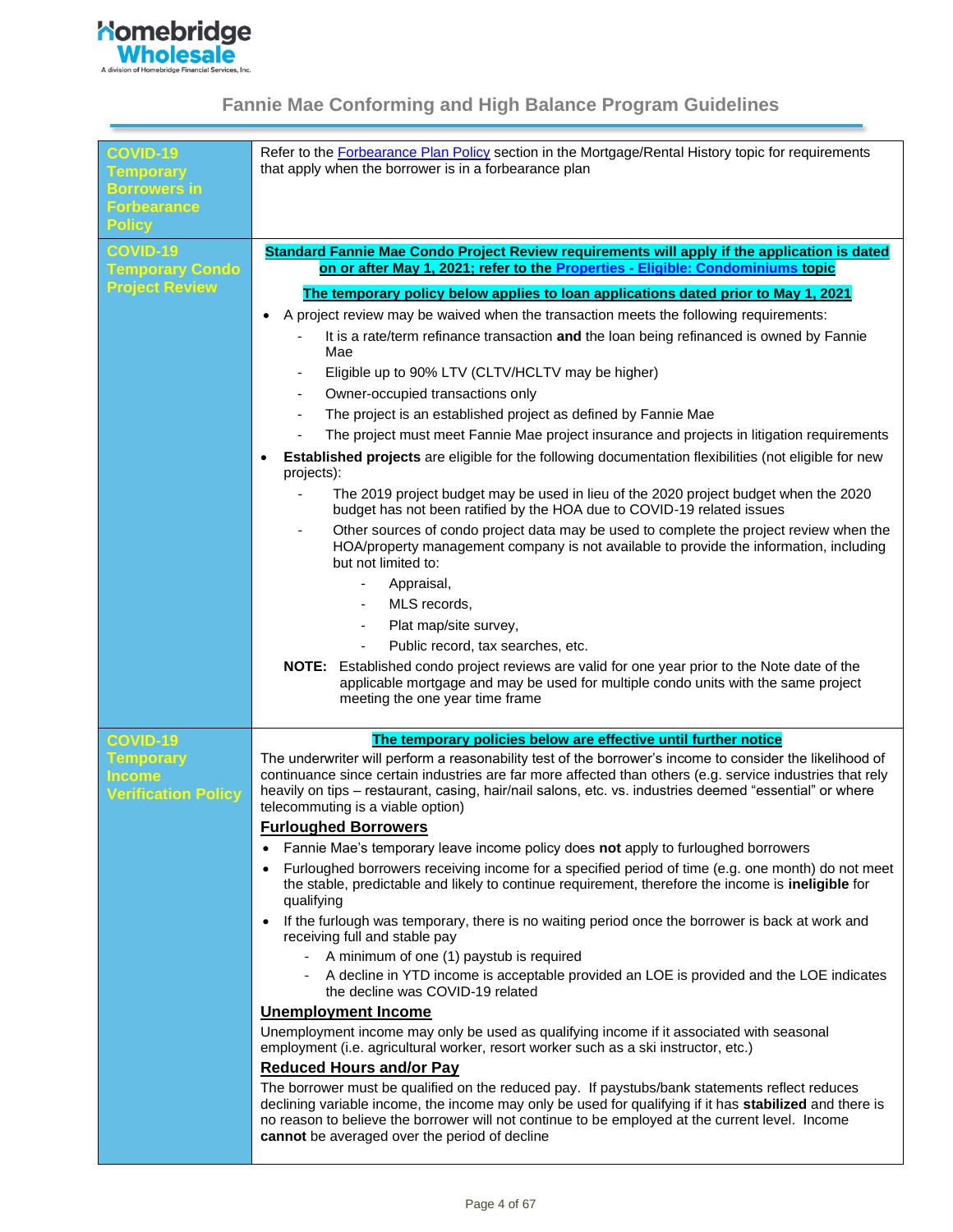

| <b>COVID-19</b>                   | <b>Deferred Debt Payments</b>                                                                                                                                                                                                                                                                                      |
|-----------------------------------|--------------------------------------------------------------------------------------------------------------------------------------------------------------------------------------------------------------------------------------------------------------------------------------------------------------------|
| <b>Temporary</b><br><b>Income</b> | Any debt payments (e.g. student loan, auto loan, etc.) that may be temporarily deferred due to<br>COVID-19 must be included in the borrower's DTI                                                                                                                                                                  |
| <b>Verification Policy</b>        | Variable Income (Overtime, Commission, Tips, and Hourly Workers)                                                                                                                                                                                                                                                   |
| (cont.)                           | Variable income is calculated based on the history of receipt, frequency of payment and the variable<br>income trend. In addition to the standard variable income policy the following applies:<br><b>Determining Variable Income Stability</b>                                                                    |
|                                   | Fannie Mae does not require a minimum amount of time the borrower must be back at work after a<br>$\bullet$<br>gap in receipt of income for the income to be considered stable                                                                                                                                     |
|                                   | If the borrower is actively employed and there is no expiration date for the receipt of the income<br>and the history of receipt is documented and meets Fannie Mae requirements the income is<br>considered stable.                                                                                               |
|                                   | An LOE will be required from the borrower if the borrower's income has declined. COVID-19 is an<br>$\bullet$<br>acceptable reason to explain any decline in income however the LOE should explain in detail why<br>the borrower believes the decline in income has stabilized                                      |
|                                   | NOTE: Future income cannot be considered when determining the stability of variable income<br><b>Calculating Variable Income</b>                                                                                                                                                                                   |
|                                   | If the borrower experienced an employment gap due to COVID-19 the gap period cannot be<br>$\bullet$<br>excluded from the YTD income. YTD income must be calculated over the entire time period<br>including months with \$0 income                                                                                 |
|                                   | Variable income is subject to a trending analysis. The monthly YTD income amount is compared<br>$\bullet$<br>to prior years' earnings to determine the appropriate amount of qualifying income<br>If the trend in the amount of variable income is stable or increasing the income amount<br>is averaged           |
|                                   | If the trend was declining but has stabilized and there is no reason to believe the<br>borrower will not continue to be employed at the current level, the current lower amount<br>of variable income will be used (i.e. the averaged YTD income amount)                                                           |
|                                   | If the trend is declining and has not stabilized the income cannot be considered<br>NOTE: Gaps in employment that are not related to COVID-19, standard Fannie Mae policy<br>applies                                                                                                                               |
|                                   | <b>Self-Employed Paycheck Protection Program Loan Recipients</b>                                                                                                                                                                                                                                                   |
|                                   | Homebridge is not required to inquire if the borrower has received a PPP loan however if it becomes<br>evident during the underwriting process, the following applies:                                                                                                                                             |
|                                   | PPP loan documentation is not required<br>$\bullet$                                                                                                                                                                                                                                                                |
|                                   | The expected/anticipated payment is not included in the DTI and it is not considered in the<br>٠<br>income calculation (i.e. deducted from income)                                                                                                                                                                 |
|                                   | The existence of the PPP loan will be considered when analyzing the borrower's business<br>$\bullet$<br>situation and its effect on the flow of income                                                                                                                                                             |
|                                   | PPP funds are not considered business assets when qualifying the borrower and cannot be used<br>$\bullet$<br>for down payment, closing costs, or to satisfy reserve requirements.                                                                                                                                  |
|                                   | PPP funds cannot be used to support the business revenue reported on the YTD P&L<br>$\bullet$<br>Payroll and other business expenses such as utilities, rent, that are temporarily covered under<br>PPP funds cannot be excluded when assessing the businesses current cash flow as they are on-<br>going expenses |
|                                   |                                                                                                                                                                                                                                                                                                                    |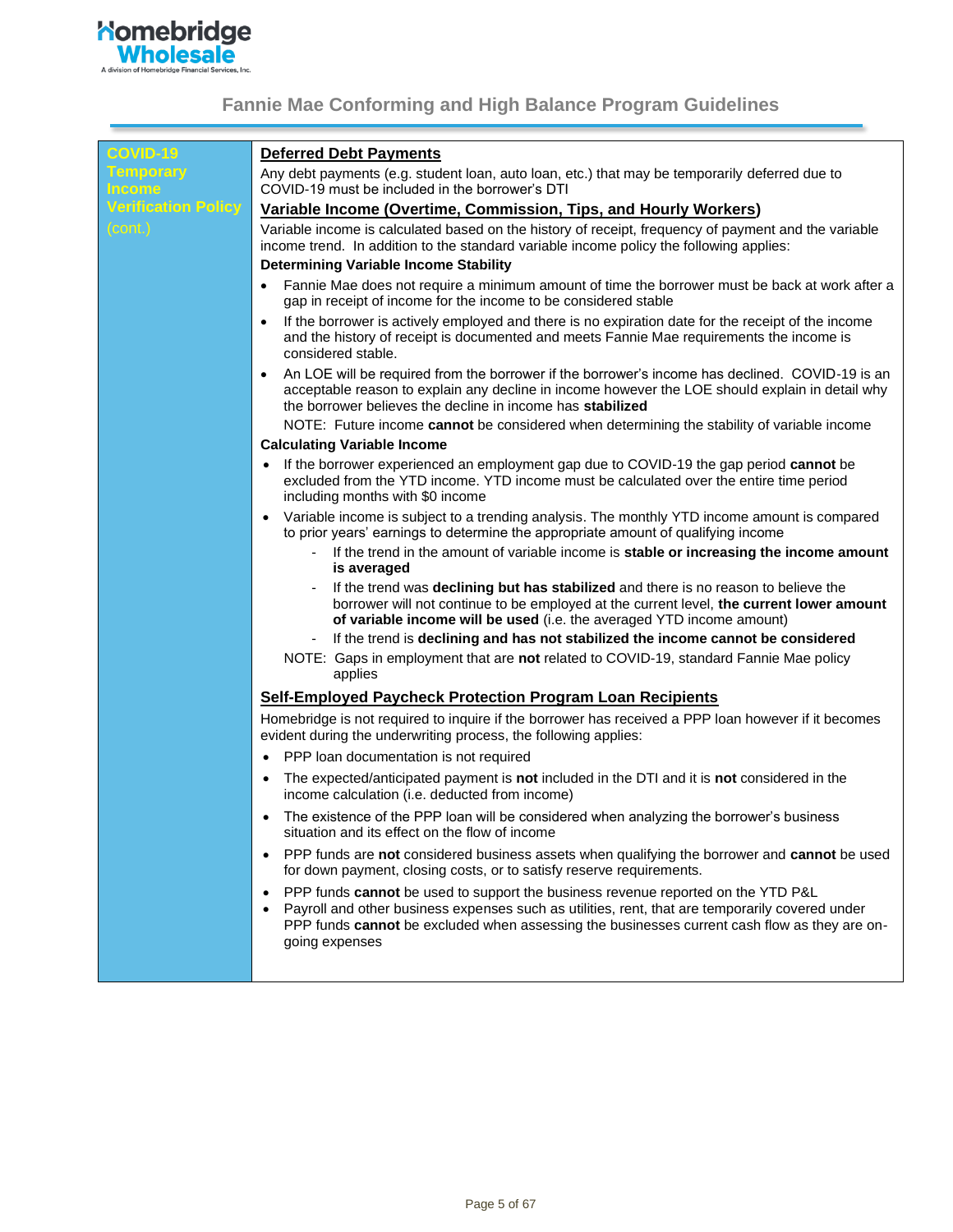

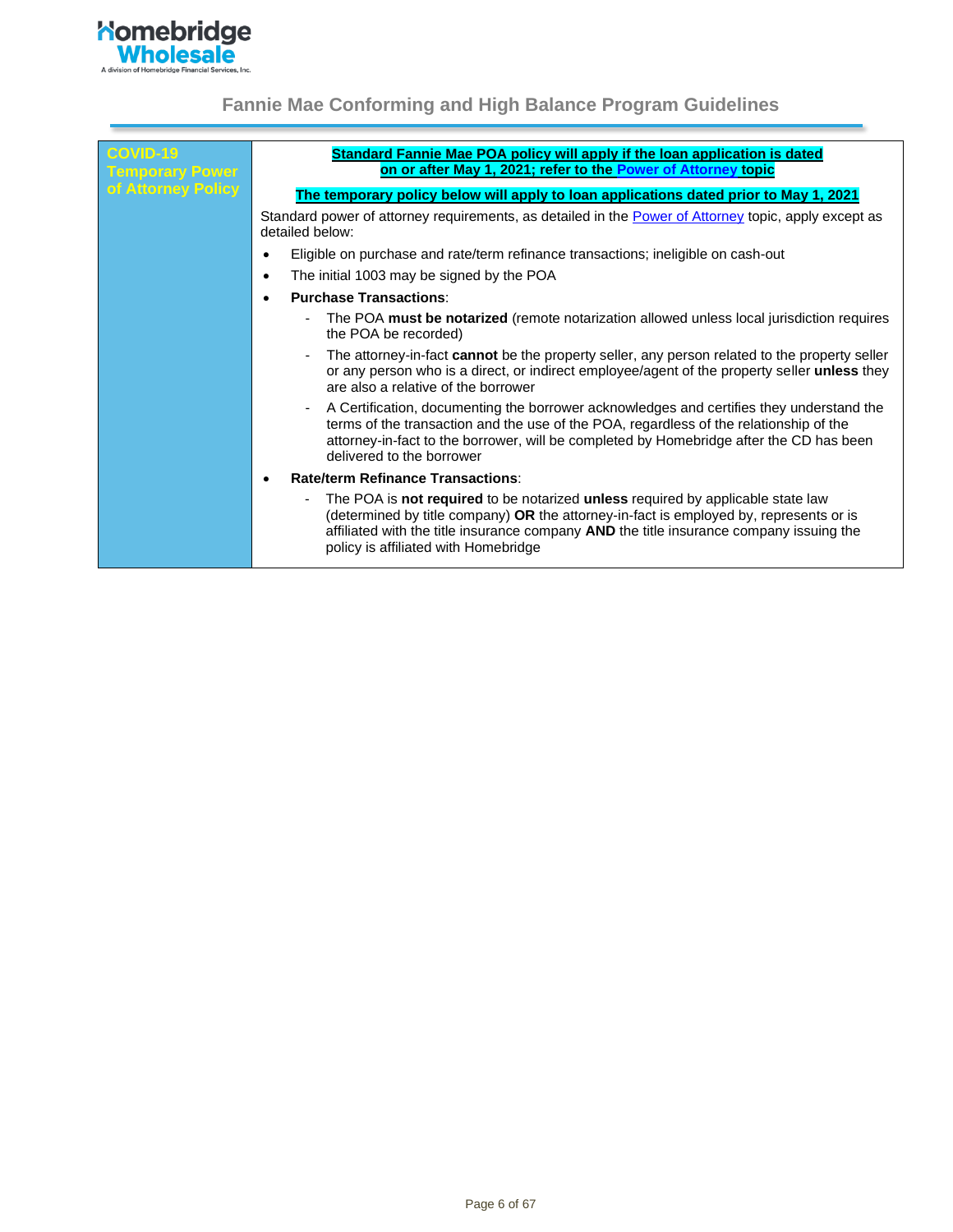

<span id="page-6-0"></span>

| 4506-C         | Signed 4506-C required prior to loan closing for both personal and business tax returns (if<br>applicable)                                                                                                                                                                                                                                                                                                                    |
|----------------|-------------------------------------------------------------------------------------------------------------------------------------------------------------------------------------------------------------------------------------------------------------------------------------------------------------------------------------------------------------------------------------------------------------------------------|
|                | Tax transcripts are not required<br>$\bullet$                                                                                                                                                                                                                                                                                                                                                                                 |
|                | NOTE: At underwriter discretion transcripts may be required in certain circumstances (e.g.<br>handwritten paystubs, borrower employed by family member, etc.)                                                                                                                                                                                                                                                                 |
|                | Homebridge will order transcripts at random for quality control purposes<br>$\bullet$                                                                                                                                                                                                                                                                                                                                         |
|                | <b>Wage Earners</b>                                                                                                                                                                                                                                                                                                                                                                                                           |
|                | W-2 transcripts for the previous one or two years, as applicable, required                                                                                                                                                                                                                                                                                                                                                    |
|                | Self-Employed                                                                                                                                                                                                                                                                                                                                                                                                                 |
|                | Transcripts for both personal and business tax returns (if applicable) required                                                                                                                                                                                                                                                                                                                                               |
| 95.01%-97% LTV | Purchase and rate/term refinance eligible as follows:                                                                                                                                                                                                                                                                                                                                                                         |
|                | Property is a 1-unit primary residence<br>$\bullet$                                                                                                                                                                                                                                                                                                                                                                           |
|                | Fixed rate only with a 15, 20, or 30 year loan term; ARMs ineligible<br>$\bullet$                                                                                                                                                                                                                                                                                                                                             |
|                | DU "Approve/Eligible" is received<br>$\bullet$                                                                                                                                                                                                                                                                                                                                                                                |
|                | <b>Conforming loan amounts only</b><br>$\bullet$                                                                                                                                                                                                                                                                                                                                                                              |
|                | Maximum 97% LTV/CLTV/HCLTV. CLTV may only exceed 97% if the second lien is a Community<br>$\bullet$<br>Second (maximum 105% CLTV)                                                                                                                                                                                                                                                                                             |
|                | 35% mortgage insurance coverage<br>$\bullet$                                                                                                                                                                                                                                                                                                                                                                                  |
|                | Standard minimum borrower contribution requirements apply (purchase transactions)<br>$\bullet$                                                                                                                                                                                                                                                                                                                                |
|                | Purchase transactions at least one borrower is a first time home buyer and will occupy the<br>$\bullet$                                                                                                                                                                                                                                                                                                                       |
|                | subject property (first time homebuyer defined as a borrower who has not had an ownership<br>interest, sole or joint, in a residential property in the previous 3 years)                                                                                                                                                                                                                                                      |
|                | NOTE: Homeownership education is required when ALL borrowers are first-time homebuyers. At<br>least one borrower on the transaction must complete a course. See below for details                                                                                                                                                                                                                                             |
|                | Refinance transactions require documentation that the loan is currently owned by Fannie Mae<br>(e.g. screen shot from Fannie Mae's KnowYourOptions website, documentation from loan servicer,<br>$etc.$ )                                                                                                                                                                                                                     |
|                | Loan meets all other Homebridge guidelines<br>$\bullet$                                                                                                                                                                                                                                                                                                                                                                       |
|                | <b>Homeownership Counseling</b>                                                                                                                                                                                                                                                                                                                                                                                               |
|                | If all borrowers on the transaction are first-time homebuyers at least one borrower must complete<br>Fannie Mae's Framework Homeownership, LLC (Framework®) online education course. The program<br>is available in both English and Spanish. There is no cost to the borrower. The course must be<br>completed prior to loan closing and a copy of the Certificate of Course Completion must be included in<br>the loan file |
|                |                                                                                                                                                                                                                                                                                                                                                                                                                               |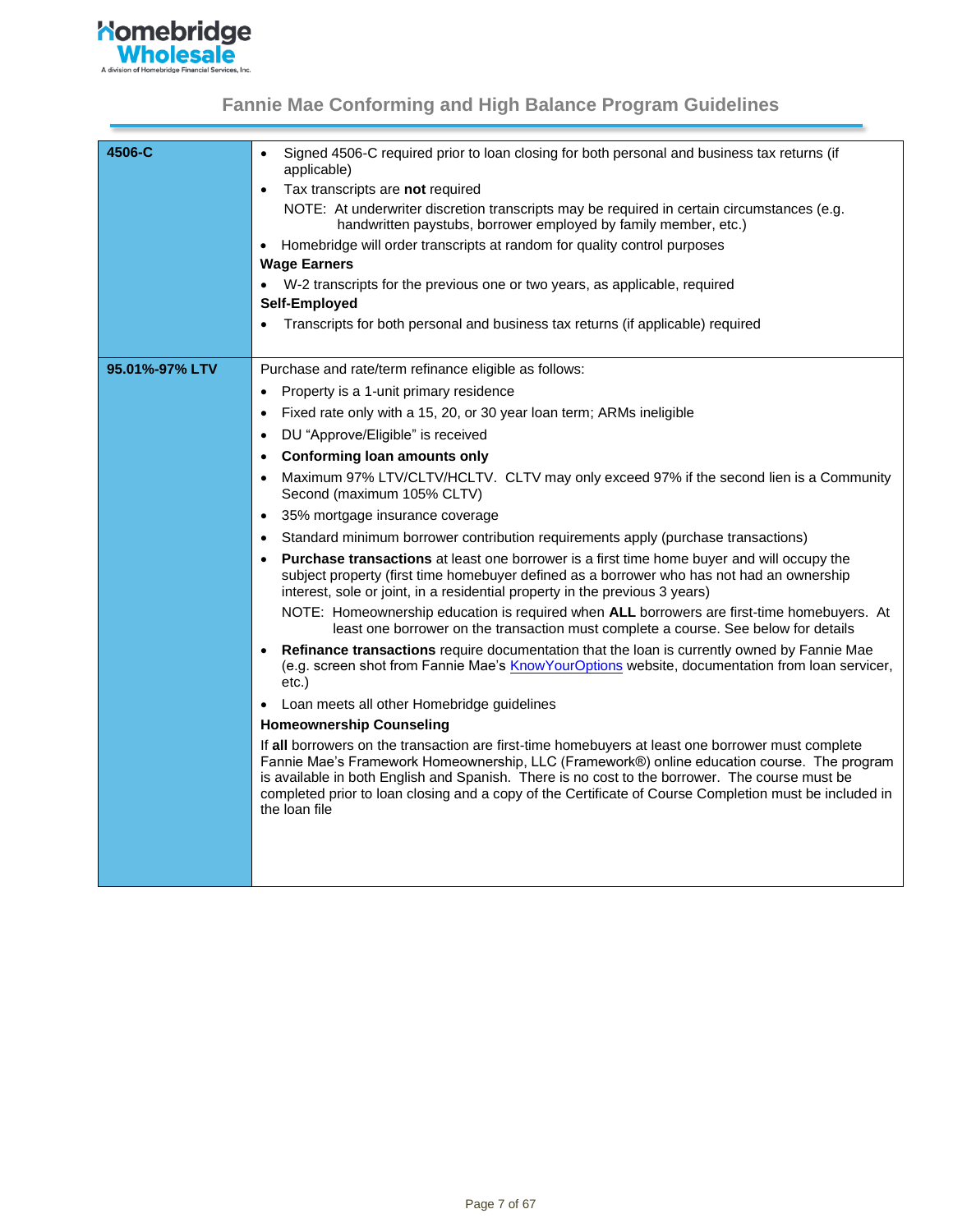<span id="page-7-0"></span>

| <b>Age of Documents</b> | All credit, income and asset documentation must be the lesser of the expiration date noted on<br>$\bullet$<br>DU Findings or $\leq 4$ months from the Note date except as follows:                                                                                                                                                                                                                                                             |
|-------------------------|------------------------------------------------------------------------------------------------------------------------------------------------------------------------------------------------------------------------------------------------------------------------------------------------------------------------------------------------------------------------------------------------------------------------------------------------|
|                         | Appraisal documents (original traditional appraisal, 1004D, appraisal waiver) must be $\leq 4$<br>months from the Note date. Refer to the Appraisal Updates topic for complete age of appraisal,<br>1004D details                                                                                                                                                                                                                              |
|                         | - If the effective date of the original <b>desktop appraisal</b> is $\leq$ four months from the date of the<br>Note, a new appraisal is required                                                                                                                                                                                                                                                                                               |
|                         | Properties located in a FEMA declared disaster area have specific requirements. Refer to the<br>$\bullet$<br>Homebridge FEMA Disaster Declarations Reference Guide for a list of eligible counties by state                                                                                                                                                                                                                                    |
| <b>Appraisal</b>        | Fannie Mae requires properties be appraised within the 12 months prior to the Note date<br>$\qquad \qquad \blacksquare$                                                                                                                                                                                                                                                                                                                        |
|                         | DU determines the level of appraisal on owner-occupied properties. If a reduced appraisal<br>recommendation is received from DU it must be on the final DU Finding. Refer to the<br>Appraisal-Waiver topic or Appraisal - Desktop topic (as applicable) for eligibility and<br>requirements.                                                                                                                                                   |
|                         | Appraisals must be Uniform Appraisal Data (UAD) compliant and meet Fannie Mae's Appraiser<br>Independence Requirements (AIR). A Fannie Mae Submission Summary Report (SSR) is<br>required on all appraisals.                                                                                                                                                                                                                                   |
|                         | If an applicable law, regulation or Homebridge policy requires more than one (1) appraisal be<br>obtained, the single most accurate appraisal must be used for underwriting and submission to<br>the Uniform Collateral Data Portal (UCDP)                                                                                                                                                                                                     |
|                         | A full appraisal must provide legible interior and exterior photos.<br>- The exterior photos must contain photos of the front, back and street scene of the subject<br>property as well as the front of all comparable sales.<br>- The interior photos, at minimum, must include:                                                                                                                                                              |
|                         | Kitchen, (free-standing stove/range or refrigerator not required)<br>$\overline{\phantom{a}}$                                                                                                                                                                                                                                                                                                                                                  |
|                         | Main living area,                                                                                                                                                                                                                                                                                                                                                                                                                              |
|                         | All bathrooms,                                                                                                                                                                                                                                                                                                                                                                                                                                 |
|                         | Examples of physical deterioration, if present,                                                                                                                                                                                                                                                                                                                                                                                                |
|                         | Examples of any recent updates, if present (i.e. remodel, renovation, restoration)<br>A minimum of 3 closed comparable sales are required. The source of the closed comparable<br>sales used in the appraisal must be from one of the following or a desk review will be required:                                                                                                                                                             |
|                         | MLS, or                                                                                                                                                                                                                                                                                                                                                                                                                                        |
|                         | Comps Inc., or                                                                                                                                                                                                                                                                                                                                                                                                                                 |
|                         | GeoData Plus (NY only), or                                                                                                                                                                                                                                                                                                                                                                                                                     |
|                         | <b>PropertyShark</b> (NY only), or                                                                                                                                                                                                                                                                                                                                                                                                             |
|                         | StreetEasy (NY only)                                                                                                                                                                                                                                                                                                                                                                                                                           |
|                         | NOTE: Comparables from a public independent source are only eligible in rural areas and/or<br>in Maine, New Hampshire, and Vermont where MLS is not common                                                                                                                                                                                                                                                                                     |
|                         | Net or gross adjustments made to the comparable sales by the appraiser must be<br>market based (i.e. the appraiser must analyze the market for competitive properties and<br>provide appropriate market based adjustments without regard to "rule-of-thumb"/arbitrary<br>limits on the size of the adjustment. Properties used as a comparable sale must be<br>similar enough to the subject property to be considered a competitive property. |
|                         | Comparable sales adjustments deemed excessive by the underwriter must be<br>addressed.                                                                                                                                                                                                                                                                                                                                                         |
|                         |                                                                                                                                                                                                                                                                                                                                                                                                                                                |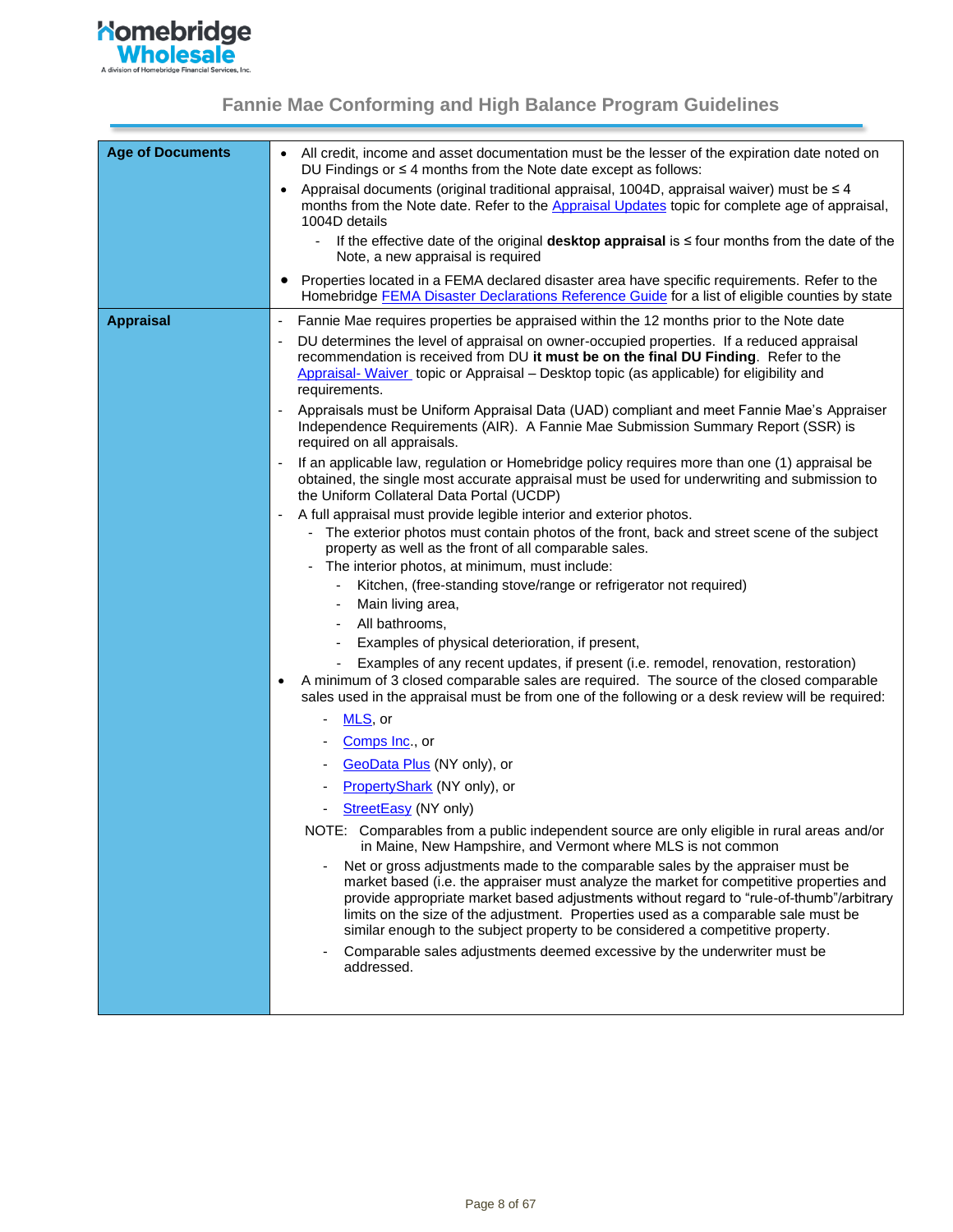

| Appraisal (cont.) | New Construction Comparables: Comparable sales used for new construction properties<br>are subject to the following:                                                                                                                                                                                                                                                                                                                                                                                           |
|-------------------|----------------------------------------------------------------------------------------------------------------------------------------------------------------------------------------------------------------------------------------------------------------------------------------------------------------------------------------------------------------------------------------------------------------------------------------------------------------------------------------------------------------|
|                   | - If all three of the comparable sales used to support the value of the subject property were<br>obtained from one of the above sources (public source eligible in Vermont and Maine only)<br>no further action is required.                                                                                                                                                                                                                                                                                   |
|                   | If the comparable sales are not all obtained from a MLS, MRIS, MRED, NTREIS, or from<br>an independent source (Vermont and Maine only), the appraiser must comment that the<br>subject property development is being marketed in an "open" or "public" environment (i.e.<br>newspaper advertisements, billboard signs, website, etc.).                                                                                                                                                                         |
|                   | Additionally, the following applies to comparables for new construction:                                                                                                                                                                                                                                                                                                                                                                                                                                       |
|                   | One of the comparable sales must be outside the project the subject property is<br>located in and be from an MLS, MRIS, MRED, NTREIS, SABOR, GeoData, or<br>Comps Inc. or public source (public source Maine/New Hampshire/Vermont only).                                                                                                                                                                                                                                                                      |
|                   | Two of the comparable sales must be from sources other than the subject property<br>builder.                                                                                                                                                                                                                                                                                                                                                                                                                   |
|                   | In the event there are no closed sales inside the new subject project/subdivision<br>$\blacksquare$<br>due to the subject property being one of the first to sell, the appraiser may use 2<br>pending sales in the subject property project/subdivision, in lieu of one closed sale.<br>If the appraiser uses 2 pending sales in lieu of a closed sale, the appraiser must<br>also use at least 3 closed comparable sales from projects/subdivisions<br>outside of the subject property's project/subdivision. |
|                   | NOTE: The appraiser is always allowed to provide more than three comparable sales in<br>order to support the property value.                                                                                                                                                                                                                                                                                                                                                                                   |
|                   | The appraisal must identify and address properties located within a declining market.<br>$\bullet$                                                                                                                                                                                                                                                                                                                                                                                                             |
|                   | Modular/Prefabricated homes: The appraiser must address the marketability of the property<br>$\bullet$                                                                                                                                                                                                                                                                                                                                                                                                         |
|                   | Manufactured homes: The appraisal must be completed on Fannie Mae Form 1004C and the<br>$\bullet$<br>appraiser must address the marketability of the property. Refer to the Appraisals -<br>Manufactured Housing topic for additional appraisal requirements for manufactured housing<br>Homebridge requires properties to be, at minimum, in average condition. Additionally, the<br>$\bullet$<br>following applies:                                                                                          |
|                   | A conventional heat source with the ability to maintain a temperature of 50° in areas of<br>$\sim$<br>the property where there is plumbing                                                                                                                                                                                                                                                                                                                                                                     |
|                   | Any broken glass that is a health hazard must be removed and the opening closed.                                                                                                                                                                                                                                                                                                                                                                                                                               |
|                   | Properties that do not meet the "average condition" requirement may be eligible for an Escrow<br>$\bullet$<br>holdback. Holdback/repair escrows are subject to Homebridge approval. If approved, the<br>appraiser must confirm the work completed will bring the property up to average condition.<br>Refer to the <b>Escrow Holdbacks</b> topic for more details                                                                                                                                              |
|                   | Appraisal transfers are considered on a case-by-case basis.<br>$\bullet$                                                                                                                                                                                                                                                                                                                                                                                                                                       |
|                   | Properties located in a FEMA Disaster Declaration area will be subject to additional appraisal<br>$\bullet$<br>review                                                                                                                                                                                                                                                                                                                                                                                          |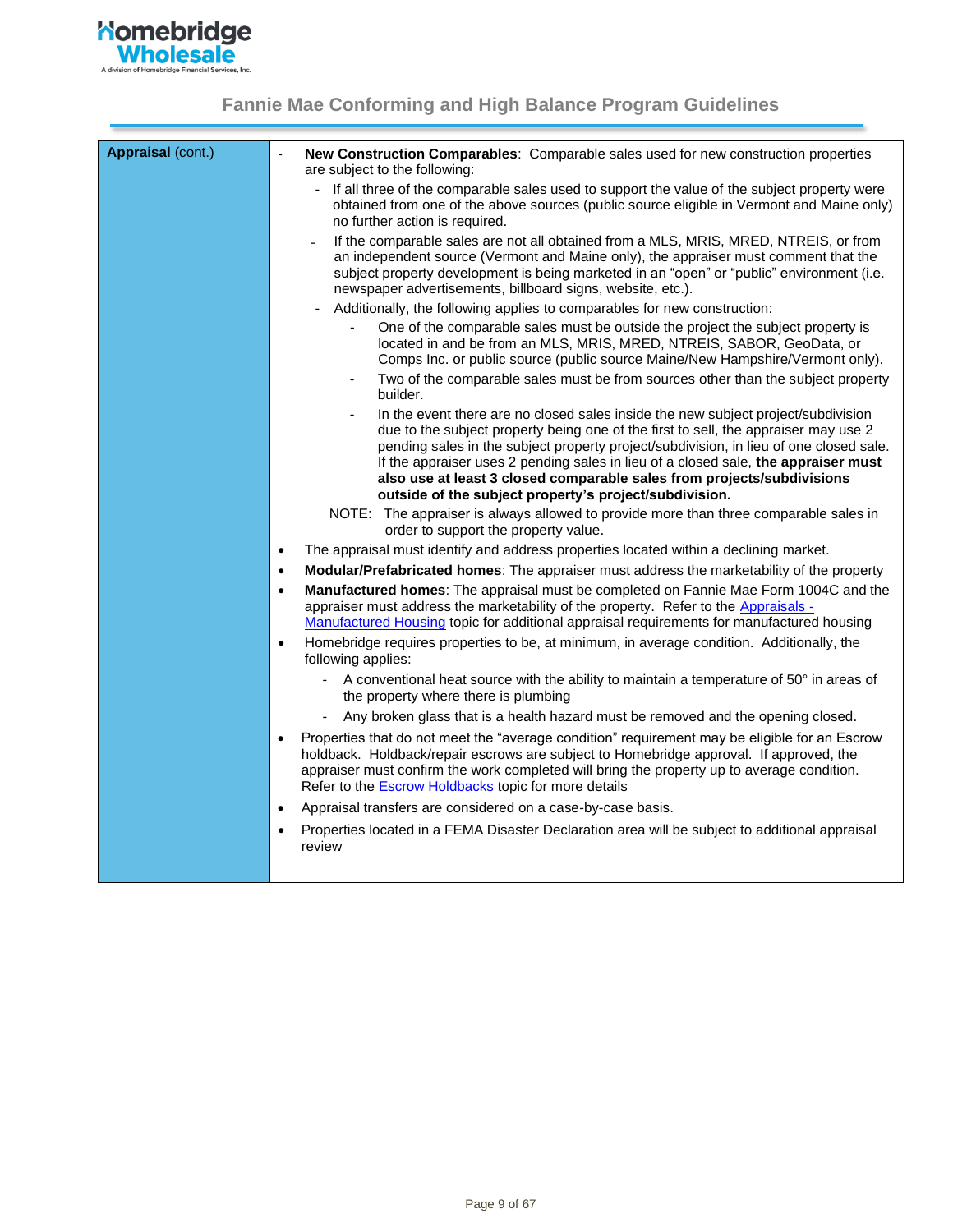

<span id="page-9-0"></span>

| <b>Appraisal Updates</b> | <b>General Requirements</b>                                                                                                                                                         |                                                                                                                                                                                   |
|--------------------------|-------------------------------------------------------------------------------------------------------------------------------------------------------------------------------------|-----------------------------------------------------------------------------------------------------------------------------------------------------------------------------------|
|                          | The original appraisal effective date must be $\leq$ 4 months from the Note date<br>$\bullet$                                                                                       |                                                                                                                                                                                   |
|                          | $\bullet$<br>the Note date an appraisal update is required (Fannie Mae Form 1004D)                                                                                                  | If the effective date of the appraisal is more than four months but less than 12 months from                                                                                      |
|                          | date                                                                                                                                                                                | The appraisal update (1004D) must be completed within the four months prior to the Note                                                                                           |
|                          | appraisal is required                                                                                                                                                               | If the effective date of the original appraisal is more than 12 months old from the Note<br>date OR the 1004D is not completed within the 4 months prior to the Note date, a new  |
|                          | <b>NOTE:</b> The above requirements apply to both proposed and existing construction                                                                                                |                                                                                                                                                                                   |
|                          | IF:                                                                                                                                                                                 | THEN:                                                                                                                                                                             |
|                          | The effective date of the original<br>appraisal is $>$ 4 months but < 12 months                                                                                                     | • An appraisal update (FNMA Form 1004D)<br>is required                                                                                                                            |
|                          | from the Note date                                                                                                                                                                  | • The 1004D must be completed within the<br>4 months prior to the Note date                                                                                                       |
|                          | The 1004D indicates the property value<br>has declined                                                                                                                              | • A new appraisal is required                                                                                                                                                     |
|                          | The 1004D indicates the property value<br>has not declined                                                                                                                          | • The original appraisal is acceptable, and<br>no additional appraisal documentation<br>required                                                                                  |
|                          | The 1004D was not completed within the<br>4 months prior to the Note date                                                                                                           | • A new appraisal is required                                                                                                                                                     |
|                          | The effective date of the original<br>appraisal is $> 12$ months from the Note<br>date, with or without a 1004D                                                                     | • A new appraisal is required                                                                                                                                                     |
|                          | <b>1004D Requirements</b>                                                                                                                                                           |                                                                                                                                                                                   |
|                          | Fannie Mae prefers the original appraiser completes the 1004D. If the original appraiser is<br>unavailable, a substitute appraiser may complete the 1004D subject to the following: |                                                                                                                                                                                   |
|                          | date of the original appraisal report, and                                                                                                                                          | The substitute appraiser must review the original appraisal report and provide an opinion<br>about whether the original appraiser's opinion of market value was reasonable on the |
|                          |                                                                                                                                                                                     | The loan file must include a note as to why the original appraiser was not used                                                                                                   |
|                          |                                                                                                                                                                                     |                                                                                                                                                                                   |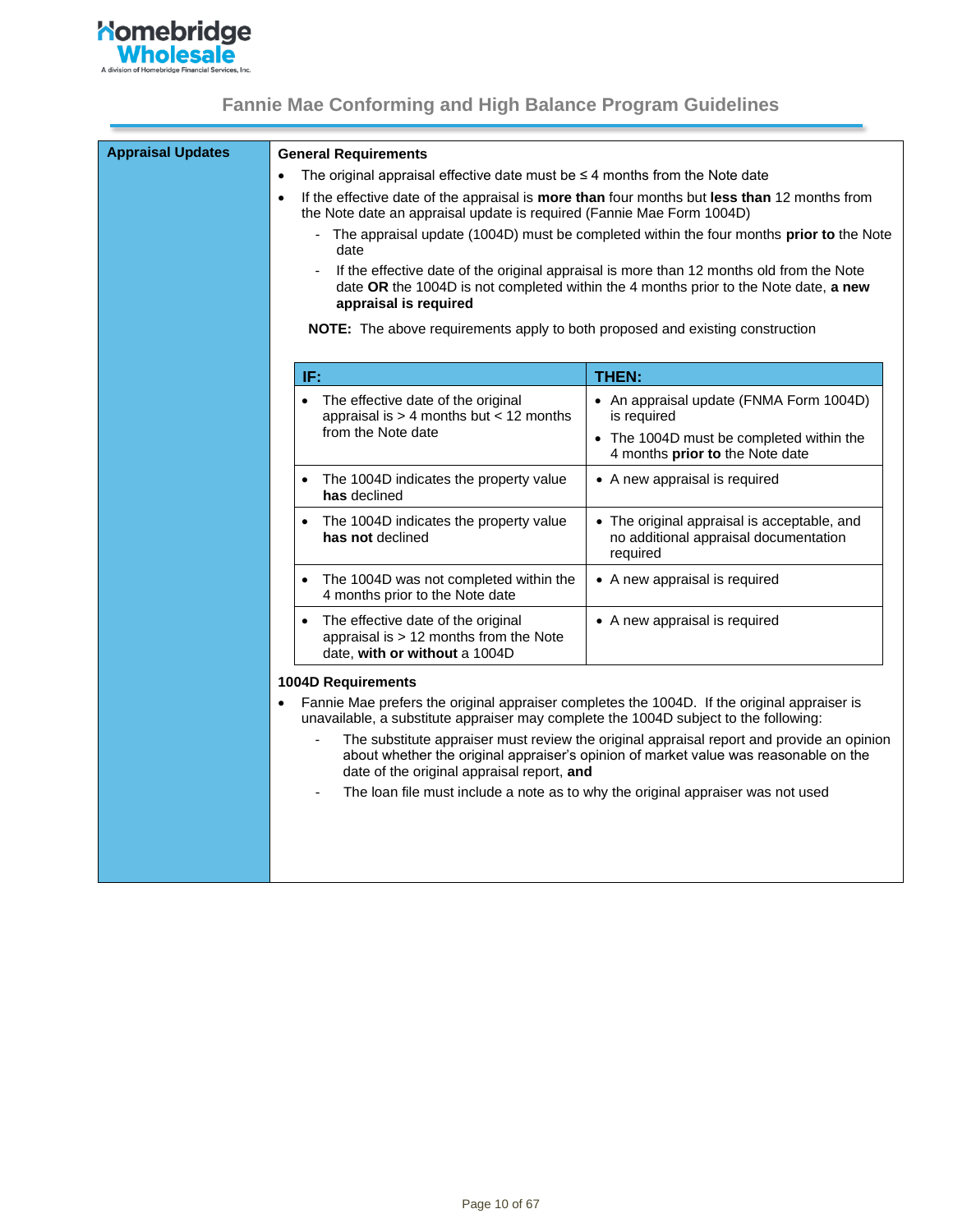

| <b>Appraisal - Desktop</b> | DU may offer the option for a desktop appraisal when the transaction has the following criteria<br>NOTE: The Desktop option is not guaranteed even if the below criteria is met                                                                                  |
|----------------------------|------------------------------------------------------------------------------------------------------------------------------------------------------------------------------------------------------------------------------------------------------------------|
|                            | <b>Desktop Appraisal Eligibility</b>                                                                                                                                                                                                                             |
|                            | Purchase transactions only,                                                                                                                                                                                                                                      |
|                            | 1-unit primary residence (SFR only)                                                                                                                                                                                                                              |
|                            | $LTV \leq 90\%$ (see Note below)                                                                                                                                                                                                                                 |
|                            | An "Approve/Eligible" recommendation must be received from DU, and                                                                                                                                                                                               |
|                            | The casefile must include the complete subject property address                                                                                                                                                                                                  |
|                            | NOTE: If a desktop appraisal is offered and obtained, the loan remains eligible as long as the<br>loan amount does not increase and all other requirements continue to be met, even if<br>the LTV exceeds 90% due to the value returned by the desktop appraisal |
|                            | Ineligible for a Desktop Appraisal                                                                                                                                                                                                                               |
|                            | Transactions with any of the following characteristics are ineligible for a desktop appraisal:                                                                                                                                                                   |
|                            | Limited cash-out (rate/term) or cash-out refinance transactions                                                                                                                                                                                                  |
|                            | Second home and investment properties<br>$\bullet$                                                                                                                                                                                                               |
|                            | 2-4 unit properties<br>$\bullet$                                                                                                                                                                                                                                 |
|                            | Construction-to-perm                                                                                                                                                                                                                                             |
|                            | HomeReady or HomeStyle                                                                                                                                                                                                                                           |
|                            | Condo and manufactured homes                                                                                                                                                                                                                                     |
|                            | Community seconds with a subsidized sales price, a community land trust, or other properties<br>with resale restrictions                                                                                                                                         |
|                            | <b>Appraisal</b>                                                                                                                                                                                                                                                 |
|                            | The desktop appraisal is based on information obtained from:                                                                                                                                                                                                     |
|                            | The buyer/seller's agent, the homeowner, builder, appraiser files. The appraiser must<br>verify the information from a disinterested source, and                                                                                                                 |
|                            | A third-party data source (MLS listing, tax assessment records, virtual street views,<br>satellite images, etc.)                                                                                                                                                 |
|                            | The appraiser cannot make any guarantees, express or implied, regarding the accuracy of the<br>data                                                                                                                                                              |
|                            | The appraiser is required to provide a floor plan, that includes interior walls, for the subject<br>property                                                                                                                                                     |
|                            |                                                                                                                                                                                                                                                                  |
|                            |                                                                                                                                                                                                                                                                  |
|                            |                                                                                                                                                                                                                                                                  |
|                            |                                                                                                                                                                                                                                                                  |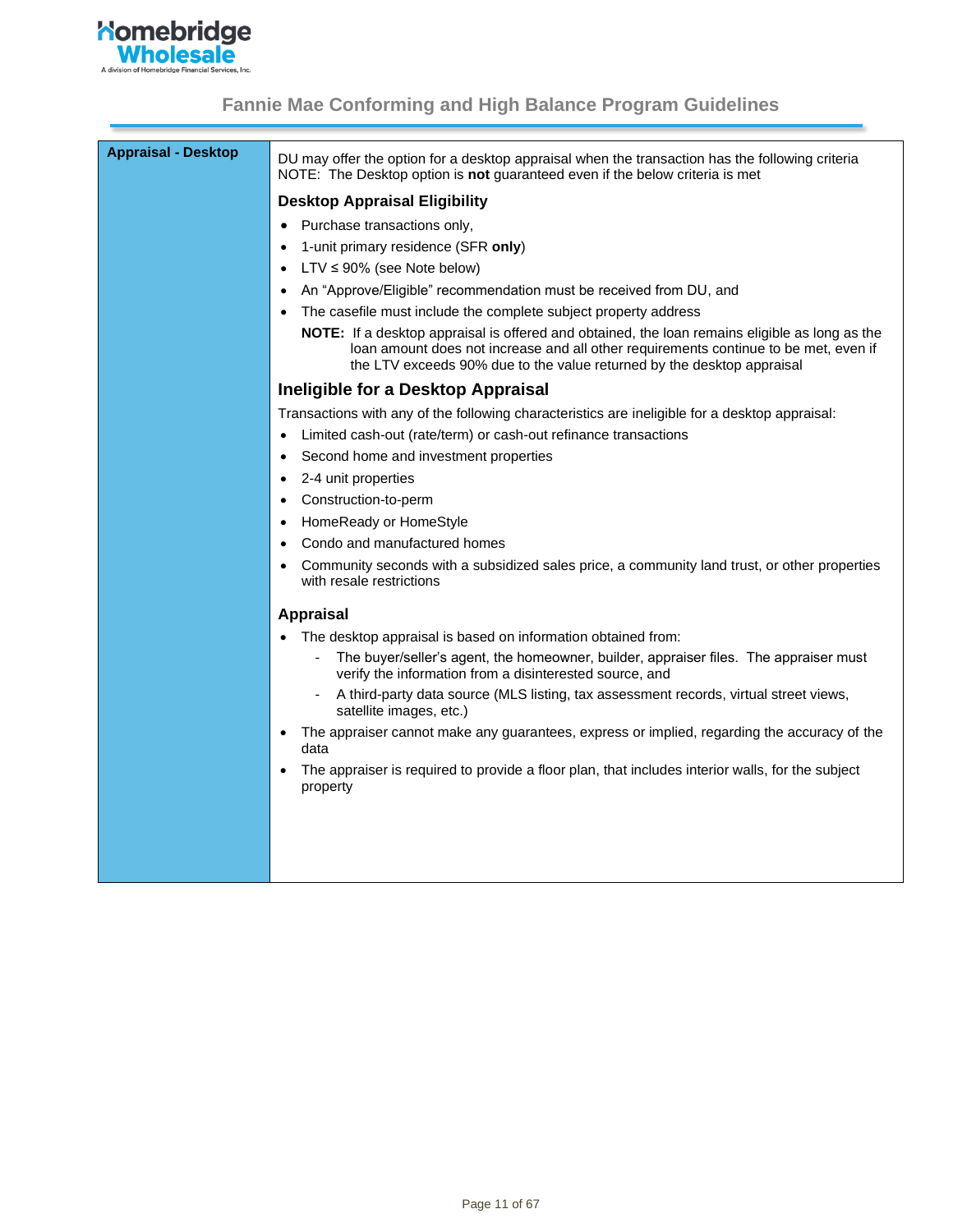

<span id="page-11-0"></span>

| Appraisal -<br><b>Manufactured Housing</b> | The appraiser must have experience appraising manufactured homes and be knowledgeable of<br>$\bullet$<br>the local manufactured home market, the manufactured home construction process, and have<br>access to the appropriate data sources to render an opinion of value. Refer to the Sources of<br>Manufactured Housing Data topic below for further details                       |
|--------------------------------------------|---------------------------------------------------------------------------------------------------------------------------------------------------------------------------------------------------------------------------------------------------------------------------------------------------------------------------------------------------------------------------------------|
|                                            | Purchase transactions: The appraiser must be provided the following:<br>$\bullet$                                                                                                                                                                                                                                                                                                     |
|                                            | A copy of the executed sales contract for the both the manufactured home and the land                                                                                                                                                                                                                                                                                                 |
|                                            | A copy of the manufacturer's invoice if the manufactured home is new<br>$\overline{\phantom{a}}$                                                                                                                                                                                                                                                                                      |
|                                            | The value must be based solely on the real property consisting of the manufactured home, site<br>$\bullet$<br>improvements, and land on which the home is situated. Value cannot be given to items such<br>as insurance, warranties, furniture, etc.                                                                                                                                  |
|                                            | The appraiser must provide a minimum of (2) two comparable sales of similar<br>$\bullet$<br>manufactured homes (e.g. multi-width with multi-width). The following also applies to<br>comparables:                                                                                                                                                                                     |
|                                            | Site-built housing or a different type of factory-built housing may be used for the third<br>comparable if needed however an explanation of why it was used must be provided<br>along with the appropriate adjustments                                                                                                                                                                |
|                                            | The appraiser cannot create comparable sales by combining vacant land sales with the<br>contract purchase price of the manufactured home.                                                                                                                                                                                                                                             |
|                                            | Fannie Mae requires both the cost approach and well-developed sales comparison<br>$\bullet$<br>approach to determine the value on manufactured homes                                                                                                                                                                                                                                  |
|                                            | The appraisal must indicate whether or not the site is compatible with the neighborhood, and<br>$\bullet$<br>must comment on the conformity of the manufactured home to other manufactured homes in the<br>neighborhood                                                                                                                                                               |
|                                            | The property site must be conforming and acceptable in the neighborhood and must have<br>$\bullet$<br>competitive utilities, street improvements, adequate vehicular access, etc. The appraiser must<br>address any items that either enhance or detract from the marketability of the property and<br>comment if the site has any adverse conditions or is not typical for the area. |
|                                            | The home must be permanently connected to a septic tank or sewage system<br>$\bullet$                                                                                                                                                                                                                                                                                                 |
|                                            | The home must be permanently connected to other utilities in accordance with local and state<br>$\bullet$<br>requirements                                                                                                                                                                                                                                                             |
|                                            | <b>Newly Constructed Manufactured Housing Appraisal Requirements</b>                                                                                                                                                                                                                                                                                                                  |
|                                            | The appraisal for new manufactured homes that have not been affixed to the land or not yet<br>constructed is based on either the plans and specifications or an existing model home.                                                                                                                                                                                                  |
|                                            | If information such as the dealer invoice, HUD Data plate and Certification Label numbers are<br>$\bullet$<br>not yet available, the appraiser may appraise the property subject to receipt of all required<br>information.                                                                                                                                                           |
|                                            | A certification of completion, preferably completed by the original appraiser, must be obtained<br>prior to loan closing. Additionally the certification of completion must:                                                                                                                                                                                                          |
|                                            | Verify and state that the improvements were completed and all other requirements and<br>conditions of the appraisal have been satisfied,                                                                                                                                                                                                                                              |
|                                            | Include previously unavailable information, including as summary of the appraiser's<br>analysis of any previously unavailable dealer invoice, and                                                                                                                                                                                                                                     |
|                                            | Include photographs of the completed improvements attached to the permanent<br>foundation                                                                                                                                                                                                                                                                                             |
|                                            | <b>Sources of Manufactured Housing Data</b>                                                                                                                                                                                                                                                                                                                                           |
|                                            | Sources such as an MLS and public records are acceptable for some data however Fannie Mae<br>requires the use of additional data sources to develop a well-supported and well-documented<br>appraisal. Additional acceptable data sources are:                                                                                                                                        |
|                                            | Manufactured home dealers,<br>$\bullet$                                                                                                                                                                                                                                                                                                                                               |
|                                            | Construction companies/builders experienced in the installation of manufactured homes,<br>٠                                                                                                                                                                                                                                                                                           |
|                                            | The NADA Manufactured Housing Appraisal Guide,<br>٠<br>The Marshall & Swifts Residential Cost Handbook<br>٠                                                                                                                                                                                                                                                                           |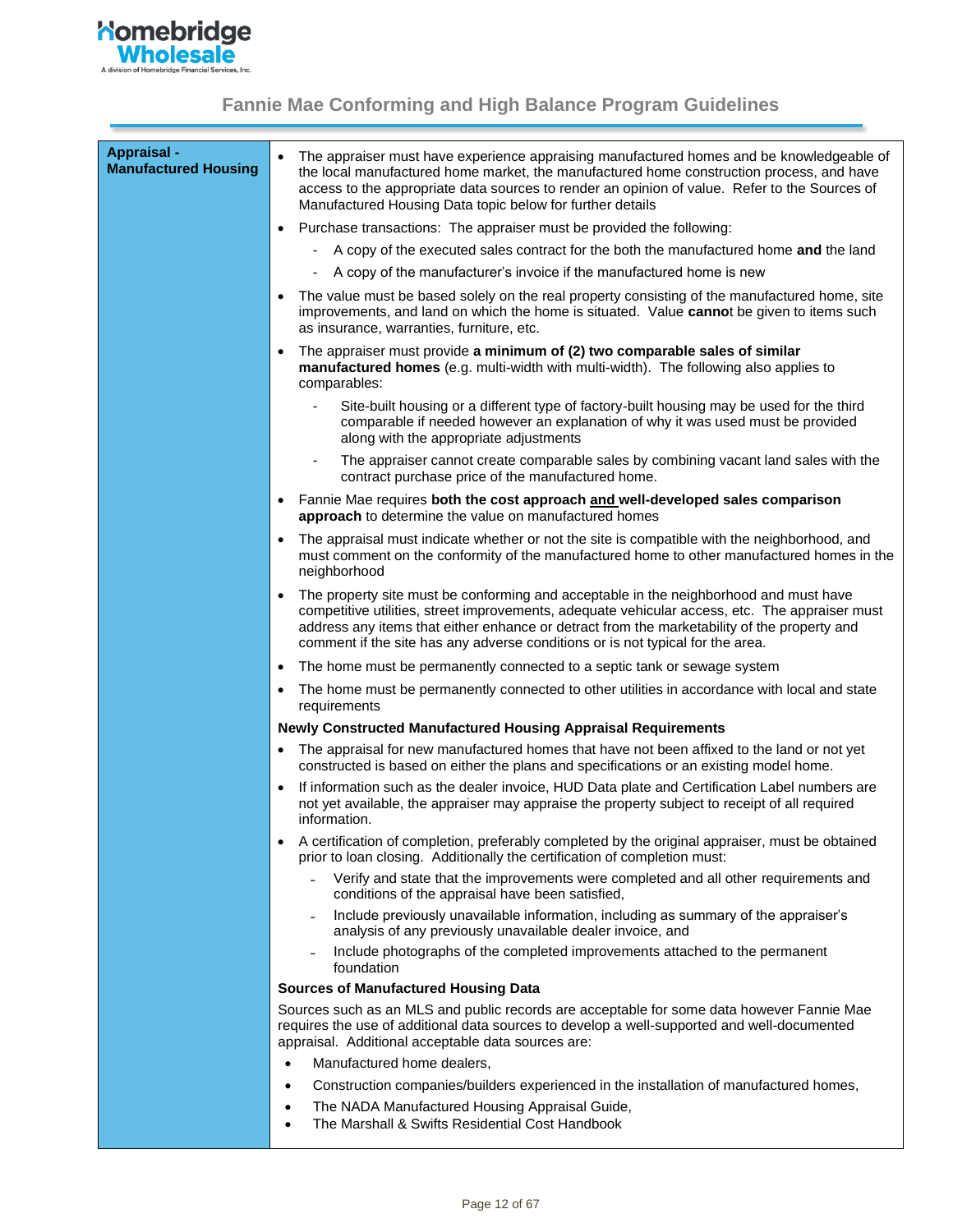

| <b>Appraisal Waiver</b>     | If DU issues an appraisal waiver (previously known as a PIW) the following applies:                                                                              |
|-----------------------------|------------------------------------------------------------------------------------------------------------------------------------------------------------------|
|                             | The initial DU Findings indicate an appraisal waiver is eligible. If at any time prior to loan                                                                   |
|                             | funding the appraisal waiver eligibility is removed from any subsequent DU Findings report an                                                                    |
|                             | appraisal will be required.<br>NOTE: The appraisal waiver option must be offered on the final DU Findings report and that                                        |
|                             | Findings report must be retained in the loan file                                                                                                                |
|                             | If an appraisal is obtained, the appraisal waiver is no longer eligible                                                                                          |
|                             | <b>Eligible for the Appraisal Waiver Option</b>                                                                                                                  |
|                             | The following are eligible for the appraisal waiver option:                                                                                                      |
|                             | 1-unit properties, including PUDs and condominiums                                                                                                               |
|                             | All occupancies (owner-occupied, second home, and investment (appraisal waivers are<br>ineligible for investment purchase transactions)                          |
|                             | Purchase and rate/term or cash-out refinance transactions                                                                                                        |
|                             | Maximum LTV as follows:                                                                                                                                          |
|                             | <b>Purchase Transactions:</b>                                                                                                                                    |
|                             | - Primary residence and second home: Maximum 80% LTV/CLTV                                                                                                        |
|                             | Limited Cash-out (rate/term) Refinance Transactions:                                                                                                             |
|                             | - Primary residence and second home rate/term refi: Maximum 90% LTV/CLTV                                                                                         |
|                             | Investment property: Maximum 75% LTV/CLTV                                                                                                                        |
|                             | <b>Cash-out Refinance Transactions</b>                                                                                                                           |
|                             | - Primary residence cash-out refi: Maximum 70% LTV/CLTV                                                                                                          |
|                             | Second home and investment cash-out refi: Maximum 60% LTV/CLTV                                                                                                   |
|                             | An "Approve/Eligible" recommendation must be received from DU<br>An appraisal waiver received in a select "rural high-needs area" are subject to specific Fannie |
|                             | Mae requirements and will require Homebridge management review and approval                                                                                      |
|                             | Ineligible for the Appraisal Waiver Option                                                                                                                       |
|                             | The following are ineligible for an appraisal waiver regardless of DU Findings:                                                                                  |
|                             | 2-4 unit properties,<br>٠                                                                                                                                        |
|                             | Leaseholds,                                                                                                                                                      |
|                             | Loans where the value of the subject property provided to DU is $\geq$ \$1,000,000                                                                               |
|                             | HomeStyle Renovation loans                                                                                                                                       |
|                             | Properties with resale/deed restrictions<br>٠                                                                                                                    |
|                             | Transactions where, by law, an appraisal is required,                                                                                                            |
|                             | A transaction where an appraisal for the subject property has already been uploaded to the<br>Fannie Mae portal,                                                 |
|                             | Texas Section 50(a)(6) transactions                                                                                                                              |
|                             | Purchase transactions involving an investment property                                                                                                           |
|                             | Purchase transactions using a gift of equity<br>٠                                                                                                                |
|                             | Transactions where rental income from the subject property is used to qualify                                                                                    |
|                             | Manufactured home                                                                                                                                                |
|                             | Construction-to-perm<br>٠                                                                                                                                        |
|                             | Transactions where an appraisal is required by the mortgage insurance provider<br>٠                                                                              |
| <b>Appraisal Management</b> | Appraisals must be ordered from the AMC assigned by Homebridge by region/territory as follows:                                                                   |
| <b>Companies (AMC)</b>      | Colorado, New Mexico, Oklahoma, and Texas: Nationwide Property & Appraisal Services<br>$\bullet$                                                                 |
|                             | Northeast/Midwest: Nationwide Property & Appraisal Services<br>$\bullet$                                                                                         |
|                             | Northwest/Southwest/Central: Axis Management Solutions<br>$\bullet$                                                                                              |
|                             | Southeast: Nationwide Appraisal Network<br>$\bullet$                                                                                                             |
|                             | West: Golden State AMC                                                                                                                                           |
|                             | Brokers assigned to the Homebridge Inside Sales team are required to order appraisals as follows:                                                                |
|                             | Inside Sales Team - East: Nationwide Property & Appraisal Services                                                                                               |
|                             | Inside Sales Team - West: Golden State AMC                                                                                                                       |
|                             | To view a map of the territories, broken down by state, click here Homebridge Wholesale                                                                          |
|                             |                                                                                                                                                                  |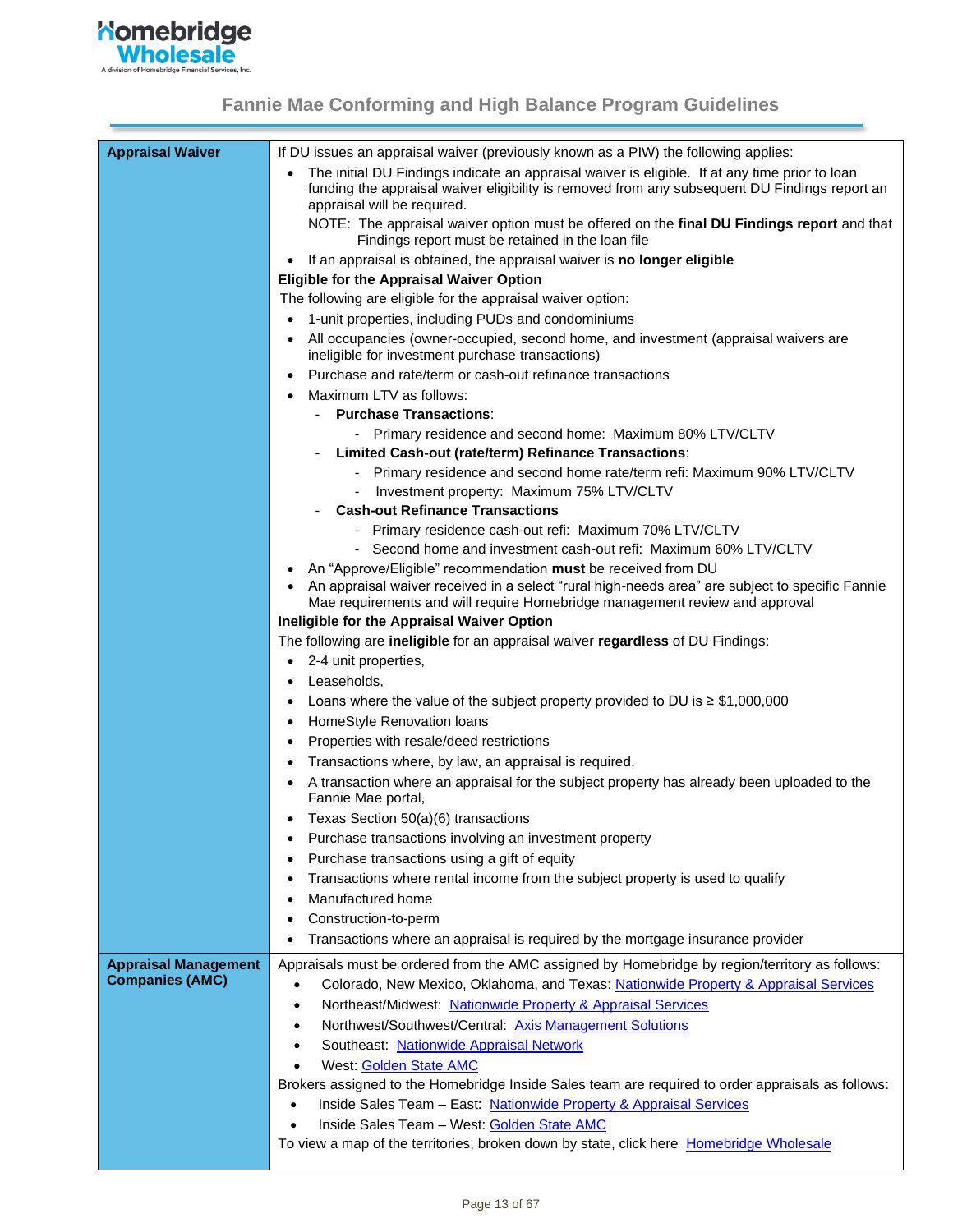

| Assets | Asset documentation per DU                                                                                                                                                                                                                                                                                                                                                                                                                                                                                           |
|--------|----------------------------------------------------------------------------------------------------------------------------------------------------------------------------------------------------------------------------------------------------------------------------------------------------------------------------------------------------------------------------------------------------------------------------------------------------------------------------------------------------------------------|
|        | All funds used to close the transaction must be disclosed on the 1003 and input into DU.<br>$\bullet$                                                                                                                                                                                                                                                                                                                                                                                                                |
|        | <b>Earnest Money Deposit (EMD):</b><br>$\bullet$                                                                                                                                                                                                                                                                                                                                                                                                                                                                     |
|        | EMD funds do not require sourcing if the borrower is not required to meet Fannie Mae's<br>minimum contribution requirement (MCR) and the underwriter does not need to<br>consider the funds in the asset evaluation. Evidence the settlement agent received the<br>EMD is required as detailed below. Transactions that do not require a borrower MCR:                                                                                                                                                               |
|        | 1-unit primary residence regardless of LTV                                                                                                                                                                                                                                                                                                                                                                                                                                                                           |
|        | 2-4 unit primary and the LTV is $\leq 80\%$                                                                                                                                                                                                                                                                                                                                                                                                                                                                          |
|        | 1-unit second home and the LTV is $\leq 80\%$                                                                                                                                                                                                                                                                                                                                                                                                                                                                        |
|        | <b>Documenting Settlement Agent Received EMD Funds:</b> Acceptable evidence the<br>settlement agent received the EMD funds are as follows:                                                                                                                                                                                                                                                                                                                                                                           |
|        | Borrower's cancelled check, or                                                                                                                                                                                                                                                                                                                                                                                                                                                                                       |
|        | Evidence the funds were wired to the settlement agent's account, or                                                                                                                                                                                                                                                                                                                                                                                                                                                  |
|        | Written verification from the settlement agent                                                                                                                                                                                                                                                                                                                                                                                                                                                                       |
|        | EMD funds are required to be sourced when the transaction requires the borrower to<br>meet the MCR. Transactions that require a borrower MCR:                                                                                                                                                                                                                                                                                                                                                                        |
|        | 2-4 unit primary and the LTV is > 80%,<br>$\overline{\phantom{a}}$                                                                                                                                                                                                                                                                                                                                                                                                                                                   |
|        | 1-unit second home and the LTV is > 80%                                                                                                                                                                                                                                                                                                                                                                                                                                                                              |
|        | 1-4 unit investment transactions regardless of LTV                                                                                                                                                                                                                                                                                                                                                                                                                                                                   |
|        | NOTES: Transactions that require a borrower MCR, a copy of the canceled deposit<br>check is acceptable to document the source of the EMD funds.                                                                                                                                                                                                                                                                                                                                                                      |
|        | Two months bank statements, all pages, covering the period up to and<br>including the date the earnest money check cleared the bank are required.                                                                                                                                                                                                                                                                                                                                                                    |
|        | Virtual currency is not eligible to be used for the earnest money deposit                                                                                                                                                                                                                                                                                                                                                                                                                                            |
|        | The borrower must provide evidence of sufficient assets to cover the down payment, closing<br>$\bullet$<br>costs, prepaids and reserve requirements. Acceptable evidence:                                                                                                                                                                                                                                                                                                                                            |
|        | Purchase Transactions: Two months bank or financial statements, all pages<br>(covering most recent 60 days of activity). If the account information is reported on a<br>quarterly basis, the most recent quarterly statement required. Truncated account<br>numbers (statements that only display the last 4 digits of the borrower's account<br>number) are acceptable                                                                                                                                              |
|        | Refinance Transactions: One month bank or financial statements, all pages (covering<br>$\overline{\phantom{a}}$<br>most recent 30 days activity). If the account information is reported on a quarterly<br>basis, the most recent quarterly statement required. Truncated account numbers<br>(statements that only display the last 4 digits of the borrower's account number) are<br>acceptable                                                                                                                     |
|        | NOTE: Refinance Transactions Only: Documentation of assets is not required if<br>funds to close are \$500 or less                                                                                                                                                                                                                                                                                                                                                                                                    |
|        | Business funds of a self-employed borrower may be used for down payment, closing costs<br>٠<br>and/or reserve requirements subject to the following:                                                                                                                                                                                                                                                                                                                                                                 |
|        | The borrower must be listed as an owner on the account. If the borrower's name is not<br>listed on the business account statement, documentation that the borrower is an<br>authorized signer on the account is required. This applies to all business accounts,<br>including sole proprietorships, when business account funds are being utilized for down<br>payment, closing costs and/or reserves. Examples of acceptable documentation:<br>Letter from the bank confirming borrower is an authorized signer, or |
|        | Online documentation that confirms borrower is an authorized signer                                                                                                                                                                                                                                                                                                                                                                                                                                                  |
|        | NOTE: Use of business funds when the borrower does not own a significant<br>percentage of the business will be at underwriter discretion (e.g. borrower has<br>a 10% ownership interest and is using a significant amount of the business<br>funds for down payment/closing costs)                                                                                                                                                                                                                                   |
|        |                                                                                                                                                                                                                                                                                                                                                                                                                                                                                                                      |
|        | (cont. on next page)                                                                                                                                                                                                                                                                                                                                                                                                                                                                                                 |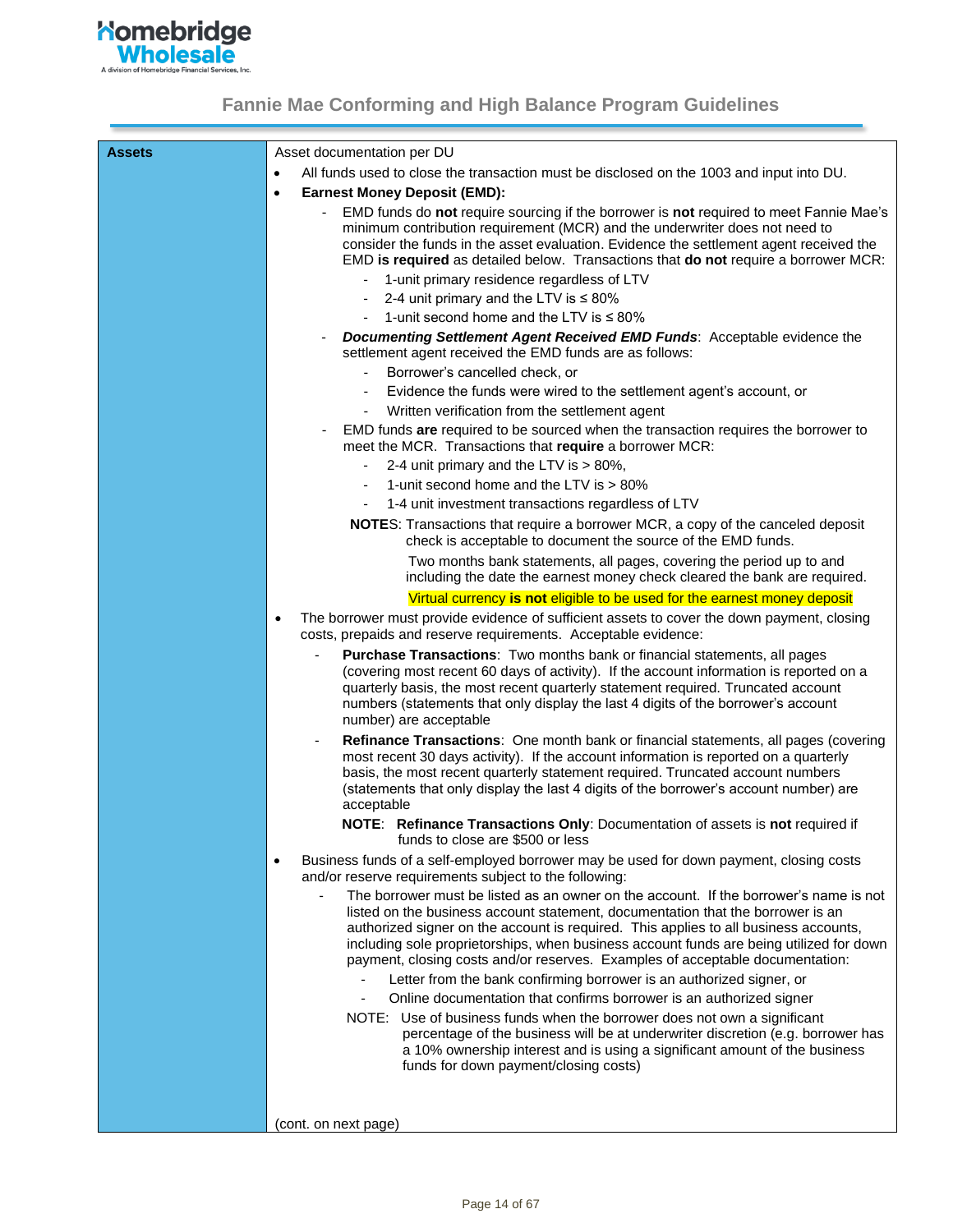

| Assets (cont.) | A cash flow analysis, based on 3 months business bank statements, dated within 60<br>days of the closing date, is required to determine the withdrawal of business funds<br>will not have a negative impact on the business. The cash flow analysis:<br>Must indicate that the average running balance in the account for the previous 3<br>months stayed the same or was better, and |
|----------------|---------------------------------------------------------------------------------------------------------------------------------------------------------------------------------------------------------------------------------------------------------------------------------------------------------------------------------------------------------------------------------------|
|                | The amount of funds used for the transaction must not deplete the account i.e. the balance<br>remaining in the account should not be less than half of what was in the account prior to the<br>withdrawal                                                                                                                                                                             |
|                | Stocks, Bonds and Mutual Funds<br>٠<br>Stocks, bonds and mutual funds (including retirement accounts) may be used at 100%                                                                                                                                                                                                                                                             |
|                | of the asset value for the calculation of reserves.                                                                                                                                                                                                                                                                                                                                   |
|                | If used for down payment and/or closing costs, proof of liquidation is not required when<br>the combined asset value is at least 20% more than the funds needed for closing.                                                                                                                                                                                                          |
|                | Cash on hand, unsecured borrowed funds, unverified funds are ineligible sources for assets.<br>$\bullet$                                                                                                                                                                                                                                                                              |
|                | Payout from a life insurance policy is acceptable for down payment or closing costs. A copy of<br>٠<br>the check or payout statement, issued by the insurance company, is required. If the cash<br>value is being used for reserves, documentation of the cash value is required however the<br>policy does not need to be liquidated.                                                |
|                | Real estate commissions earned by a borrower who is a licensed real estate agent are eligible<br>for down payment/closing costs when purchasing a property. The CD must reflect the<br>commission earned and the credit toward the transaction                                                                                                                                        |
|                | Proceeds from the sale of personal assets are an acceptable source of funds for the down<br>٠<br>payment, closing costs, and reserves provided the individual purchasing the asset(s) is not a<br>party to the transaction (seller, realtor, broker/lender, etc.) Document the following:                                                                                             |
|                | The borrower's ownership of the asset for all asset types that are titled assets (e.g.<br>automobile title)                                                                                                                                                                                                                                                                           |
|                | The value of the asset if the proceeds represent more than 50% of the total monthly<br>qualifying income. The value must be determined by an independent reputable<br>source.                                                                                                                                                                                                         |
|                | The lesser of the estimated value (as determined by the independent source) OR the<br>actual sales price is used when determining the amount of funds for the transaction                                                                                                                                                                                                             |
|                | <b>Example:</b> If a vehicle is determined to have a value of \$10,000 by the independent<br>source and the sales price of the vehicle is \$12,000, \$10,000 can be<br>added to the borrower's available funds even if the sale has already<br>occurred)                                                                                                                              |
|                | The transfer of ownership of the asset as documented by either a bill of sale or a<br>statement from the purchaser                                                                                                                                                                                                                                                                    |
|                | The borrower's receipt of the sale proceeds. Acceptable documentation includes<br>deposit slips, bank statements, copies of the purchaser's canceled check or an<br>equivalent payment source                                                                                                                                                                                         |
|                | Proceeds from the sale of a currently owned property are eligible for down payment and<br>$\bullet$<br>closing costs. The final CD for the existing property must be provided before or at closing to<br>show sufficient net cash proceeds to close the purchase. The final CD is not required to be<br>fully executed.                                                               |
|                | NOTE: When the borrower's employer assumes responsibility for paying off the existing<br>mortgage as part of a relocation plan, a copy of the executed buy-out agreement is<br>required to document the source of funds. A copy of the sales contract or listing<br>agreement is not considered an acceptable source of verification of proceeds from the<br>sale                     |
|                | Credit card reward points are eligible for down payment, closing costs, and to meet reserve<br>requirements                                                                                                                                                                                                                                                                           |
|                | The rewards points must be converted to cash prior to loan closing                                                                                                                                                                                                                                                                                                                    |
|                | If the cash from converting the reward points is deposited into the borrower's account<br>and is considered a large deposit (detailed below) the borrower must provide<br>documentation to show the source of the large deposit was from the conversion of<br>credit card reward points                                                                                               |
|                |                                                                                                                                                                                                                                                                                                                                                                                       |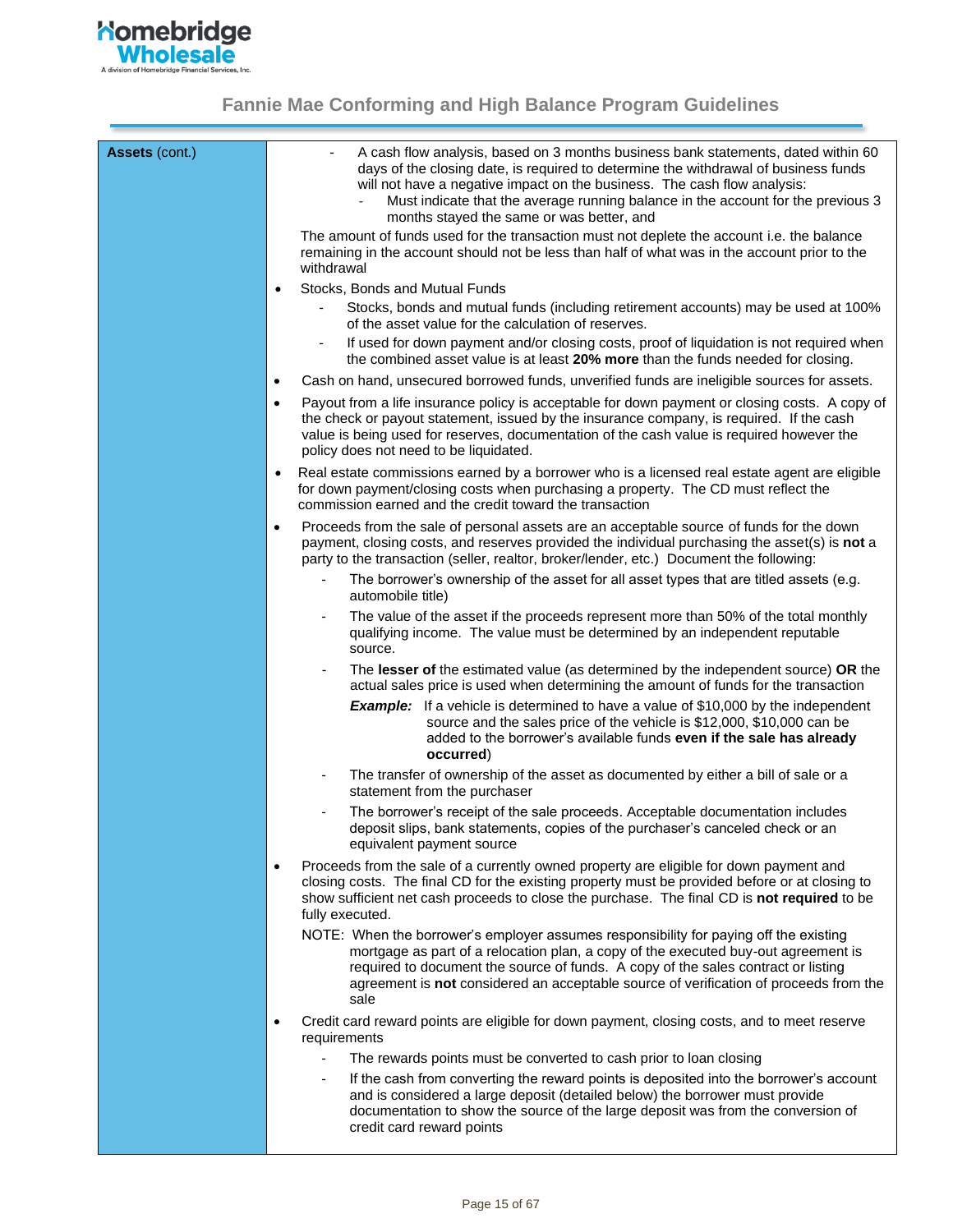

| <b>Assets (cont.)</b> | Large deposits are defined by Fannie Mae as a single deposit where any unsourced<br>portion of the deposit exceeds 50% of the total monthly qualifying income for the loan. If<br>the deposit includes both sourced and unsourced funds, only the unsourced portion is<br>used to calculate whether the deposit meets the 50% definition. Direct deposits, such as<br>IRS or state income tax refunds, transfer of funds between verified accounts, that are<br>easily identified on the account statement do not require documentation. |
|-----------------------|------------------------------------------------------------------------------------------------------------------------------------------------------------------------------------------------------------------------------------------------------------------------------------------------------------------------------------------------------------------------------------------------------------------------------------------------------------------------------------------------------------------------------------------|
|                       | Large unsourced deposits must be explained and verified including virtual currency                                                                                                                                                                                                                                                                                                                                                                                                                                                       |
|                       | - Requirements for documenting large deposits are as follows:                                                                                                                                                                                                                                                                                                                                                                                                                                                                            |
|                       | Refinance transactions: Large deposits are not required to be sourced and<br>$\circ$<br>explained however, at underwriter discretion, explanation and sourcing may<br>be necessary as Fannie Mae requires any payment on borrowed funds be<br>included in the DTI ratios.                                                                                                                                                                                                                                                                |
|                       | Purchase transactions: If the funds from a large deposit are needed for the<br>$\circ$<br>down payment, closing costs or reserves on the transaction documentation<br>must be provided that the funds are from an acceptable source. Any<br>undocumented large deposit will be deducted from the amount of verified<br>funds and the reduced asset amount will be used for qualification                                                                                                                                                 |
|                       | A large deposit may be from virtual currency that was exchanged into U.S.<br>dollars. Documentation verifying the funds originated from the borrower's<br>virtual currency account is required                                                                                                                                                                                                                                                                                                                                           |
|                       | Examples:                                                                                                                                                                                                                                                                                                                                                                                                                                                                                                                                |
|                       | 1. The borrower has a monthly income of \$4,000 and a bank account with a balance of<br>\$20,000. A deposit of \$3,000 was made but \$2,500 of the deposit is documented as<br>the borrower's tax refund (sourced).                                                                                                                                                                                                                                                                                                                      |
|                       | In this example only the \$500 is considered "unsourced" (\$3000 total deposit minus<br>\$2500 tax refund) and is included in the large deposit calculation.                                                                                                                                                                                                                                                                                                                                                                             |
|                       | The unsourced \$500.00 is only 12.5% of the borrower's monthly income therefore it<br>does not meet the large deposit definition (50% of the borrower's total monthly<br>qualifying income). In this example, documentation is not required and the entire<br>\$20,000 balance in the borrower's bank account may be used for underwriting<br>purposes.                                                                                                                                                                                  |
|                       | 2. The same borrower has a deposit of \$3,000 but only \$500 is documented as the<br>borrower's tax refund (sourced) leaving \$2,500 has unsourced.                                                                                                                                                                                                                                                                                                                                                                                      |
|                       | In this example the unsourced \$2,500 is 63% of the borrower's \$4,000 monthly income<br>which does meet the definition of a large deposit.                                                                                                                                                                                                                                                                                                                                                                                              |
|                       | The unsourced \$2,500 must be deducted from the borrower's \$20,000 bank account<br>balance leaving \$17,500 that may be used for underwriting purposes.                                                                                                                                                                                                                                                                                                                                                                                 |
|                       | 3. The same borrower has 3 separate unsourced deposits of \$1800 which technically<br>does not meet the 50% of the borrower's gross monthly income requirement since<br>each deposit is less than \$2,000 (50% of \$4,000) however at underwriter discretion<br>sourcing/documentation may be required.                                                                                                                                                                                                                                  |
|                       | Verification of assets from foreign sources:<br>$\bullet$                                                                                                                                                                                                                                                                                                                                                                                                                                                                                |
|                       | Funds that a borrower (either a U.S. or non-U.S. citizen) has deposited into a U.S.<br>depository institution are acceptable provided all of the following requirements are met:                                                                                                                                                                                                                                                                                                                                                         |
|                       | Documentation of the transfer of funds from the borrower's country of origin is<br>provided, and                                                                                                                                                                                                                                                                                                                                                                                                                                         |
|                       | It can be established that the funds belonged to the borrower before the date of                                                                                                                                                                                                                                                                                                                                                                                                                                                         |
|                       | transfer, and<br>The source of all funds used for closing can be verified following the same<br>requirements for U.S. citizens.                                                                                                                                                                                                                                                                                                                                                                                                          |
|                       | Virtual currency aka digital/cryptocurrency (e.g. Bitcoin, Ethereum, etc.) is eligible for down<br>payment, closing costs, and reserves subject to the following:                                                                                                                                                                                                                                                                                                                                                                        |
|                       | Documentation is provided of the exchange into U.S. dollars and the funds have been<br>deposited into a U.S. or state regulated financial institution, and                                                                                                                                                                                                                                                                                                                                                                               |
|                       | The funds are verified in U.S. dollars prior to loan closing                                                                                                                                                                                                                                                                                                                                                                                                                                                                             |
|                       | NOTE: Assets used to establish continuance for certain income types cannot be in the form<br>of virtual currency                                                                                                                                                                                                                                                                                                                                                                                                                         |
|                       |                                                                                                                                                                                                                                                                                                                                                                                                                                                                                                                                          |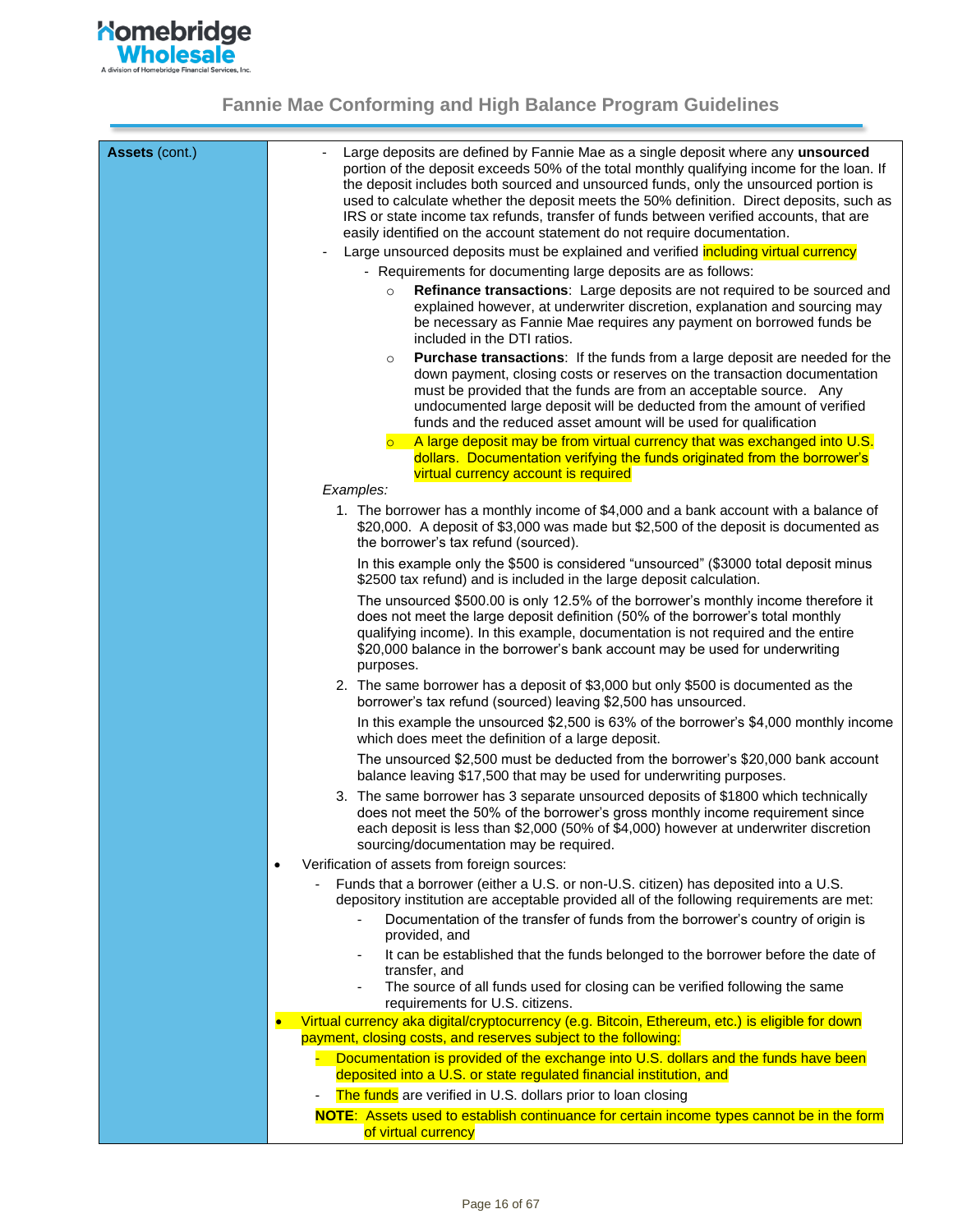

| <b>Assumptions</b>            | Not allowed                                                                                                                                                                                                                                                                                                                                                                                                                                                                                                                                                                                                                                                                                                                                                                                                                                                                                                                                                                                                                                                                                                                                                                                                                                                                                                                                                                                                                                           |
|-------------------------------|-------------------------------------------------------------------------------------------------------------------------------------------------------------------------------------------------------------------------------------------------------------------------------------------------------------------------------------------------------------------------------------------------------------------------------------------------------------------------------------------------------------------------------------------------------------------------------------------------------------------------------------------------------------------------------------------------------------------------------------------------------------------------------------------------------------------------------------------------------------------------------------------------------------------------------------------------------------------------------------------------------------------------------------------------------------------------------------------------------------------------------------------------------------------------------------------------------------------------------------------------------------------------------------------------------------------------------------------------------------------------------------------------------------------------------------------------------|
| <b>AUS</b>                    | DU "Approve/Eligible" Finding required. Manual underwriting is ineligible                                                                                                                                                                                                                                                                                                                                                                                                                                                                                                                                                                                                                                                                                                                                                                                                                                                                                                                                                                                                                                                                                                                                                                                                                                                                                                                                                                             |
| <b>Available Markets</b>      | All 50 states<br>$\bullet$                                                                                                                                                                                                                                                                                                                                                                                                                                                                                                                                                                                                                                                                                                                                                                                                                                                                                                                                                                                                                                                                                                                                                                                                                                                                                                                                                                                                                            |
|                               | Guam, Puerto Rico and the Virgin Islands are ineligible.<br>$\bullet$                                                                                                                                                                                                                                                                                                                                                                                                                                                                                                                                                                                                                                                                                                                                                                                                                                                                                                                                                                                                                                                                                                                                                                                                                                                                                                                                                                                 |
| <b>Borrowers - Eligible</b>   | A natural person,<br>$\bullet$<br>U.S. citizens<br>$\bullet$<br>Revocable inter vivos trust that meets Fannie Mae guidelines<br>$\bullet$<br>Non-U.S. Citizens: Borrowers who are lawful permanent or lawful non-permanent resident<br>$\bullet$<br>aliens are eligible subject to the following:<br>Fannie Mae does not specify the documentation required to determine if the borrower is<br>legally present in the United States. Homebridge will make the determination of the non-<br>U.S. citizens status on a case-by-case basis using documentation Homebridge deems<br>appropriate<br>If a borrower is a non-permanent resident alien, Homebridge will determine visa eligibility.<br>Refer to the Visa Eligibility for Non-Citizens (Non-Permanent Resident Aliens) document<br>on the Homebridge website for visa eligibility and documentation requirements<br>All loans delivered to Fannie Mae require Homebridge to rep and warrant the borrower is<br>legally present in the U.S.<br>Deferred Action for Childhood Arrivals (DACA) status borrowers, are eligible:<br>Borrower must have a valid social security number or individual taxpayer<br>identification number (ITIN), AND<br>Have a current (unexpired) EAD or other documentation showing immigration status<br>is current/unexpired (e.g. Green Card, work visa, etc.), AND<br>The borrower meets all other standard employment and income requirements<br>required by DU |
|                               | All borrowers are required to have a valid social security (excluding DACA status borrowers who<br>may have a valid SSN or ITIN) and meet legal residency documentation requirements                                                                                                                                                                                                                                                                                                                                                                                                                                                                                                                                                                                                                                                                                                                                                                                                                                                                                                                                                                                                                                                                                                                                                                                                                                                                  |
| <b>Borrowers - Ineligible</b> | <b>Foreign Nationals</b><br>$\overline{\phantom{a}}$<br>Borrowers with diplomatic immunity<br>Borrowers without a social security number or a number that cannot be validated with the SSA<br>Borrowers previously convicted a mortgage fraud<br>÷,                                                                                                                                                                                                                                                                                                                                                                                                                                                                                                                                                                                                                                                                                                                                                                                                                                                                                                                                                                                                                                                                                                                                                                                                   |
| <b>Borrower Types</b>         | <b>Co-Borrower:</b><br>$\bullet$<br>- An individual, who applies jointly with the applicant, takes title to the property and is liable<br>for the debt,<br>- Signs all loan documents,<br>- Income, assets and liabilities are used for loan qualification.<br><b>Non-Occupant Co-Borrower:</b><br>- An individual, who applies with the applicant, is liable for the debt, may or may not take<br>title to the property, and does not live in the property.<br>Signs all loan documents<br>The income, assets and liabilities of the non-occupant co-borrower on a primary<br>residence transaction are considered in the DTI calculation.<br>- Transactions with a non-occupant co-borrower are limited to a maximum 95% LTV/CLTV<br>or the applicable maximum LTV for ARM transactions.<br>Co-Signer:<br>- An individual who has no ownership interest in the property but is liable for the debt.<br>- The co-signer signs all loan documents except co-signer does not sign the<br>Mortgage/Deed of Trust.<br>- Income, assets, and liabilities are used for qualification.<br>- Cannot have an interest in the transaction (seller, builder, real estate broker, etc.)<br>NOTE: If the co-signer will not be occupying the subject property maximum 95% LTV/CLTV or<br>the applicable maximum LTV for ARM transactions                                                                                                                          |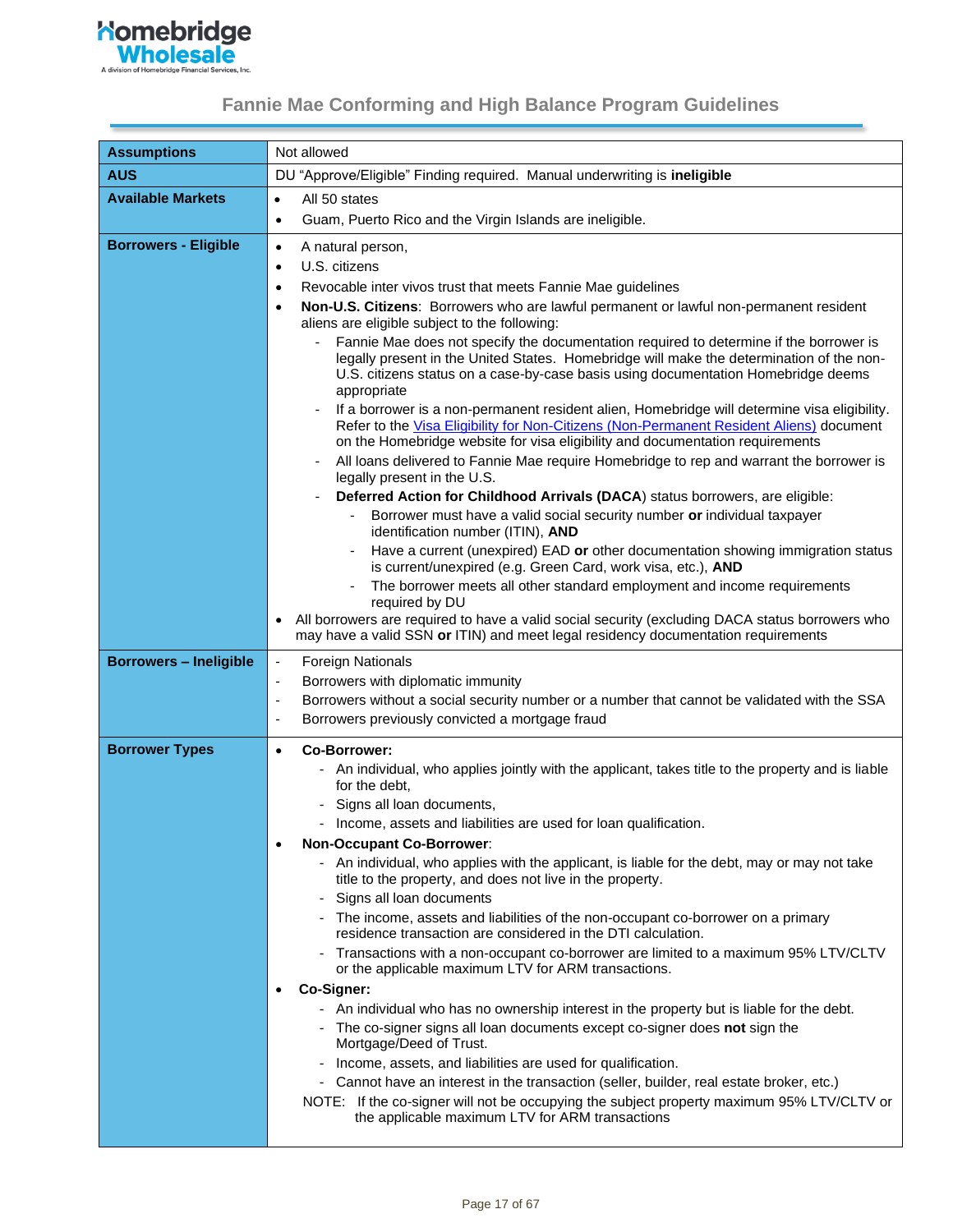

| <b>Borrower Types (cont.)</b> | Non-Borrowing/Non-Purchasing Spouse<br>$\bullet$                                                                                                                                                                                                                                                                                                                                                                                                                                                                                                                                                                                                                                                                                                                |
|-------------------------------|-----------------------------------------------------------------------------------------------------------------------------------------------------------------------------------------------------------------------------------------------------------------------------------------------------------------------------------------------------------------------------------------------------------------------------------------------------------------------------------------------------------------------------------------------------------------------------------------------------------------------------------------------------------------------------------------------------------------------------------------------------------------|
|                               | - Generally has no ownership interest in the property and is not liable for the debt.                                                                                                                                                                                                                                                                                                                                                                                                                                                                                                                                                                                                                                                                           |
|                               | - In community property/marital rights states the non-borrowing spouse does have an<br>interest in the property and is required to execute the security instrument and all<br>applicable documents as determined by state law                                                                                                                                                                                                                                                                                                                                                                                                                                                                                                                                   |
|                               | <b>NOTE:</b> Community property states: Arizona, California, Idaho, Louisiana, Nevada, New<br>Mexico, Texas, Washington, and Wisconsin                                                                                                                                                                                                                                                                                                                                                                                                                                                                                                                                                                                                                          |
|                               | <b>Life Estate</b><br>$\bullet$                                                                                                                                                                                                                                                                                                                                                                                                                                                                                                                                                                                                                                                                                                                                 |
|                               | - Properties held in a life estate are eligible subject to Homebridge management review<br>and approval. The following applies:                                                                                                                                                                                                                                                                                                                                                                                                                                                                                                                                                                                                                                 |
|                               | When title to a property is held as a life estate, it is a form of joint ownership where<br>two parties have an interest in the property                                                                                                                                                                                                                                                                                                                                                                                                                                                                                                                                                                                                                        |
|                               | $\circ$ The holder of the life estate (life tenant or life estate owner) has the right to<br>current possession of the property, and                                                                                                                                                                                                                                                                                                                                                                                                                                                                                                                                                                                                                            |
|                               | The remainder holder (remainderman) has the right of future possession of the<br>$\circ$<br>property upon the death of the holder of the life estate (aka life estate owner)                                                                                                                                                                                                                                                                                                                                                                                                                                                                                                                                                                                    |
|                               | Both parties, the life estate owner and the remainderman, must sign the security<br>instrument                                                                                                                                                                                                                                                                                                                                                                                                                                                                                                                                                                                                                                                                  |
|                               | At least one of the life estate parties must be a borrower on the loan                                                                                                                                                                                                                                                                                                                                                                                                                                                                                                                                                                                                                                                                                          |
| <b>Construction to Perm</b>   | The conversion of construction-to-permanent financing involves the granting of a long-term<br>mortgage to a borrower for the purpose of replacing interim construction financing that the borrower<br>has obtained to fund the construction of a new residence.                                                                                                                                                                                                                                                                                                                                                                                                                                                                                                 |
|                               | Construction-to-permanent financing can be structured as a transaction with one or two<br>separate closings; however Homebridge will not provide the construction financing (a one                                                                                                                                                                                                                                                                                                                                                                                                                                                                                                                                                                              |
|                               | closing transaction). The borrower must hold title to the lot, which may have been previously<br>acquired or be purchased as part of the transaction.                                                                                                                                                                                                                                                                                                                                                                                                                                                                                                                                                                                                           |
|                               | All construction work, including any work that could entitle a party to file a mechanics' lien or<br>materialmen's lien, must be completed and paid for, and all mechanics' liens, and any other<br>liens and claims that could become liens relating to the construction must be satisfied before<br>the loan is closed with Homebridge. Homebridge will retain the appraiser's certificate of<br>completion and a photograph of the completed property in the loan file. When a construction-<br>to-perm mortgage loan provides funds for acquisition or refinancing of an unimproved lot and<br>the construction of a residence on the loan, Homebridge will retain a certificate of occupancy or<br>an equivalent from the applicable government authority. |
|                               | Units in a condo project are not eligible for construction-to-permanent financing.                                                                                                                                                                                                                                                                                                                                                                                                                                                                                                                                                                                                                                                                              |
|                               | <b>Two-Closing Transactions</b>                                                                                                                                                                                                                                                                                                                                                                                                                                                                                                                                                                                                                                                                                                                                 |
|                               | The first closing is to obtain the interim construction financing (and may include the purchase of<br>the lot). Construction financing is not eligible through Homebridge.                                                                                                                                                                                                                                                                                                                                                                                                                                                                                                                                                                                      |
|                               | The second closing (aka "end" loan) is to obtain the permanent financing upon completion of<br>the improvements and is eligible through Homebridge.                                                                                                                                                                                                                                                                                                                                                                                                                                                                                                                                                                                                             |
|                               | A modification may not be used to update the original Note; a new Note must be completed and<br>signed by the borrowers.                                                                                                                                                                                                                                                                                                                                                                                                                                                                                                                                                                                                                                        |
|                               | The borrower is underwritten based on the terms of the permanent mortgage.<br>٠                                                                                                                                                                                                                                                                                                                                                                                                                                                                                                                                                                                                                                                                                 |
|                               | Transactions are subject to the limited cash-out and cash-out refinance maximum<br>LTV/CLTV/HCLTV ratios, as applicable.                                                                                                                                                                                                                                                                                                                                                                                                                                                                                                                                                                                                                                        |
|                               | Cash-out refinance transactions require the borrower to have held legal title to the lot for at<br>least 6 months prior to the closing of the permanent mortgage.                                                                                                                                                                                                                                                                                                                                                                                                                                                                                                                                                                                               |
|                               | All other standard cash-out refinance eligibility and underwriting requirements apply.<br>$\bullet$                                                                                                                                                                                                                                                                                                                                                                                                                                                                                                                                                                                                                                                             |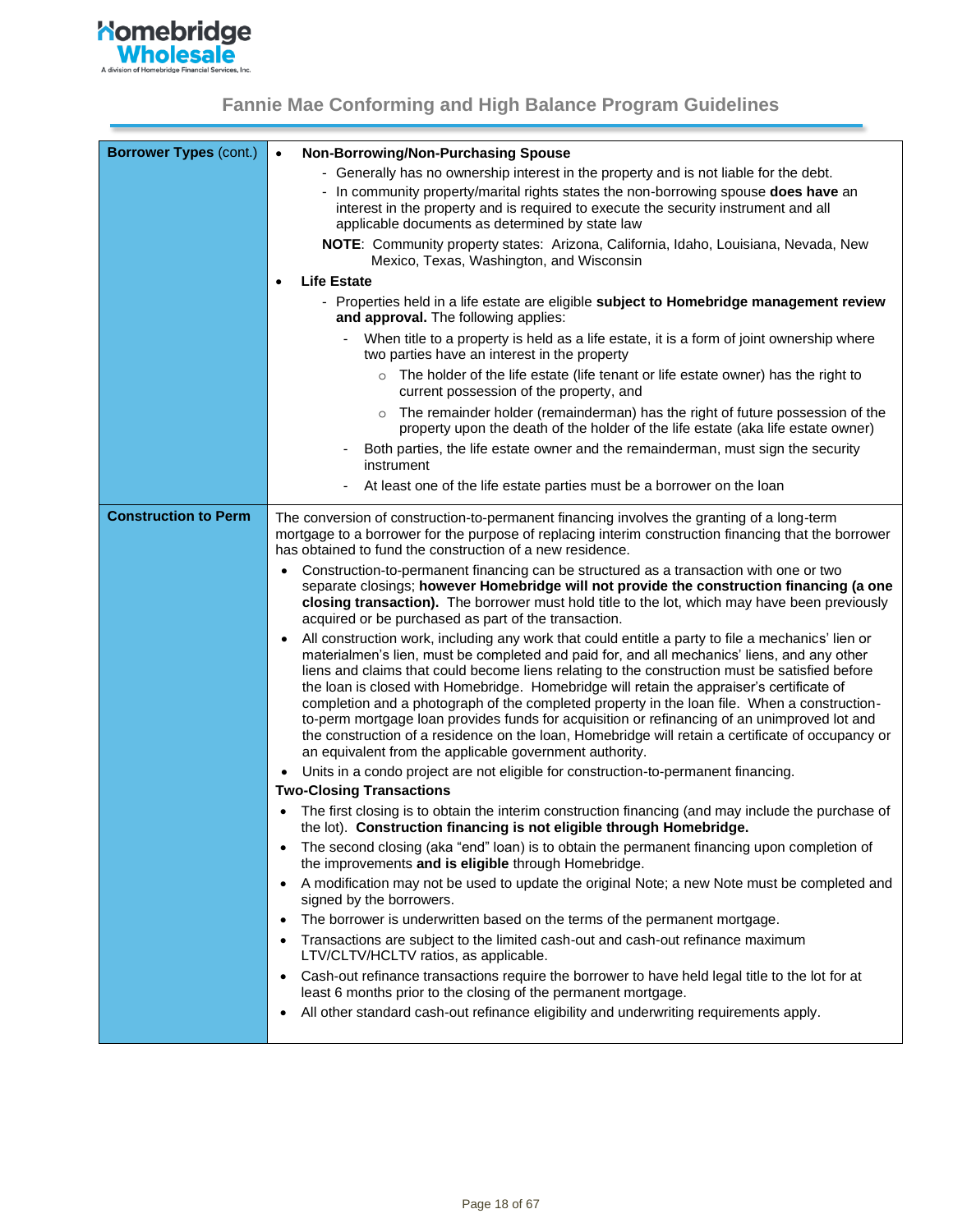

<span id="page-18-0"></span>

| <b>Contingent Liabilities</b> | $\bullet$                                     | <b>Business Debt</b>                                                                                                                                                                                                                                                                                                                                                                                                                                                                                                                |
|-------------------------------|-----------------------------------------------|-------------------------------------------------------------------------------------------------------------------------------------------------------------------------------------------------------------------------------------------------------------------------------------------------------------------------------------------------------------------------------------------------------------------------------------------------------------------------------------------------------------------------------------|
|                               |                                               | - Business debt that appears on a self-employed borrower's personal credit report requires<br>documentation that the debt is paid from company funds and considered in the cash flow<br>analysis for the borrower's business.                                                                                                                                                                                                                                                                                                       |
|                               |                                               | Business debt does not need to be considered as part of the borrower's individual<br>recurring monthly debt when:                                                                                                                                                                                                                                                                                                                                                                                                                   |
|                               |                                               | The account does not have a history of delinquency, and                                                                                                                                                                                                                                                                                                                                                                                                                                                                             |
|                               |                                               | Documentation is provided that the debt was paid from the borrower's business funds<br>(e.g. 12 months cancelled business checks), and                                                                                                                                                                                                                                                                                                                                                                                              |
|                               |                                               | The cash-flow analysis of the business took payment of the obligation into<br>consideration.                                                                                                                                                                                                                                                                                                                                                                                                                                        |
|                               |                                               | Business debt must be considered as part of the borrower's individual recurring debt<br>obligation if:                                                                                                                                                                                                                                                                                                                                                                                                                              |
|                               |                                               | Documentation of payment from the business funds cannot be provided, or                                                                                                                                                                                                                                                                                                                                                                                                                                                             |
|                               |                                               | If documentation is provided that the payments are coming from the business, but the<br>cash flow analysis of the business does not reflect the payments (e.g. an interest<br>expense, including taxes and insurance if applicable, equal to or greater than the<br>amount of interest that would be reasonably expected given the amount of financing<br>shown on the credit report and the age of loan) If evidence is not found in the cash<br>flow analysis, it is reasonable to assume that the expense has not been accounted |
|                               |                                               | for, or                                                                                                                                                                                                                                                                                                                                                                                                                                                                                                                             |
|                               |                                               | There is history of delinquency on the account the debt must be considered as part of<br>the borrower's individual recurring debt obligation                                                                                                                                                                                                                                                                                                                                                                                        |
|                               | <b>Co-Signed Debt - Mortgage</b><br>$\bullet$ |                                                                                                                                                                                                                                                                                                                                                                                                                                                                                                                                     |
|                               |                                               | Co-signed mortgage debt is not required to be included in the borrower's DTI<br>calculation if all of the following applies:                                                                                                                                                                                                                                                                                                                                                                                                        |
|                               |                                               | Documentation is provided that the borrower is not primarily responsible for<br>payment of the debt, and                                                                                                                                                                                                                                                                                                                                                                                                                            |
|                               |                                               | The credit report indicates no late payments on the account, and                                                                                                                                                                                                                                                                                                                                                                                                                                                                    |
|                               |                                               | 12 months most recent consecutive cancelled checks are provided documenting<br>the primary party obligated on the debt has been making the payments (the<br>checks cannot be from an account co-owned with the borrower), and                                                                                                                                                                                                                                                                                                       |
|                               |                                               | The borrower is not using rental income from the property to qualify<br>$\qquad \qquad \blacksquare$                                                                                                                                                                                                                                                                                                                                                                                                                                |
|                               |                                               | NOTE: Even if the mortgage debt qualifies for the exclusion, the property must be included in<br>the number of financed properties count if applicable (second home/investment<br>transaction; refer to the Financed Properties topic for details)                                                                                                                                                                                                                                                                                  |
|                               |                                               | Co-signed mortgage debt must be included in the borrower's DTI calculation if:                                                                                                                                                                                                                                                                                                                                                                                                                                                      |
|                               |                                               | It cannot be properly documented that the primary party obligated on the loan is<br>making the payments, or                                                                                                                                                                                                                                                                                                                                                                                                                         |
|                               |                                               | A 12 month pay history, by the primary party, cannot be established, or                                                                                                                                                                                                                                                                                                                                                                                                                                                             |
|                               |                                               | The credit report indicates there have been late payments on the debt, or                                                                                                                                                                                                                                                                                                                                                                                                                                                           |
|                               |                                               | Another party is making the payments but the borrower is the only party<br>responsible for the debt, or                                                                                                                                                                                                                                                                                                                                                                                                                             |
|                               |                                               | The borrower is using rental income from the property to qualify                                                                                                                                                                                                                                                                                                                                                                                                                                                                    |
|                               |                                               | Refer to the Credit - Installment/Revolving topic for non-mortgage debt paid by others                                                                                                                                                                                                                                                                                                                                                                                                                                              |
|                               |                                               |                                                                                                                                                                                                                                                                                                                                                                                                                                                                                                                                     |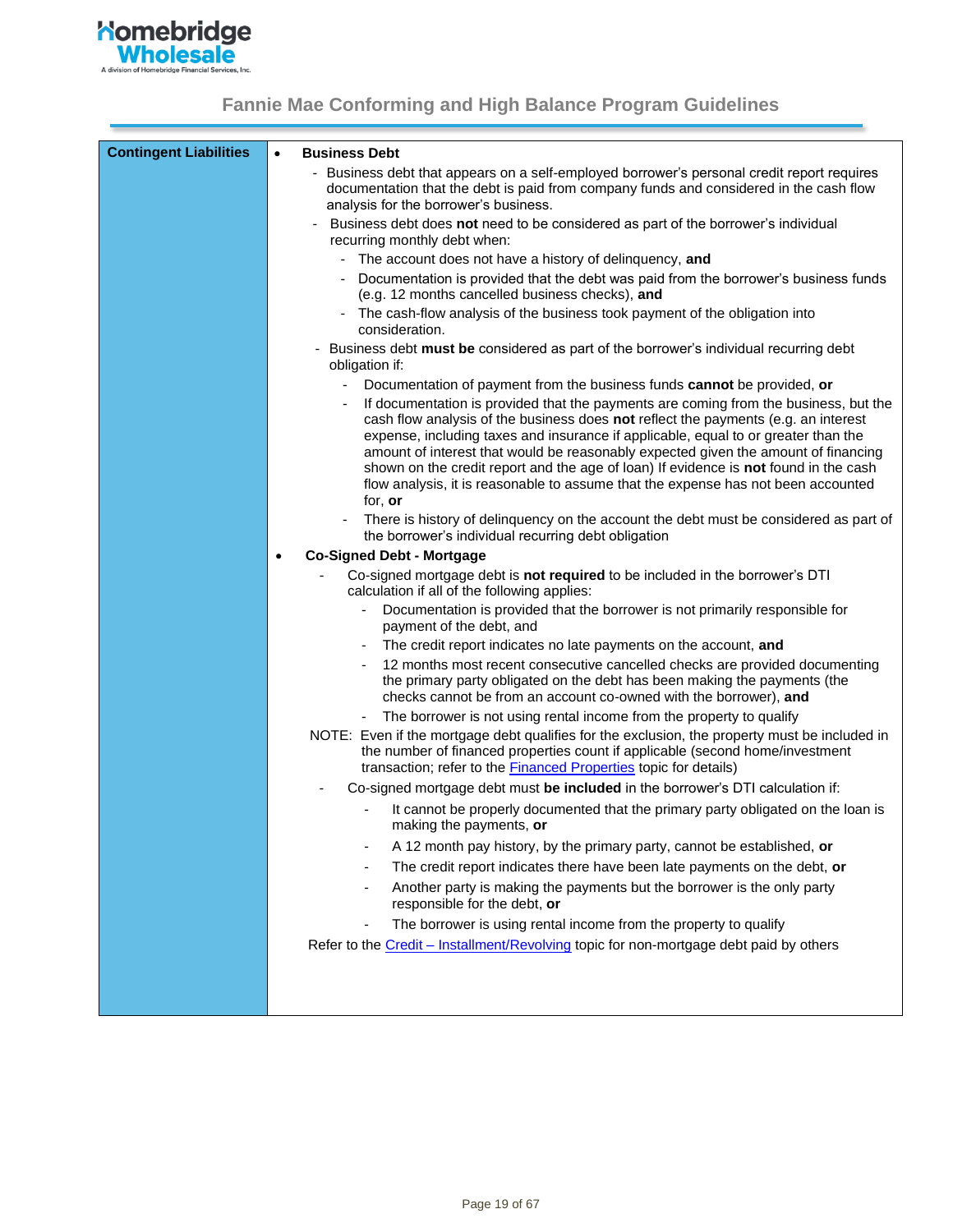**Momebridge**<br>
Mholesale

<span id="page-19-0"></span>

| <b>Conversion of</b><br><b>Principal Residence or</b><br><b>Pending Sale</b> | <b>Pending Sale:</b><br>$\bullet$<br>If the borrower is purchasing a new primary residence, and the current primary residence<br>is pending sale but will not close prior to the new transaction, the borrower's PITIA<br>payment on their current residence may be omitted when qualifying the borrower if all of<br>the following are provided:<br>A copy of the fully executed sales contract is provided, and<br>Written verification provided by the closing attorney or escrow confirming all<br>financing contingencies have been cleared.<br><b>Conversion to Second Home:</b><br>$\bullet$<br>The borrower is qualified using the PITIA payments for both properties<br>Reserves required in accordance to the Reserves - Multiple Financed Properties topic of<br>this guide<br><b>Conversion to Investment Property:</b><br>$\bullet$<br>Must follow standard <i>Income-Rental</i> and Reserves - Multiple Financed Properties topic of<br>this guide                                                                                                                                                                                                                                                                                                                                                                                                                                                                                                                                                                                                                                                                                                                                                                                                                                                                                                                                                                                                                                                                                                                                                                                                                                                                                                                                                                                                                                                                                                                                                                                                                                                                                          |
|------------------------------------------------------------------------------|-----------------------------------------------------------------------------------------------------------------------------------------------------------------------------------------------------------------------------------------------------------------------------------------------------------------------------------------------------------------------------------------------------------------------------------------------------------------------------------------------------------------------------------------------------------------------------------------------------------------------------------------------------------------------------------------------------------------------------------------------------------------------------------------------------------------------------------------------------------------------------------------------------------------------------------------------------------------------------------------------------------------------------------------------------------------------------------------------------------------------------------------------------------------------------------------------------------------------------------------------------------------------------------------------------------------------------------------------------------------------------------------------------------------------------------------------------------------------------------------------------------------------------------------------------------------------------------------------------------------------------------------------------------------------------------------------------------------------------------------------------------------------------------------------------------------------------------------------------------------------------------------------------------------------------------------------------------------------------------------------------------------------------------------------------------------------------------------------------------------------------------------------------------------------------------------------------------------------------------------------------------------------------------------------------------------------------------------------------------------------------------------------------------------------------------------------------------------------------------------------------------------------------------------------------------------------------------------------------------------------------------------------------------|
| <b>Credit History</b>                                                        | Tradeline requirements per DU Findings.<br>$\bullet$<br>Authorized user tradelines require underwriter review to ensure the tradelines are an accurate<br>٠<br>reflection of the borrower's credit history                                                                                                                                                                                                                                                                                                                                                                                                                                                                                                                                                                                                                                                                                                                                                                                                                                                                                                                                                                                                                                                                                                                                                                                                                                                                                                                                                                                                                                                                                                                                                                                                                                                                                                                                                                                                                                                                                                                                                                                                                                                                                                                                                                                                                                                                                                                                                                                                                                                |
| Credit -<br>Installment/Revolving                                            | All debts will be run through DU to ensure accurate DU Findings.<br><b>Installment Debt</b><br>$\bullet$<br>Installment debt is considered as a recurring monthly debt obligation and included in the<br>borrower's long-term debt when there are more than 10 months payments remaining.<br>Installment debt with ≤ 10 months remaining will be considered as a recurring monthly debt<br>obligation if it significantly affects the borrower's ability to meet their credit obligations.<br>NOTE: Lease payments for automobiles must be considered a recurring monthly debt<br>obligation and included in the DTI calculation regardless of the number of months<br>remaining on the lease.<br><b>Revolving Debt</b><br>$\bullet$<br>Revolving debt is considered part of the borrower's recurring monthly debt. Revolving debt<br>includes credit cards and personal lines of credit (equity lines, secured by real estate, are<br>included in the housing expense). Revolving debt is subject to the following:<br>If the monthly payment is not included on the credit report, the underwriter will use the<br>greater of \$10 or 5% of the outstanding balance to determine the monthly payment<br>If the revolving account is to be paid off at or prior to closing, a monthly payment is<br>not required to be included in the debt ratio. The account does not need to be closed<br>as a condition of excluding the payment from the borrower's debt ratio.<br>If the revolving account is to be paid off prior to closing, documentation that the<br>debt was paid in full and source of funds must be provided and verified.<br>If the revolving account is to be paid off at closing, the payoff must be shown on<br>the CD.<br><b>30 Day Charge Accounts</b><br>$\bullet$<br>Open 30-day charge accounts require sufficient assets to pay off the debt in order to be<br>excluded from the debt ratio<br>Debt Paid by Others - Non-Mortgage<br>$\bullet$<br>- When the borrower is obligated on non-mortgage debt (e.g. installment loans, revolving,<br>lease payments, student loans, etc.) but is not making the payment the debt may be<br>excluded from the DTI calculation subject to the following:<br>The other party must be paying the entire monthly payment for a minimum of 12<br>months. The debt may not be excluded if the borrower is paying any portion of the<br>monthly payment or the other party has not been making the entire payment for at<br>least 12 months.<br>12 months cancelled checks or bank statements from the party making the<br>payments are required to document 12 months 0x30 pay history. If any |
|                                                                              | delinquencies the payment may not be excluded.<br>NOTE: The above does not apply if the party paying the debt is an interested party to the<br>subject transaction                                                                                                                                                                                                                                                                                                                                                                                                                                                                                                                                                                                                                                                                                                                                                                                                                                                                                                                                                                                                                                                                                                                                                                                                                                                                                                                                                                                                                                                                                                                                                                                                                                                                                                                                                                                                                                                                                                                                                                                                                                                                                                                                                                                                                                                                                                                                                                                                                                                                                        |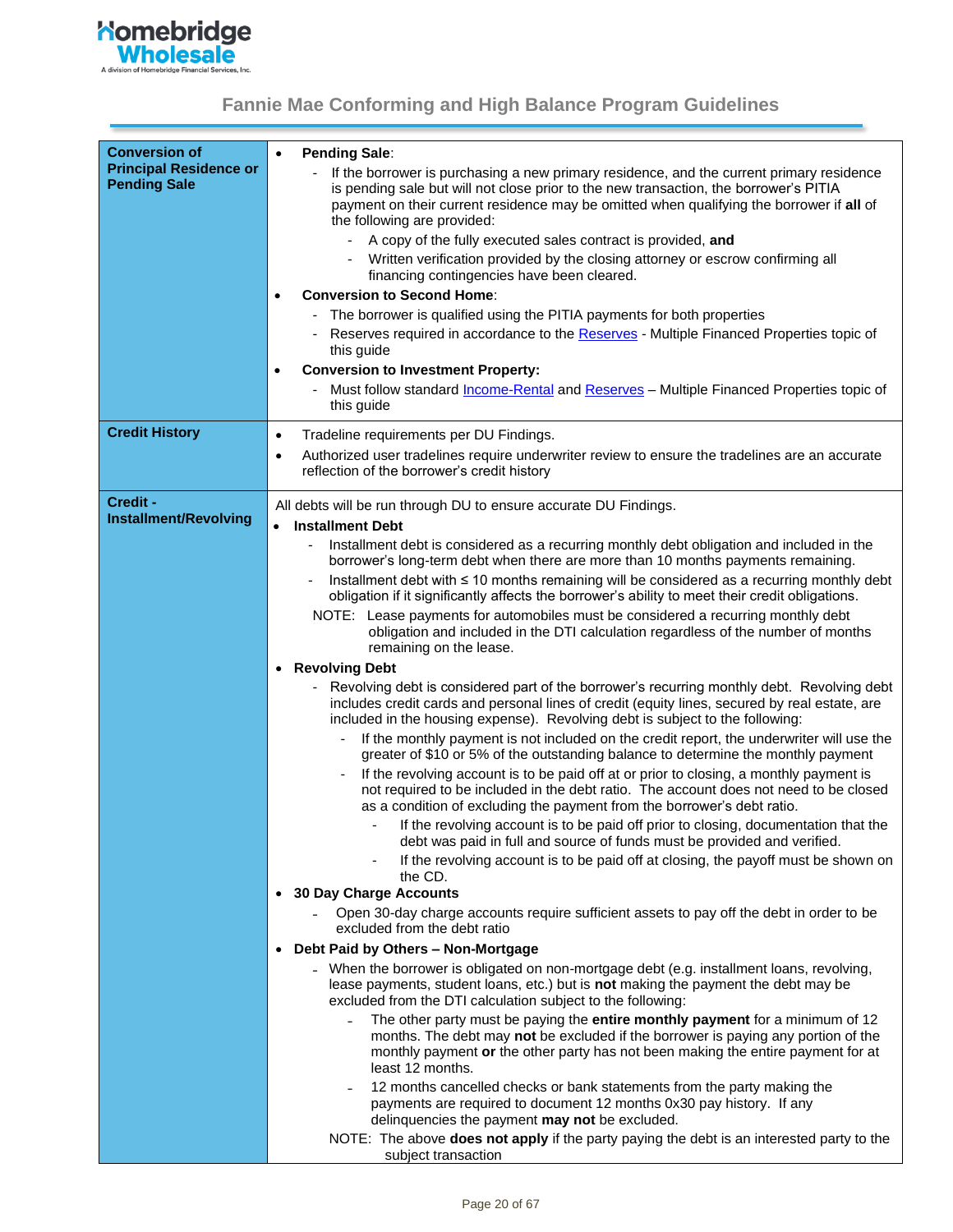

| Credit -<br>Installment/Revolving<br>(cont.) | $\bullet$                                 | Student Loans in Repayment, Deferred, or Forbearance<br>All student loan payments, whether deferred, in forbearance, or in repayment must be included<br>in the DTI calculation                                                                                                                                                                                                                                                                                                          |
|----------------------------------------------|-------------------------------------------|------------------------------------------------------------------------------------------------------------------------------------------------------------------------------------------------------------------------------------------------------------------------------------------------------------------------------------------------------------------------------------------------------------------------------------------------------------------------------------------|
|                                              | <b>Payment Included on Credit Report:</b> |                                                                                                                                                                                                                                                                                                                                                                                                                                                                                          |
|                                              |                                           | If the payment is included on the credit report, the payment on the credit report will be<br>used for qualifying (including income-driven payments)                                                                                                                                                                                                                                                                                                                                      |
|                                              |                                           | NOTE: If documentation is provided that indicates a different payment amount than<br>what is on the credit report (i.e. the most recent student loan statement) the<br>correct monthly payment amount may be used. The documentation supporting<br>the correctly monthly payment must be retained in the loan file. A credit<br>supplement may be obtained to reflect the correct monthly payment but is not<br>required.                                                                |
|                                              |                                           | <b>Payment Not Included on Credit Report:</b>                                                                                                                                                                                                                                                                                                                                                                                                                                            |
|                                              |                                           | If the payment is not included on the credit report, or the credit report indicates \$0, one<br>of the following two options must be used to calculate the qualifying monthly<br>payment:                                                                                                                                                                                                                                                                                                |
|                                              |                                           | 1. 1% of the outstanding loan balance (even if the amount is lower than the actual<br>fully amortizing payment), OR                                                                                                                                                                                                                                                                                                                                                                      |
|                                              |                                           | 2. A fully amortizing payment using the documented loan repayment terms                                                                                                                                                                                                                                                                                                                                                                                                                  |
|                                              |                                           | <b>Student Loans - Income Based Repayment (IBR)</b>                                                                                                                                                                                                                                                                                                                                                                                                                                      |
|                                              |                                           | A \$0 payment may be used when:                                                                                                                                                                                                                                                                                                                                                                                                                                                          |
|                                              |                                           | - It is listed as \$0 on the credit report (a credit supplement that documents the \$0<br>payment is acceptable), OR                                                                                                                                                                                                                                                                                                                                                                     |
|                                              | $\bullet$                                 | - A letter from student loan servicer is obtained stating the payment is \$0<br><b>Child Support/Separate Maintenance Payments</b>                                                                                                                                                                                                                                                                                                                                                       |
|                                              |                                           | Child support or separate maintenance payments that are required to be paid due to a divorce<br>decree, separation agreement or other legal document must be included in the borrower's<br>monthly debt obligations if they will continue for > 10 months. Voluntary payments are not<br>required to be considered in the DTI calculation. A copy of the divorce decree, separation<br>agreement, court order, etc. must be obtained and retained in the loan file                       |
|                                              | ٠                                         | <b>Alimony Payments</b>                                                                                                                                                                                                                                                                                                                                                                                                                                                                  |
|                                              |                                           | Alimony payments that are required to be paid due to a divorce decree, separation agreement<br>or other legal document may be treated using one of the two following options:                                                                                                                                                                                                                                                                                                            |
|                                              |                                           | The monthly payment may be deducted from the borrower's monthly qualifying income<br>and the adjusted income figure is entered as the income amount in DU, or<br>The monthly payment may be included in the borrower's DTI calculation                                                                                                                                                                                                                                                   |
|                                              |                                           | NOTE: If reducing the borrower's monthly income by the alimony payment, the amount of<br>the alimony obligation is entered in DU as a negative amount under "Income Type"<br>In the event the borrower also receives alimony income, this amount is combined<br>with the amount of the alimony payment and entered as a net amount<br>- A copy of the divorce decree, separation agreement, court order, etc. must be obtained<br>and retained in the loan file                          |
|                                              | ٠                                         | <b>IRS Tax Payment Plans</b>                                                                                                                                                                                                                                                                                                                                                                                                                                                             |
|                                              |                                           | Borrowers in a valid payment plan are eligible subject to the following:                                                                                                                                                                                                                                                                                                                                                                                                                 |
|                                              |                                           | A Notice of Federal Tax Lien has not been filed in the county where the subject property<br>is located, and                                                                                                                                                                                                                                                                                                                                                                              |
|                                              |                                           | Copies of the approved IRS installment agreement that includes the repayment terms,<br>including the monthly payment amount and the total amount due, and                                                                                                                                                                                                                                                                                                                                |
|                                              |                                           | The borrower has made a minimum of 1 months' scheduled payment and documentation<br>of the payment(s) is required prior to disbursement of the new loan, and                                                                                                                                                                                                                                                                                                                             |
|                                              |                                           | A satisfactory payment history is required for all payments that have been made under<br>the repayment plan and the borrower must be current (i.e. if 5 months payments have<br>made as part of the repayment plan then all 5 months payments must be paid as<br>agreed). Acceptable evidence of the payment history includes the most recent payment<br>reminder from the IRS, reflecting the last payment amount and the date of the next<br>payment amount owed and the due date, and |
|                                              |                                           | The payment must be included in the DTI calculation                                                                                                                                                                                                                                                                                                                                                                                                                                      |
|                                              |                                           | NOTE: If a tax lien has been filed the lien must be paid off prior to close                                                                                                                                                                                                                                                                                                                                                                                                              |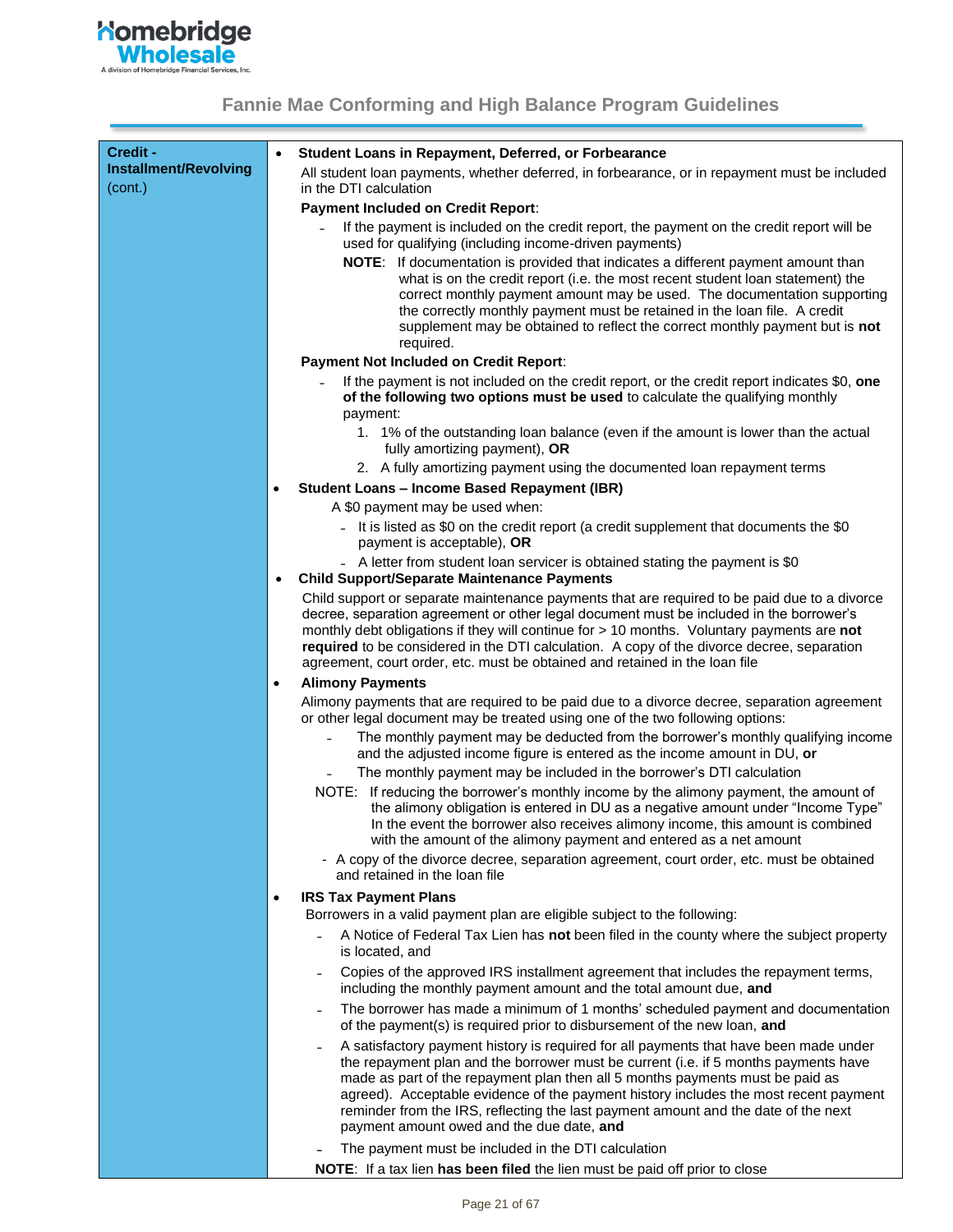

<span id="page-21-1"></span><span id="page-21-0"></span>

| <b>Credit Report/Scores</b>                                                                                                                                                                   | Credit score is per DU Findings<br>$\bullet$                                                                                                                                                                                                                                                                                                                                                                           |  |  |
|-----------------------------------------------------------------------------------------------------------------------------------------------------------------------------------------------|------------------------------------------------------------------------------------------------------------------------------------------------------------------------------------------------------------------------------------------------------------------------------------------------------------------------------------------------------------------------------------------------------------------------|--|--|
|                                                                                                                                                                                               | NOTE: Fannie Mae has a minimum credit score requirement of 620                                                                                                                                                                                                                                                                                                                                                         |  |  |
|                                                                                                                                                                                               | All borrowers are required to have a credit score and must meet the minimum credit score<br>$\bullet$<br>requirement provided by DU unless the borrowers meet all the requirements under the Non-<br><b>Traditional Credit topics of these guidelines</b>                                                                                                                                                              |  |  |
|                                                                                                                                                                                               | Homebridge will accept a credit report, in the broker's name, from any Fannie Mae acceptable<br>$\bullet$<br>credit vendor. The credit report must contain trended credit data.                                                                                                                                                                                                                                        |  |  |
|                                                                                                                                                                                               | A tri-merged credit report is required for all borrowers.<br>$\bullet$                                                                                                                                                                                                                                                                                                                                                 |  |  |
|                                                                                                                                                                                               | If a borrower does not have sufficient credit to establish a credit score a non-traditional credit<br>$\bullet$<br>profile must be established. A tri-merged credit report is required to confirm the borrower does<br>not have a credit score. If a credit score cannot be provided the credit report must accurately<br>reflect the borrower(s) personal information (social security number, current address, etc.) |  |  |
|                                                                                                                                                                                               | The representative credit score is determined as follows:<br>$\bullet$                                                                                                                                                                                                                                                                                                                                                 |  |  |
|                                                                                                                                                                                               | If there are three (3) valid scores, the middle score is used. If two of the three scores are<br>a duplicate, the duplicate score is used.                                                                                                                                                                                                                                                                             |  |  |
|                                                                                                                                                                                               | If there are two (2) valid scores, the lower of the two is used                                                                                                                                                                                                                                                                                                                                                        |  |  |
|                                                                                                                                                                                               | If there is one (1) valid score, that score is used                                                                                                                                                                                                                                                                                                                                                                    |  |  |
|                                                                                                                                                                                               | The representative score for the loan is the lowest representative score for all borrowers.                                                                                                                                                                                                                                                                                                                            |  |  |
|                                                                                                                                                                                               | The borrower(s) must address all credit inquiries indicated on the credit report within the<br>$\bullet$<br>previous 90 days and indicate the reason for and result of the inquiry (i.e. was new credit<br>obtained or not)                                                                                                                                                                                            |  |  |
|                                                                                                                                                                                               | The credit report cannot be older than 4 months at time of funding or the expiration date<br>$\bullet$<br>received from DU, whichever is less.                                                                                                                                                                                                                                                                         |  |  |
|                                                                                                                                                                                               | Borrowers with a credit score, but the only tradeline(s) are medical tradelines, the loan will<br>$\bullet$<br>receive an "out of scope" finding which will require a manual underwrite. These transactions<br>will be ineligible with Homebridge as Homebridge does not offer manual underwrites on Fannie<br>Mae transactions                                                                                        |  |  |
| <b>Credit Report/Scores</b><br><b>Non-Traditional</b><br><b>Credit: Credit</b><br><b>Requirements</b><br>Applies when:<br>- No Borrowers have a<br>credit score, or<br>- Borrower with credit | The following applies to non-traditional credit sources and there are no exceptions to these<br>requirements:                                                                                                                                                                                                                                                                                                          |  |  |
|                                                                                                                                                                                               | 0x30 in the previous 12- months on the housing payment, and                                                                                                                                                                                                                                                                                                                                                            |  |  |
|                                                                                                                                                                                               | Only one (1) account (excluding the housing payment) can have a 30 day delinquency in the<br>$\bullet$<br>past 12 months, and                                                                                                                                                                                                                                                                                          |  |  |
|                                                                                                                                                                                               | No collections (other than medical collections) or judgments have been filed in the past 24<br>$\bullet$<br>months, and                                                                                                                                                                                                                                                                                                |  |  |
| score is contributing                                                                                                                                                                         | Judgments and outstanding liens must be paid off prior to or at closing, and<br>$\bullet$                                                                                                                                                                                                                                                                                                                              |  |  |
| $\leq 50\%$ of qualifying<br>income                                                                                                                                                           | Collections and charge-offs of non-mortgage accounts subject to DU Findings                                                                                                                                                                                                                                                                                                                                            |  |  |
| <b>Credit Report/Scores</b><br><b>Non-Traditional</b>                                                                                                                                         | Homeownership education is only required when all borrowers on the loan are relying solely on<br>non-traditional credit to qualify. Eligible education course, counseling agencies and                                                                                                                                                                                                                                 |  |  |
| <b>Credit: Eligible Home</b>                                                                                                                                                                  | requirements are as follows:                                                                                                                                                                                                                                                                                                                                                                                           |  |  |
| <b>Ownership Education/</b>                                                                                                                                                                   | Framework Homeownership LLC. An online homeownership education course available in                                                                                                                                                                                                                                                                                                                                     |  |  |
| <b>Counseling</b><br>Applies when:                                                                                                                                                            | both English and Spanish. A Framework certificate of course completion is required. Cost of<br>the online course is \$75. The education course must be completed prior to the Note date.                                                                                                                                                                                                                               |  |  |
| No Borrowers have a<br><b>Credit Score</b>                                                                                                                                                    | <b>HUD Approved Housing Counseling Agencies.</b> A Certificate of Completion of a Housing<br>$\bullet$<br>Counseling (Fannie Mae Form 1017), signed by both the borrower who completed the training<br>and the HUD counselor, is required. If this option is selected the housing counseling must be<br>completed prior to the execution of the sales contract                                                         |  |  |
|                                                                                                                                                                                               | If the loan involves a Community Second or DPA and the program requires counseling from a<br>$\bullet$<br>HUD approved counseling agency the borrower must provide a Certificate of Completion<br>issued by the HUD-approved agency that provided the training course                                                                                                                                                  |  |  |
|                                                                                                                                                                                               |                                                                                                                                                                                                                                                                                                                                                                                                                        |  |  |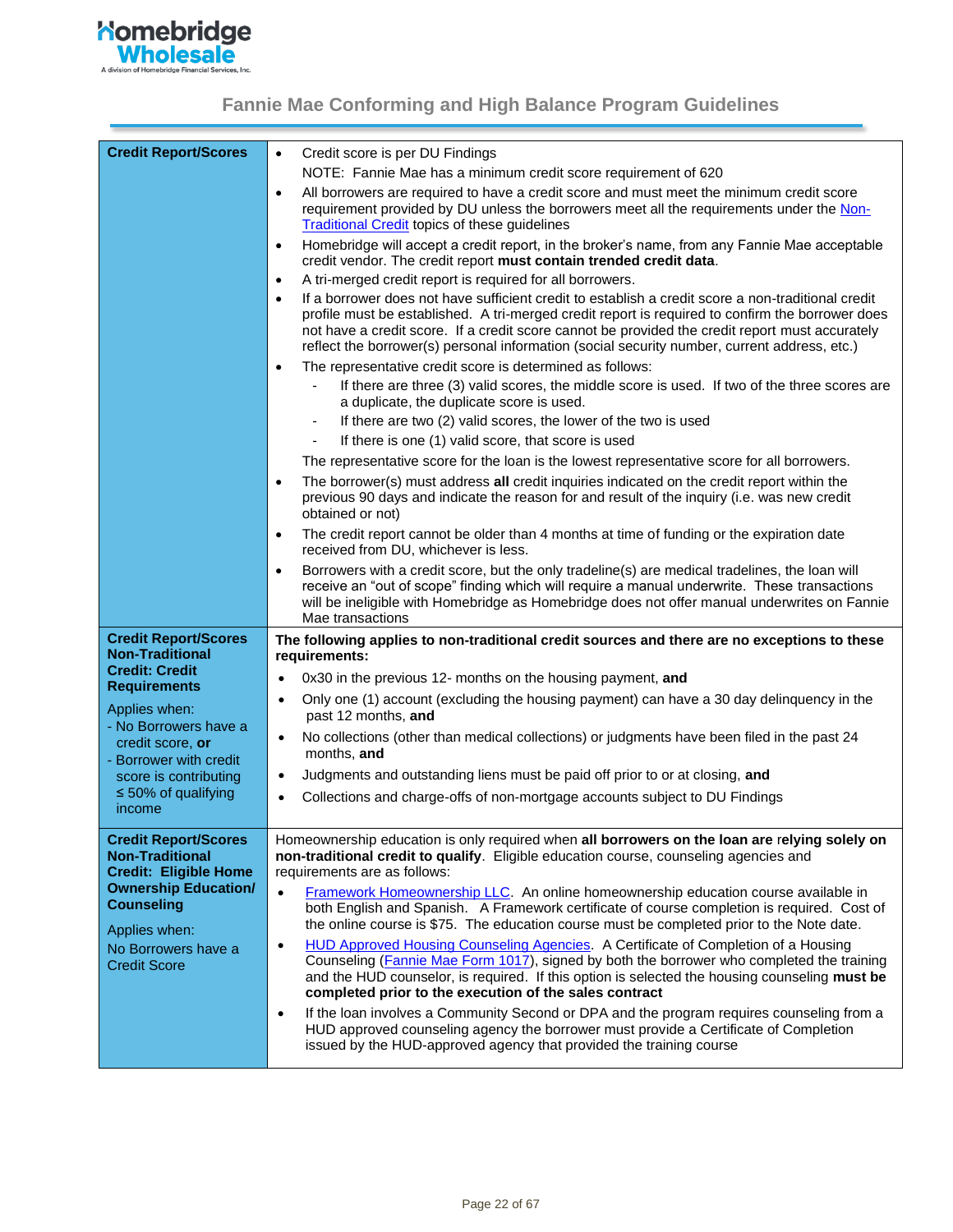# **Momebridge**<br>
Mholesale

<span id="page-22-0"></span>

| <b>Credit Report/Scores</b>                                                                                                                                  | The chart below identifies the minimum number of non-traditional credit sources:                                                                                 |                                                                                                                                                                                                              |
|--------------------------------------------------------------------------------------------------------------------------------------------------------------|------------------------------------------------------------------------------------------------------------------------------------------------------------------|--------------------------------------------------------------------------------------------------------------------------------------------------------------------------------------------------------------|
| <b>Non-Traditional</b>                                                                                                                                       | No Borrower has a Credit Score                                                                                                                                   | One Borrower has a Credit Score                                                                                                                                                                              |
| <b>Credit: Eligible Non-</b><br><b>Traditional Credit</b>                                                                                                    | Each borrower must have a minimum of two                                                                                                                         | If the borrower with the credit score contributes:                                                                                                                                                           |
| <b>Sources</b><br>Applies when:<br>- No Borrowers have a<br>credit score, or<br>- Borrower with credit<br>score is contributing<br>$\leq 50\%$ of qualifying | (2) non-traditional credit sources documented<br>for the most recent 12 months<br>NOTE: One of the non-traditional credit<br>sources must be housing or the loan | • > 50% of the income used for qualifying then<br>no non-traditional credit sources are<br>required for the borrower(s) without a credit<br>score                                                            |
|                                                                                                                                                              | is ineligible.<br>Borrowers living "rent-free" are<br>ineligible                                                                                                 | • $\leq$ 50% of the income used for qualifying then the<br>borrower(s) without a credit score must have a<br>minimum of two (2) non-traditional credit<br>sources                                            |
| income                                                                                                                                                       |                                                                                                                                                                  | NOTE: Housing may be provided by either the<br>borrower with the credit score or without.<br>The housing requirement must be met or<br>the loan is ineligible<br>Borrowers living "rent-free" are ineligible |
|                                                                                                                                                              | The following sources are eligible:                                                                                                                              |                                                                                                                                                                                                              |
|                                                                                                                                                              | Rental housing payments (paid to landlord or management company or detailed on credit<br>$\bullet$                                                               |                                                                                                                                                                                                              |
|                                                                                                                                                              | report; refer to the Standards for Documenting topic for documentation requirements),                                                                            |                                                                                                                                                                                                              |
|                                                                                                                                                              | Privately-held mortgage payments (not reported to credit bureau),<br>$\bullet$                                                                                   |                                                                                                                                                                                                              |
|                                                                                                                                                              | $\bullet$<br>the borrower's rental payment,                                                                                                                      | Utility bills (gas, water, telephone, television/cable, internet serves, etc.) Ineligible if included in                                                                                                     |
|                                                                                                                                                              | Cell phone payments,<br>$\bullet$                                                                                                                                |                                                                                                                                                                                                              |
|                                                                                                                                                              | Medical insurance coverage (excluding payroll deductions),<br>$\bullet$                                                                                          |                                                                                                                                                                                                              |
|                                                                                                                                                              | Car insurance payments,<br>$\bullet$                                                                                                                             |                                                                                                                                                                                                              |
|                                                                                                                                                              | Life insurance policy payments (excluding payroll deductions),<br>$\bullet$                                                                                      |                                                                                                                                                                                                              |
|                                                                                                                                                              | Payment of renter's insurance,<br>$\bullet$                                                                                                                      |                                                                                                                                                                                                              |
|                                                                                                                                                              | Payments on medical bills,<br>$\bullet$                                                                                                                          |                                                                                                                                                                                                              |
|                                                                                                                                                              | Payments for childcare,<br>$\bullet$                                                                                                                             |                                                                                                                                                                                                              |
|                                                                                                                                                              | Payment of school tuition,<br>$\bullet$                                                                                                                          |                                                                                                                                                                                                              |
|                                                                                                                                                              | Rental payments for durable goods (e.g. car rental, etc.),<br>$\bullet$                                                                                          |                                                                                                                                                                                                              |
|                                                                                                                                                              | Payments to local stores (e.g. department, furniture, appliance stores),<br>$\bullet$                                                                            |                                                                                                                                                                                                              |
|                                                                                                                                                              | $\bullet$<br>a written agreement,                                                                                                                                | A private loan obtained from an individual provided the repayment terms can be documented in                                                                                                                 |
|                                                                                                                                                              | Checking/savings account or voluntary payments made to a payroll savings plan or<br>$\bullet$<br>than quarterly),                                                | contributions to a stock purchase plan provided there was an increasing balance as a result of<br>the deposits made over the most recent 12 months (contributions must have been made no less                |
|                                                                                                                                                              | $\bullet$<br>recent 12-months.                                                                                                                                   | Wire remittance statements demonstrating a consistent amount of funds sent over the most                                                                                                                     |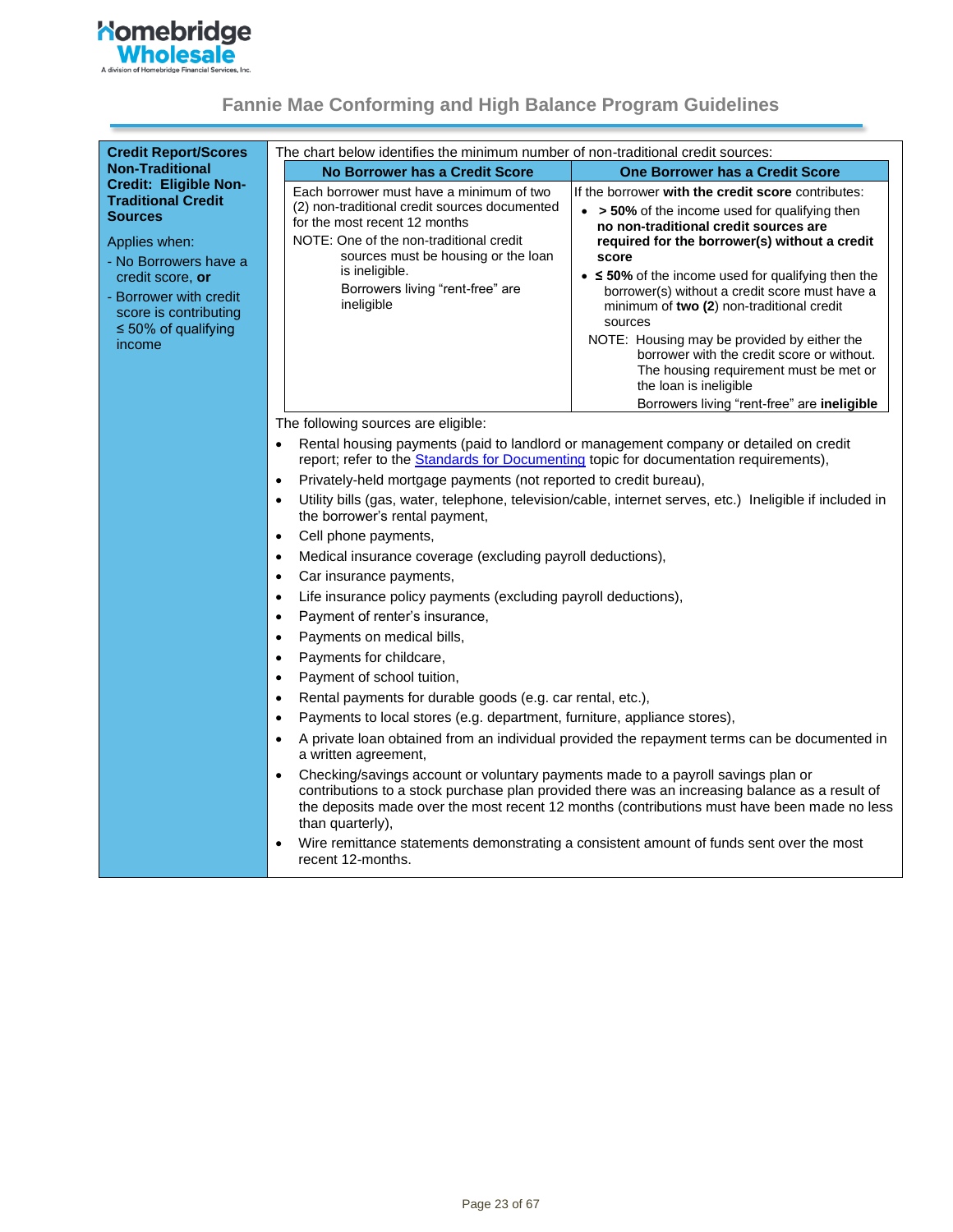

| <b>Credit Report/Scores</b><br><b>Non-Traditional</b> | Transactions involving borrowers without established traditional credit (no credit score for any<br>borrower) are eligible subject to the following:                                                                                                                                                                                                                                                                                    |
|-------------------------------------------------------|-----------------------------------------------------------------------------------------------------------------------------------------------------------------------------------------------------------------------------------------------------------------------------------------------------------------------------------------------------------------------------------------------------------------------------------------|
| <b>Credit: No Borrower</b><br>has a Credit Score      | Primary residence 1-unit properties only (manufactured homes ineligible) and all borrowers will<br>$\bullet$<br>occupy the property                                                                                                                                                                                                                                                                                                     |
|                                                       | Purchase and rate/term transactions<br>$\bullet$                                                                                                                                                                                                                                                                                                                                                                                        |
|                                                       | Fixed rate only<br>$\bullet$                                                                                                                                                                                                                                                                                                                                                                                                            |
|                                                       | Conforming loan amounts only; no high balance<br>$\bullet$                                                                                                                                                                                                                                                                                                                                                                              |
|                                                       | Maximum 90% LTV/CLTV/HCLTV<br>$\bullet$                                                                                                                                                                                                                                                                                                                                                                                                 |
|                                                       | Maximum DTI 39.99% (must be < 40%)<br>$\bullet$                                                                                                                                                                                                                                                                                                                                                                                         |
|                                                       | An "Approve/Eligible" is received from DU<br>$\bullet$                                                                                                                                                                                                                                                                                                                                                                                  |
|                                                       | Borrowers must have a minimum of two (2) non-traditional credit sources, one of which must be<br>$\bullet$<br>a housing history. Borrowers without a 12-month documented housing history, including<br>borrowers living "rent free", are ineligible. The payment history for the non-traditional credit<br>must be for the most recent 12-months. Refer to the Eligible Non-Traditional Credit Sources<br>topic for acceptable sources. |
|                                                       | Housing history requirements<br>$\bullet$                                                                                                                                                                                                                                                                                                                                                                                               |
|                                                       | The borrower's housing payment history must be documented for the most recent 12<br>months. Refer to the Non-Traditional Credit: Standards for Documenting topic for<br>acceptable documentation and exceptions.                                                                                                                                                                                                                        |
|                                                       | If all borrowers on the loan are using non-traditional credit to qualify, at least one of the<br>٠<br>borrowers must complete a pre-purchase homeownership education course prior to loan<br>closing and provide documentation of completion. Refer to the Eligible Home Ownership<br><b>Education Counseling topic for requirements.</b>                                                                                               |
|                                                       | Refer to the <b>Mortgage Insurance</b> topic for MI eligibility<br>$\bullet$                                                                                                                                                                                                                                                                                                                                                            |
| <b>Credit Report/Scores</b><br><b>Non-Traditional</b> | Transactions involving a borrower(s) with traditional credit (has a credit score) and borrower(s) with<br>non-traditional credit (no credit score) are eligible subject to the following:                                                                                                                                                                                                                                               |
| <b>Credit: One Borrower</b><br>has a Credit Score     | Primary residence 1-unit properties only and all borrowers will occupy the property, and<br>$\bullet$                                                                                                                                                                                                                                                                                                                                   |
|                                                       | Purchase and rate/term transactions, and<br>$\bullet$                                                                                                                                                                                                                                                                                                                                                                                   |
|                                                       | Fixed rate only, and<br>$\bullet$                                                                                                                                                                                                                                                                                                                                                                                                       |
|                                                       | Conforming loan amounts only; no high balance, and<br>$\bullet$                                                                                                                                                                                                                                                                                                                                                                         |
|                                                       | An "Approve/Eligible" is received from DU, and<br>$\bullet$                                                                                                                                                                                                                                                                                                                                                                             |
|                                                       | If the borrower with traditional credit is contributing > 50% of the qualifying income, non-<br>$\bullet$<br>traditional credit sources are not required for the other borrower(s) on the loan. Follow DU<br>Findings for housing history requirements. Transaction must meet all other requirements<br>detailed above, OR                                                                                                              |
|                                                       | If the borrower with traditional credit (has a credit score) is contributing 50% or less of the<br>$\bullet$<br>qualifying income the following also applies in addition to the above:                                                                                                                                                                                                                                                  |
|                                                       | A 12-month documented housing history is required (no exceptions), and                                                                                                                                                                                                                                                                                                                                                                  |
|                                                       | A minimum 12-month payment history for, at minimum, one additional non-traditional<br>credit source. Refer to the Eligible Non-Traditional Credit Sources topic and to the Non-<br><b>Traditional Credit Requirements topic for additional information</b>                                                                                                                                                                              |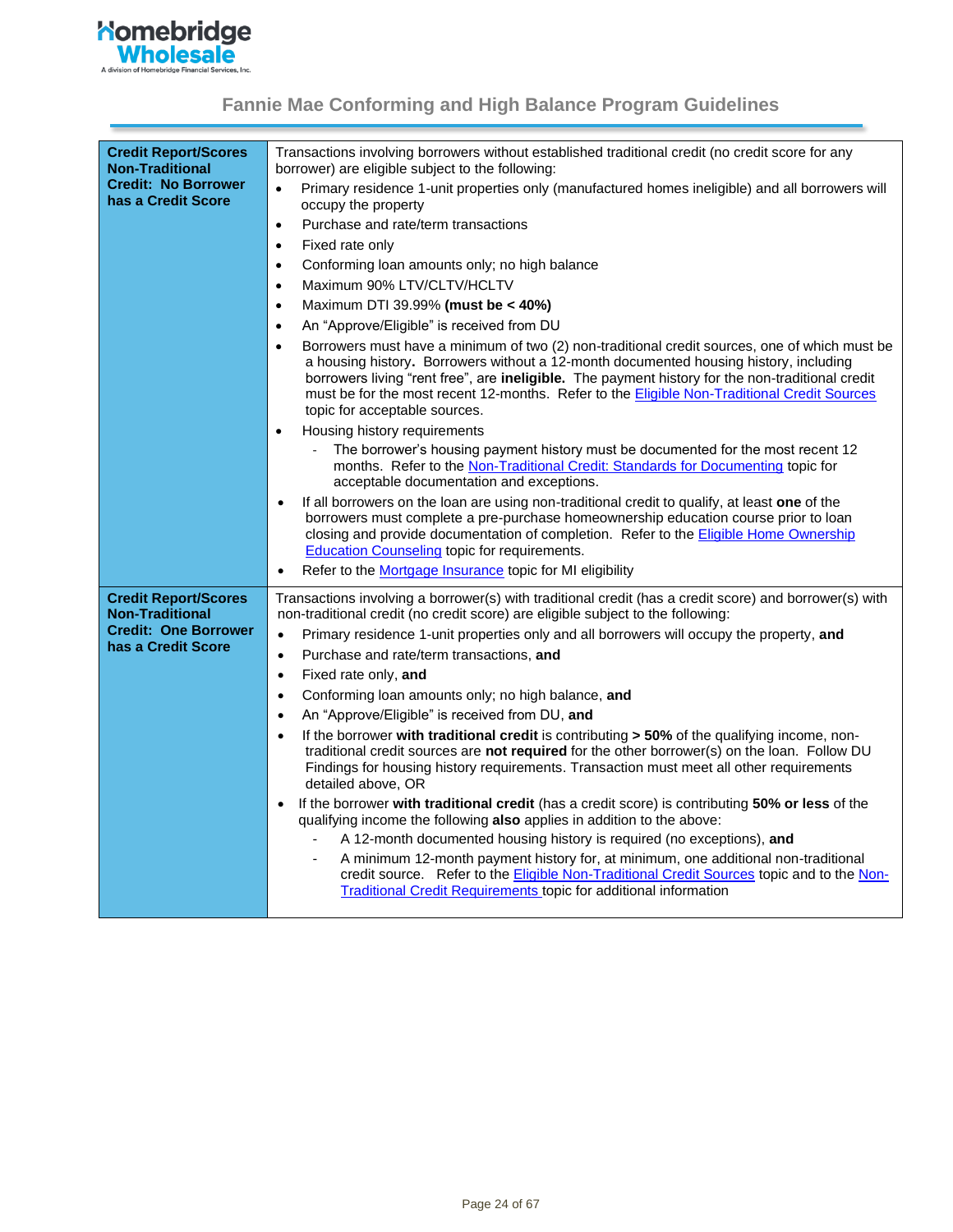

<span id="page-24-1"></span><span id="page-24-0"></span>

| <b>Credit Report/Scores</b><br><b>Non-Traditional</b><br><b>Credit: Standards for</b><br><b>Documenting and</b><br><b>Number of Sources -</b><br>No Borrowers have a<br><b>Credit Score</b> | <b>Documenting Housing History</b><br>The borrower's housing history must be documented as follows:<br>A credit report (must contain 12 months history and payment history), or<br>Cancelled checks, bank statements, copies of money orders, etc. and must clearly<br>٠<br>indicate the payee and the amount being paid, or<br>Direct verification of the payment of rent from the landlord (individual or professional<br>$\bullet$<br>management company) including payments made on a privately held mortgage.<br>The 12 month housing history requirements and number of additional non-traditional credit<br>$\bullet$<br>sources, based on how housing history requirement is met, are detailed below:<br><b>Requirements</b> |                                                                                                                                                                                                                                                                                                                                                                  |                                                                                                                    |  |
|---------------------------------------------------------------------------------------------------------------------------------------------------------------------------------------------|--------------------------------------------------------------------------------------------------------------------------------------------------------------------------------------------------------------------------------------------------------------------------------------------------------------------------------------------------------------------------------------------------------------------------------------------------------------------------------------------------------------------------------------------------------------------------------------------------------------------------------------------------------------------------------------------------------------------------------------|------------------------------------------------------------------------------------------------------------------------------------------------------------------------------------------------------------------------------------------------------------------------------------------------------------------------------------------------------------------|--------------------------------------------------------------------------------------------------------------------|--|
|                                                                                                                                                                                             | One borrower on the loan must have a documented 12-month housing history                                                                                                                                                                                                                                                                                                                                                                                                                                                                                                                                                                                                                                                             |                                                                                                                                                                                                                                                                                                                                                                  |                                                                                                                    |  |
|                                                                                                                                                                                             | (borrowers without a housing history, including borrowers living rent free, are ineligible)                                                                                                                                                                                                                                                                                                                                                                                                                                                                                                                                                                                                                                          |                                                                                                                                                                                                                                                                                                                                                                  |                                                                                                                    |  |
|                                                                                                                                                                                             | Borrowers NOT Jointly Obligated on Lease or Unrated Mortgage                                                                                                                                                                                                                                                                                                                                                                                                                                                                                                                                                                                                                                                                         |                                                                                                                                                                                                                                                                                                                                                                  |                                                                                                                    |  |
|                                                                                                                                                                                             | IF:                                                                                                                                                                                                                                                                                                                                                                                                                                                                                                                                                                                                                                                                                                                                  | THEN:                                                                                                                                                                                                                                                                                                                                                            |                                                                                                                    |  |
|                                                                                                                                                                                             |                                                                                                                                                                                                                                                                                                                                                                                                                                                                                                                                                                                                                                                                                                                                      | <b>Housing</b>                                                                                                                                                                                                                                                                                                                                                   | <b>Number of Other Non-</b><br><b>Traditional Credit Sources</b>                                                   |  |
|                                                                                                                                                                                             | One borrower has a 12 month<br>documented housing history:                                                                                                                                                                                                                                                                                                                                                                                                                                                                                                                                                                                                                                                                           | • The housing history<br>requirement for the<br>loan has been met                                                                                                                                                                                                                                                                                                | • One (1) additional non-<br>traditional credit source is<br>required for the borrower<br>with the housing history |  |
|                                                                                                                                                                                             |                                                                                                                                                                                                                                                                                                                                                                                                                                                                                                                                                                                                                                                                                                                                      | Is not required to<br>document housing<br>history                                                                                                                                                                                                                                                                                                                | • The other borrower must<br>have (2) non-traditional<br>credit sources                                            |  |
|                                                                                                                                                                                             |                                                                                                                                                                                                                                                                                                                                                                                                                                                                                                                                                                                                                                                                                                                                      | <b>OR</b>                                                                                                                                                                                                                                                                                                                                                        |                                                                                                                    |  |
|                                                                                                                                                                                             |                                                                                                                                                                                                                                                                                                                                                                                                                                                                                                                                                                                                                                                                                                                                      | Borrowers ARE Jointly Obligated on Lease or Unrated Mortgage                                                                                                                                                                                                                                                                                                     |                                                                                                                    |  |
|                                                                                                                                                                                             | IF:                                                                                                                                                                                                                                                                                                                                                                                                                                                                                                                                                                                                                                                                                                                                  | THEN:                                                                                                                                                                                                                                                                                                                                                            |                                                                                                                    |  |
|                                                                                                                                                                                             | The borrowers live together with no                                                                                                                                                                                                                                                                                                                                                                                                                                                                                                                                                                                                                                                                                                  | <b>Housing</b>                                                                                                                                                                                                                                                                                                                                                   | <b>Number of Other Non-</b><br><b>Traditional Credit Sources</b>                                                   |  |
|                                                                                                                                                                                             | joint non-traditional credit source:                                                                                                                                                                                                                                                                                                                                                                                                                                                                                                                                                                                                                                                                                                 | • The other borrower<br>The housing history<br>One (1) additional non-<br>has been satisfied for<br>traditional credit source is<br>both borrowers<br>required for each borrower<br>The joint account satisfies<br>The housing history<br>the (1) additional non-<br>has been satisfied for<br>traditional credit source for<br>both borrowers<br>both borrowers |                                                                                                                    |  |
|                                                                                                                                                                                             | The borrowers are living together and<br>have a joint non-traditional credit<br>source:                                                                                                                                                                                                                                                                                                                                                                                                                                                                                                                                                                                                                                              |                                                                                                                                                                                                                                                                                                                                                                  |                                                                                                                    |  |
|                                                                                                                                                                                             | The borrower's additional non-traditional credit sources may document the payment history utilizing<br>several options as follows:<br>Directly from the creditor (Option 1 on following page), or<br>1.<br>Directly from the borrower (Option 2 on following page), or<br>2.<br>By obtaining a nontraditional credit report from a consumer reporting agency that includes<br>3.<br>the housing history and the additional credit source(s).                                                                                                                                                                                                                                                                                         |                                                                                                                                                                                                                                                                                                                                                                  |                                                                                                                    |  |
|                                                                                                                                                                                             | (topic continued on next page)                                                                                                                                                                                                                                                                                                                                                                                                                                                                                                                                                                                                                                                                                                       |                                                                                                                                                                                                                                                                                                                                                                  |                                                                                                                    |  |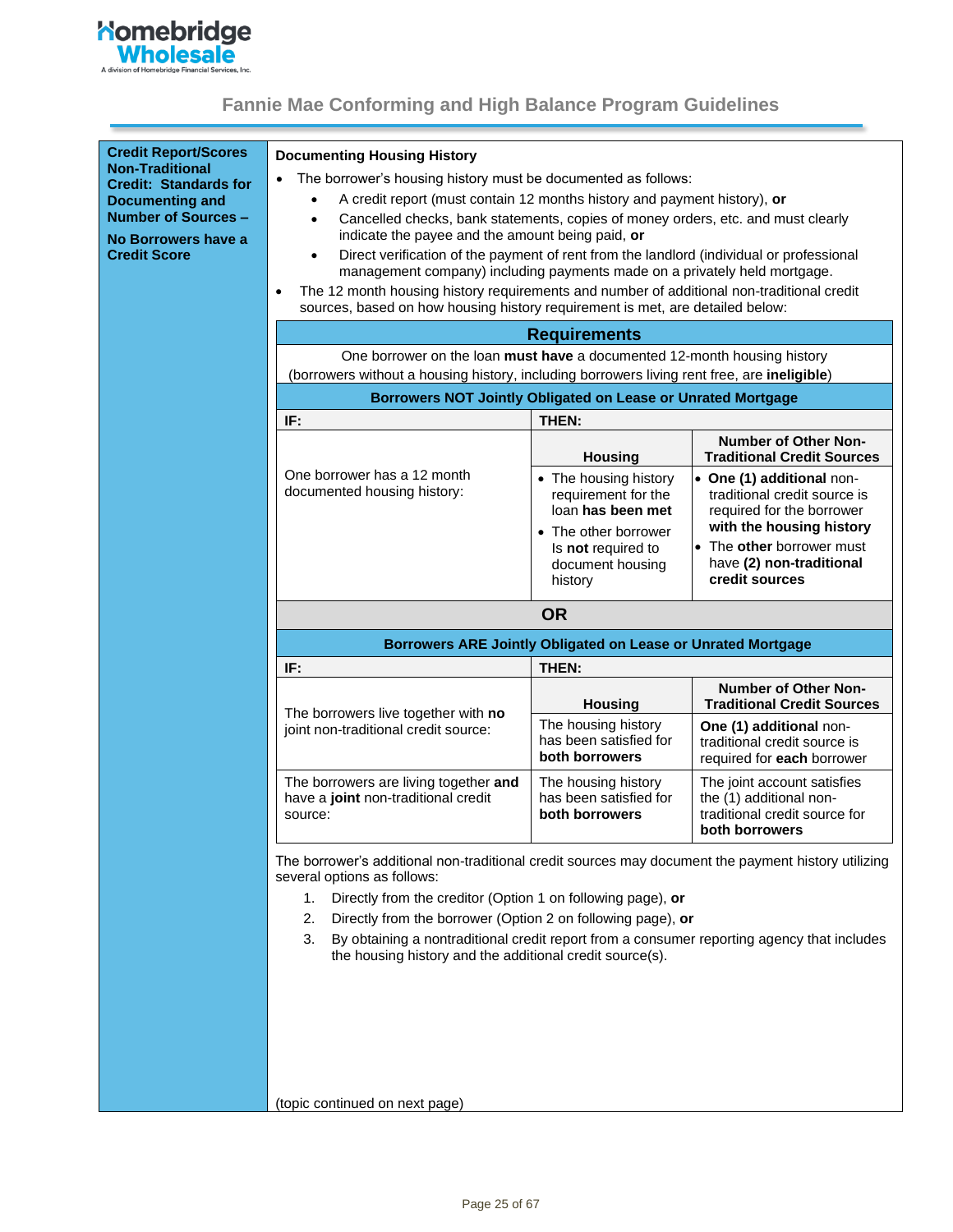

| <b>Credit Report/Scores</b><br><b>Non-Traditional</b><br><b>Credit: Standards for</b><br><b>Documenting and</b><br>Number of Sources -<br>No Borrowers have a<br><b>Credit Score (cont.)</b> | Option 1: Documenting Individual Credit References Obtained from the Creditor<br>Individual credit references (excludes housing payment history – see the Documenting Housing<br>History topic above for housing requirements) obtained directly from the creditor must include all of<br>the following:<br>The creditor's name,<br>$\bullet$<br>The name of the individual providing the information<br>$\bullet$<br>The date the account was opened,<br>$\bullet$<br>The amount of highest credit,<br>The current status of the account.<br>$\bullet$<br>The required payment amount,<br>The unpaid balance, and<br>$\bullet$<br>The payment history (for a minimum of the previous 12 months)<br>The payment history must be stated in "number of times past due" format (0x30, 0x60, etc.) Fannie<br>Mae will not accept statements such as "current", "satisfactory" or "pays as agreed" |
|----------------------------------------------------------------------------------------------------------------------------------------------------------------------------------------------|-----------------------------------------------------------------------------------------------------------------------------------------------------------------------------------------------------------------------------------------------------------------------------------------------------------------------------------------------------------------------------------------------------------------------------------------------------------------------------------------------------------------------------------------------------------------------------------------------------------------------------------------------------------------------------------------------------------------------------------------------------------------------------------------------------------------------------------------------------------------------------------------------|
|                                                                                                                                                                                              | <b>Option 2: Documenting Payment History Obtained from the Borrower</b><br>Documentation obtained directly from the borrower is subject to the following:<br>The terms of the debt repayment or contract must clearly be stated, and<br>12-months cancelled checks or copies of the bills marked "paid" for the most recent<br>consecutive 12 months.<br><b>Option 3: Non-Traditional Credit Report</b><br>The non-traditional credit report must:<br>Include the information detailed on page 12 for borrowers with insufficient credit, and<br>The borrower's housing history for a minimum of 12 months, and<br>A minimum of one additional non-traditional eligible credit source. Refer to the <b>Eligible Non-</b><br><b>Traditional Credit Sources topic for details.</b>                                                                                                              |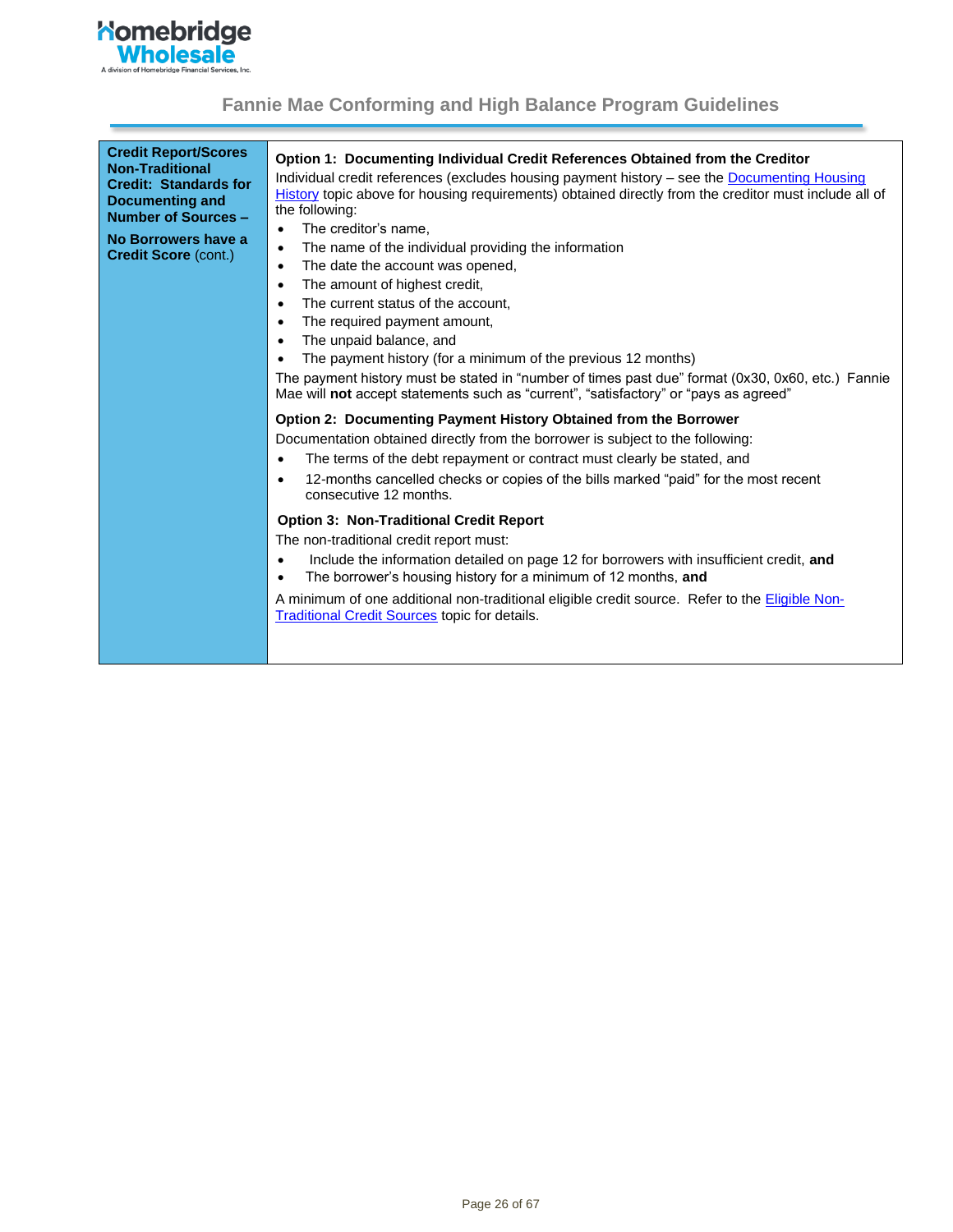

| <b>Credit Report/Scores</b><br><b>Non-Traditional</b><br><b>Credit: Standards for</b><br><b>Documenting and</b><br>Number of Sources -<br><b>Borrower with Credit</b><br><b>Score is Contributing</b><br>$\leq 50\%$ of Qualifying<br><b>Income</b> | <b>Documenting Housing History</b><br>The borrower's housing history must be documented as follows:<br>A credit report (must contain 12 months history and payment history), or<br>Cancelled checks, bank statements, copies of money orders, etc. and must clearly<br>indicate the payee and the amount being paid, or<br>Direct verification of the payment of rent from the landlord (individual or professional<br>management company) including payments made on a privately held mortgage.<br>The 12 month housing history requirements and number of additional non-traditional credit<br>$\bullet$<br>sources, based on how housing history requirement is met, are detailed below:<br><b>Requirements</b><br>One borrower on the loan must have a documented 12-month housing history |                                                                                                 |                                                                                                                                                                                                                                                                                                                                                                                     |
|-----------------------------------------------------------------------------------------------------------------------------------------------------------------------------------------------------------------------------------------------------|------------------------------------------------------------------------------------------------------------------------------------------------------------------------------------------------------------------------------------------------------------------------------------------------------------------------------------------------------------------------------------------------------------------------------------------------------------------------------------------------------------------------------------------------------------------------------------------------------------------------------------------------------------------------------------------------------------------------------------------------------------------------------------------------|-------------------------------------------------------------------------------------------------|-------------------------------------------------------------------------------------------------------------------------------------------------------------------------------------------------------------------------------------------------------------------------------------------------------------------------------------------------------------------------------------|
|                                                                                                                                                                                                                                                     |                                                                                                                                                                                                                                                                                                                                                                                                                                                                                                                                                                                                                                                                                                                                                                                                | Borrowers NOT Jointly Obligated on Lease or Unrated Mortgage                                    |                                                                                                                                                                                                                                                                                                                                                                                     |
|                                                                                                                                                                                                                                                     | IF:                                                                                                                                                                                                                                                                                                                                                                                                                                                                                                                                                                                                                                                                                                                                                                                            | THEN:                                                                                           |                                                                                                                                                                                                                                                                                                                                                                                     |
|                                                                                                                                                                                                                                                     |                                                                                                                                                                                                                                                                                                                                                                                                                                                                                                                                                                                                                                                                                                                                                                                                | <b>Housing</b>                                                                                  | <b>Number of Other Non-</b><br><b>Traditional Credit Sources</b>                                                                                                                                                                                                                                                                                                                    |
|                                                                                                                                                                                                                                                     | The borrower with the credit score<br>has the documented housing history:                                                                                                                                                                                                                                                                                                                                                                                                                                                                                                                                                                                                                                                                                                                      | • The housing history<br>requirement for the<br>loan has been met                               | The borrower without the<br>credit score must have (2)<br>non-traditional credit                                                                                                                                                                                                                                                                                                    |
|                                                                                                                                                                                                                                                     |                                                                                                                                                                                                                                                                                                                                                                                                                                                                                                                                                                                                                                                                                                                                                                                                | • The borrower without<br>the credit score is<br>not required to<br>document housing<br>history | sources                                                                                                                                                                                                                                                                                                                                                                             |
|                                                                                                                                                                                                                                                     | The borrower without a credit score<br>(the non-traditional credit borrower)<br>has the documented housing history:                                                                                                                                                                                                                                                                                                                                                                                                                                                                                                                                                                                                                                                                            | The housing history<br>requirement for the<br>loan has been met                                 | One (1) additional non-<br>traditional credit source is<br>required for the borrower<br>without the credit score                                                                                                                                                                                                                                                                    |
|                                                                                                                                                                                                                                                     | <b>OR</b>                                                                                                                                                                                                                                                                                                                                                                                                                                                                                                                                                                                                                                                                                                                                                                                      |                                                                                                 |                                                                                                                                                                                                                                                                                                                                                                                     |
| Borrowers ARE Jointly Obligated on Lease or Unrated Mortgage                                                                                                                                                                                        |                                                                                                                                                                                                                                                                                                                                                                                                                                                                                                                                                                                                                                                                                                                                                                                                |                                                                                                 |                                                                                                                                                                                                                                                                                                                                                                                     |
|                                                                                                                                                                                                                                                     | IF:                                                                                                                                                                                                                                                                                                                                                                                                                                                                                                                                                                                                                                                                                                                                                                                            | THEN:                                                                                           |                                                                                                                                                                                                                                                                                                                                                                                     |
|                                                                                                                                                                                                                                                     | The borrowers live together with no                                                                                                                                                                                                                                                                                                                                                                                                                                                                                                                                                                                                                                                                                                                                                            | <b>Housing</b>                                                                                  | <b>Traditional Credit Sources</b>                                                                                                                                                                                                                                                                                                                                                   |
|                                                                                                                                                                                                                                                     | joint non-traditional credit source:                                                                                                                                                                                                                                                                                                                                                                                                                                                                                                                                                                                                                                                                                                                                                           | The housing history<br>has been satisfied for<br>both borrowers                                 | (borrowers without a housing history, including borrowers living rent free, are ineligible)<br><b>Number of Other Non-</b><br>One (1) additional non-<br>traditional credit source is<br>required for the borrower<br>without the credit score<br>The joint account satisfies<br>the (1) additional non-<br>traditional credit source for<br>the borrower without a<br>credit score |
|                                                                                                                                                                                                                                                     | The borrowers are living together and<br>have a joint non-traditional credit<br>source:                                                                                                                                                                                                                                                                                                                                                                                                                                                                                                                                                                                                                                                                                                        | The housing history<br>has been satisfied for<br>both borrowers                                 |                                                                                                                                                                                                                                                                                                                                                                                     |
|                                                                                                                                                                                                                                                     | The borrower's additional non-traditional credit sources may document the payment history utilizing<br>several options as follows:                                                                                                                                                                                                                                                                                                                                                                                                                                                                                                                                                                                                                                                             |                                                                                                 |                                                                                                                                                                                                                                                                                                                                                                                     |
|                                                                                                                                                                                                                                                     | 1. Directly from the creditor (Option 1 below), or<br>2. Directly from the borrower (Option 2 below), or                                                                                                                                                                                                                                                                                                                                                                                                                                                                                                                                                                                                                                                                                       |                                                                                                 |                                                                                                                                                                                                                                                                                                                                                                                     |
|                                                                                                                                                                                                                                                     | 3. By obtaining a nontraditional credit report from a consumer reporting agency that includes the<br>housing history and the additional credit source(s).                                                                                                                                                                                                                                                                                                                                                                                                                                                                                                                                                                                                                                      |                                                                                                 |                                                                                                                                                                                                                                                                                                                                                                                     |
|                                                                                                                                                                                                                                                     | (topic continued on next page)                                                                                                                                                                                                                                                                                                                                                                                                                                                                                                                                                                                                                                                                                                                                                                 |                                                                                                 |                                                                                                                                                                                                                                                                                                                                                                                     |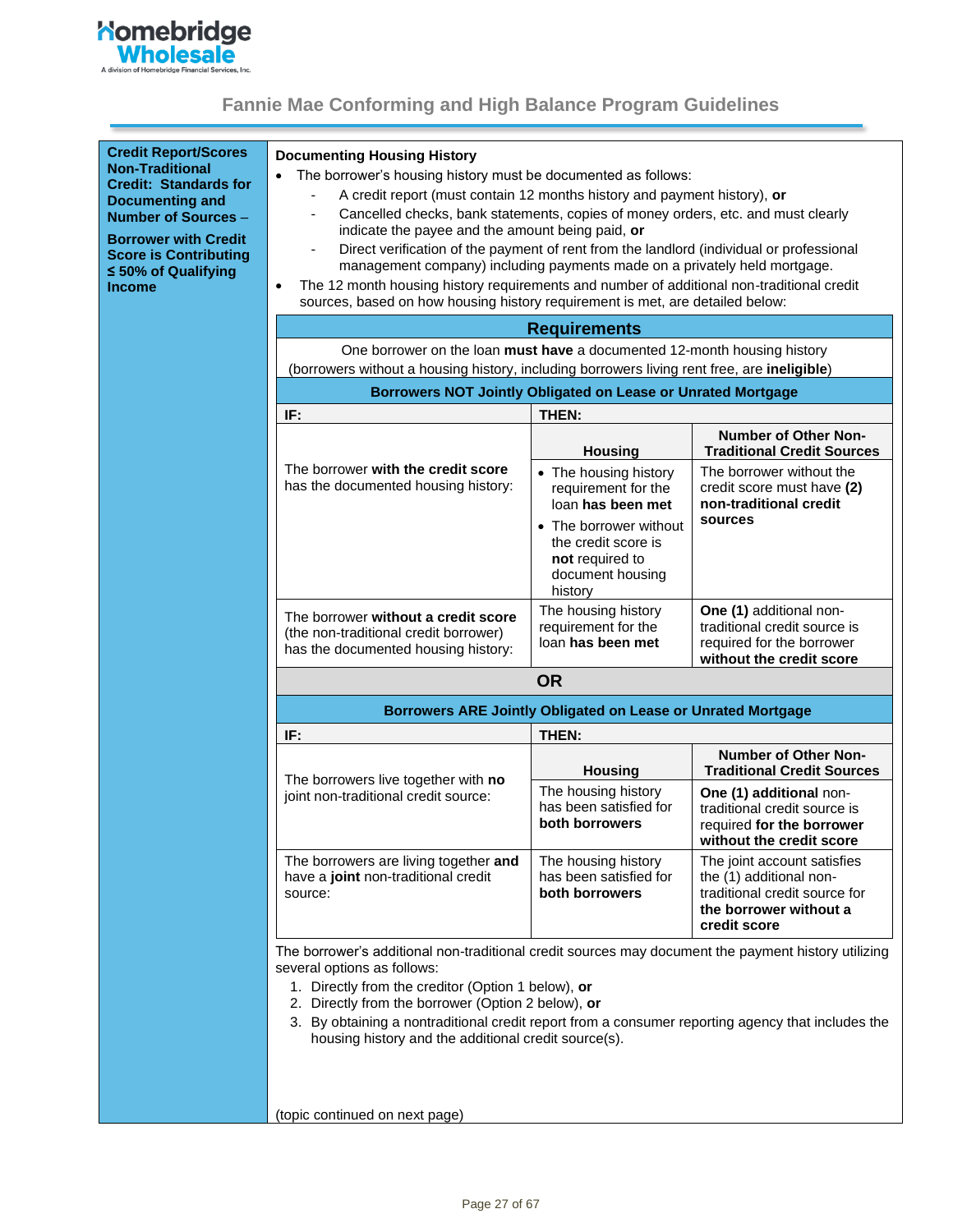

| <b>Credit Report/Scores</b><br><b>Non-Traditional</b><br><b>Credit: Standards for</b><br><b>Documenting and</b><br>Number of Sources -<br><b>Borrower with Credit</b><br><b>Score is Contributing</b><br>$\leq 50\%$ of Qualifying<br>Income (cont.) | Option 1: Documenting Individual Credit References Obtained from the Creditor<br>Individual credit references (excludes housing payment history - see the Documenting Housing<br>History topic above for housing requirements) obtained directly from the creditor must include all<br>of the following:<br>The creditor's name,<br>$\bullet$<br>The name of the individual providing the information<br>$\bullet$<br>The date the account was opened,<br>$\bullet$<br>The amount of highest credit,<br>$\bullet$<br>The current status of the account,<br>$\bullet$<br>The required payment amount,<br>$\bullet$<br>The unpaid balance, and<br>$\bullet$<br>The payment history (for a minimum of the previous 12 months)<br>$\bullet$<br>The payment history must be stated in "number of times past due" format (0x30, 0x60, etc.)<br>Fannie Mae will not accept statements such as "current", "satisfactory" or "pays as agreed"<br>Option 2: Documenting Payment History Obtained from the Borrower<br>Documentation obtained directly from the borrower is subject to the following:<br>The terms of the debt repayment or contract must clearly be stated, and<br>$\bullet$<br>12-months cancelled checks or copies of the bills marked "paid" for the most recent<br>consecutive 12 months.<br><b>Option 3: Non-Traditional Credit Report</b><br>The non-traditional credit report must:<br>Include the information detailed on page 12 for borrowers with insufficient credit, and<br>The borrower's housing history for a minimum of 12 months, and<br>$\bullet$<br>A minimum of one additional non-traditional eligible credit source. Refer to the <b>Eligible Non-</b><br><b>Traditional Credit Sources topic for details.</b> |
|------------------------------------------------------------------------------------------------------------------------------------------------------------------------------------------------------------------------------------------------------|---------------------------------------------------------------------------------------------------------------------------------------------------------------------------------------------------------------------------------------------------------------------------------------------------------------------------------------------------------------------------------------------------------------------------------------------------------------------------------------------------------------------------------------------------------------------------------------------------------------------------------------------------------------------------------------------------------------------------------------------------------------------------------------------------------------------------------------------------------------------------------------------------------------------------------------------------------------------------------------------------------------------------------------------------------------------------------------------------------------------------------------------------------------------------------------------------------------------------------------------------------------------------------------------------------------------------------------------------------------------------------------------------------------------------------------------------------------------------------------------------------------------------------------------------------------------------------------------------------------------------------------------------------------------------------------------------------------------------------------------|
| Deed / Resale<br><b>Restrictions</b>                                                                                                                                                                                                                 | Properties with age related restrictions (55+ communities) are eligible subject to Fannie Mae<br>requirements. All other properties subject to deed/resale restrictions are ineligible.                                                                                                                                                                                                                                                                                                                                                                                                                                                                                                                                                                                                                                                                                                                                                                                                                                                                                                                                                                                                                                                                                                                                                                                                                                                                                                                                                                                                                                                                                                                                                     |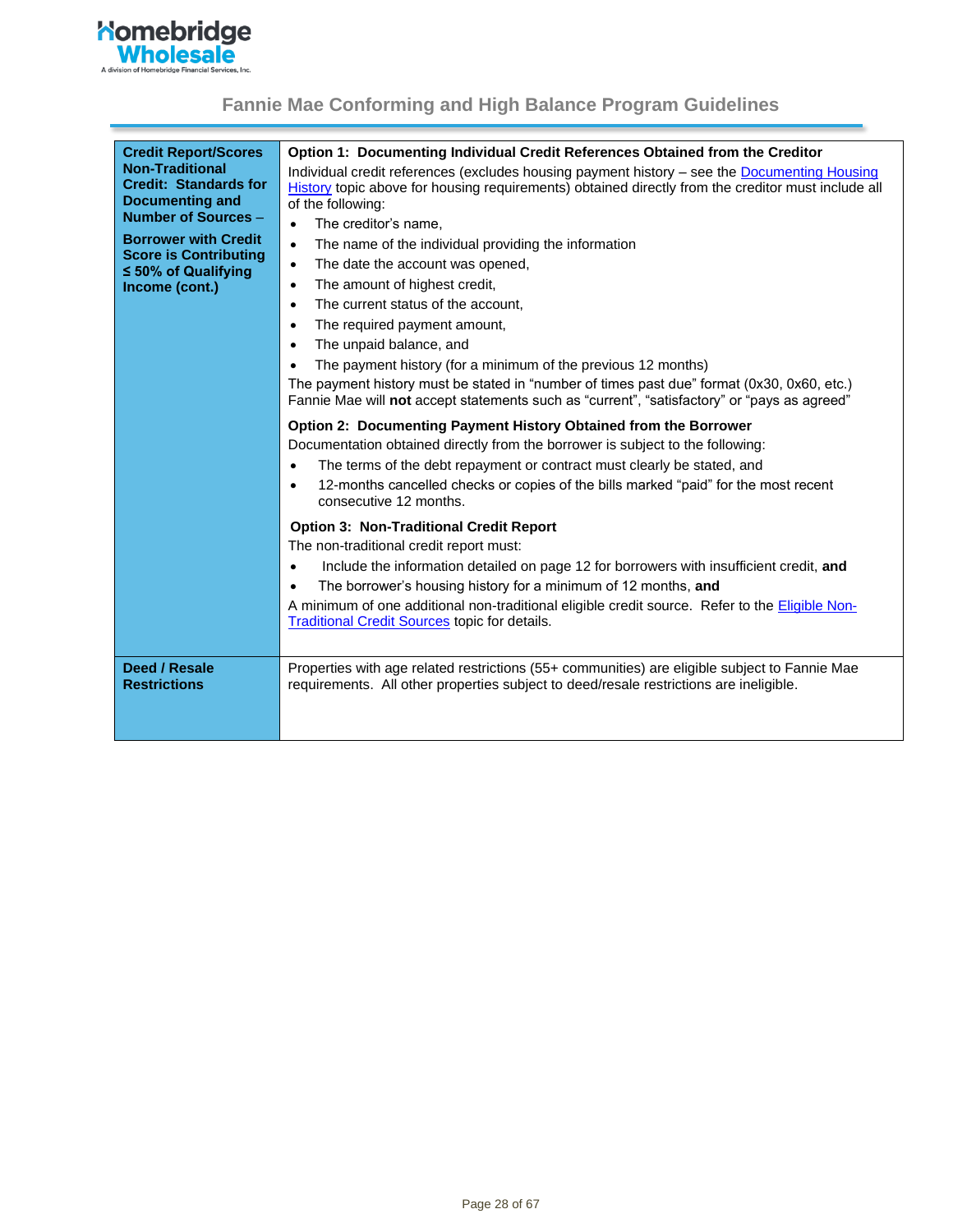

| <b>Derogatory Credit</b> | <b>Bankruptcy</b>                                                                    |                                                                                                                                                                     |                                                                                                                                                                                                                                                                                                                                                                                |
|--------------------------|--------------------------------------------------------------------------------------|---------------------------------------------------------------------------------------------------------------------------------------------------------------------|--------------------------------------------------------------------------------------------------------------------------------------------------------------------------------------------------------------------------------------------------------------------------------------------------------------------------------------------------------------------------------|
|                          | <b>Derogatory Event</b>                                                              | <b>Waiting Period</b>                                                                                                                                               | <b>Extenuating Circumstances</b>                                                                                                                                                                                                                                                                                                                                               |
|                          | Chapter 7 or 11 BK                                                                   | 4 years from discharge to<br>the disbursement date of<br>the new loan                                                                                               | 2 years from discharge date<br>The maximum LTV is the lesser of<br>90% LTV or the maximum LTV<br>allowed for the program                                                                                                                                                                                                                                                       |
|                          | Chapter 13 BK                                                                        | • 2 years from discharge<br>date to the disbursement<br>date of the new loan, or<br>4 years from dismissal<br>date to the disbursement<br>date of the new loan      | • 2 years from dismissal<br>The maximum LTV is the lesser of<br>90% LTV or the maximum LTV<br>allowed for the program                                                                                                                                                                                                                                                          |
|                          | Multiple BK<br>Filings*                                                              | • 5 years if more than one<br>filing in the previous 7 years                                                                                                        | • 3 years from discharge/dismissal                                                                                                                                                                                                                                                                                                                                             |
|                          |                                                                                      | borrower has a bankruptcy, FNMA does not consider this multiple BKs)                                                                                                | * NOTE: Two or more borrowers with individual bankruptcies are not cumulative and are not<br>considered multiple bankruptcies (e.g. the borrower has a bankruptcy and the co-                                                                                                                                                                                                  |
|                          | $\bullet$<br>illness, divorce, etc.)                                                 |                                                                                                                                                                     | Extenuating circumstances are considered isolated events that are beyond the borrower's<br>control that result in a sudden, significant and prolonged reduction in income or a large<br>increase in the borrower's financial obligations (e.g. death of a borrower, layoff, serious                                                                                            |
|                          | $\overline{\phantom{0}}$<br>listing agreements, etc.).<br>documentation is required. |                                                                                                                                                                     | Acceptable documentation to support extenuating circumstances and that illustrate<br>factors that contributed to the borrower's inability to resolve the problem is required (e.g.<br>copy of divorce decree, layoff notice, death certificate, medical bills, tax returns, property<br>Additionally a letter of explanation from the borrower explaining the relevance of the |
|                          |                                                                                      | circumstances; manual underwriting is not allowed on Agency loans.                                                                                                  | NOTE: An "Approve/Eligible" Finding is still required even when considering extenuating                                                                                                                                                                                                                                                                                        |
|                          | $\bullet$                                                                            | If mortgage debt was fully discharged through the bankruptcy, even if there was a<br>greater of the applicable bankruptcy or foreclosure waiting period is applied. | subsequent completed foreclosure action to reclaim the property, bankruptcy waiting periods<br>may be applied, not foreclosure waiting periods if documentation is provided to verify the<br>mortgage was fully discharged in the bankruptcy. If documentation cannot be provided, the                                                                                         |
|                          | <b>Consumer Credit Counseling</b>                                                    |                                                                                                                                                                     |                                                                                                                                                                                                                                                                                                                                                                                |
|                          | Follow DU Findings                                                                   |                                                                                                                                                                     |                                                                                                                                                                                                                                                                                                                                                                                |
|                          | <b>Delinquent Child Support</b>                                                      |                                                                                                                                                                     |                                                                                                                                                                                                                                                                                                                                                                                |
|                          |                                                                                      | requirement may be waived subject to underwriter review.                                                                                                            | Delinquent child support must be paid current or in a payment plan. On a case-by-case basis this                                                                                                                                                                                                                                                                               |
|                          | <b>Garnishments</b>                                                                  |                                                                                                                                                                     |                                                                                                                                                                                                                                                                                                                                                                                |
|                          |                                                                                      | DTI calculation as recurring debt. Garnishments are not required to be paid off.                                                                                    | All garnishments with more than ten (10) months remaining must be included in the borrower's                                                                                                                                                                                                                                                                                   |
|                          | <b>Judgments</b>                                                                     |                                                                                                                                                                     |                                                                                                                                                                                                                                                                                                                                                                                |
|                          | obligations must be obtained.                                                        |                                                                                                                                                                     | Open judgments and all outstanding liens appearing on the Public Records section of the credit<br>report must be paid off prior to or at closing. Documentation of sufficient funds to satisfy these                                                                                                                                                                           |
|                          | <b>Mortgage Charge-offs</b>                                                          |                                                                                                                                                                     |                                                                                                                                                                                                                                                                                                                                                                                |
|                          |                                                                                      |                                                                                                                                                                     | If the charge-off account was a mortgage a 4 year waiting period (2 years with extenuating<br>circumstances) applies. Refer to the Deed-In-Lieu/Pre-Foreclosure topic for requirements                                                                                                                                                                                         |
|                          | <b>Tax Liens</b><br>Must be paid prior to closing                                    |                                                                                                                                                                     |                                                                                                                                                                                                                                                                                                                                                                                |
|                          |                                                                                      |                                                                                                                                                                     |                                                                                                                                                                                                                                                                                                                                                                                |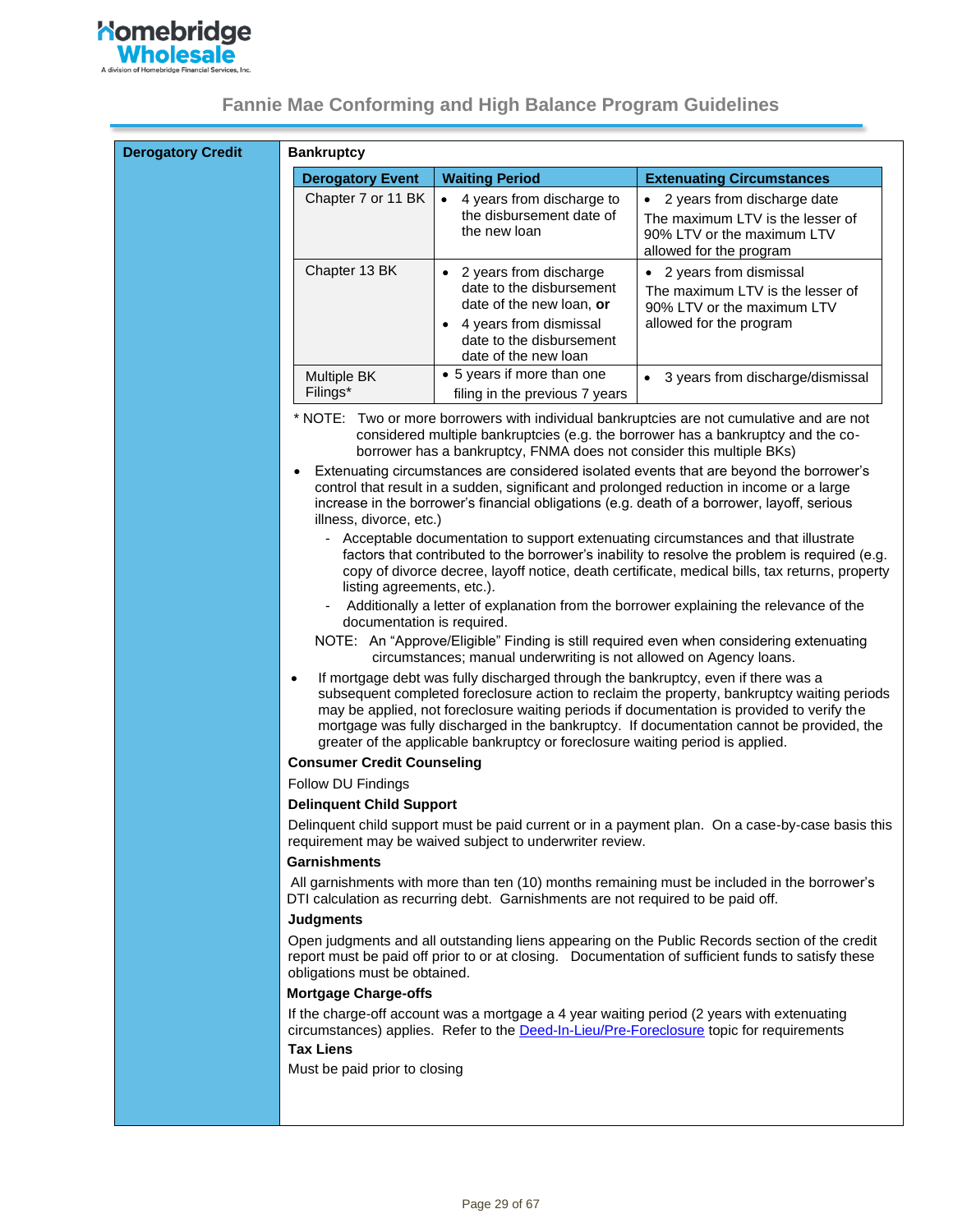

<span id="page-29-0"></span>

| <b>Derogatory Credit</b> | <b>Collections/Charge-offs/Judgments</b>                                                                                                                                                                                                                                                                                                                                                                                                          |  |  |
|--------------------------|---------------------------------------------------------------------------------------------------------------------------------------------------------------------------------------------------------------------------------------------------------------------------------------------------------------------------------------------------------------------------------------------------------------------------------------------------|--|--|
| (cont.)                  | The following applies to collection and charge-off accounts:                                                                                                                                                                                                                                                                                                                                                                                      |  |  |
|                          | Past-due accounts (that have not gone to collection) must be brought current.<br>$\bullet$                                                                                                                                                                                                                                                                                                                                                        |  |  |
|                          | One Unit Owner-Occupied Primary Residence:<br>$\bullet$                                                                                                                                                                                                                                                                                                                                                                                           |  |  |
|                          | The borrower is not required to pay off outstanding collections or charge-offs regardless<br>of the amount.                                                                                                                                                                                                                                                                                                                                       |  |  |
|                          | Two-to-Four Unit Owner-Occupied Primary Residence and Second Home<br>$\bullet$                                                                                                                                                                                                                                                                                                                                                                    |  |  |
|                          | If the combined total of collections and charge-offs accounts is greater than \$5,000, the<br>accounts must be paid in full prior to or at closing                                                                                                                                                                                                                                                                                                |  |  |
|                          | <b>Investment Property</b><br>٠                                                                                                                                                                                                                                                                                                                                                                                                                   |  |  |
|                          | Individual accounts greater than or equal to \$250.00 or, if the combined balance of all<br>accounts is greater than \$1000.00, the accounts must be paid in full prior to or at<br>closing.                                                                                                                                                                                                                                                      |  |  |
|                          | NOTE: At underwriter discretion payoff of collection/charge-off accounts may be required.                                                                                                                                                                                                                                                                                                                                                         |  |  |
|                          | <b>Foreclosure</b>                                                                                                                                                                                                                                                                                                                                                                                                                                |  |  |
|                          | A previous foreclosure is subject to the following:                                                                                                                                                                                                                                                                                                                                                                                               |  |  |
|                          | A 7 year waiting period, measured from completion date to the disbursement date of the new<br>loan, is required                                                                                                                                                                                                                                                                                                                                   |  |  |
|                          | A 3 year waiting period with documented extenuating circumstances*. The following also<br>applies:                                                                                                                                                                                                                                                                                                                                                |  |  |
|                          | Maximum LTV/CLTV is the lesser of 90% or the program maximum<br>$\overline{\phantom{a}}$                                                                                                                                                                                                                                                                                                                                                          |  |  |
|                          | Borrower must be purchasing a primary residence, or                                                                                                                                                                                                                                                                                                                                                                                               |  |  |
|                          | A limited cash-out refinance is permitted on all property types subject to eligibility<br>requirements.                                                                                                                                                                                                                                                                                                                                           |  |  |
|                          | If mortgage debt was discharged through the bankruptcy, even if there was a subsequent<br>completed foreclosure action to reclaim the property, bankruptcy waiting periods may be<br>applied, not foreclosure waiting periods if documentation is provided to verify the mortgage<br>was discharged in the bankruptcy. If documentation cannot be provided, the greater of the<br>applicable bankruptcy or foreclosure waiting period is applied. |  |  |
|                          | Deed-in-Lieu/Pre-Foreclosure (Short Sale/Short Pay-off)                                                                                                                                                                                                                                                                                                                                                                                           |  |  |
|                          | A previous deed-in-lieu (short sale/short pay-off) is subject to the following:                                                                                                                                                                                                                                                                                                                                                                   |  |  |
|                          | • A 4 year waiting period, measured from event end date to new loan disbursement date is<br>required.                                                                                                                                                                                                                                                                                                                                             |  |  |
|                          | • A 2 year waiting period is eligible with documented acceptable extenuating circumstances*.                                                                                                                                                                                                                                                                                                                                                      |  |  |
|                          | NOTE: Disbursement date is defined as the date the loan funds are disbursed for the subject<br>mortgage. The disbursement date may occur on or after the Note date.                                                                                                                                                                                                                                                                               |  |  |
|                          | *Extenuating Circumstances                                                                                                                                                                                                                                                                                                                                                                                                                        |  |  |
|                          | An extenuating circumstance is defined by Fannie Mae as a non-recurring event that was<br>beyond the borrower's control that resulted in a sudden, significant and prolonged significant<br>reduction in income (e.g. job loss, divorce, serious illness, etc.) or a catastrophic increase in<br>financial obligations (e.g. large medical bills).                                                                                                |  |  |
|                          | An extenuating circumstance must be fully documented. Copies of any paperwork<br>substantiating the event such as divorce decree, job layoff notice, severance papers, medical<br>bills, etc. must be provided.                                                                                                                                                                                                                                   |  |  |
|                          | Additionally copies of any documents substantiating the borrower's inability to resolve the<br>problems resulting from the event such as insurance claims, unemployment paperwork, listing<br>agreements, tax returns (covering the period of the event; before, during and immediately<br>after) etc., are required.                                                                                                                             |  |  |
|                          | A letter of explanation from the borrower, explaining the event and documentation provided is<br>also required.                                                                                                                                                                                                                                                                                                                                   |  |  |
|                          |                                                                                                                                                                                                                                                                                                                                                                                                                                                   |  |  |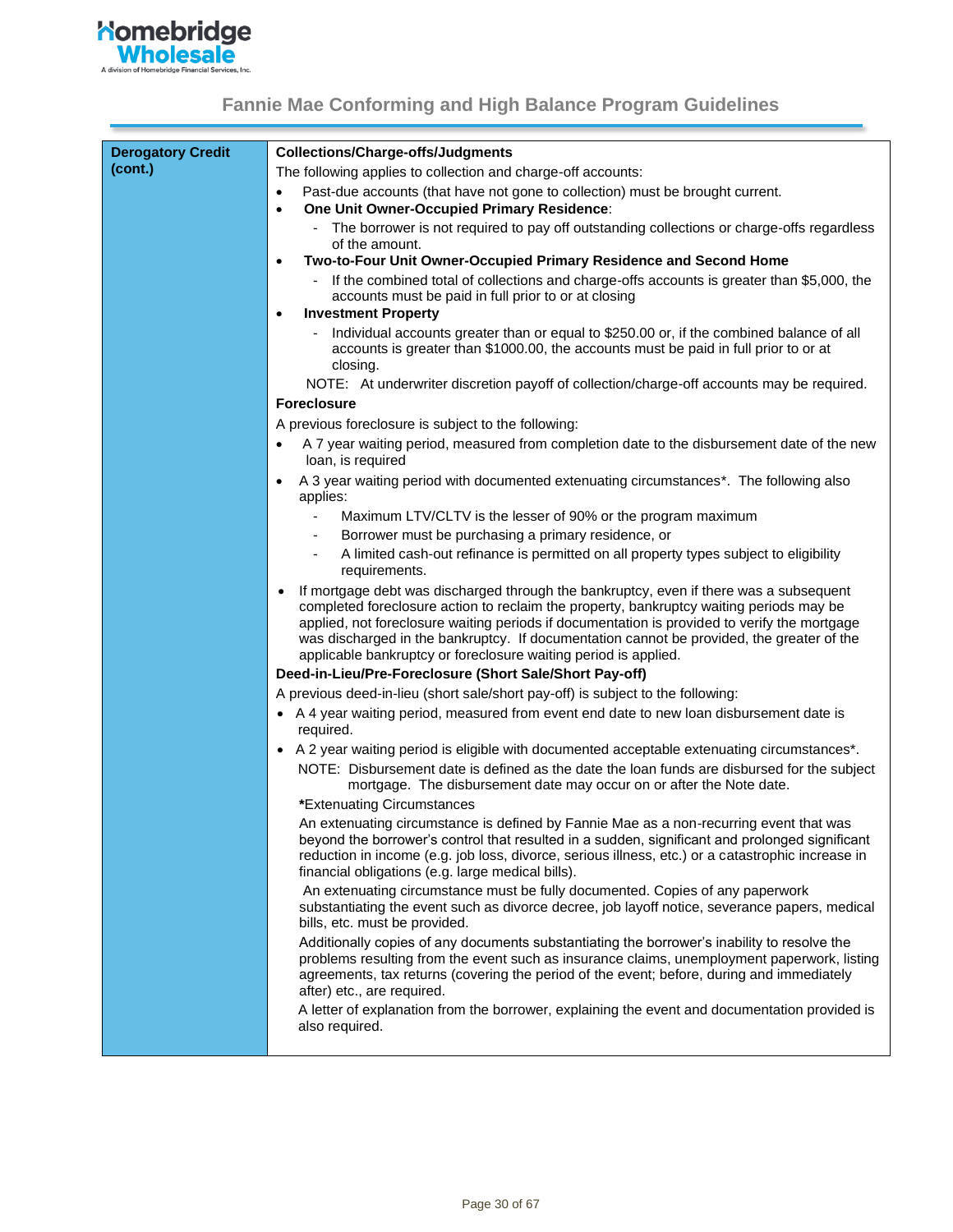| <b>Derogatory Credit</b>                 | <b>Disputed Accounts</b>                                                                                                                                                                                                                                        |  |  |
|------------------------------------------|-----------------------------------------------------------------------------------------------------------------------------------------------------------------------------------------------------------------------------------------------------------------|--|--|
| (cont.)                                  | Disputed accounts are subject to DU Findings.                                                                                                                                                                                                                   |  |  |
|                                          | When an "Approve/Eligible" is received and the DU message indicates no further action<br>$\bullet$<br>required no documentation is required                                                                                                                     |  |  |
|                                          | When an "Approve/Eligible" is received and the DU message indicates the disputed account<br>$\bullet$<br>must be researched to determine if the account belongs to the borrower the underwriter must<br>research and document their findings.                   |  |  |
|                                          | If upon research the underwriter determines the account does not belong to the<br>borrower no further action required. An updated credit report is not required                                                                                                 |  |  |
|                                          | If the underwriter determines the account <b>does</b> belong to the borrower the loan is<br>ineligible as Fannie Mae requires a manual underwrite and Homebridge does not offer<br>manual underwriting on conventional loans                                    |  |  |
|                                          | NOTE: If any finding other than an "Approve/Eligible" is received the loan is also ineligible as<br>Fannie Mae requires a manual underwrite                                                                                                                     |  |  |
|                                          | <b>Re-Established Credit Requirements</b>                                                                                                                                                                                                                       |  |  |
|                                          | After a foreclosure, bankruptcy, deed-in-lieu, or pre-foreclosure borrowers are required to have re-<br>established good traditional credit.                                                                                                                    |  |  |
|                                          | Re-established credit is met if all of the following are met:                                                                                                                                                                                                   |  |  |
|                                          | The above detailed waiting periods and related additional requirements are met                                                                                                                                                                                  |  |  |
|                                          | The loan receives an "Approve/Eligible" Finding from DU                                                                                                                                                                                                         |  |  |
|                                          | The borrower has established new traditional credit (non-traditional credit is not acceptable)<br>$\bullet$                                                                                                                                                     |  |  |
| <b>Down Payment</b>                      | <b>General Requirements</b>                                                                                                                                                                                                                                     |  |  |
| <b>Assistance</b><br>(Community Seconds) | If using a Community Second, the program must currently be approved by Homebridge;<br>refer to the Approved DPA/Community Seconds Program list located under Working With Us<br>on the Homebridge website at www.homebridgewholesale.com for eligible programs. |  |  |
|                                          | Fannie Mae minimum borrower contribution requirements apply; refer to the <b>Gift Funds</b> topic<br>for borrower contribution requirements                                                                                                                     |  |  |
|                                          | The interest rate for the community second must be fixed and may not be more than 2% higher<br>than the initial Note rate of the first mortgage                                                                                                                 |  |  |
|                                          | Any topics not addressed, Fannie Mae community seconds requirements must be met<br>$\bullet$                                                                                                                                                                    |  |  |
|                                          | <b>Repayment of the Community Second</b>                                                                                                                                                                                                                        |  |  |
|                                          | The repayment terms of the second must be structured in a way acceptable to Fannie Mae<br>which includes:                                                                                                                                                       |  |  |
|                                          | Requiring fully amortizing, equal monthly payments, or                                                                                                                                                                                                          |  |  |
|                                          | Deferring payments for a period of time before changing to fully amortizing, equal<br>monthly payments                                                                                                                                                          |  |  |
|                                          | If deferred 5 or more years, the payment is <b>not</b> included in the DTI,<br>If deferred $<$ 5 years include the payment in the DTI, or                                                                                                                       |  |  |
|                                          | Deferring payments over the entire term, unless the loan is paid off or the property is<br>sold before the maturity date of the mortgage, or                                                                                                                    |  |  |
|                                          | Forgiving the debt over time                                                                                                                                                                                                                                    |  |  |
|                                          | If the second is provided by the borrower's employer, the employer may include terms that<br>require full repayment if the borrower's employment terminates (voluntarily or involuntarily)<br>before the maturity date of the mortgage                          |  |  |
|                                          | The second cannot provide for negative amortization, however if negative amortization occurs<br>$\bullet$<br>due to a deferred payment the negative amortization is acceptable provided:                                                                        |  |  |
|                                          | The amount of the scheduled monthly deferred interest for any calendar month within<br>the initial 5 years may never exceed the scheduled monthly principal payment of the<br>first mortgage for the same month, and                                            |  |  |
|                                          | Interest is accrued on a simple-interest basis at a fixed rate, and                                                                                                                                                                                             |  |  |
|                                          | The accrued interest is fully deferred until:                                                                                                                                                                                                                   |  |  |
|                                          | The sale or transfer of the property,                                                                                                                                                                                                                           |  |  |
|                                          | The loan is refinanced, or the first mortgage is paid in full, or                                                                                                                                                                                               |  |  |
|                                          | Declaration of an event of default under the second Note or the security                                                                                                                                                                                        |  |  |
|                                          | instrument<br>(see Example on next page)                                                                                                                                                                                                                        |  |  |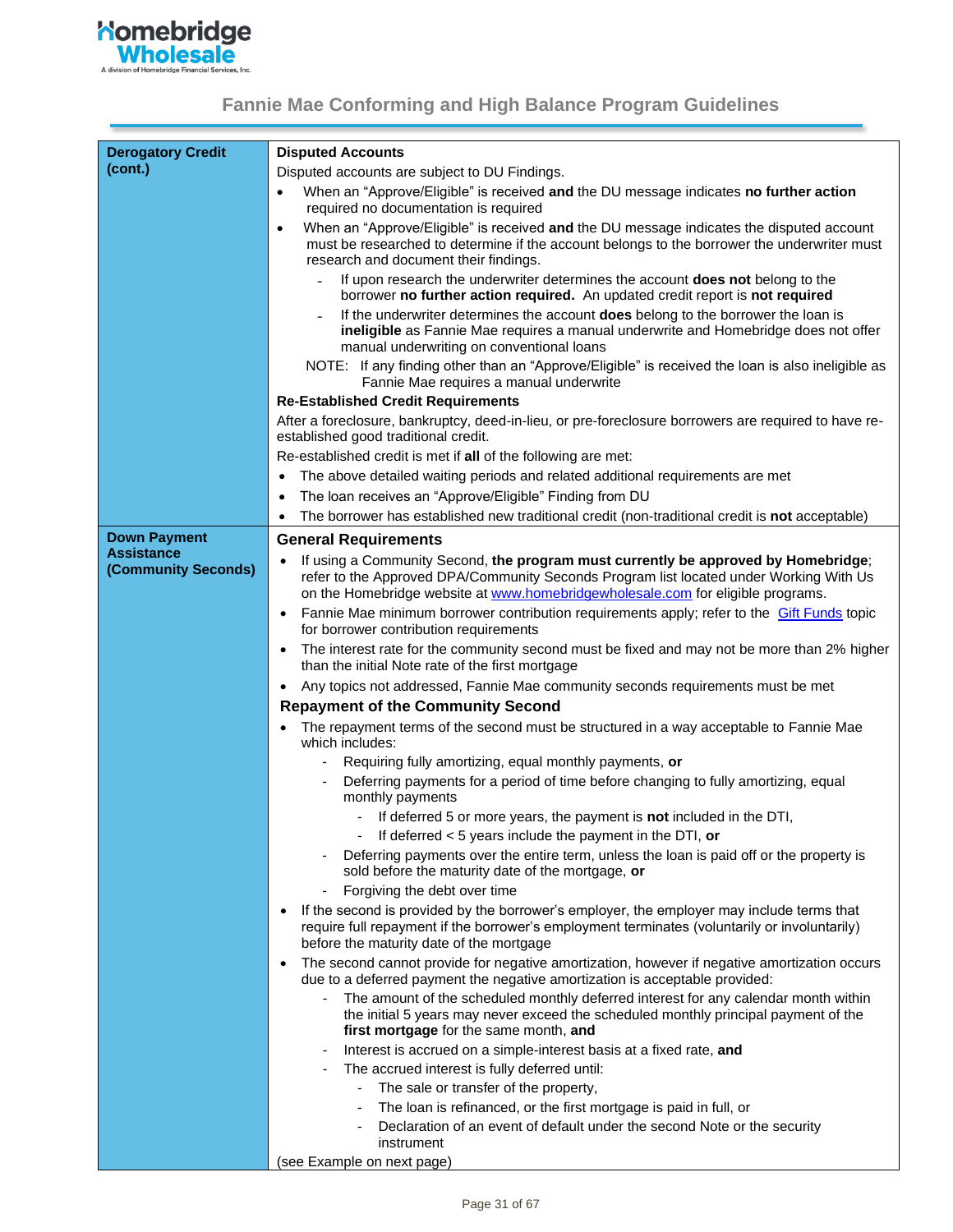

| <b>Down Payment</b><br><b>Assistance</b><br>(Community Seconds)<br>cont. | Example:<br>In this example, the loan is eligible as the amount of deferred accrued interest for July on the<br>second is less than the scheduled principal payment for the first for the same month:                                                     |                                 |                               |
|--------------------------------------------------------------------------|-----------------------------------------------------------------------------------------------------------------------------------------------------------------------------------------------------------------------------------------------------------|---------------------------------|-------------------------------|
|                                                                          | Note Date: May<br>First Payment Date: July                                                                                                                                                                                                                | <b>First Mortgage</b>           | <b>Community Second</b>       |
|                                                                          | <b>UPB</b>                                                                                                                                                                                                                                                | \$150,000                       | \$30,000                      |
|                                                                          | <b>Interest Rate</b>                                                                                                                                                                                                                                      | 5%                              | 7%                            |
|                                                                          | Maximum Accrued, Deferred Interest - July                                                                                                                                                                                                                 | N/A                             | \$175<br>$($30K \& 7\% / 12)$ |
|                                                                          | Scheduled Principal Payment - July                                                                                                                                                                                                                        | \$180.23                        | N/A                           |
|                                                                          |                                                                                                                                                                                                                                                           |                                 |                               |
| DTI                                                                      | DTI is per DU<br>NOTE: Cash-out transactions with a DTI > 45%, DU will require 6 months reserves                                                                                                                                                          |                                 |                               |
|                                                                          | Refer to the Mortgage Insurance topic for information if DTI > 45%                                                                                                                                                                                        |                                 |                               |
|                                                                          | Loans Submitted to DU on or after June 1, 2020                                                                                                                                                                                                            |                                 |                               |
|                                                                          | (must also include primary residence housing rental payment in the DTI calculation                                                                                                                                                                        | and document as detailed below) |                               |
|                                                                          | Included in the DTI Calculation                                                                                                                                                                                                                           |                                 |                               |
|                                                                          | The borrower's total monthly obligation includes the following:                                                                                                                                                                                           |                                 |                               |
|                                                                          | • The housing payment (mortgage or rent) for each borrower's primary residence:                                                                                                                                                                           |                                 |                               |
|                                                                          | If subject loan is the borrower's primary residence, use the PITIA and qualifying payment<br>amount                                                                                                                                                       |                                 |                               |
|                                                                          | If there is a non-occupant co-borrower use the PITIA mortgage payment or rental<br>payment. See Rental Payment Documentation below for acceptable documentation of<br>rental payment                                                                      |                                 |                               |
|                                                                          | If the subject loan is a second home or investment property, use the PITIA mortgage<br>payment or rental payment. See Rental Payment Documentation below for<br>acceptable documentation of rental payment                                                |                                 |                               |
|                                                                          | The qualifying payment if the subject loan is for a second home or investment property<br>$\bullet$                                                                                                                                                       |                                 |                               |
|                                                                          | The monthly payment on installment debt and other mortgage debt with > 10 months payments<br>remaining OR, if $\leq$ 10 months payments remaining, AND the debt significantly impacts the<br>borrower's ability to meet credit obligations                |                                 |                               |
|                                                                          | Monthly payments on installment debt secured by virtual currency,                                                                                                                                                                                         |                                 |                               |
|                                                                          | Any debt secured by virtual currency,                                                                                                                                                                                                                     |                                 |                               |
|                                                                          | Lease payments regardless of length remaining                                                                                                                                                                                                             |                                 |                               |
|                                                                          | Monthly alimony, child support or maintenance payments > 10 months                                                                                                                                                                                        |                                 |                               |
|                                                                          | Monthly payments for other recurring monthly obligations, and<br>٠                                                                                                                                                                                        |                                 |                               |
|                                                                          | Any net loss from a rental property                                                                                                                                                                                                                       |                                 |                               |
|                                                                          | Refer to the <b>Credit: Installment/Revolving</b> topic for additional details                                                                                                                                                                            |                                 |                               |
|                                                                          | <b>Rental Payment Documentation</b><br>The following examples are acceptable documentation to verify rental payment:                                                                                                                                      |                                 |                               |
|                                                                          | • Six (6) months canceled checks (or equivalent payment source), or                                                                                                                                                                                       |                                 |                               |
|                                                                          | • Six (6) months bank statements clearly showing the rental payment consistently made to an<br>organization or individual, or                                                                                                                             |                                 |                               |
|                                                                          | Direct verification of rent from a management company or landlord, or<br>$\bullet$                                                                                                                                                                        |                                 |                               |
|                                                                          | A copy of the current, fully executed lease agreement and two (2) months canceled checks (or<br>equivalent) supporting the rental payment amount. Rental payment on the lease must be<br>reflected in U.S. dollars (cannot be listed as virtual currency) |                                 |                               |
|                                                                          | <b>Court Ordered Assignment of Debt</b>                                                                                                                                                                                                                   |                                 |                               |
|                                                                          | Debt that has been assigned by order of the court is not required to be included in the borrower's<br>DTI calculations; however the payment history for the debt prior to its assignment must be<br>reviewed.                                             |                                 |                               |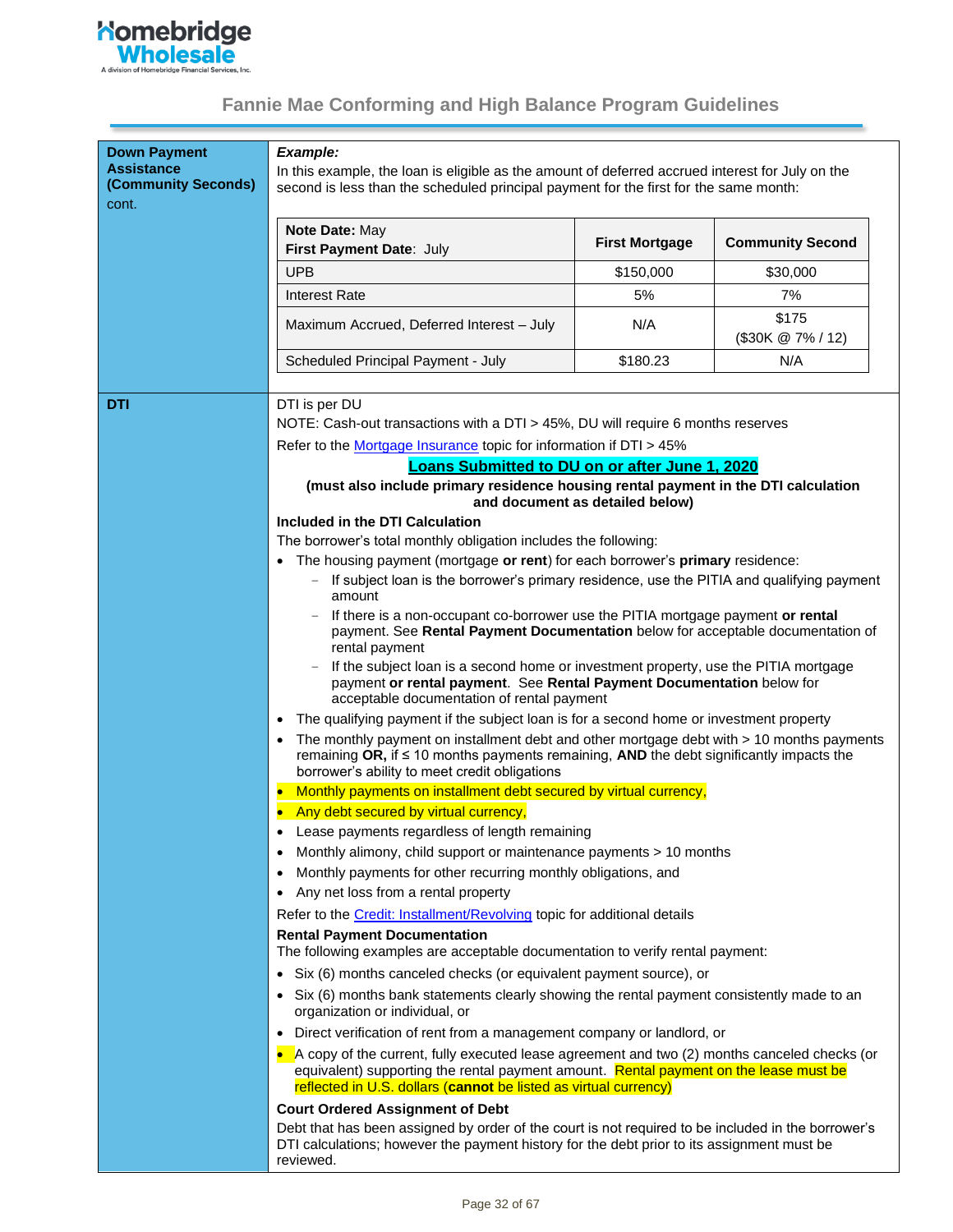

<span id="page-32-1"></span><span id="page-32-0"></span>

| <b>Employment</b>       | A two year employment history is generally required for both wage earner and self-employed<br>$\bullet$<br>borrowers.                                                                                                                                                            |
|-------------------------|----------------------------------------------------------------------------------------------------------------------------------------------------------------------------------------------------------------------------------------------------------------------------------|
|                         | Wage earner borrowers with less than 24 months employment history may be considered if the<br>$\bullet$<br>Homebridge underwriter can document positive employment factors that reasonably offset the<br>shorter income history                                                  |
|                         | Self-employed borrowers with 12-24 months history of self-employment may be eligible subject<br>$\bullet$<br>to Homebridge management review and the following:                                                                                                                  |
|                         | The most recent signed tax returns reflect the receipt of income at the same or greater<br>level in a field that provides the same products or services as the current business or an<br>occupation with similar responsibilities as the current business                        |
|                         | The borrower's level of experience and the amount of business debt will be considered                                                                                                                                                                                            |
|                         | A verbal verification of employment (VVOE) is required within10 calendar days of the Note date<br>$\bullet$<br>for salaried borrowers and within 120 calendar days of the Note date for self-employed<br>borrowers.                                                              |
|                         | A military Leave and Earnings Statement, dated within the 30 days prior to the Note date, is<br>$\bullet$<br>acceptable for active duty military in lieu of a VVOE                                                                                                               |
|                         | A current paystub with YTD income and most recent W-2s are required for wage earners.<br>$\bullet$                                                                                                                                                                               |
|                         | Self-employed borrowers require verification of the business by a third party source (e.g. CPA,<br>$\bullet$<br>or Federal Tax ID Certificate, or Business License, etc.). Self- employed borrowers are<br>individuals who have 25% or greater ownership interest in a business. |
|                         | Employment and income commencing after the Note date; the income from new employment<br>$\bullet$<br>may be considered when qualifying the borrower subject to:                                                                                                                  |
|                         | A copy of the signed employment offer/contract is provided which clearly identifies the<br>employer, the borrower as the employee, the terms of employment, position, type and<br>rate of pay and start date                                                                     |
|                         | Homebridge management review and approval<br>$\overline{\phantom{a}}$                                                                                                                                                                                                            |
| <b>Escrow Holdbacks</b> | Homebridge offers the Home Fixer-Repair Escrow Option Program which allows escrow holdbacks<br>subject to the following:                                                                                                                                                         |
|                         | • Repairs cannot affect the safety or habitability of the property                                                                                                                                                                                                               |
|                         | • Repair work is limited to a maximum of \$5,000                                                                                                                                                                                                                                 |
|                         | • An estimate from a licensed contractor or qualified professional is required, detailing all repairs                                                                                                                                                                            |
|                         | • Homebridge will hold 1.5 times of the repair estimate. Borrower's using their own funds to<br>establish the escrow holdback account must have sufficient documented assets to cover the<br>down payment, closing costs and escrow holdback funds.                              |
|                         | • All repairs must be completed within 14 calendar days of closing and the final inspection must<br>be completed within 72 hours of completion.                                                                                                                                  |
|                         | NOTE: Properties that do not meet the "average condition" appraisal requirement may be eligible<br>for an Escrow holdback. If an escrow holdback is approved, the appraiser must confirm the<br>work completed will bring the property up to average condition.                  |
| <b>Escrow/Impound</b>   | > 80% LTV required unless prohibited by state law; CA loans ≥ 90% LTV<br>$\bullet$                                                                                                                                                                                               |
| <b>Account</b>          | $\leq$ 80% LTV not required; refer to rate sheet for pricing adjustment<br>$\bullet$                                                                                                                                                                                             |
|                         | Reminder: If flood insurance is required, escrow/impounds are required regardless of LTV;<br>escrows cannot be waived                                                                                                                                                            |
|                         |                                                                                                                                                                                                                                                                                  |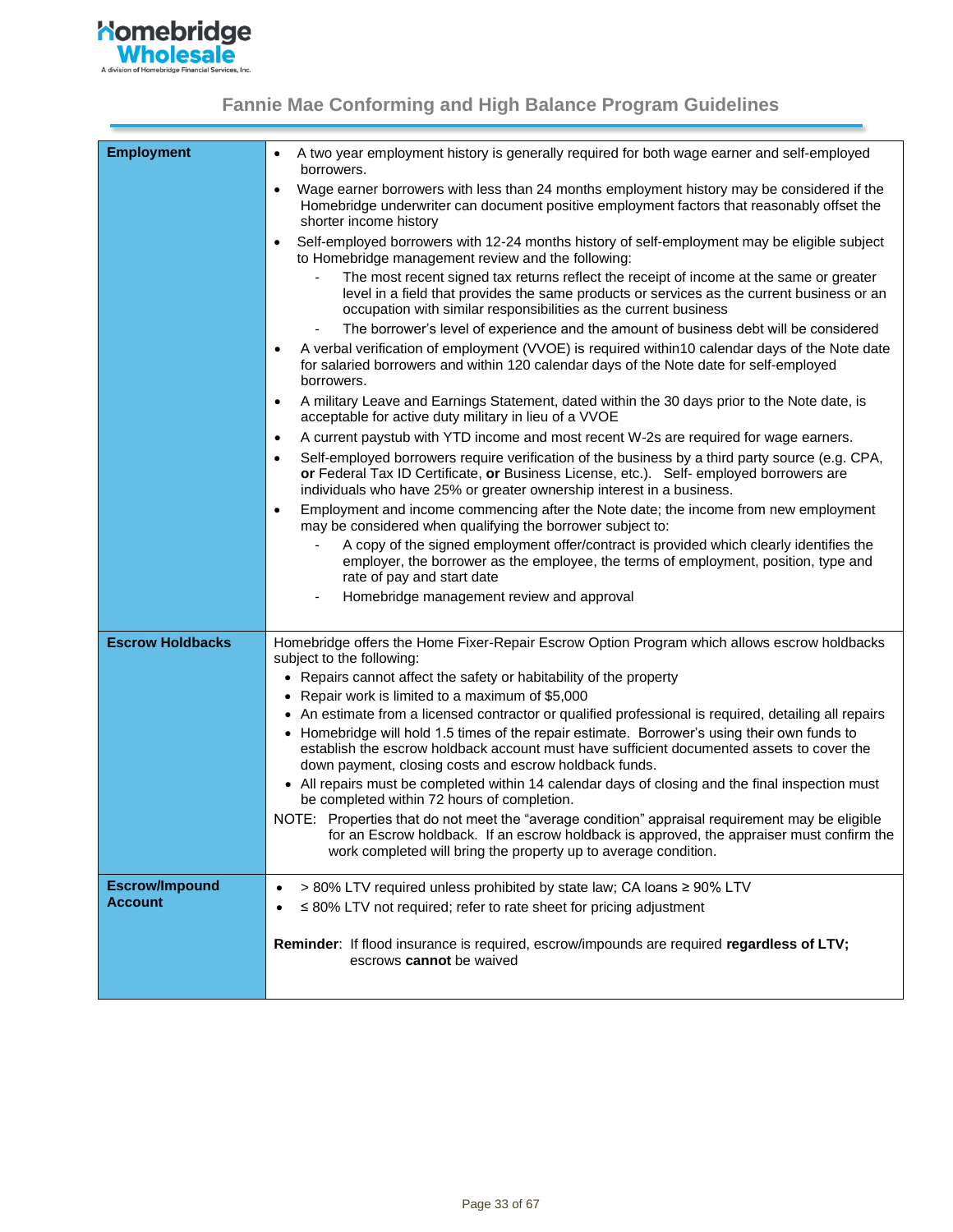

<span id="page-33-1"></span><span id="page-33-0"></span>

| <b>Financed Properties</b> | <b>Owner-occupied properties: Unlimited</b><br>$\bullet$<br>Second home and investment (conforming and high balance loan amounts): Maximum<br>$\bullet$<br>of 10 residential properties may be financed including the borrower's principal residence (see                                        |
|----------------------------|--------------------------------------------------------------------------------------------------------------------------------------------------------------------------------------------------------------------------------------------------------------------------------------------------|
|                            | Calculating the Reserve Requirement for Multiple Financed Properties topic. The following<br>applies when the borrower has multiple financed properties:                                                                                                                                         |
|                            | - Purchase, rate/term and cash-out transactions eligible.                                                                                                                                                                                                                                        |
|                            | Minimum credit score 720 when the borrower has 7-10 additional financed properties                                                                                                                                                                                                               |
|                            | Additional reserve requirements apply:                                                                                                                                                                                                                                                           |
|                            | - 1-4 additional financed properties: 2% of the aggregate unpaid principal balance                                                                                                                                                                                                               |
|                            | - 5-6 additional financed properties: 4% of the aggregate unpaid principal balance                                                                                                                                                                                                               |
|                            | - 7-10 additional financed properties: 6% of the aggregate unpaid principal balance                                                                                                                                                                                                              |
|                            | The applicable percentage is applied to the aggregate outstanding UPB for all mortgages and<br>HELOCS on the other financed properties                                                                                                                                                           |
|                            | Determining the Number of Financed Properties                                                                                                                                                                                                                                                    |
|                            | The number of financed properties is cumulative for all borrowers (jointly owned are only<br>counted once) and the count includes the actual number of properties that are financed not the<br>number of mortgages on the property or the number of mortgages sold to Fannie Mae.                |
|                            | When determining the number of financed properties the following is included:<br>$\bullet$                                                                                                                                                                                                       |
|                            | All 1-4 unit residential properties where the borrower is personally obligated on the<br>loan (even if the monthly housing expense is excluded from the DTI due to the debt<br>being paid by another party; see the <b>Contingent Liabilities</b> Co-Signed Debt -<br>Mortgage for details), and |
|                            | The borrower's principal residence if it is financed                                                                                                                                                                                                                                             |
|                            | Properties owned in the name of an LLC are not included in the calculation unless the<br>$\bullet$<br>borrower is personally obligated on the loan.                                                                                                                                              |
|                            | The following property types are not included in the calculation even when the<br>$\bullet$<br>borrower is personally obligated on the mortgage:                                                                                                                                                 |
|                            | Commercial real estate,<br>L.                                                                                                                                                                                                                                                                    |
|                            | Multifamily property consisting of 5 or more units,                                                                                                                                                                                                                                              |
|                            | Ownership in a timeshare,                                                                                                                                                                                                                                                                        |
|                            | Ownership of a vacant lot (residential or commercial, or                                                                                                                                                                                                                                         |
|                            | Ownership of a manufactured home on a leasehold estate not titled as real<br>property                                                                                                                                                                                                            |
|                            | <b>Calculating the Reserve Requirement for Multiple Financed Properties</b>                                                                                                                                                                                                                      |
|                            | The borrower's primary residence and the subject property are not included in the additional<br>reserve calculations. The reserve requirement is determined using the aggregate UPB of the<br>remaining financed properties.                                                                     |
|                            | <b>Not Included when Calculating Reserves</b>                                                                                                                                                                                                                                                    |
|                            | The following are not included when calculating the additional reserves required:                                                                                                                                                                                                                |
|                            | The borrower's primary residence,                                                                                                                                                                                                                                                                |
|                            | The subject property,                                                                                                                                                                                                                                                                            |
|                            | Property that are sold or pending sale, or                                                                                                                                                                                                                                                       |
|                            | Accounts that will be paid by closing                                                                                                                                                                                                                                                            |
|                            | <b>Included when Calculating Reserves</b>                                                                                                                                                                                                                                                        |
|                            | Any financed property owned by the borrower (excluding those listed under Not Included<br>When Calculating Reserves topic) that the borrower is personally obligated on the<br>mortgage                                                                                                          |
|                            | Homebridge limits its exposure to a maximum of 4 loans per borrower.<br>$\bullet$                                                                                                                                                                                                                |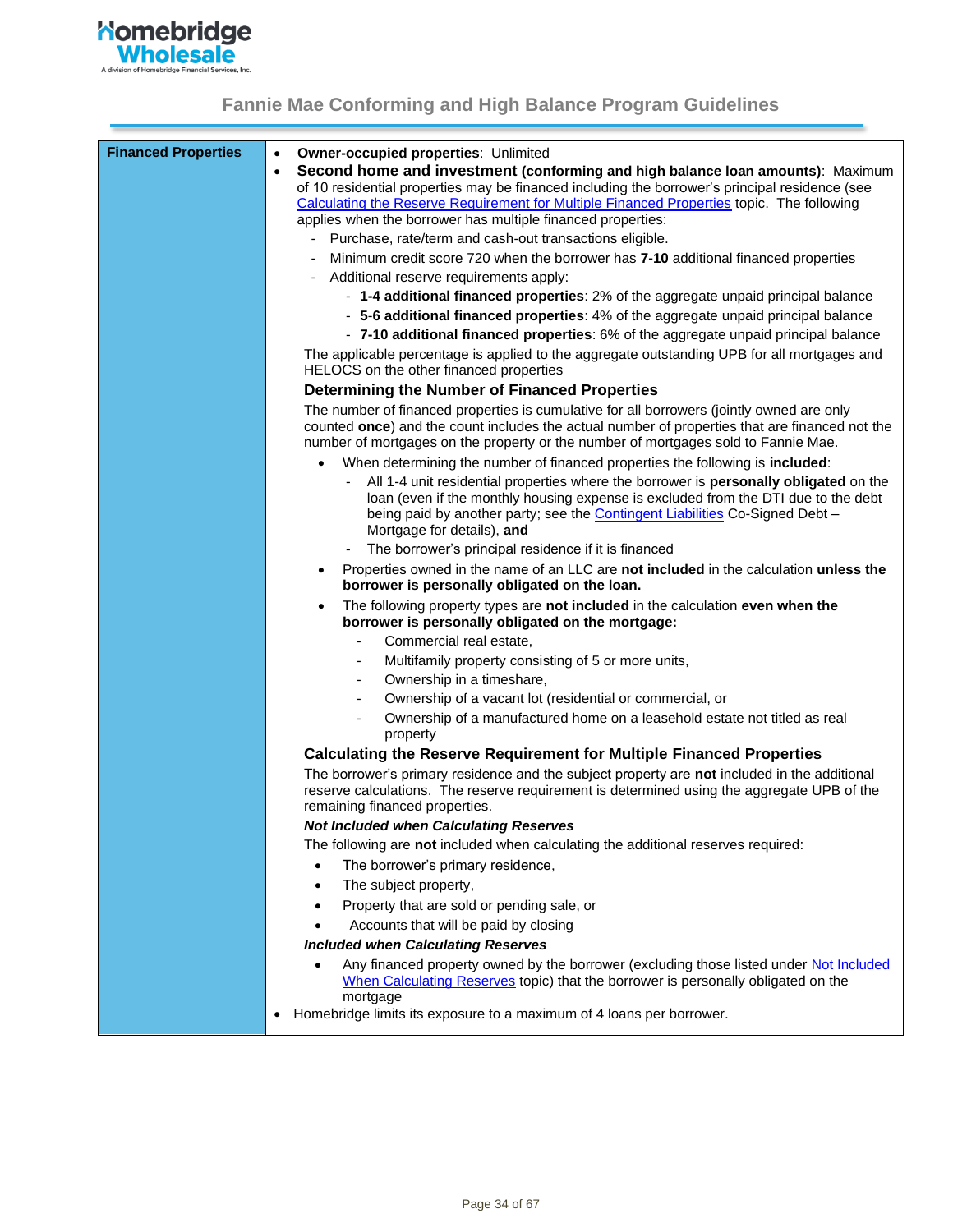

<span id="page-34-0"></span>

| <b>Gift Funds</b>     | $\bullet$                         | the borrower meets the minimum contribution requirements detailed below.                                      | Gift funds, from an acceptable donor, may be used for all or part of the down payment, closing<br>costs, or reserve requirements, for both conforming and high balance loan amounts, as long as                                                                                                                    |
|-----------------------|-----------------------------------|---------------------------------------------------------------------------------------------------------------|--------------------------------------------------------------------------------------------------------------------------------------------------------------------------------------------------------------------------------------------------------------------------------------------------------------------|
|                       | <b>LTV/CLTV</b>                   | <b>Property Type</b>                                                                                          | <b>Minimum Contribution from Borrower Own Funds</b>                                                                                                                                                                                                                                                                |
|                       | $\geq 80.01\%$                    | 1-unit primary residence                                                                                      | A minimum contribution from borrower's own<br>funds not required. All funds may be a gift.                                                                                                                                                                                                                         |
|                       | MI company<br>guidelines<br>apply | 2-4 units, second home                                                                                        | 5% borrower contribution required*. Gifts may<br>be used after the borrower own funds<br>contribution is met.                                                                                                                                                                                                      |
|                       | ≤ 80%                             | 1-4 unit primary, second home                                                                                 | Not required. All funds may come from a gift.                                                                                                                                                                                                                                                                      |
|                       |                                   | occupy the subject property as their primary residence.                                                       | * If the borrower receives a gift from a relative or domestic partner who has lived with the borrower<br>for the previous 12 months, or from a fiancé or fiancée, the gift is considered the borrower's own<br>funds and may be used to satisfy the borrower contribution requirement as loan as both parties will |
|                       |                                   | Gift funds are not allowed on investment transactions.                                                        |                                                                                                                                                                                                                                                                                                                    |
|                       | ٠                                 | Gift funds may be provided by any of the following:                                                           |                                                                                                                                                                                                                                                                                                                    |
|                       |                                   | guardianship, or                                                                                              | A relative, defined as the borrower's spouse, child, or other dependent, or by another<br>individual who is related to the borrower by blood marriage, adoption or legal                                                                                                                                           |
|                       |                                   | A fiancé or fiancée, or domestic partner.                                                                     |                                                                                                                                                                                                                                                                                                                    |
|                       |                                   | NOTE: Gifts from a trust or estate are not an eligible source for gift funds                                  |                                                                                                                                                                                                                                                                                                                    |
|                       | $\bullet$<br>payment)             |                                                                                                               | The gift fund donor cannot be affiliated with the builder, developer, real estate agent, broker, or<br>any other interested party to the transaction (including borrower's parent who is the<br>seller/buyer's agent and giving commission earned or other cash gift to the borrower for down                      |
|                       | $\bullet$                         | The gift must be evidenced by a gift letter, signed by the donor and it must:<br>- Specify the dollar amount, |                                                                                                                                                                                                                                                                                                                    |
|                       |                                   | Be signed by the donor and the borrower,                                                                      |                                                                                                                                                                                                                                                                                                                    |
|                       |                                   | Specify the date the funds were transferred,                                                                  |                                                                                                                                                                                                                                                                                                                    |
|                       |                                   |                                                                                                               | Indicate the donor(s) name, address, phone number, and relationship to the borrower, and                                                                                                                                                                                                                           |
|                       |                                   |                                                                                                               | Include a statement by the donor that no repayment of the gift funds is expected.                                                                                                                                                                                                                                  |
|                       | $\bullet$                         |                                                                                                               | The transfer of the gift funds must be documented. Acceptable documentation includes:                                                                                                                                                                                                                              |
|                       | ۰.                                | Copy of the donor's cancelled check and the borrower's deposit slip                                           |                                                                                                                                                                                                                                                                                                                    |
|                       |                                   | Copy of the donor's withdrawal slip and the borrower's deposit slip                                           |                                                                                                                                                                                                                                                                                                                    |
|                       |                                   | Copy of the donor's check to the closing agent, or                                                            |                                                                                                                                                                                                                                                                                                                    |
|                       |                                   | The settlement statement showing receipt of the donor's check.                                                |                                                                                                                                                                                                                                                                                                                    |
|                       |                                   | gift funds in the form of a certified/cashier's check or other official check.                                | If funds not transferred prior to settlement, documentation the donor gave the closing agent the                                                                                                                                                                                                                   |
| <b>Gift of Equity</b> | $\bullet$                         | Allowed from an immediate family member only.                                                                 |                                                                                                                                                                                                                                                                                                                    |
|                       | $\bullet$                         | Eligible on primary residence and second home purchase transactions.                                          |                                                                                                                                                                                                                                                                                                                    |
|                       | $\bullet$                         |                                                                                                               | A gift letter must be provided (refer to gift funds above for gift letter requirements).                                                                                                                                                                                                                           |
|                       | $\bullet$                         | The CD must indicate "gift of equity".                                                                        |                                                                                                                                                                                                                                                                                                                    |
|                       | requirements.                     |                                                                                                               | If the above requirements are met, the gift of equity is not subject to the interested party contribution                                                                                                                                                                                                          |
| <b>Income</b>         |                                   |                                                                                                               | Income documentation is determined by DU however, at underwriter discretion, additional                                                                                                                                                                                                                            |
|                       | $\bullet$                         | documentation may be required.<br><b>Wage Earner Borrowers:</b>                                               |                                                                                                                                                                                                                                                                                                                    |
|                       |                                   |                                                                                                               | - At minimum, a current paystub with YTD earnings, dated no more than 30 days prior to                                                                                                                                                                                                                             |
|                       |                                   | the loan application date, and the most recent W-2 is required                                                |                                                                                                                                                                                                                                                                                                                    |
|                       | (continued on next page)          |                                                                                                               |                                                                                                                                                                                                                                                                                                                    |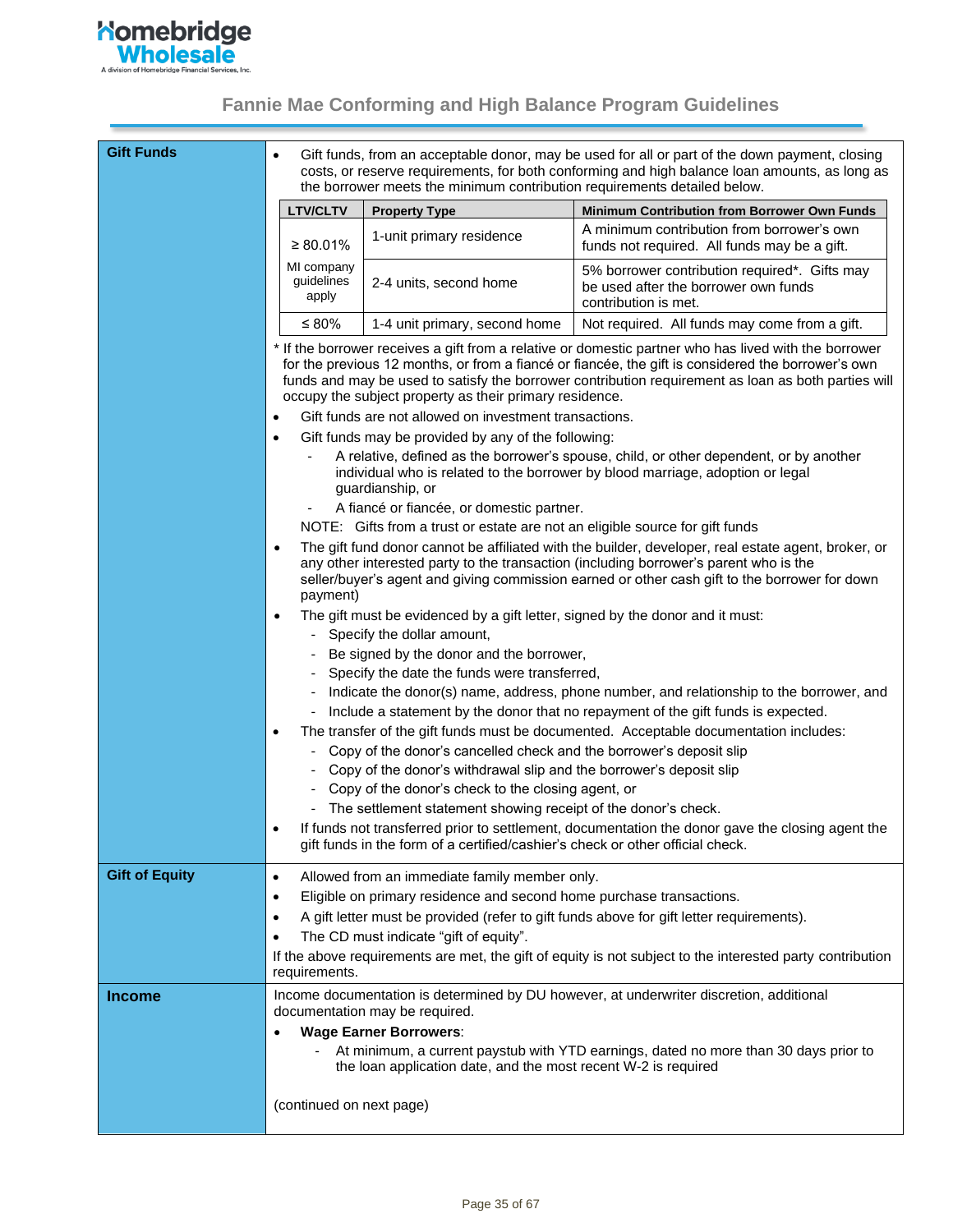

| Income (cont.) | Self-Employed Borrowers - Tax Return Requirements:<br>$\bullet$                                                                                                                                                                                                            |
|----------------|----------------------------------------------------------------------------------------------------------------------------------------------------------------------------------------------------------------------------------------------------------------------------|
|                | Copy of the most recent 2-years signed federal individual and business tax returns with all                                                                                                                                                                                |
|                | schedules. If DU requires business returns business tax transcripts will be required.                                                                                                                                                                                      |
|                | - The requirement for business tax returns <b>may be waived</b> if:                                                                                                                                                                                                        |
|                | - The borrower is using personal funds for down payment and closing costs and to<br>satisfy applicable reserve requirements                                                                                                                                                |
|                | The borrower has been self-employed in the same business for a minimum of 5<br>years                                                                                                                                                                                       |
|                | - The borrower's individual tax returns show an increase in self-employment income<br>over the past 2-years.                                                                                                                                                               |
|                | Copies of the most recent 1 year of personal and business tax returns are eligible only<br>when DU Findings allow. The following is required:                                                                                                                              |
|                | Signed individual and business federal tax returns for the most recent year that<br>reflect a minimum of 12 months self-employment income                                                                                                                                  |
|                | Example: If 2019 tax returns used for qualification, documentation must be provided the                                                                                                                                                                                    |
|                | borrower's business was in existence on or before 12/31/18 to meet the full<br>12 months self-employment requirement.                                                                                                                                                      |
|                | <b>Self-Employed Co-Borrowers:</b>                                                                                                                                                                                                                                         |
|                | When income from a self-employed co-borrower is not used for qualifying purposes, the<br>self-employed co-borrower's income (or loss) is not required to be documented                                                                                                     |
|                | If the borrower is personally obligated on any business debt that debt must be included in<br>the borrower's DTI calculation.                                                                                                                                              |
|                | Self-Employed - Profit and Loss Statements<br>٠                                                                                                                                                                                                                            |
|                | A year-to-date Profit & Loss (P&L) statement and balance sheet may be required, at<br>underwriter discretion, if more than a calendar quarter has elapsed since date of most<br>recent calendar or fiscal-year end tax return was filed by the borrower (borrower prepared |
|                | is acceptable).                                                                                                                                                                                                                                                            |
|                | Self-Employed Income or Loss from a Sole Proprietorship Reported on Schedule C<br>$\bullet$                                                                                                                                                                                |
|                | Schedule C will be reviewed to determine whether the income reported is recurring or non-<br>recurring                                                                                                                                                                     |
|                | Non-recurring income must be deducted in the cash-flow analysis, including any<br>exclusion for meals and entertainment expenses reported on Schedule C                                                                                                                    |
|                | Recurring items claimed by the borrower on Schedule C must be added back to the<br>cash-flow analysis. The following recurring items must be added back:                                                                                                                   |
|                | - Depreciation,                                                                                                                                                                                                                                                            |
|                | Depletion,                                                                                                                                                                                                                                                                 |
|                | Business use of home,                                                                                                                                                                                                                                                      |
|                | - Amortization, and                                                                                                                                                                                                                                                        |
|                | - Casualty losses                                                                                                                                                                                                                                                          |
|                | <b>Length of Self Employment</b>                                                                                                                                                                                                                                           |
|                | Refer to the <b>Employment</b> topic for length of self-employment requirements                                                                                                                                                                                            |
|                | The Additional Requirements DO NOT APPLY if the Self-employed Borrower                                                                                                                                                                                                     |
|                | is Qualified Using 2020 OR 2021 Tax Returns                                                                                                                                                                                                                                |
|                | Self-Employed Borrowers - Applications Dated On/After December 14, 2020                                                                                                                                                                                                    |
|                | Additional documentation is required for self-employed borrowers with an application                                                                                                                                                                                       |
|                | dated on or after December 14, 2020. Refer to the Income - Additional Documentation                                                                                                                                                                                        |
|                | Requirements for Self-Employed Borrowers: Applications Dated on/after December 14,                                                                                                                                                                                         |
|                | 2020 topic for details                                                                                                                                                                                                                                                     |
|                |                                                                                                                                                                                                                                                                            |
|                |                                                                                                                                                                                                                                                                            |
|                |                                                                                                                                                                                                                                                                            |
|                |                                                                                                                                                                                                                                                                            |
|                |                                                                                                                                                                                                                                                                            |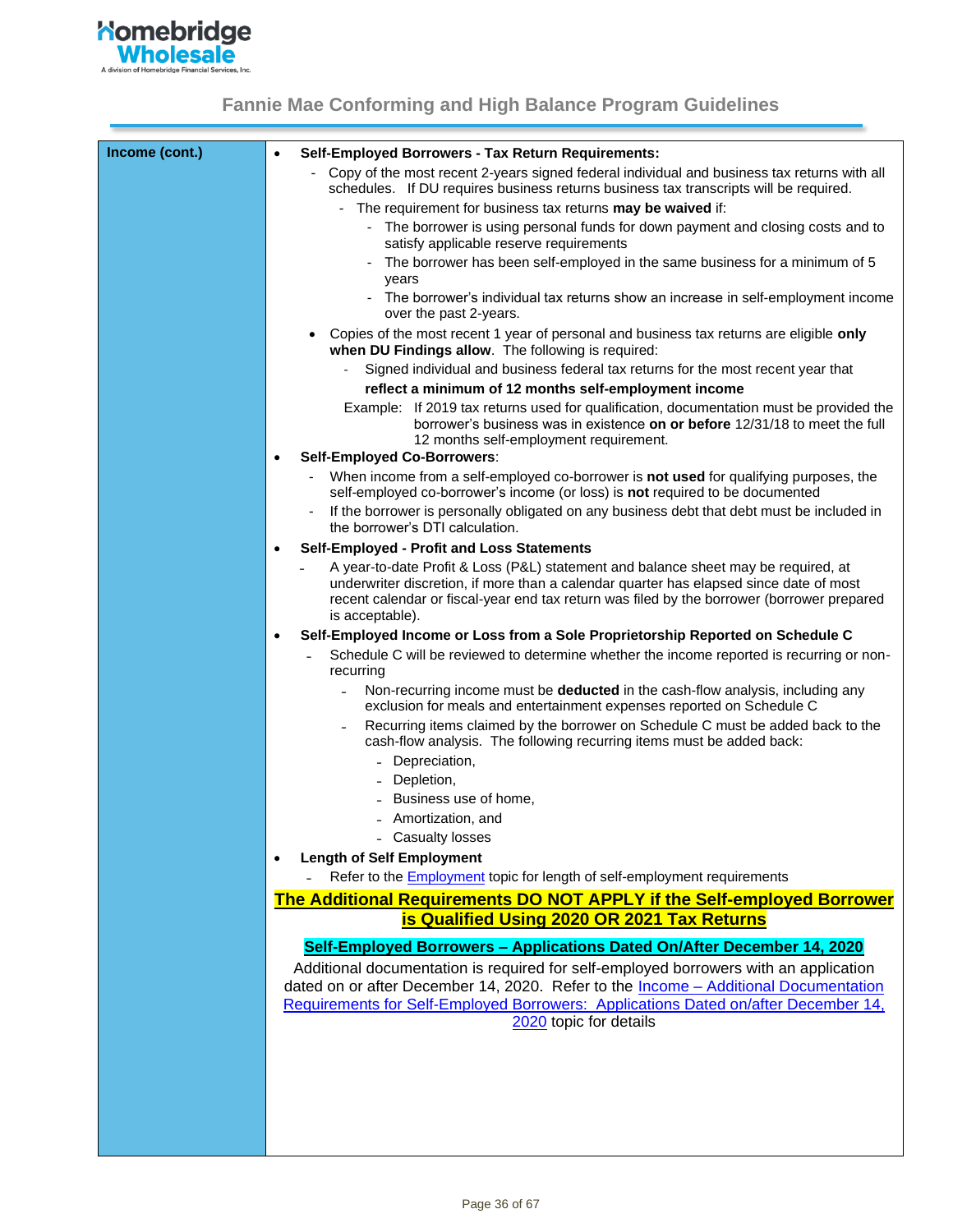

| Income (cont.) | Military borrowers may receive pay in addition to their base pay which may include flight or<br>$\bullet$<br>hazard pay, rations, clothing allowance, quarters allowance, proficiency pay, etc. This<br>additional income is acceptable as a stable source of income if it can be documented the<br>source of the additional income will continue to be received. Income received by reservists is<br>also eligible as secondary employment income when documentation is provided it is stable and<br>is likely to continue.<br><b>Borrowers Employed by Family Members</b><br>$\bullet$<br>Two (2) years' tax returns required to support the income<br>Borrower's current income documentation (based on DU "Approve/Eligible" Findings) can<br>$\blacksquare$<br>be used to qualify the loan as long as the two (2) years tax returns evidence the following: |
|----------------|------------------------------------------------------------------------------------------------------------------------------------------------------------------------------------------------------------------------------------------------------------------------------------------------------------------------------------------------------------------------------------------------------------------------------------------------------------------------------------------------------------------------------------------------------------------------------------------------------------------------------------------------------------------------------------------------------------------------------------------------------------------------------------------------------------------------------------------------------------------|
|                | Borrowers do not have any ownership interest in the business, and<br>Any significant increase or decrease noted in the borrower's tax returns is<br>satisfactorily explained                                                                                                                                                                                                                                                                                                                                                                                                                                                                                                                                                                                                                                                                                     |
|                | <b>Employment and Income Commencing After the Note Date</b><br>$\bullet$                                                                                                                                                                                                                                                                                                                                                                                                                                                                                                                                                                                                                                                                                                                                                                                         |
|                | Income from new employment may be considered when qualifying the borrower subject to:                                                                                                                                                                                                                                                                                                                                                                                                                                                                                                                                                                                                                                                                                                                                                                            |
|                | A copy of the signed employment offer/contract is provided which clearly identifies the<br>employer, the borrower as the employee, the terms of employment, position, type and<br>rate of pay and start date                                                                                                                                                                                                                                                                                                                                                                                                                                                                                                                                                                                                                                                     |
|                | Homebridge management review and approval                                                                                                                                                                                                                                                                                                                                                                                                                                                                                                                                                                                                                                                                                                                                                                                                                        |
|                | <b>Other Sources of Income:</b>                                                                                                                                                                                                                                                                                                                                                                                                                                                                                                                                                                                                                                                                                                                                                                                                                                  |
|                | DU determines the documentation, verification and continuation requirements.                                                                                                                                                                                                                                                                                                                                                                                                                                                                                                                                                                                                                                                                                                                                                                                     |
|                | Alimony/Child Support: Alimony or child support must continue for a minimum of 3 years after<br>$\bullet$<br>the application date and payment must be documented with divorce decree or separation<br>agreement. Receipt of the alimony income must be documented for the most recent six (6)<br>months. Document with bank statements, deposit slips, etc.                                                                                                                                                                                                                                                                                                                                                                                                                                                                                                      |
|                | NOTE: Fannie Mae does not allow voluntary or proposed alimony/child support to be<br>included in the income calculations                                                                                                                                                                                                                                                                                                                                                                                                                                                                                                                                                                                                                                                                                                                                         |
|                | <b>Automobile Allowance:</b> The full amount of an automobile allowance is included as income<br>$\bullet$<br>when there is a minimum two (2) year history of receipt. Refer to the Credit - Installment -<br>Revolving topic for requirements regarding DTI calculation                                                                                                                                                                                                                                                                                                                                                                                                                                                                                                                                                                                         |
|                | Contract for Future Employment - Income from a job that the borrower is scheduled to start is<br>$\bullet$<br>eligible subject to all of the following:                                                                                                                                                                                                                                                                                                                                                                                                                                                                                                                                                                                                                                                                                                          |
|                | Transaction must be a 1-unit, owner-occupied purchase                                                                                                                                                                                                                                                                                                                                                                                                                                                                                                                                                                                                                                                                                                                                                                                                            |
|                | The borrower must be scheduled to begin employment within 90 days from Note date<br>The borrower cannot be employed by a family member or any interested party to the<br>transaction                                                                                                                                                                                                                                                                                                                                                                                                                                                                                                                                                                                                                                                                             |
|                | The borrower will be qualified upon fixed based income                                                                                                                                                                                                                                                                                                                                                                                                                                                                                                                                                                                                                                                                                                                                                                                                           |
|                | A copy of the offer/contract for employment, signed by the employer/union* and the<br>borrower, is required and must include the following                                                                                                                                                                                                                                                                                                                                                                                                                                                                                                                                                                                                                                                                                                                       |
|                | The employer's name,                                                                                                                                                                                                                                                                                                                                                                                                                                                                                                                                                                                                                                                                                                                                                                                                                                             |
|                | The borrower's name,                                                                                                                                                                                                                                                                                                                                                                                                                                                                                                                                                                                                                                                                                                                                                                                                                                             |
|                | The terms of employment, including position, type and rate of pay, and the<br>borrower's start date which must be within 90 days of the Note date,                                                                                                                                                                                                                                                                                                                                                                                                                                                                                                                                                                                                                                                                                                               |
|                | The employment cannot have any contingencies. If any conditions to the<br>employment exist they must be cleared prior to loan closing, and                                                                                                                                                                                                                                                                                                                                                                                                                                                                                                                                                                                                                                                                                                                       |
|                | Financial reserves in addition to those required by DU sufficient to cover PITIA<br>$\blacksquare$                                                                                                                                                                                                                                                                                                                                                                                                                                                                                                                                                                                                                                                                                                                                                               |
|                | payments for the subject property for 6 months or current income sufficient to<br>cover the monthly liabilities included in the DTI ratio, including the PITIA for the<br>subject property for the number of months between the Note date and the<br>employment start date, plus one month.                                                                                                                                                                                                                                                                                                                                                                                                                                                                                                                                                                      |
|                | *NOTE: The union may provide the executed employment offer or contract for future<br>employment if the borrower is a union member who works short-term job                                                                                                                                                                                                                                                                                                                                                                                                                                                                                                                                                                                                                                                                                                       |
|                | assignments (skilled construction worker, longshoreman, etc.)<br>Seasonal Income: Seasonal income may be used for qualifying income if the borrower has a<br>$\bullet$                                                                                                                                                                                                                                                                                                                                                                                                                                                                                                                                                                                                                                                                                           |
|                | minimum 2-year history of receipt. Verification of continuance is not required. Seasonal<br>unemployment compensation is only eligible if it can be documented, is clearly associated with<br>seasonal layoffs, is expected to recur, and is reported on the borrower's tax returns.                                                                                                                                                                                                                                                                                                                                                                                                                                                                                                                                                                             |
|                |                                                                                                                                                                                                                                                                                                                                                                                                                                                                                                                                                                                                                                                                                                                                                                                                                                                                  |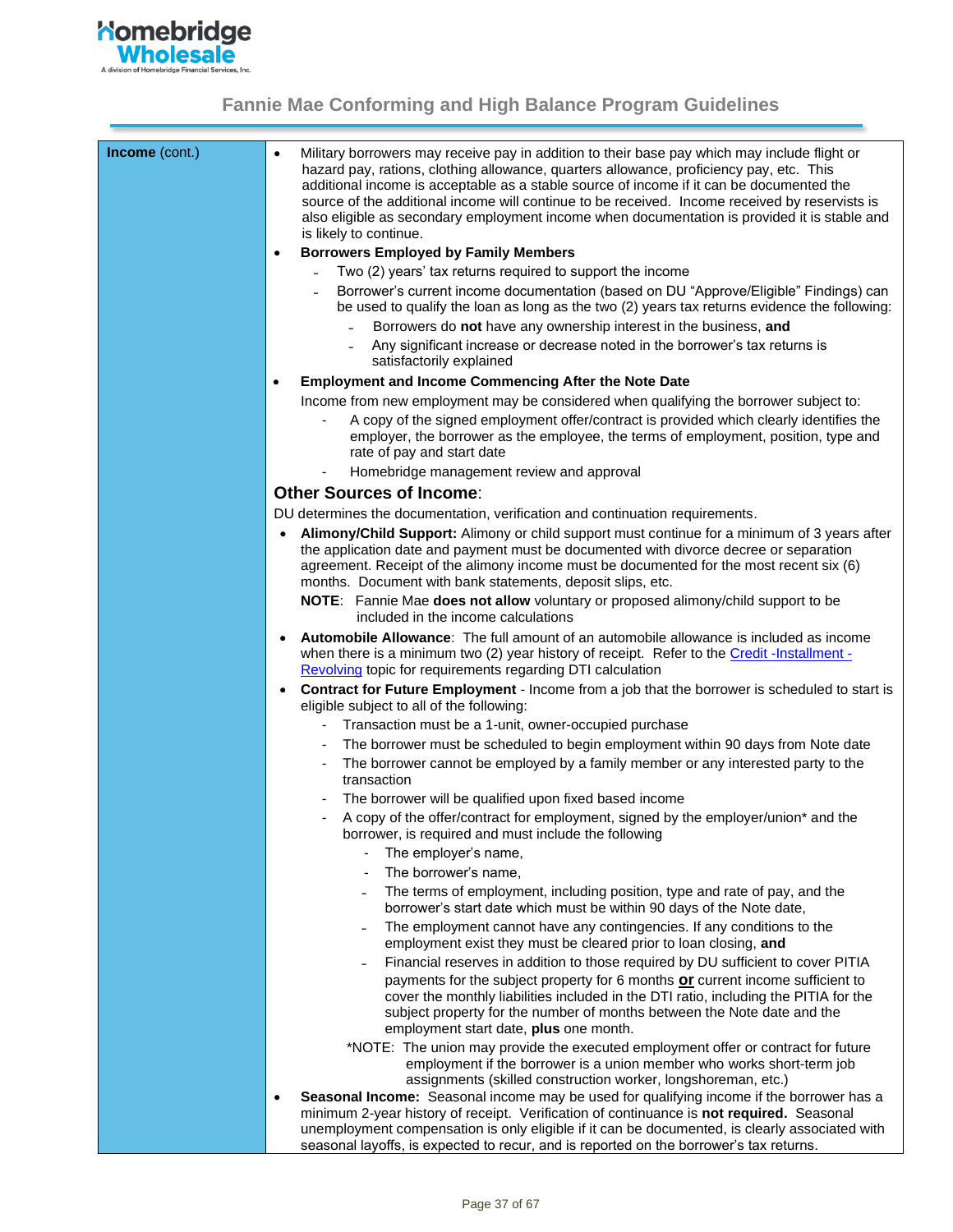

| Income (cont.) | Additionally:                              | income is eligible for qualifying income as long as the income was received consistently.                                                                                                                                                                                                                                                                     | Secondary Employment Income: Secondary employment income is income from a second job<br>or multiple jobs (different employers acceptable) a borrower may have. Secondary employment                                                                                                                                                                                       |
|----------------|--------------------------------------------|---------------------------------------------------------------------------------------------------------------------------------------------------------------------------------------------------------------------------------------------------------------------------------------------------------------------------------------------------------------|---------------------------------------------------------------------------------------------------------------------------------------------------------------------------------------------------------------------------------------------------------------------------------------------------------------------------------------------------------------------------|
|                |                                            | The income must be received for a minimum of 12 months, and                                                                                                                                                                                                                                                                                                   |                                                                                                                                                                                                                                                                                                                                                                           |
|                |                                            | There can be no gaps in employment > 30 days in the most recent 12 month period<br>unless the secondary income is considered seasonal income. Refer to the Seasonal<br>Income topic above for seasonal income requirements                                                                                                                                    |                                                                                                                                                                                                                                                                                                                                                                           |
|                | for qualifying                             |                                                                                                                                                                                                                                                                                                                                                               | <b>Rental Income</b> - Refer to the <i>Income</i> - Rental topic for requirements when using rental income                                                                                                                                                                                                                                                                |
|                |                                            | Retirement/Pension and Government Annuity Income: Eligible subject to the following:                                                                                                                                                                                                                                                                          |                                                                                                                                                                                                                                                                                                                                                                           |
|                |                                            | Document current receipt of the income with one of the following:                                                                                                                                                                                                                                                                                             |                                                                                                                                                                                                                                                                                                                                                                           |
|                |                                            | A statement from the organization(s) providing the income, or                                                                                                                                                                                                                                                                                                 |                                                                                                                                                                                                                                                                                                                                                                           |
|                |                                            | Copy of the retirement award letter or benefit statement, or                                                                                                                                                                                                                                                                                                  |                                                                                                                                                                                                                                                                                                                                                                           |
|                |                                            | Copy of signed tax returns, or                                                                                                                                                                                                                                                                                                                                |                                                                                                                                                                                                                                                                                                                                                                           |
|                |                                            | Copy of financial/bank statements, or                                                                                                                                                                                                                                                                                                                         |                                                                                                                                                                                                                                                                                                                                                                           |
|                | W-2 or 1099                                |                                                                                                                                                                                                                                                                                                                                                               |                                                                                                                                                                                                                                                                                                                                                                           |
|                | years after the application date.          | If retirement income is paid in the form of a distribution from a 401(k), IRA/Keogh                                                                                                                                                                                                                                                                           | retirement account, determine whether the income will continue for a minimum of three (3)                                                                                                                                                                                                                                                                                 |
|                |                                            | if the 3-year continuance requirement is met, and                                                                                                                                                                                                                                                                                                             | Eligible retirement account balances may be combined for the purpose of determining                                                                                                                                                                                                                                                                                       |
|                |                                            | Confirm the borrower has unrestricted access, without penalty, to the accounts                                                                                                                                                                                                                                                                                |                                                                                                                                                                                                                                                                                                                                                                           |
|                | source of income subject to the following: | and frequency of the payment and include confirmation of the initial start date<br>Social Security Income (retirement, disability supplemental security income) is an eligible<br>Documentation requirements are determined on the type of benefit and whether the<br>(e.g. borrower eligible for benefits from a spouse, ex-spouse, dependent parents, etc.) | If the income from a government annuity or a pension account will begin on or before the<br>first payment date of the new loan, document the income with a benefit statement from the<br>organization providing the income. The statement must specify the income type, amount,<br>benefits received are from the borrower's own account or from another person's account |
|                | <b>Type of Benefit</b>                     | <b>Benefit from Borrower's Own</b><br><b>Account</b>                                                                                                                                                                                                                                                                                                          | <b>Benefit from Another</b><br><b>Person's Account</b>                                                                                                                                                                                                                                                                                                                    |
|                | Retirement                                 | SSA Award Letter, OR                                                                                                                                                                                                                                                                                                                                          | SSA Award Letter, and                                                                                                                                                                                                                                                                                                                                                     |
|                | <b>Disability</b><br><b>Survivor</b>       | Proof of current receipt<br>No continuance documentation<br>required<br>N/A                                                                                                                                                                                                                                                                                   | Proof of current receipt, and<br>Minimum 3 year continuance<br>$\bullet$<br>required                                                                                                                                                                                                                                                                                      |
|                | Supplemental                               | • SSA Award Letter, and                                                                                                                                                                                                                                                                                                                                       | N/A                                                                                                                                                                                                                                                                                                                                                                       |
|                | <b>Security Income (SSI)</b>               | Proof of current receipt<br>$\bullet$                                                                                                                                                                                                                                                                                                                         |                                                                                                                                                                                                                                                                                                                                                                           |
|                | $\bullet$<br>$\bullet$                     | Voluntary Deductions: Voluntary deductions and union dues identified on the borrower's<br>paystub do not need to be deducted from the borrower's income<br>Virtual Currency: Income paid in the form of virtual currency is not eligible for qualifying                                                                                                       |                                                                                                                                                                                                                                                                                                                                                                           |
|                |                                            |                                                                                                                                                                                                                                                                                                                                                               |                                                                                                                                                                                                                                                                                                                                                                           |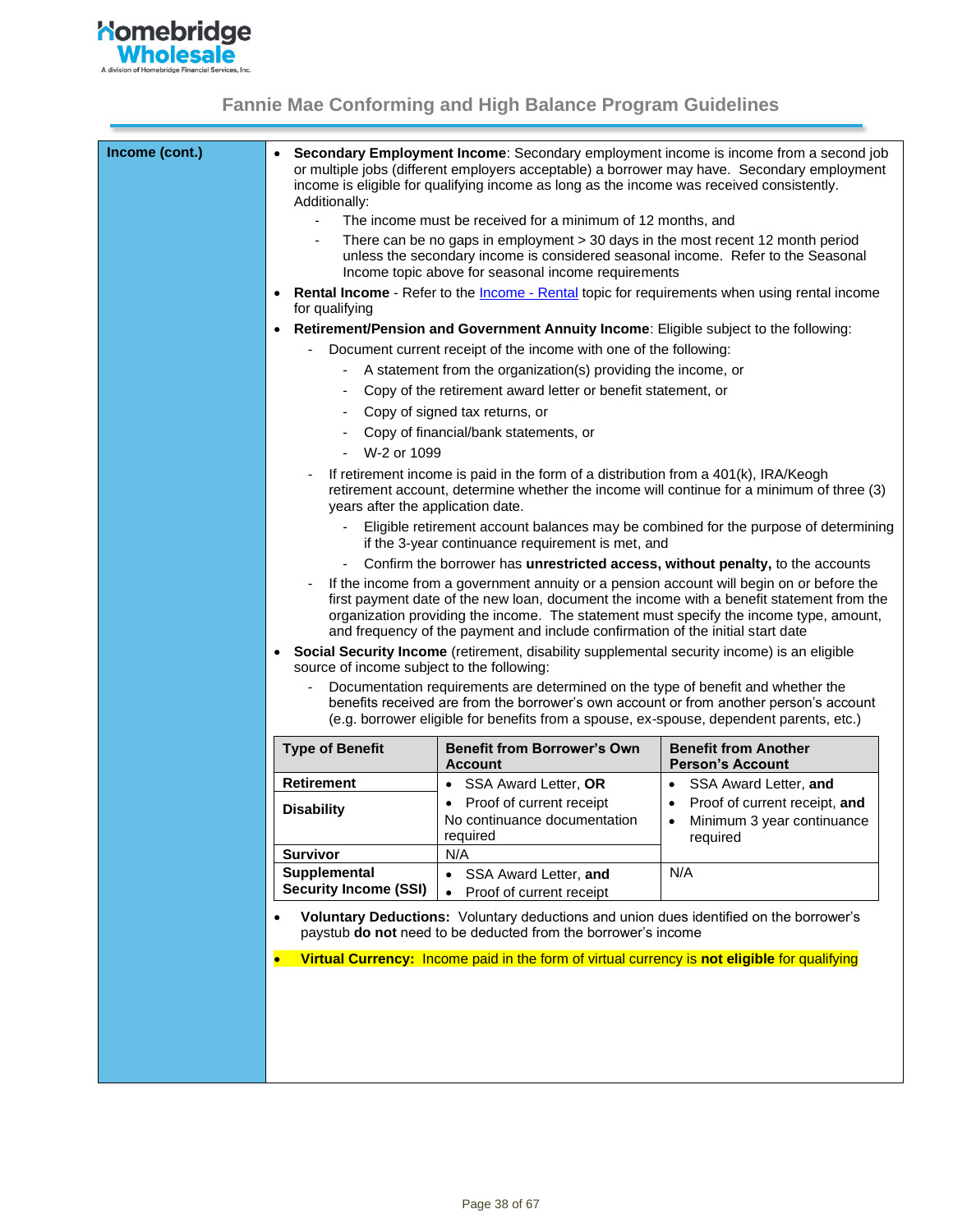

| <b>Income - Rental</b> | The following guidance applies to 1-4 unit investment properties or 2-4 unit primary residence<br>properties.                                                                                                                                                     |                                                                                                                                                                                         |  |  |
|------------------------|-------------------------------------------------------------------------------------------------------------------------------------------------------------------------------------------------------------------------------------------------------------------|-----------------------------------------------------------------------------------------------------------------------------------------------------------------------------------------|--|--|
|                        | The amount of rental income from the subject property that may be used for qualifying is<br>determined as outlined in the chart below.                                                                                                                            |                                                                                                                                                                                         |  |  |
|                        | NOTE: Rental payment provided on the lease must be in U.S. dollars; rental payment listed in<br>virtual currency is not acceptable                                                                                                                                |                                                                                                                                                                                         |  |  |
|                        | If the Borrower:                                                                                                                                                                                                                                                  | <b>Then for Qualifying Purposes:</b>                                                                                                                                                    |  |  |
|                        | Currently owns a principal residence, or<br>$\bullet$<br>Has a current housing expense,<br>$\bullet$<br><b>AND</b><br>Has at least a 1-year history of receiving<br>٠<br>rental income, or                                                                        | There is no restriction on the amount of rental<br>income that can be used for qualifying                                                                                               |  |  |
|                        | Has a documented property management<br>experience (e.g. borrower has a property<br>owned by a business or LLC).<br>Homebridge management review and<br>approval required                                                                                         |                                                                                                                                                                                         |  |  |
|                        | Currently owns a principal residence, or<br>$\bullet$<br>Has a current housing expense,<br>$\bullet$<br><b>AND</b>                                                                                                                                                | Subject is Primary: Rental income in an<br>$\bullet$<br>amount not exceeding the PITIA of the<br>subject property can be added to the<br>borrower's gross income, OR                    |  |  |
|                        | Has less than a 1-year history of receiving<br>$\bullet$<br>rental income or<br>Documented property management                                                                                                                                                    | Subject is Investment: Rental income can<br>$\bullet$<br>only be used to offset the PITIA of the                                                                                        |  |  |
|                        | experience (e.g. borrower has a property<br>owned by a business or LLC).<br>Homebridge management review and<br>approval required                                                                                                                                 | subject property                                                                                                                                                                        |  |  |
|                        | Does not own a principal residence, AND<br>$\bullet$<br>Does not have a current housing expense                                                                                                                                                                   | Rental income from the subject property<br>cannot be used                                                                                                                               |  |  |
|                        | NOTE: Homebridge FTHB policy continues to apply to borrowers who are currently renting<br>and have a documented history of property management experience; refer to the<br><b>FTHB Purchasing Investment Property Rental Income Eligibility topic for details</b> |                                                                                                                                                                                         |  |  |
|                        | Documentation Required to Establish Property Management Experience<br>One of the following must be provided to establish the borrower has the required amount of<br>experience of property management:                                                            |                                                                                                                                                                                         |  |  |
|                        | 1.<br>365, or                                                                                                                                                                                                                                                     | The borrower's most recent signed federal income tax return, including Schedules 1 and E.<br>Schedule E should reflect rental income received for any property and Fair Rental Days of  |  |  |
|                        | 2.<br>the federal income tax return, or                                                                                                                                                                                                                           | If the property has been owned for at least one year, but there are less than 365 Fair<br>Rental Days on Schedule E, a current signed lease agreement may be used to supplement         |  |  |
|                        | 3. A current signed lease may be used to supplement a federal income tax return if the<br>1025 must support the income reflected on the lease                                                                                                                     | property was out of service for any time period in the prior year. Schedule E must support<br>this by reflecting a reduced number of days in use and related repair costs. Form 1007 or |  |  |
|                        | Homebridge must document the borrower has at least a 1-year history of receiving rental income as<br>outlined in the Rental Income from Property Other Investment Property (not the subject) topic                                                                |                                                                                                                                                                                         |  |  |
|                        |                                                                                                                                                                                                                                                                   |                                                                                                                                                                                         |  |  |
|                        |                                                                                                                                                                                                                                                                   |                                                                                                                                                                                         |  |  |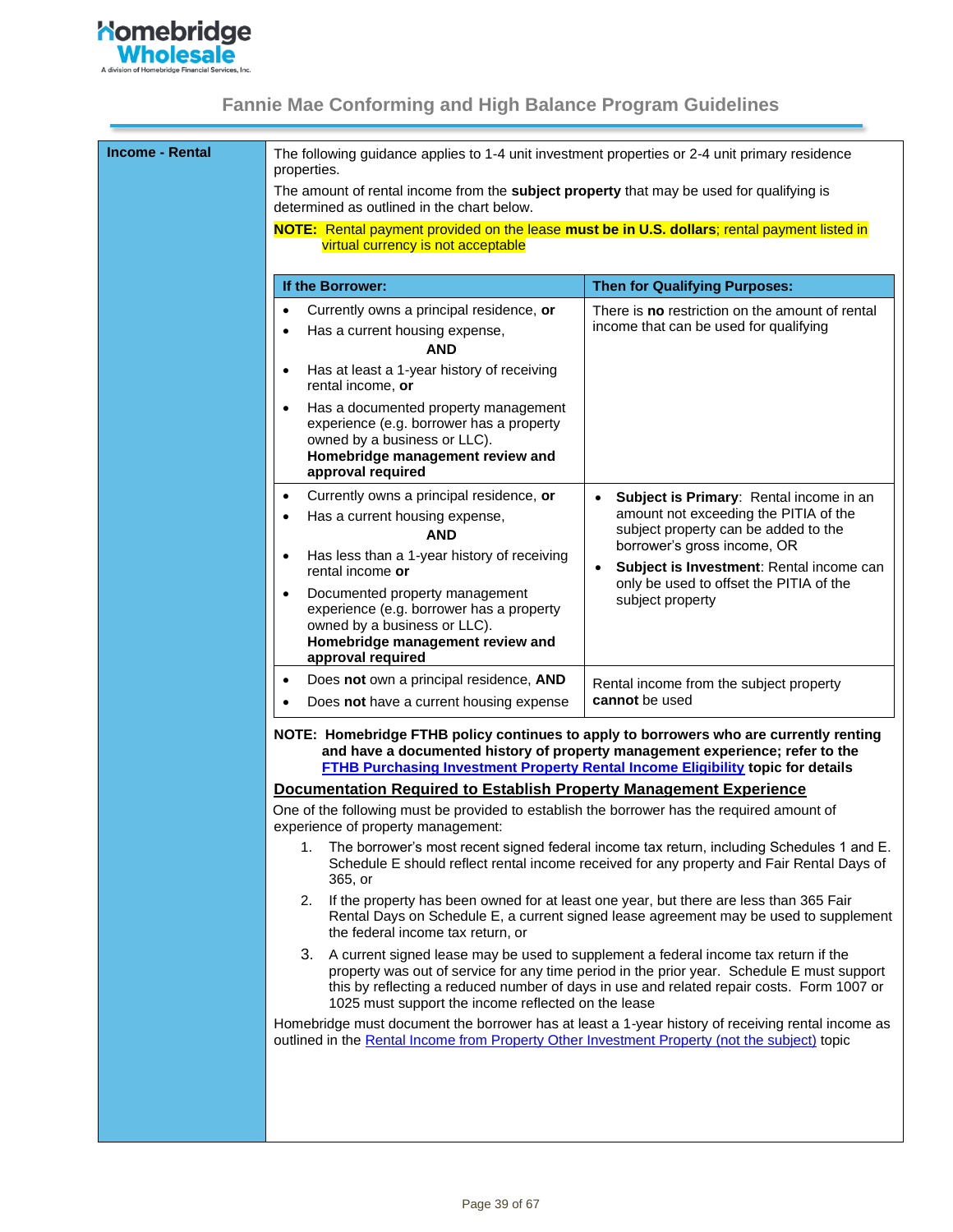

| <b>Income - Rental</b><br>(cont.) |           | <b>Documenting Rental Income</b>                                      |                                   |                                                                                                                                                                                                    |
|-----------------------------------|-----------|-----------------------------------------------------------------------|-----------------------------------|----------------------------------------------------------------------------------------------------------------------------------------------------------------------------------------------------|
|                                   |           | <b>Rental Income on Schedule E</b>                                    |                                   |                                                                                                                                                                                                    |
|                                   | $\bullet$ | the borrower's personal tax return and may be used for qualification. |                                   | If the borrower has a history of renting a property, rental income is reported on Schedule E of                                                                                                    |
|                                   | $\bullet$ | income from the subject property to qualify.                          |                                   | The gross monthly rent must be documented even if the borrower is not using any rental                                                                                                             |
|                                   |           | <b>Rental Income from Subject Property</b>                            |                                   |                                                                                                                                                                                                    |
|                                   |           |                                                                       |                                   | Rental income generated from the subject property requires the appraiser to provide:                                                                                                               |
|                                   |           |                                                                       |                                   | Single-Family Comparable Rent Schedule (FNMA Form 1007) used for 1-unit property, or                                                                                                               |
|                                   |           | properties.                                                           |                                   | Small Residential Income Property Appraisal Report (FNMA Form 1025) for 2-4 unit                                                                                                                   |
|                                   |           |                                                                       |                                   | NOTES: Form 1007 is only required when rental income is being used for qualification.                                                                                                              |
|                                   |           |                                                                       |                                   |                                                                                                                                                                                                    |
|                                   |           |                                                                       |                                   | <b>Documenting Rental Income from Subject Property</b>                                                                                                                                             |
|                                   |           | <b>Borrower has History of</b>                                        |                                   |                                                                                                                                                                                                    |
|                                   |           | <b>Receiving Rental Income</b><br>from the Subject Property           | <b>Transaction</b><br><b>Type</b> | <b>Documentation Required</b>                                                                                                                                                                      |
|                                   |           | Yes                                                                   | Refinance                         | Form 1007 or Form 1025, as applicable,<br>and                                                                                                                                                      |
|                                   |           |                                                                       |                                   | • Borrower's most recent year signed<br>federal income tax returns, including<br>Schedule E, or                                                                                                    |
|                                   |           |                                                                       |                                   | • Copies of current lease agreement(s) if<br>borrower can document qualifying<br>exception Refer to the Partial Rental<br>History or No Rental History topic for<br>qualifying exceptions.         |
|                                   |           | No                                                                    | Purchase                          | Form 1007 or Form 1025 as applicable and<br>copies of the current lease agreement(s)                                                                                                               |
|                                   |           |                                                                       |                                   | If the property is not currently rented, lease<br>agreement(s) not applicable and the market<br>rent determined on form 1007 or Form 1025.                                                         |
|                                   |           |                                                                       |                                   | If there is a lease/leases that are being<br>transferred to the borrower the underwriter<br>must review to ensure there are no<br>provisions that could affect Homebridge's<br>first lien position |
|                                   |           | No                                                                    | Refinance                         | Form 1007 or Form 1025 as applicable and<br>copies of the current lease agreement(s)                                                                                                               |
|                                   |           |                                                                       |                                   |                                                                                                                                                                                                    |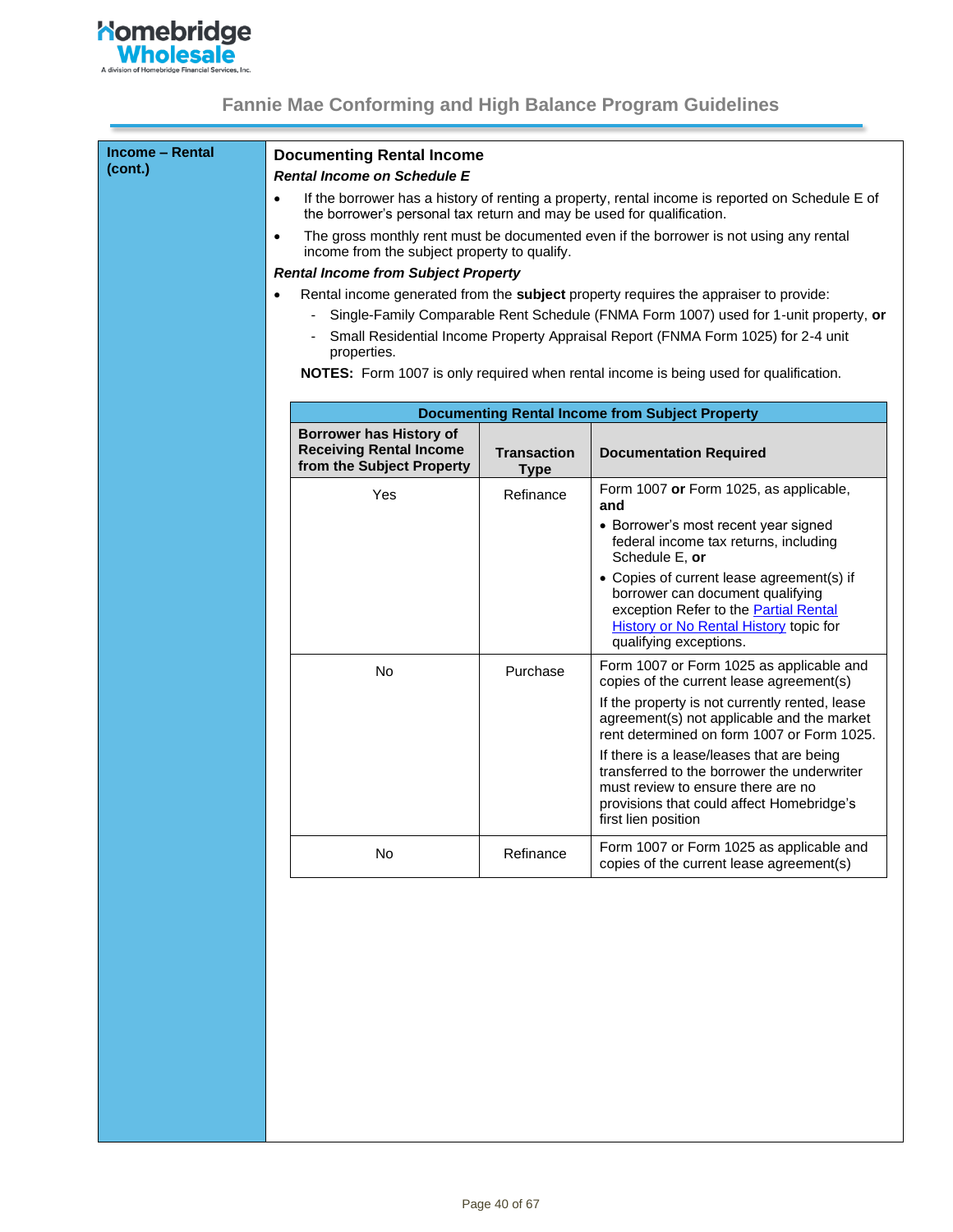

<span id="page-40-2"></span><span id="page-40-1"></span><span id="page-40-0"></span>

| <b>Income - Rental</b> | Rental Income from Other Investment Property (not the subject)<br>from Schedule E.<br>$\bullet$<br>for qualifying exceptions.<br><b>Partial Rental History or No Rental History</b><br>$\bullet$<br>property so rental income was interrupted, previous primary residence converted into<br>calculation, or | Rental income generated from other investment property currently owned by the borrower (e.g.<br>SFR, units or commercial property) the borrower must provide personal tax returns and all<br>related schedules. The underwriter must document the monthly gross (and net) rental income<br>If the borrower acquired the property subsequent to filing a tax return a copy of the signed,<br>lease agreement and a copy of the receipt and deposit of the security deposit from the tenant<br>into the borrower' s bank account is required if the underwriter can document a qualifying<br>exception. Refer to the <b>Partial Rental History or No Rental History</b> topic on the following page<br>Borrowers with partial rental history or no rental history (e.g. purchase transaction, refinance<br>when property acquired subsequent to filing the most recent tax return, major renovation to the<br>investment property) including the subject and other rental property are subject to the following.<br>If it can be documented, per the requirements outlined in the table below, that the<br>rental property was not in service the previous tax year, or was in service only a<br>portion of the previous tax year, the qualifying rental income may be determined by:<br>Using Schedule E income and expenses, and annualizing the income (or loss)<br>Using the fully executed lease agreement(s) to determine the gross rental<br>income to be used in the net rental income (or loss) calculation. |
|------------------------|-------------------------------------------------------------------------------------------------------------------------------------------------------------------------------------------------------------------------------------------------------------------------------------------------------------|---------------------------------------------------------------------------------------------------------------------------------------------------------------------------------------------------------------------------------------------------------------------------------------------------------------------------------------------------------------------------------------------------------------------------------------------------------------------------------------------------------------------------------------------------------------------------------------------------------------------------------------------------------------------------------------------------------------------------------------------------------------------------------------------------------------------------------------------------------------------------------------------------------------------------------------------------------------------------------------------------------------------------------------------------------------------------------------------------------------------------------------------------------------------------------------------------------------------------------------------------------------------------------------------------------------------------------------------------------------------------------------------------------------------------------------------------------------------------------------------------------------------|
|                        | lf.                                                                                                                                                                                                                                                                                                         | Then:                                                                                                                                                                                                                                                                                                                                                                                                                                                                                                                                                                                                                                                                                                                                                                                                                                                                                                                                                                                                                                                                                                                                                                                                                                                                                                                                                                                                                                                                                                               |
|                        | The property was acquired during or<br>subsequent to the most recent tax filing<br>year                                                                                                                                                                                                                     | The underwriter must confirm the purchase<br>date using the CD and:<br>If acquired during the year, the Fair Rental<br>$\bullet$<br>Days fields on the Schedule E must<br>confirm a partial year rental income and<br>expenses (as applicable).<br>NOTE: If acquired after the last tax filing year,<br>Schedule E will not reflect rental<br>income/expenses for the property.                                                                                                                                                                                                                                                                                                                                                                                                                                                                                                                                                                                                                                                                                                                                                                                                                                                                                                                                                                                                                                                                                                                                     |
|                        | The rental property was out of service for<br>an extended period                                                                                                                                                                                                                                            | Schedule E will reflect the costs for<br>$\bullet$<br>renovation/rehab expenses. Additional<br>documentation may be required to<br>support the reno expenses and support<br>the amount of time the property was out of<br>service.<br>The Fair Rental Days fields on Schedule<br>$\bullet$<br>L will confirm the number of days that the<br>rental unit was in service, which must<br>support the unit being out of service for all<br>or a portion of the year.                                                                                                                                                                                                                                                                                                                                                                                                                                                                                                                                                                                                                                                                                                                                                                                                                                                                                                                                                                                                                                                    |
|                        | The property is the borrower's current<br>residence being converted to an<br>investment property                                                                                                                                                                                                            | A fully executed lease agreement must be<br>$\bullet$<br>provided along with a copy of the security<br>deposit from the tenant and borrower's<br>bank statement showing deposited<br>security funds.                                                                                                                                                                                                                                                                                                                                                                                                                                                                                                                                                                                                                                                                                                                                                                                                                                                                                                                                                                                                                                                                                                                                                                                                                                                                                                                |
|                        |                                                                                                                                                                                                                                                                                                             |                                                                                                                                                                                                                                                                                                                                                                                                                                                                                                                                                                                                                                                                                                                                                                                                                                                                                                                                                                                                                                                                                                                                                                                                                                                                                                                                                                                                                                                                                                                     |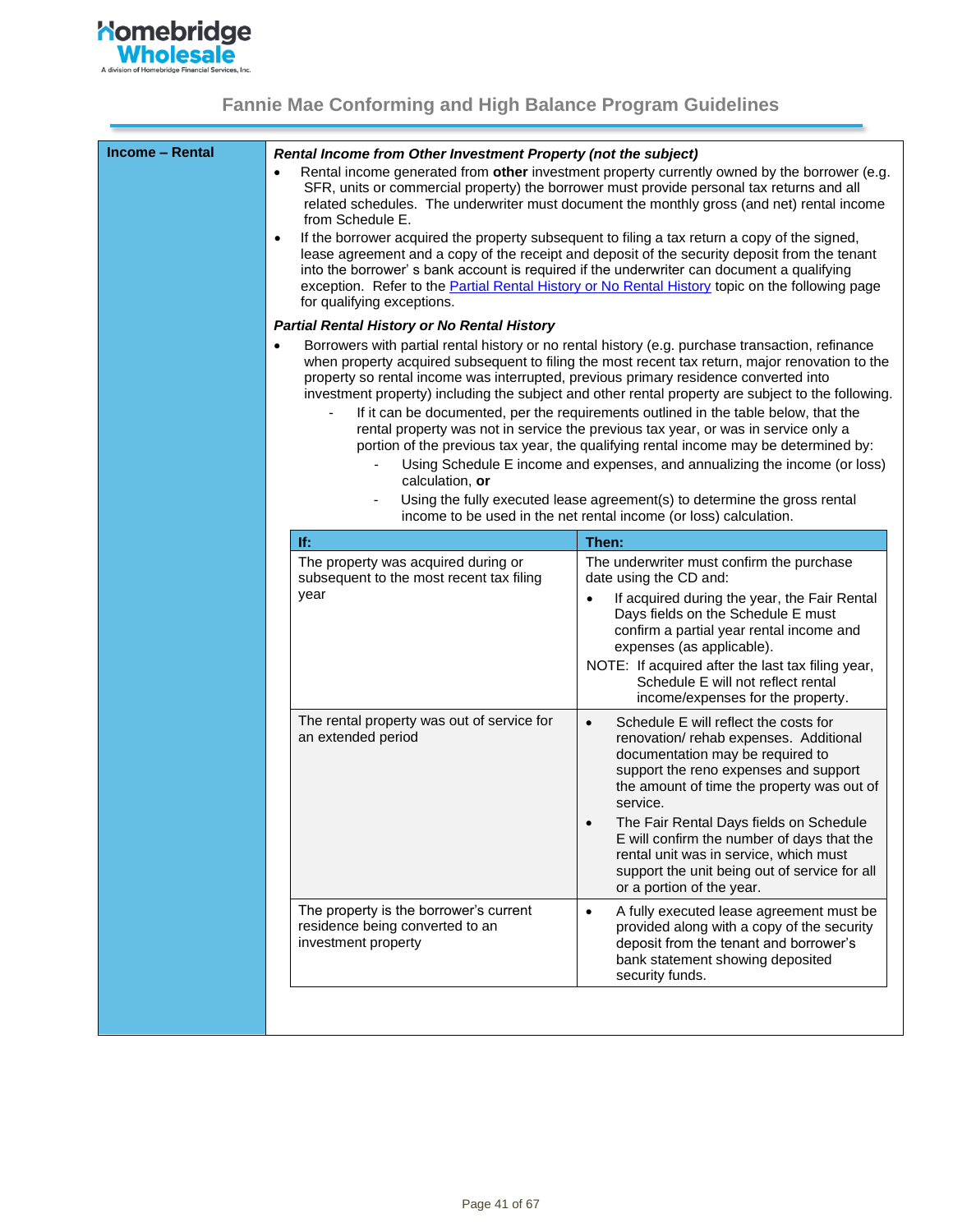

| When using Schedule E to calculate qualifying rental income the following is added back to<br>the borrower's cash flow:<br>Listed depreciation,<br>$\overline{\phantom{a}}$<br>Interest, HOA dues,<br>$\overline{\phantom{a}}$<br>Taxes,<br>$\overline{\phantom{a}}$<br>Insurance expenses, and<br>٠<br>Non-recurring property expenses (if documentation provided)<br>Properties in service for the entire year, average the rental income over 12 months<br>٠<br>Properties in service less than a full year, average the rental income over the number of<br>months the property was rented (as indicated on Schedule E).<br><b>Lease Agreements</b><br>When using current lease agreements, calculate the rental income by multiplying the gross<br>rent(s) by $75%$ .<br><b>Treatment of the Rental Income or Loss</b><br>The treatment of rental income/loss varies depending on the occupancy as detailed below:<br><b>Property that is the Borrower's Principal Residence</b><br>The monthly qualifying rental income is added to the borrower's total monthly income. The<br>$\bullet$<br>income is not netted against the PITIA of the property.<br>The full amount of the PITIA payment is included in the borrower's total monthly obligations<br>$\bullet$<br>when calculating DTI.<br>Property that is not the Borrower's Principal Residence<br>If the monthly qualifying rental income minus the full PITIA is positive, it is added to the<br>$\bullet$<br>borrower's total monthly income<br>If the monthly qualifying rental income minus the full PITIA is negative, the net rental loss<br>$\bullet$<br>must be added to the borrower's total monthly obligations.<br>The full PITIA for the rental property is factored into the amount of the net rental income/loss<br>$\bullet$<br>so it should not be included in the borrower's monthly obligation<br>The full monthly payment for the borrower's primary residence (full PITIA or the monthly rent)<br>٠<br>should be included in the borrower's monthly obligation.<br>Rental Property Reported through a Partnership or S Corp<br>If the borrower is personally obligated on a mortgage debt (as reported on the credit report) and<br>gross rents and related expenses are reported through a partnership or S corp., the business tax<br>returns may be used to offset the PITIA payment subject to the following:<br>Obtain the borrower's business tax returns, including form 8825 for the most recent year<br>$\bullet$<br>Evaluate the properties listed as follows:<br>$\bullet$<br>From the total gross rents, subtract total expenses. Add back insurance, mortgage<br>interest, taxes and HOA dues (if applicable), depreciation, and non-recurring property<br>expenses (if documented),<br>Divide by the number of months the property was in service,<br>$\overline{\phantom{0}}$<br>Subtract the entire PITIA (proposed for subject property or actual for real estate<br>$\overline{\phantom{0}}$<br>owned) to determine the property cash flow.<br>If the resulting net cash-flow is positive, the PITIA may be excluded from the borrower's<br>$\bullet$<br>monthly obligation when calculating DTI,<br>If the resulting cash flow is negative (the rental income does not fully offset the PITIA<br>$\bullet$<br>payment on the property) the negative amount must be included in the borrower's monthly<br>obligations when calculating DTI.<br>NOTE: When including positive net rental income received through a partnership/S corp. in the<br>borrower's monthly qualifying income, the requirements for using partnership/S. corp.<br>income to qualify the borrower must be met.<br>DU applies the term "subject net cash flow" to net rental income from the subject property<br>and the term "net rental income" to rental income from properties other than the subject<br>property. | <b>Income - Rental (cont.)</b> | <b>Calculating Monthly Qualifying Rental Income or Loss</b> |
|------------------------------------------------------------------------------------------------------------------------------------------------------------------------------------------------------------------------------------------------------------------------------------------------------------------------------------------------------------------------------------------------------------------------------------------------------------------------------------------------------------------------------------------------------------------------------------------------------------------------------------------------------------------------------------------------------------------------------------------------------------------------------------------------------------------------------------------------------------------------------------------------------------------------------------------------------------------------------------------------------------------------------------------------------------------------------------------------------------------------------------------------------------------------------------------------------------------------------------------------------------------------------------------------------------------------------------------------------------------------------------------------------------------------------------------------------------------------------------------------------------------------------------------------------------------------------------------------------------------------------------------------------------------------------------------------------------------------------------------------------------------------------------------------------------------------------------------------------------------------------------------------------------------------------------------------------------------------------------------------------------------------------------------------------------------------------------------------------------------------------------------------------------------------------------------------------------------------------------------------------------------------------------------------------------------------------------------------------------------------------------------------------------------------------------------------------------------------------------------------------------------------------------------------------------------------------------------------------------------------------------------------------------------------------------------------------------------------------------------------------------------------------------------------------------------------------------------------------------------------------------------------------------------------------------------------------------------------------------------------------------------------------------------------------------------------------------------------------------------------------------------------------------------------------------------------------------------------------------------------------------------------------------------------------------------------------------------------------------------------------------------------------------------------------------------------------------------------------------------------------------------------------------------------------------------------------------------------------------------------------------------------------------------------------------------------------------------------------------------------------------------------------------------------------------------------------------------------------------------------------------------------|--------------------------------|-------------------------------------------------------------|
|                                                                                                                                                                                                                                                                                                                                                                                                                                                                                                                                                                                                                                                                                                                                                                                                                                                                                                                                                                                                                                                                                                                                                                                                                                                                                                                                                                                                                                                                                                                                                                                                                                                                                                                                                                                                                                                                                                                                                                                                                                                                                                                                                                                                                                                                                                                                                                                                                                                                                                                                                                                                                                                                                                                                                                                                                                                                                                                                                                                                                                                                                                                                                                                                                                                                                                                                                                                                                                                                                                                                                                                                                                                                                                                                                                                                                                                                                                |                                | <b>Schedule E</b>                                           |
|                                                                                                                                                                                                                                                                                                                                                                                                                                                                                                                                                                                                                                                                                                                                                                                                                                                                                                                                                                                                                                                                                                                                                                                                                                                                                                                                                                                                                                                                                                                                                                                                                                                                                                                                                                                                                                                                                                                                                                                                                                                                                                                                                                                                                                                                                                                                                                                                                                                                                                                                                                                                                                                                                                                                                                                                                                                                                                                                                                                                                                                                                                                                                                                                                                                                                                                                                                                                                                                                                                                                                                                                                                                                                                                                                                                                                                                                                                |                                |                                                             |
|                                                                                                                                                                                                                                                                                                                                                                                                                                                                                                                                                                                                                                                                                                                                                                                                                                                                                                                                                                                                                                                                                                                                                                                                                                                                                                                                                                                                                                                                                                                                                                                                                                                                                                                                                                                                                                                                                                                                                                                                                                                                                                                                                                                                                                                                                                                                                                                                                                                                                                                                                                                                                                                                                                                                                                                                                                                                                                                                                                                                                                                                                                                                                                                                                                                                                                                                                                                                                                                                                                                                                                                                                                                                                                                                                                                                                                                                                                |                                |                                                             |
|                                                                                                                                                                                                                                                                                                                                                                                                                                                                                                                                                                                                                                                                                                                                                                                                                                                                                                                                                                                                                                                                                                                                                                                                                                                                                                                                                                                                                                                                                                                                                                                                                                                                                                                                                                                                                                                                                                                                                                                                                                                                                                                                                                                                                                                                                                                                                                                                                                                                                                                                                                                                                                                                                                                                                                                                                                                                                                                                                                                                                                                                                                                                                                                                                                                                                                                                                                                                                                                                                                                                                                                                                                                                                                                                                                                                                                                                                                |                                |                                                             |
|                                                                                                                                                                                                                                                                                                                                                                                                                                                                                                                                                                                                                                                                                                                                                                                                                                                                                                                                                                                                                                                                                                                                                                                                                                                                                                                                                                                                                                                                                                                                                                                                                                                                                                                                                                                                                                                                                                                                                                                                                                                                                                                                                                                                                                                                                                                                                                                                                                                                                                                                                                                                                                                                                                                                                                                                                                                                                                                                                                                                                                                                                                                                                                                                                                                                                                                                                                                                                                                                                                                                                                                                                                                                                                                                                                                                                                                                                                |                                |                                                             |
|                                                                                                                                                                                                                                                                                                                                                                                                                                                                                                                                                                                                                                                                                                                                                                                                                                                                                                                                                                                                                                                                                                                                                                                                                                                                                                                                                                                                                                                                                                                                                                                                                                                                                                                                                                                                                                                                                                                                                                                                                                                                                                                                                                                                                                                                                                                                                                                                                                                                                                                                                                                                                                                                                                                                                                                                                                                                                                                                                                                                                                                                                                                                                                                                                                                                                                                                                                                                                                                                                                                                                                                                                                                                                                                                                                                                                                                                                                |                                |                                                             |
|                                                                                                                                                                                                                                                                                                                                                                                                                                                                                                                                                                                                                                                                                                                                                                                                                                                                                                                                                                                                                                                                                                                                                                                                                                                                                                                                                                                                                                                                                                                                                                                                                                                                                                                                                                                                                                                                                                                                                                                                                                                                                                                                                                                                                                                                                                                                                                                                                                                                                                                                                                                                                                                                                                                                                                                                                                                                                                                                                                                                                                                                                                                                                                                                                                                                                                                                                                                                                                                                                                                                                                                                                                                                                                                                                                                                                                                                                                |                                |                                                             |
|                                                                                                                                                                                                                                                                                                                                                                                                                                                                                                                                                                                                                                                                                                                                                                                                                                                                                                                                                                                                                                                                                                                                                                                                                                                                                                                                                                                                                                                                                                                                                                                                                                                                                                                                                                                                                                                                                                                                                                                                                                                                                                                                                                                                                                                                                                                                                                                                                                                                                                                                                                                                                                                                                                                                                                                                                                                                                                                                                                                                                                                                                                                                                                                                                                                                                                                                                                                                                                                                                                                                                                                                                                                                                                                                                                                                                                                                                                |                                |                                                             |
|                                                                                                                                                                                                                                                                                                                                                                                                                                                                                                                                                                                                                                                                                                                                                                                                                                                                                                                                                                                                                                                                                                                                                                                                                                                                                                                                                                                                                                                                                                                                                                                                                                                                                                                                                                                                                                                                                                                                                                                                                                                                                                                                                                                                                                                                                                                                                                                                                                                                                                                                                                                                                                                                                                                                                                                                                                                                                                                                                                                                                                                                                                                                                                                                                                                                                                                                                                                                                                                                                                                                                                                                                                                                                                                                                                                                                                                                                                |                                |                                                             |
|                                                                                                                                                                                                                                                                                                                                                                                                                                                                                                                                                                                                                                                                                                                                                                                                                                                                                                                                                                                                                                                                                                                                                                                                                                                                                                                                                                                                                                                                                                                                                                                                                                                                                                                                                                                                                                                                                                                                                                                                                                                                                                                                                                                                                                                                                                                                                                                                                                                                                                                                                                                                                                                                                                                                                                                                                                                                                                                                                                                                                                                                                                                                                                                                                                                                                                                                                                                                                                                                                                                                                                                                                                                                                                                                                                                                                                                                                                |                                |                                                             |
|                                                                                                                                                                                                                                                                                                                                                                                                                                                                                                                                                                                                                                                                                                                                                                                                                                                                                                                                                                                                                                                                                                                                                                                                                                                                                                                                                                                                                                                                                                                                                                                                                                                                                                                                                                                                                                                                                                                                                                                                                                                                                                                                                                                                                                                                                                                                                                                                                                                                                                                                                                                                                                                                                                                                                                                                                                                                                                                                                                                                                                                                                                                                                                                                                                                                                                                                                                                                                                                                                                                                                                                                                                                                                                                                                                                                                                                                                                |                                |                                                             |
|                                                                                                                                                                                                                                                                                                                                                                                                                                                                                                                                                                                                                                                                                                                                                                                                                                                                                                                                                                                                                                                                                                                                                                                                                                                                                                                                                                                                                                                                                                                                                                                                                                                                                                                                                                                                                                                                                                                                                                                                                                                                                                                                                                                                                                                                                                                                                                                                                                                                                                                                                                                                                                                                                                                                                                                                                                                                                                                                                                                                                                                                                                                                                                                                                                                                                                                                                                                                                                                                                                                                                                                                                                                                                                                                                                                                                                                                                                |                                |                                                             |
|                                                                                                                                                                                                                                                                                                                                                                                                                                                                                                                                                                                                                                                                                                                                                                                                                                                                                                                                                                                                                                                                                                                                                                                                                                                                                                                                                                                                                                                                                                                                                                                                                                                                                                                                                                                                                                                                                                                                                                                                                                                                                                                                                                                                                                                                                                                                                                                                                                                                                                                                                                                                                                                                                                                                                                                                                                                                                                                                                                                                                                                                                                                                                                                                                                                                                                                                                                                                                                                                                                                                                                                                                                                                                                                                                                                                                                                                                                |                                |                                                             |
|                                                                                                                                                                                                                                                                                                                                                                                                                                                                                                                                                                                                                                                                                                                                                                                                                                                                                                                                                                                                                                                                                                                                                                                                                                                                                                                                                                                                                                                                                                                                                                                                                                                                                                                                                                                                                                                                                                                                                                                                                                                                                                                                                                                                                                                                                                                                                                                                                                                                                                                                                                                                                                                                                                                                                                                                                                                                                                                                                                                                                                                                                                                                                                                                                                                                                                                                                                                                                                                                                                                                                                                                                                                                                                                                                                                                                                                                                                |                                |                                                             |
|                                                                                                                                                                                                                                                                                                                                                                                                                                                                                                                                                                                                                                                                                                                                                                                                                                                                                                                                                                                                                                                                                                                                                                                                                                                                                                                                                                                                                                                                                                                                                                                                                                                                                                                                                                                                                                                                                                                                                                                                                                                                                                                                                                                                                                                                                                                                                                                                                                                                                                                                                                                                                                                                                                                                                                                                                                                                                                                                                                                                                                                                                                                                                                                                                                                                                                                                                                                                                                                                                                                                                                                                                                                                                                                                                                                                                                                                                                |                                |                                                             |
|                                                                                                                                                                                                                                                                                                                                                                                                                                                                                                                                                                                                                                                                                                                                                                                                                                                                                                                                                                                                                                                                                                                                                                                                                                                                                                                                                                                                                                                                                                                                                                                                                                                                                                                                                                                                                                                                                                                                                                                                                                                                                                                                                                                                                                                                                                                                                                                                                                                                                                                                                                                                                                                                                                                                                                                                                                                                                                                                                                                                                                                                                                                                                                                                                                                                                                                                                                                                                                                                                                                                                                                                                                                                                                                                                                                                                                                                                                |                                |                                                             |
|                                                                                                                                                                                                                                                                                                                                                                                                                                                                                                                                                                                                                                                                                                                                                                                                                                                                                                                                                                                                                                                                                                                                                                                                                                                                                                                                                                                                                                                                                                                                                                                                                                                                                                                                                                                                                                                                                                                                                                                                                                                                                                                                                                                                                                                                                                                                                                                                                                                                                                                                                                                                                                                                                                                                                                                                                                                                                                                                                                                                                                                                                                                                                                                                                                                                                                                                                                                                                                                                                                                                                                                                                                                                                                                                                                                                                                                                                                |                                |                                                             |
|                                                                                                                                                                                                                                                                                                                                                                                                                                                                                                                                                                                                                                                                                                                                                                                                                                                                                                                                                                                                                                                                                                                                                                                                                                                                                                                                                                                                                                                                                                                                                                                                                                                                                                                                                                                                                                                                                                                                                                                                                                                                                                                                                                                                                                                                                                                                                                                                                                                                                                                                                                                                                                                                                                                                                                                                                                                                                                                                                                                                                                                                                                                                                                                                                                                                                                                                                                                                                                                                                                                                                                                                                                                                                                                                                                                                                                                                                                |                                |                                                             |
|                                                                                                                                                                                                                                                                                                                                                                                                                                                                                                                                                                                                                                                                                                                                                                                                                                                                                                                                                                                                                                                                                                                                                                                                                                                                                                                                                                                                                                                                                                                                                                                                                                                                                                                                                                                                                                                                                                                                                                                                                                                                                                                                                                                                                                                                                                                                                                                                                                                                                                                                                                                                                                                                                                                                                                                                                                                                                                                                                                                                                                                                                                                                                                                                                                                                                                                                                                                                                                                                                                                                                                                                                                                                                                                                                                                                                                                                                                |                                |                                                             |
|                                                                                                                                                                                                                                                                                                                                                                                                                                                                                                                                                                                                                                                                                                                                                                                                                                                                                                                                                                                                                                                                                                                                                                                                                                                                                                                                                                                                                                                                                                                                                                                                                                                                                                                                                                                                                                                                                                                                                                                                                                                                                                                                                                                                                                                                                                                                                                                                                                                                                                                                                                                                                                                                                                                                                                                                                                                                                                                                                                                                                                                                                                                                                                                                                                                                                                                                                                                                                                                                                                                                                                                                                                                                                                                                                                                                                                                                                                |                                |                                                             |
|                                                                                                                                                                                                                                                                                                                                                                                                                                                                                                                                                                                                                                                                                                                                                                                                                                                                                                                                                                                                                                                                                                                                                                                                                                                                                                                                                                                                                                                                                                                                                                                                                                                                                                                                                                                                                                                                                                                                                                                                                                                                                                                                                                                                                                                                                                                                                                                                                                                                                                                                                                                                                                                                                                                                                                                                                                                                                                                                                                                                                                                                                                                                                                                                                                                                                                                                                                                                                                                                                                                                                                                                                                                                                                                                                                                                                                                                                                |                                |                                                             |
|                                                                                                                                                                                                                                                                                                                                                                                                                                                                                                                                                                                                                                                                                                                                                                                                                                                                                                                                                                                                                                                                                                                                                                                                                                                                                                                                                                                                                                                                                                                                                                                                                                                                                                                                                                                                                                                                                                                                                                                                                                                                                                                                                                                                                                                                                                                                                                                                                                                                                                                                                                                                                                                                                                                                                                                                                                                                                                                                                                                                                                                                                                                                                                                                                                                                                                                                                                                                                                                                                                                                                                                                                                                                                                                                                                                                                                                                                                |                                |                                                             |
|                                                                                                                                                                                                                                                                                                                                                                                                                                                                                                                                                                                                                                                                                                                                                                                                                                                                                                                                                                                                                                                                                                                                                                                                                                                                                                                                                                                                                                                                                                                                                                                                                                                                                                                                                                                                                                                                                                                                                                                                                                                                                                                                                                                                                                                                                                                                                                                                                                                                                                                                                                                                                                                                                                                                                                                                                                                                                                                                                                                                                                                                                                                                                                                                                                                                                                                                                                                                                                                                                                                                                                                                                                                                                                                                                                                                                                                                                                |                                |                                                             |
|                                                                                                                                                                                                                                                                                                                                                                                                                                                                                                                                                                                                                                                                                                                                                                                                                                                                                                                                                                                                                                                                                                                                                                                                                                                                                                                                                                                                                                                                                                                                                                                                                                                                                                                                                                                                                                                                                                                                                                                                                                                                                                                                                                                                                                                                                                                                                                                                                                                                                                                                                                                                                                                                                                                                                                                                                                                                                                                                                                                                                                                                                                                                                                                                                                                                                                                                                                                                                                                                                                                                                                                                                                                                                                                                                                                                                                                                                                |                                |                                                             |
|                                                                                                                                                                                                                                                                                                                                                                                                                                                                                                                                                                                                                                                                                                                                                                                                                                                                                                                                                                                                                                                                                                                                                                                                                                                                                                                                                                                                                                                                                                                                                                                                                                                                                                                                                                                                                                                                                                                                                                                                                                                                                                                                                                                                                                                                                                                                                                                                                                                                                                                                                                                                                                                                                                                                                                                                                                                                                                                                                                                                                                                                                                                                                                                                                                                                                                                                                                                                                                                                                                                                                                                                                                                                                                                                                                                                                                                                                                |                                |                                                             |
|                                                                                                                                                                                                                                                                                                                                                                                                                                                                                                                                                                                                                                                                                                                                                                                                                                                                                                                                                                                                                                                                                                                                                                                                                                                                                                                                                                                                                                                                                                                                                                                                                                                                                                                                                                                                                                                                                                                                                                                                                                                                                                                                                                                                                                                                                                                                                                                                                                                                                                                                                                                                                                                                                                                                                                                                                                                                                                                                                                                                                                                                                                                                                                                                                                                                                                                                                                                                                                                                                                                                                                                                                                                                                                                                                                                                                                                                                                |                                |                                                             |
|                                                                                                                                                                                                                                                                                                                                                                                                                                                                                                                                                                                                                                                                                                                                                                                                                                                                                                                                                                                                                                                                                                                                                                                                                                                                                                                                                                                                                                                                                                                                                                                                                                                                                                                                                                                                                                                                                                                                                                                                                                                                                                                                                                                                                                                                                                                                                                                                                                                                                                                                                                                                                                                                                                                                                                                                                                                                                                                                                                                                                                                                                                                                                                                                                                                                                                                                                                                                                                                                                                                                                                                                                                                                                                                                                                                                                                                                                                |                                |                                                             |
|                                                                                                                                                                                                                                                                                                                                                                                                                                                                                                                                                                                                                                                                                                                                                                                                                                                                                                                                                                                                                                                                                                                                                                                                                                                                                                                                                                                                                                                                                                                                                                                                                                                                                                                                                                                                                                                                                                                                                                                                                                                                                                                                                                                                                                                                                                                                                                                                                                                                                                                                                                                                                                                                                                                                                                                                                                                                                                                                                                                                                                                                                                                                                                                                                                                                                                                                                                                                                                                                                                                                                                                                                                                                                                                                                                                                                                                                                                |                                |                                                             |
|                                                                                                                                                                                                                                                                                                                                                                                                                                                                                                                                                                                                                                                                                                                                                                                                                                                                                                                                                                                                                                                                                                                                                                                                                                                                                                                                                                                                                                                                                                                                                                                                                                                                                                                                                                                                                                                                                                                                                                                                                                                                                                                                                                                                                                                                                                                                                                                                                                                                                                                                                                                                                                                                                                                                                                                                                                                                                                                                                                                                                                                                                                                                                                                                                                                                                                                                                                                                                                                                                                                                                                                                                                                                                                                                                                                                                                                                                                |                                |                                                             |
|                                                                                                                                                                                                                                                                                                                                                                                                                                                                                                                                                                                                                                                                                                                                                                                                                                                                                                                                                                                                                                                                                                                                                                                                                                                                                                                                                                                                                                                                                                                                                                                                                                                                                                                                                                                                                                                                                                                                                                                                                                                                                                                                                                                                                                                                                                                                                                                                                                                                                                                                                                                                                                                                                                                                                                                                                                                                                                                                                                                                                                                                                                                                                                                                                                                                                                                                                                                                                                                                                                                                                                                                                                                                                                                                                                                                                                                                                                |                                |                                                             |
|                                                                                                                                                                                                                                                                                                                                                                                                                                                                                                                                                                                                                                                                                                                                                                                                                                                                                                                                                                                                                                                                                                                                                                                                                                                                                                                                                                                                                                                                                                                                                                                                                                                                                                                                                                                                                                                                                                                                                                                                                                                                                                                                                                                                                                                                                                                                                                                                                                                                                                                                                                                                                                                                                                                                                                                                                                                                                                                                                                                                                                                                                                                                                                                                                                                                                                                                                                                                                                                                                                                                                                                                                                                                                                                                                                                                                                                                                                |                                |                                                             |
|                                                                                                                                                                                                                                                                                                                                                                                                                                                                                                                                                                                                                                                                                                                                                                                                                                                                                                                                                                                                                                                                                                                                                                                                                                                                                                                                                                                                                                                                                                                                                                                                                                                                                                                                                                                                                                                                                                                                                                                                                                                                                                                                                                                                                                                                                                                                                                                                                                                                                                                                                                                                                                                                                                                                                                                                                                                                                                                                                                                                                                                                                                                                                                                                                                                                                                                                                                                                                                                                                                                                                                                                                                                                                                                                                                                                                                                                                                |                                |                                                             |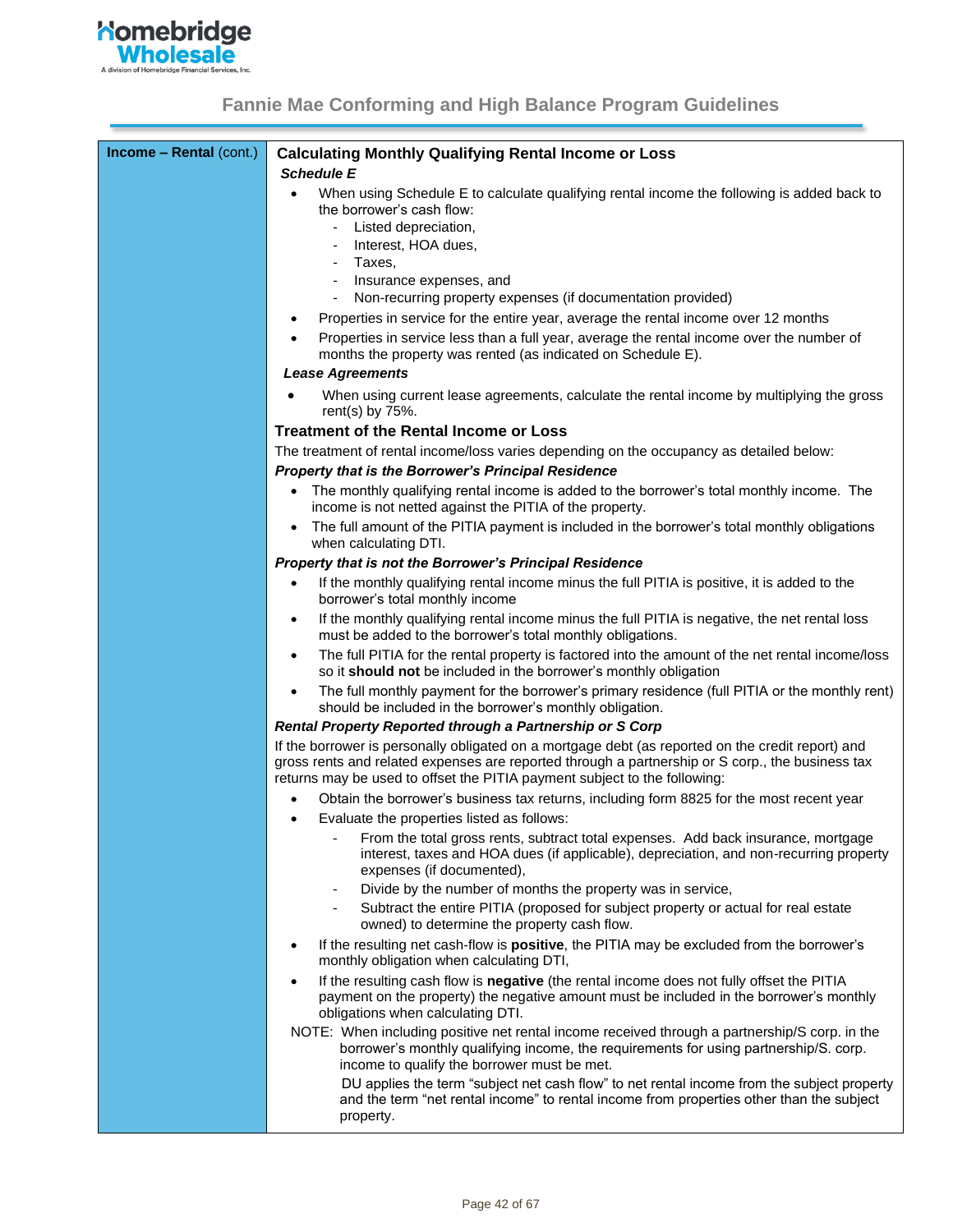

| <b>FTHB Purchasing</b>                                                   | <b>First Time Homebuyer Purchasing Investment Property</b>                                                                                                                                                                                                                                                                                   |
|--------------------------------------------------------------------------|----------------------------------------------------------------------------------------------------------------------------------------------------------------------------------------------------------------------------------------------------------------------------------------------------------------------------------------------|
| <b>Investment Property</b><br><b>Rental Income</b><br><b>Eligibility</b> | First time homebuyers purchasing an investment property and the property is NOT located in<br>$\bullet$<br>one of the areas listed below there is no restriction to the use of rental income for qualifying;<br>Fannie Mae DU Findings apply                                                                                                 |
|                                                                          | First time homebuyers purchasing an investment property AND the property is located in one of<br>$\bullet$<br>the areas listed below are subject to restrictions on the use of rental income for qualifying as<br>detailed under First Time Homebuyer Purchasing Investment Property Rental Income<br><b>Eligibility</b> section (see below) |
|                                                                          | • New York: The property is located in one of the 5 boroughs of New York City:                                                                                                                                                                                                                                                               |
|                                                                          | $\blacksquare$<br>Bronx,                                                                                                                                                                                                                                                                                                                     |
|                                                                          | Brooklyn (Kings county),                                                                                                                                                                                                                                                                                                                     |
|                                                                          | Manhattan,                                                                                                                                                                                                                                                                                                                                   |
|                                                                          | Queens, or<br>$\blacksquare$                                                                                                                                                                                                                                                                                                                 |
|                                                                          | Staten Island (Richmond county), OR<br>÷,                                                                                                                                                                                                                                                                                                    |
|                                                                          | <b>California:</b> The property is located in one of the following California counties:                                                                                                                                                                                                                                                      |
|                                                                          | Alameda,                                                                                                                                                                                                                                                                                                                                     |
|                                                                          | Contra Costa,                                                                                                                                                                                                                                                                                                                                |
|                                                                          | Fresno,<br>$\blacksquare$                                                                                                                                                                                                                                                                                                                    |
|                                                                          | Los Angeles,<br>$\overline{\phantom{a}}$                                                                                                                                                                                                                                                                                                     |
|                                                                          | Riverside,<br>$\overline{\phantom{a}}$                                                                                                                                                                                                                                                                                                       |
|                                                                          | San Diego, or<br>$\overline{\phantom{a}}$                                                                                                                                                                                                                                                                                                    |
|                                                                          | Santa Clara                                                                                                                                                                                                                                                                                                                                  |
|                                                                          | NOTE: Properties located in New York or California that are <b>not</b> in one of the boroughs or<br>counties listed above, the use of rental income for qualifying is not restricted; Fannie<br>Mae DU Findings apply                                                                                                                        |
|                                                                          | <b>First Time Homebuyer Purchasing Investment Property Rental Income Eligibility</b>                                                                                                                                                                                                                                                         |
|                                                                          | If the property is NOT listed in one of the areas listed above, there are no restrictions; Fannie<br>$\bullet$<br>Mae DU Findings apply                                                                                                                                                                                                      |
|                                                                          | If the property <b>IS</b> located in one of the areas listed above <b>AND</b> the borrower is a first time<br>$\bullet$<br>homebuyer AND is purchasing an investment property, the following applies to the use of rental<br>income for qualifying:                                                                                          |
|                                                                          | - 1-unit: No rental income may be used for qualifying                                                                                                                                                                                                                                                                                        |
|                                                                          | - 2-units: Income from 1- unit may be used                                                                                                                                                                                                                                                                                                   |
|                                                                          | 3-units: Income from 2-units may be used                                                                                                                                                                                                                                                                                                     |
|                                                                          | 4-units: Income from 3-units may be used                                                                                                                                                                                                                                                                                                     |
|                                                                          | <b>NOTE:</b> First time homebuyer defined as at least one borrower responds "No" to question m<br>under Section VIII DECLARATIONS on the 1003: "Have you had an ownership<br>interest in a property in the last 3 years?"                                                                                                                    |
|                                                                          |                                                                                                                                                                                                                                                                                                                                              |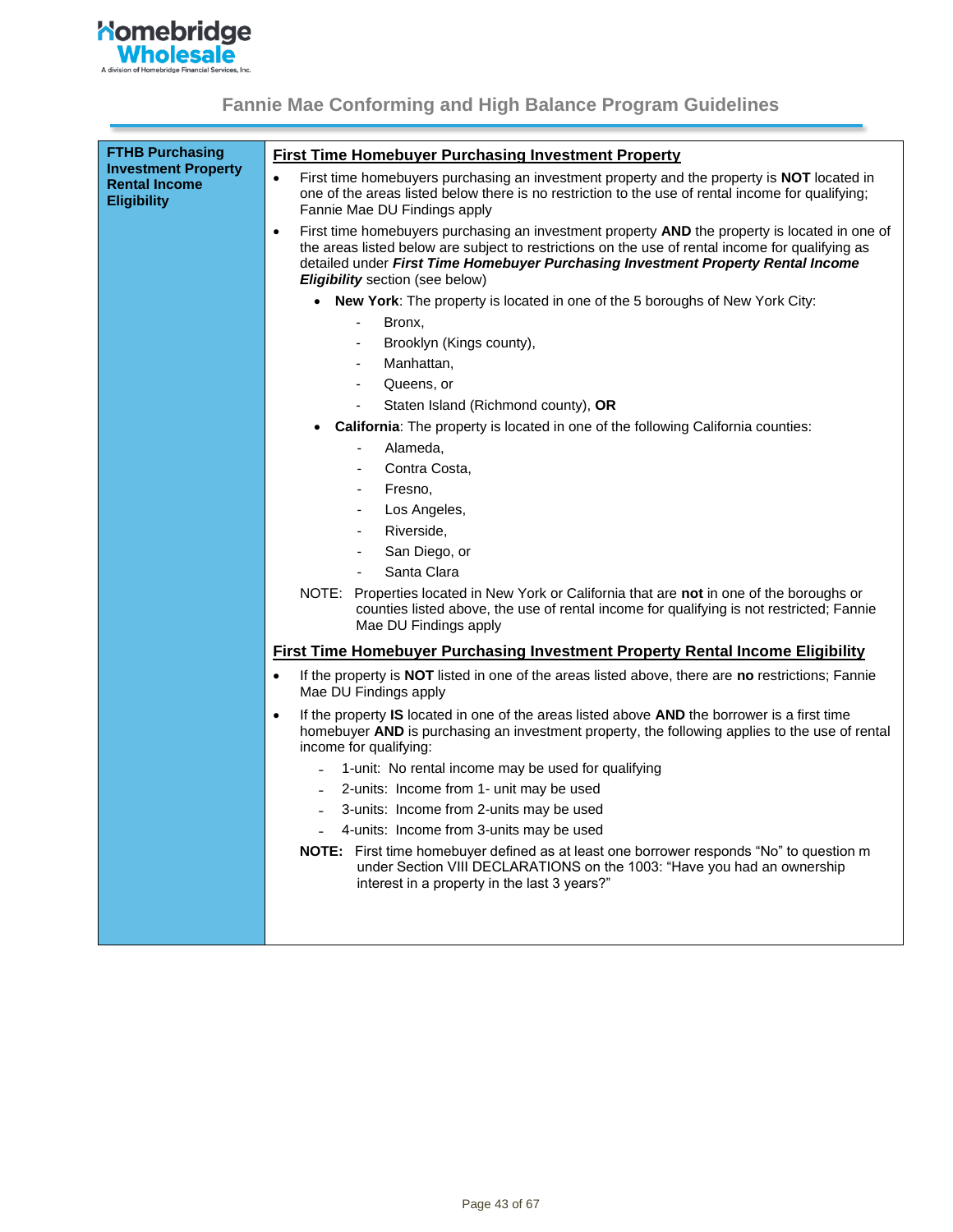

<span id="page-43-0"></span>

| <b>Income - Additional</b><br><b>Documentation</b><br><b>Requirements for</b> | <b>Below ONLY Required if the Self-Employed Borrower is NOT Qualified</b><br><b>Using 2020 or 2021 Tax Returns</b>                                                                                                                                |
|-------------------------------------------------------------------------------|---------------------------------------------------------------------------------------------------------------------------------------------------------------------------------------------------------------------------------------------------|
| <b>Self-Employed</b>                                                          | <b>Additional Requirements for Self-Employed Borrowers with</b>                                                                                                                                                                                   |
| <b>Borrowers:</b>                                                             |                                                                                                                                                                                                                                                   |
| <b>Applications Dated</b>                                                     | <b>Applications Dated On or After December 14, 2020</b>                                                                                                                                                                                           |
| on/after December 14,                                                         | In addition to the standard self-employed requirements the following applies:                                                                                                                                                                     |
| 2020                                                                          | <b>Additional Documentation Requirements</b>                                                                                                                                                                                                      |
|                                                                               | Borrower to provide one of the following:                                                                                                                                                                                                         |
|                                                                               | <b>Audited YTD P&amp;L:</b>                                                                                                                                                                                                                       |
|                                                                               | Must be prepared and signed by a licensed accounting firm; borrower prepared is not<br>allowed even if borrower is an accountant or works for accounting firm                                                                                     |
|                                                                               | The borrower must sign and date the P&L                                                                                                                                                                                                           |
|                                                                               | P&L must cover the most recent month preceding the loan application date, and                                                                                                                                                                     |
|                                                                               | The P&L must be dated $\leq 60$ calendar days prior to the Note date, OR                                                                                                                                                                          |
|                                                                               | <b>Unaudited YTD P&amp;L:</b><br>$\bullet$                                                                                                                                                                                                        |
|                                                                               | The P&L may be prepared by the borrower or a financial professional and be signed and<br>dated by the borrower                                                                                                                                    |
|                                                                               | P&L must cover the most recent month preceding the loan application date,                                                                                                                                                                         |
|                                                                               | The P&L must be dated $\leq 60$ calendar days prior to the Note date, AND                                                                                                                                                                         |
|                                                                               | Three (3) months business bank statements:                                                                                                                                                                                                        |
|                                                                               | Bank statements cannot be older than the last three (3) months represented on the<br>$\blacksquare$<br>YTD P&L (e.g. P&L dated through October 31 <sup>st</sup> , bank statements provided must be<br>from August, September, and October)        |
|                                                                               | Personal bank statements are only acceptable when the borrower does not have a<br>business bank account subject to:                                                                                                                               |
|                                                                               | All deposits must be specifically identified, to determine which were personal<br>and which were business related                                                                                                                                 |
|                                                                               | A reasonability test applies. Personal bank statements are only acceptable<br>for smaller businesses; larger businesses with significant income on business<br>tax returns are not eligible to use personal bank statements                       |
|                                                                               | Businesses claiming to operate on a cash basis where business or personal bank<br>$\overline{\phantom{a}}$<br>statements reflect minimal deposits will be subject to additional review and/or<br>documentation and Homebridge management approval |
|                                                                               | The Note date must be $\leq 60$ calendar days from the end of the most recent bank<br>statement                                                                                                                                                   |
|                                                                               |                                                                                                                                                                                                                                                   |
|                                                                               |                                                                                                                                                                                                                                                   |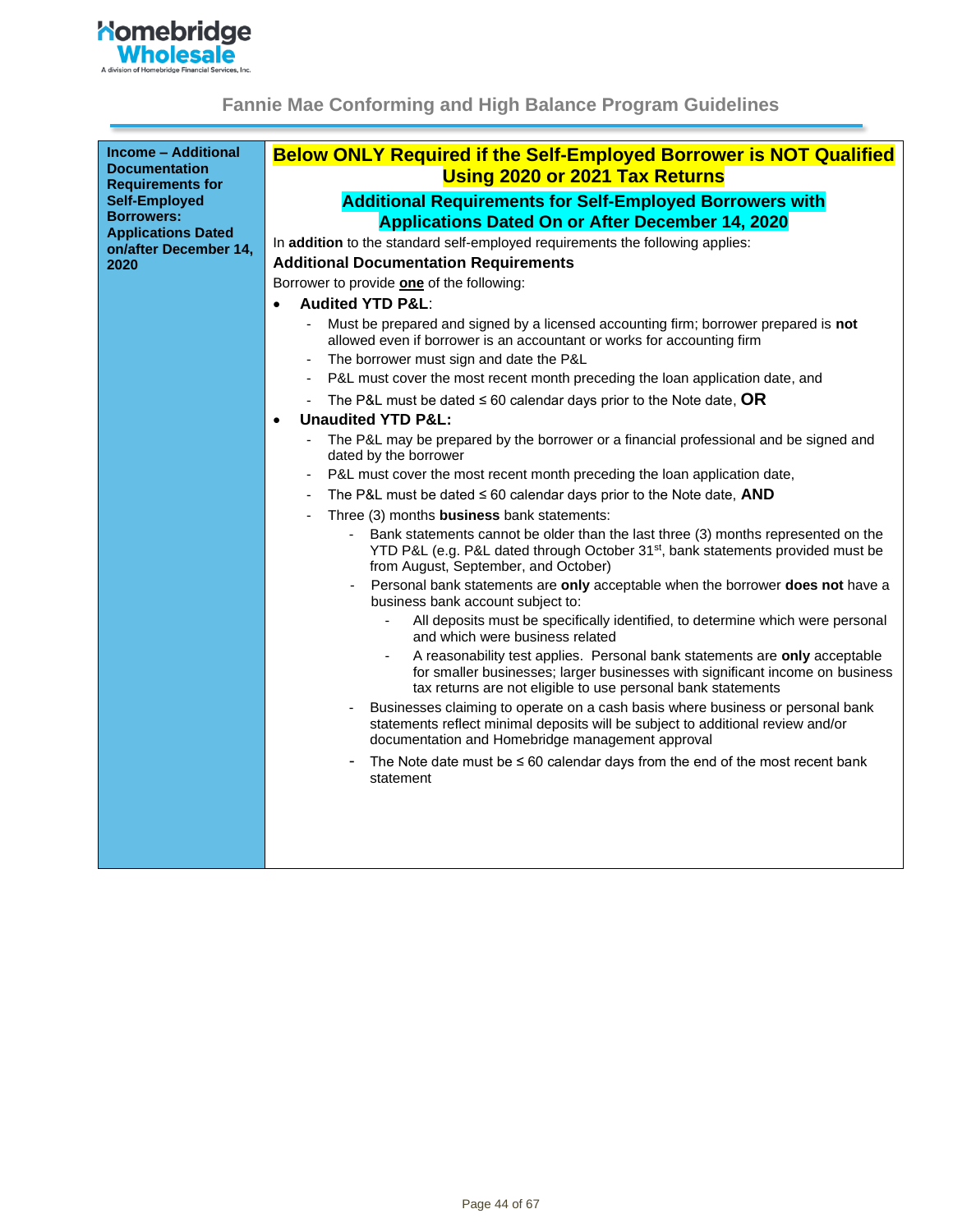

| <b>Income - Additional</b><br><b>Documentation</b><br><b>Requirements for</b> | <b>Below ONLY Required if the Self-Employed Borrower is NOT Qualified</b><br><b>Using 2020 or 2021 Tax Returns</b>                                                                                                                                                                                                                                                                                                                                                                                                  |
|-------------------------------------------------------------------------------|---------------------------------------------------------------------------------------------------------------------------------------------------------------------------------------------------------------------------------------------------------------------------------------------------------------------------------------------------------------------------------------------------------------------------------------------------------------------------------------------------------------------|
| <b>Self-Employed</b>                                                          | <b>Additional Requirements for Self-Employed Borrowers with</b>                                                                                                                                                                                                                                                                                                                                                                                                                                                     |
| <b>Borrowers:</b>                                                             | <b>Applications Dated On or After December 14, 2020</b>                                                                                                                                                                                                                                                                                                                                                                                                                                                             |
| <b>Applications Dated</b>                                                     | <b>Income Analysis Requirements</b>                                                                                                                                                                                                                                                                                                                                                                                                                                                                                 |
| on/after December 14,<br>2020 (cont.)                                         | The income analysis requirement is determined by the type of P&L provided                                                                                                                                                                                                                                                                                                                                                                                                                                           |
|                                                                               | Audited P&L provided: If an audited YTD P&L, prepared and signed by a licensed accounting<br>firm, was provided no further validation of the is required                                                                                                                                                                                                                                                                                                                                                            |
|                                                                               | Unaudited P&L provided: If a YTD unaudited P&L was provided, the P&L must be validated<br>by comparing it to the bank statements:                                                                                                                                                                                                                                                                                                                                                                                   |
|                                                                               | The gross revenue/gross income on the P&L must be reasonably consistent with the<br>deposits on the bank statements. Homebridge will consider a 10% variance reasonable                                                                                                                                                                                                                                                                                                                                             |
|                                                                               | NOTE: Expenses are not required to be analyzed against the bank statements                                                                                                                                                                                                                                                                                                                                                                                                                                          |
|                                                                               | If the information on the bank statements and the P&L are consistent, the P&L is<br>considered validated                                                                                                                                                                                                                                                                                                                                                                                                            |
|                                                                               | If the information is not consistent, additional documentation will be required to validate<br>the unaudited P&L (e.g. month-to-month or quarterly trending reports with additional<br>bank statements)                                                                                                                                                                                                                                                                                                             |
|                                                                               | If the additional documentation cannot be provided, or it does not resolve the<br>discrepancy, the self-employed income cannot be used                                                                                                                                                                                                                                                                                                                                                                              |
|                                                                               | If the information is not consistent due to the cyclical or seasonal nature of the<br>business, the income still may be eligible if the cyclical/seasonal nature of the business<br>is established and the income is likely to continue without being negatively impacted by<br>COVID-19 closures, stay-at-home orders, etc. For example, additional business bank<br>statements from the same months of the prior year may be provided to establish typical<br>revenue/expenses during the pre-pandemic time frame |
|                                                                               | <b>Establishing Income Stability</b>                                                                                                                                                                                                                                                                                                                                                                                                                                                                                |
|                                                                               | The following applies once the P&L has been validated:                                                                                                                                                                                                                                                                                                                                                                                                                                                              |
|                                                                               | The net income on the validated P&L is compared to the qualifying income (qualifying income is<br>$\bullet$<br>determined by standard self-employment income guidelines) to determine the stability of the<br>business and income. Requirements vary based on the results of the comparison                                                                                                                                                                                                                         |
|                                                                               | Income level has NOT declined: The qualifying income is calculated using standard Fannie<br>$\bullet$<br>Mae self-employed income requirements. The P&L (audited or unaudited) is not considered                                                                                                                                                                                                                                                                                                                    |
|                                                                               | Income level HAS declined: Additional documentation is required when the income level has<br>$\bullet$<br>declined to determine if it is now stable. The following is required:                                                                                                                                                                                                                                                                                                                                     |
|                                                                               | A letter of explanation (LOE) provided by the borrower and/or their accountant/CPA is<br>required. The LOE must specifically address:                                                                                                                                                                                                                                                                                                                                                                               |
|                                                                               | The decline in income, and                                                                                                                                                                                                                                                                                                                                                                                                                                                                                          |
|                                                                               | Why they believe the decline has stabilized, and                                                                                                                                                                                                                                                                                                                                                                                                                                                                    |
|                                                                               | That the net income is not expected to further decline<br>$\overline{\phantom{0}}$                                                                                                                                                                                                                                                                                                                                                                                                                                  |
|                                                                               | If the LOE validates the income is now stable, no more than the current level of<br>monthly income from the P&L can be used for qualifying                                                                                                                                                                                                                                                                                                                                                                          |
|                                                                               | If the LOE does not validate the income is now stable, the income cannot be used for<br>qualifying                                                                                                                                                                                                                                                                                                                                                                                                                  |
|                                                                               |                                                                                                                                                                                                                                                                                                                                                                                                                                                                                                                     |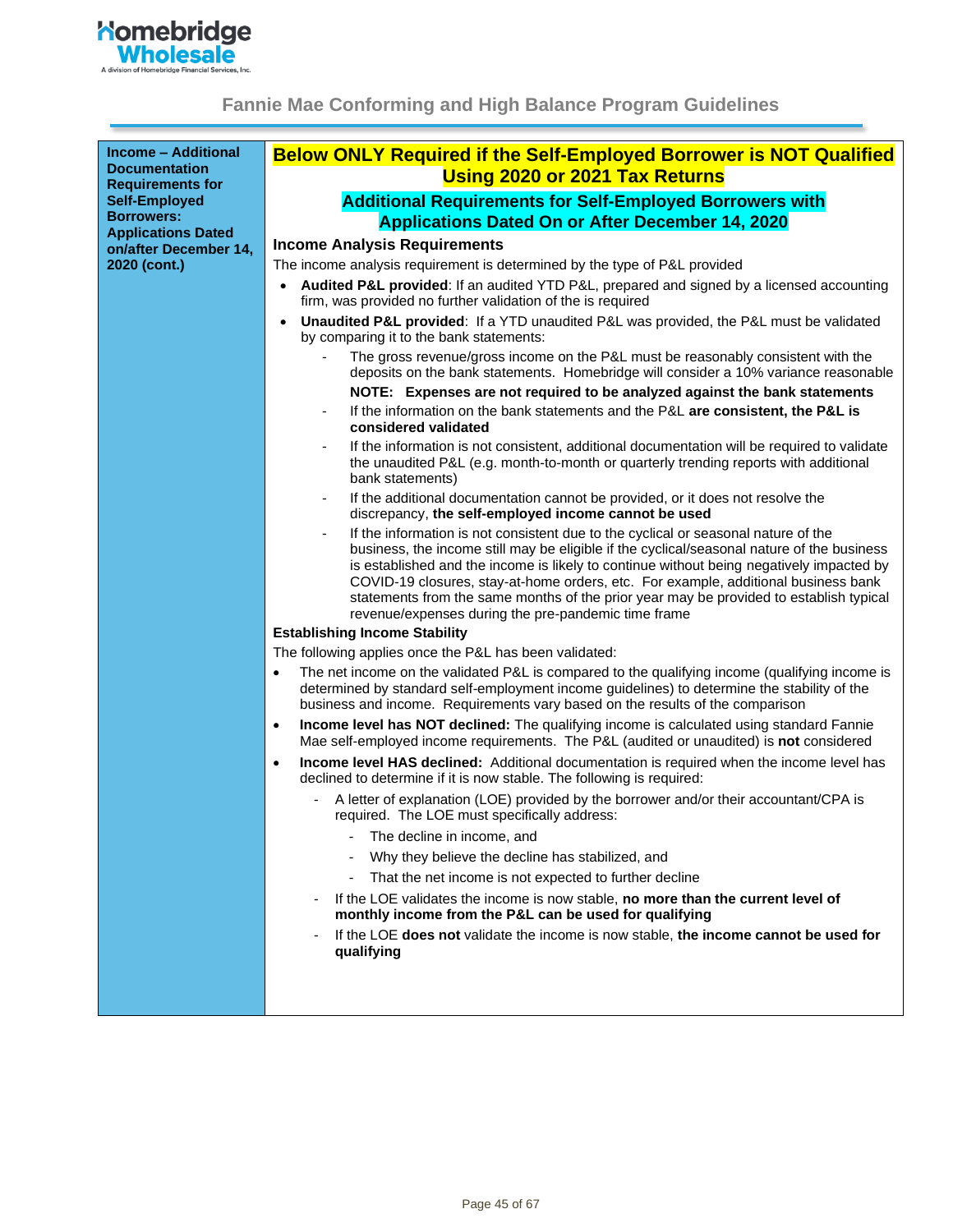

| <b>Inspections</b>                              | system be failing.                                                                                                                                                                                                                                                                                                                                                                                                                                                                                                 |                 | Septic inspections are only required when the appraiser indicates there is evidence the septic                                                                                                                                                                                                                                                                                                                                                                                                                                                                                                                                                                                                                                 |
|-------------------------------------------------|--------------------------------------------------------------------------------------------------------------------------------------------------------------------------------------------------------------------------------------------------------------------------------------------------------------------------------------------------------------------------------------------------------------------------------------------------------------------------------------------------------------------|-----------------|--------------------------------------------------------------------------------------------------------------------------------------------------------------------------------------------------------------------------------------------------------------------------------------------------------------------------------------------------------------------------------------------------------------------------------------------------------------------------------------------------------------------------------------------------------------------------------------------------------------------------------------------------------------------------------------------------------------------------------|
|                                                 | $\bullet$<br>indicates there is evidence of active infestation.                                                                                                                                                                                                                                                                                                                                                                                                                                                    |                 | Termite inspections are only required when the purchase contract requires one, or the appraiser                                                                                                                                                                                                                                                                                                                                                                                                                                                                                                                                                                                                                                |
|                                                 | the well may be contaminated                                                                                                                                                                                                                                                                                                                                                                                                                                                                                       |                 | Well inspections are only required when state or local regulations require, or if there is indication                                                                                                                                                                                                                                                                                                                                                                                                                                                                                                                                                                                                                          |
| <b>Interested Party</b><br><b>Contributions</b> | terms and sale/transfer of the subject property such as:<br>Seller,<br>$\bullet$<br>Builder/developer,<br>$\bullet$<br>Real estate agent,<br>$\bullet$<br>Broker, or<br>$\bullet$<br>possible sales price.<br>IPC's can be either financing concessions or sales concessions and include:<br>Funds paid directly from the interested party to the borrower<br>$\bullet$<br>$\bullet$<br>entities, to the borrower,<br>$\bullet$<br>third party organization and nonprofit agency),<br>$\bullet$<br>the transaction |                 | Interested party contributions (IPC) pay for costs that are normally charged to the buyer of the<br>property (borrower) and are provided by a party that has a financial interest in, or can influence the<br>Any affiliate of the above who will benefit from the sale of the property and/or at the highest<br>Funds that flow from an interested party through a third-party organization, including nonprofit<br>Funds that flow to the transactions on the borrower's behalf from an interested party, (includes<br>Funds donated to a third party who provides the funds to pay some or all of the closing costs for<br>NOTE: A legitimate pro-rated real estate tax credit in areas where real estate taxes are paid in |
|                                                 | Interested party contributions are limited as follows:                                                                                                                                                                                                                                                                                                                                                                                                                                                             |                 | arrears is not considered a financing concession and is not subject to IPC limits                                                                                                                                                                                                                                                                                                                                                                                                                                                                                                                                                                                                                                              |
|                                                 | <b>Occupancy Type</b>                                                                                                                                                                                                                                                                                                                                                                                                                                                                                              | <b>LTV/CLTV</b> | <b>Maximum Allowable Contribution</b>                                                                                                                                                                                                                                                                                                                                                                                                                                                                                                                                                                                                                                                                                          |
|                                                 |                                                                                                                                                                                                                                                                                                                                                                                                                                                                                                                    | > 90%           | 3%                                                                                                                                                                                                                                                                                                                                                                                                                                                                                                                                                                                                                                                                                                                             |
|                                                 | <b>Primary Residence</b>                                                                                                                                                                                                                                                                                                                                                                                                                                                                                           | 75.01% - 90%    | 6%                                                                                                                                                                                                                                                                                                                                                                                                                                                                                                                                                                                                                                                                                                                             |
|                                                 | or<br>Second Home                                                                                                                                                                                                                                                                                                                                                                                                                                                                                                  | 75% or less     | 9%                                                                                                                                                                                                                                                                                                                                                                                                                                                                                                                                                                                                                                                                                                                             |
|                                                 | <b>Investment Property</b>                                                                                                                                                                                                                                                                                                                                                                                                                                                                                         | All             | 2%                                                                                                                                                                                                                                                                                                                                                                                                                                                                                                                                                                                                                                                                                                                             |
|                                                 | $\bullet$<br>the minimum borrower contribution requirement.                                                                                                                                                                                                                                                                                                                                                                                                                                                        |                 | IPC's cannot be used to make the borrower's down payment, reserve requirements or to meet                                                                                                                                                                                                                                                                                                                                                                                                                                                                                                                                                                                                                                      |
|                                                 | when calculating the LTV/CLTV ratios.                                                                                                                                                                                                                                                                                                                                                                                                                                                                              |                 | Sales concessions items such as furniture, automobiles, decorator allowances, cash, etc. and<br>financing concessions that exceed the limits above must be deducted from the sales price                                                                                                                                                                                                                                                                                                                                                                                                                                                                                                                                       |
|                                                 | ٠<br>include:                                                                                                                                                                                                                                                                                                                                                                                                                                                                                                      |                 | Financing concessions are subject to the IPC limits noted above. Financing concessions                                                                                                                                                                                                                                                                                                                                                                                                                                                                                                                                                                                                                                         |
|                                                 | transaction,                                                                                                                                                                                                                                                                                                                                                                                                                                                                                                       |                 | Financial contributions from an interested party that benefits the borrower in the financing                                                                                                                                                                                                                                                                                                                                                                                                                                                                                                                                                                                                                                   |
|                                                 | Payments or credits related to acquiring the property, and                                                                                                                                                                                                                                                                                                                                                                                                                                                         |                 |                                                                                                                                                                                                                                                                                                                                                                                                                                                                                                                                                                                                                                                                                                                                |
|                                                 | Payments or credits for financing term, including prepaids.                                                                                                                                                                                                                                                                                                                                                                                                                                                        |                 |                                                                                                                                                                                                                                                                                                                                                                                                                                                                                                                                                                                                                                                                                                                                |
|                                                 |                                                                                                                                                                                                                                                                                                                                                                                                                                                                                                                    |                 | Financing concessions generally include origination fee, discount points, commitment fee,<br>appraisal cost, transfer taxes, attorney's fees, title insurance premiums, etc. They may also<br>include prepaid items such as interest charges (no more than 30 days), real estate taxes<br>covering any period after the settlement date, hazard insurance premiums (≤ 14 months), HOA<br>dues ( $\leq$ 12 months), mortgage insurance premiums and escrow accruals for borrower paid MI.                                                                                                                                                                                                                                       |
|                                                 |                                                                                                                                                                                                                                                                                                                                                                                                                                                                                                                    |                 | NOTE: Fees and/or closing costs paid by the seller that are considered common and<br>customary are not subject to IPC limits e.g. owner's title and transfer tax.                                                                                                                                                                                                                                                                                                                                                                                                                                                                                                                                                              |
|                                                 | $\bullet$<br>HUD)                                                                                                                                                                                                                                                                                                                                                                                                                                                                                                  |                 | Undisclosed IPCs are ineligible (i.e. borrower paid closing costs moved to the seller side of the                                                                                                                                                                                                                                                                                                                                                                                                                                                                                                                                                                                                                              |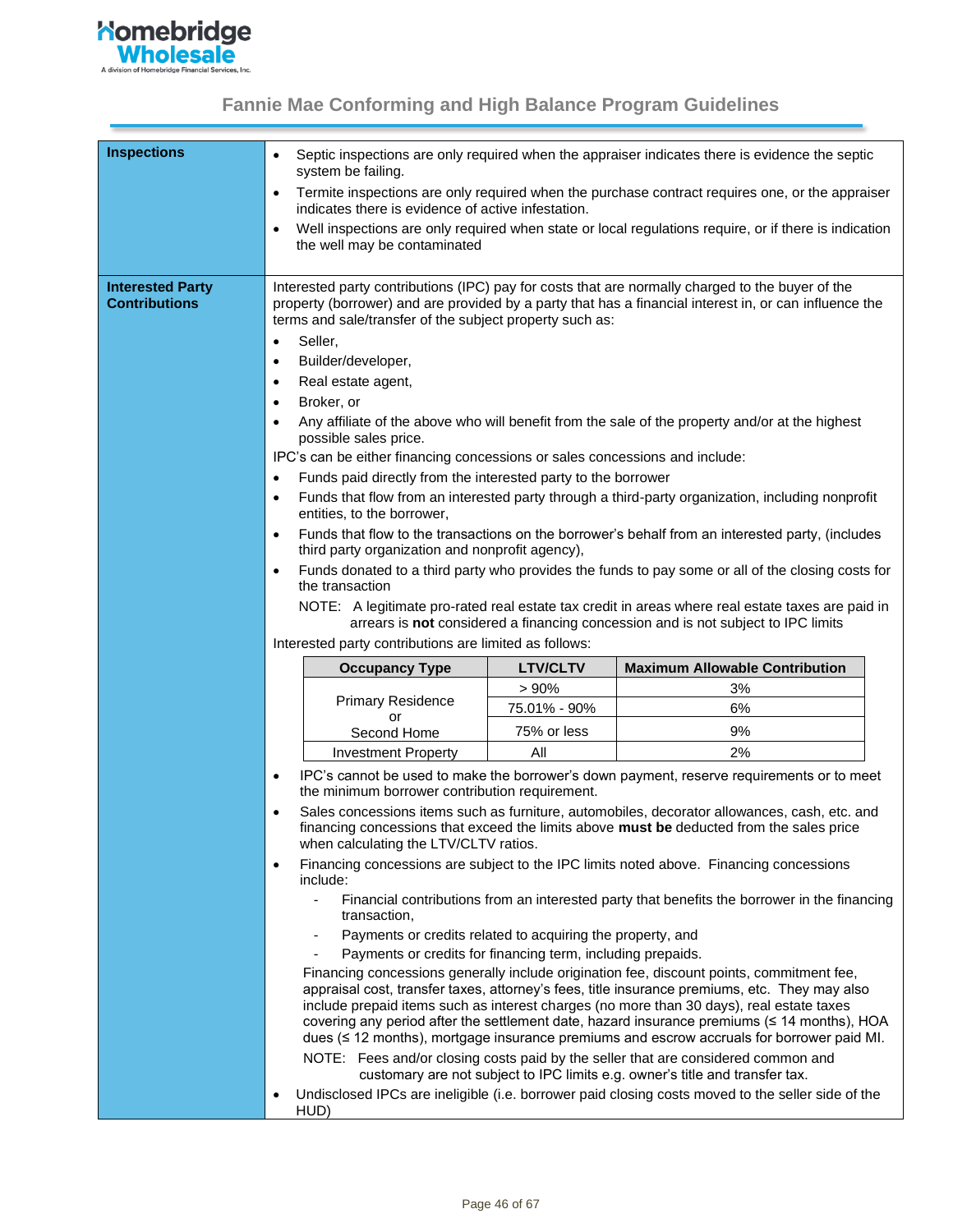

<span id="page-46-0"></span>

| Investment and 2-4<br><b>Unit Property</b><br><b>Requirements</b> | Investment property transactions and 2-4 unit properties (all occupancy types) regardless of<br>$\bullet$<br>whether or not income is used to qualify, must contain one of the following documents at<br>closing:<br>If the property is vacant, verification from the appraiser that all units are currently vacant<br>$\blacksquare$<br>(can be noted on the appraisal report), or<br>If the property has any tenants, verification from the title company that they will not have<br>a "Tenants in Possession" exception in the title policy. Specific verification from the title<br>company is required; the title company must provide in writing documentation that they<br>will not have a "tenants in possession" exception, or<br>Rights of lawful parties in possession, as long as such rights do not include the right of<br>first refusal to purchase the property. No rights of parties in possession, including the<br>term of a tenant's lease, may have a duration of more than two (2) years.<br>A copy of the lease documentation that specifically indicates one of the following:<br>The lease is subordinate to any mortgage, or<br>÷,<br>Any tenant's right to purchase the property or any rights that could affect<br>Homebridge's interest have been formally waived by all tenants of the property. |
|-------------------------------------------------------------------|--------------------------------------------------------------------------------------------------------------------------------------------------------------------------------------------------------------------------------------------------------------------------------------------------------------------------------------------------------------------------------------------------------------------------------------------------------------------------------------------------------------------------------------------------------------------------------------------------------------------------------------------------------------------------------------------------------------------------------------------------------------------------------------------------------------------------------------------------------------------------------------------------------------------------------------------------------------------------------------------------------------------------------------------------------------------------------------------------------------------------------------------------------------------------------------------------------------------------------------------------------------------------------------------------------------------------------|
| <b>LDP/GSA and</b>                                                | <u>LDP</u> / GSA<br>$\bullet$                                                                                                                                                                                                                                                                                                                                                                                                                                                                                                                                                                                                                                                                                                                                                                                                                                                                                                                                                                                                                                                                                                                                                                                                                                                                                                  |
| <b>Mortgage Fraud</b>                                             | All of the following parties to the transaction, as applicable, must be checked against HUD's<br>Limited Denial of Participation list and the General Service Administration's Excluded Parties<br>List System.<br>Borrower(s) and Borrower(s) AKA name (if applicable)<br>$\bullet$<br>Seller(s),<br>$\bullet$<br>Real Estate Listing and Selling Agent(s),<br>٠<br>Appraiser,<br>$\bullet$<br>Appraisal Company (not the AMC)<br>$\bullet$<br><b>Broker</b><br>$\bullet$<br>Loan Officer, Loan Officer Assistant<br>$\bullet$<br>Loan Processor,<br>$\bullet$<br>Underwriter,<br>$\bullet$<br>Closing/Settlement Agent,<br>$\bullet$<br>Title/Settlement Company, and<br>$\bullet$                                                                                                                                                                                                                                                                                                                                                                                                                                                                                                                                                                                                                                           |
|                                                                   | 203(k) Consultant<br>$\bullet$                                                                                                                                                                                                                                                                                                                                                                                                                                                                                                                                                                                                                                                                                                                                                                                                                                                                                                                                                                                                                                                                                                                                                                                                                                                                                                 |
|                                                                   | Any transaction where any of the interested parties to the transaction have been convicted of<br>٠<br>mortgage fraud will require review and approval by Homebridge management.                                                                                                                                                                                                                                                                                                                                                                                                                                                                                                                                                                                                                                                                                                                                                                                                                                                                                                                                                                                                                                                                                                                                                |
| <b>Manufactured</b>                                               | Fannie Mae defines a manufactured home as any dwelling unit built on a permanent chassis<br>$\bullet$                                                                                                                                                                                                                                                                                                                                                                                                                                                                                                                                                                                                                                                                                                                                                                                                                                                                                                                                                                                                                                                                                                                                                                                                                          |
| Housing:                                                          | and attached to a permanent foundation system.                                                                                                                                                                                                                                                                                                                                                                                                                                                                                                                                                                                                                                                                                                                                                                                                                                                                                                                                                                                                                                                                                                                                                                                                                                                                                 |
| <b>Overview</b>                                                   | The manufactured home and the land on which it is situated must be titled as real property and                                                                                                                                                                                                                                                                                                                                                                                                                                                                                                                                                                                                                                                                                                                                                                                                                                                                                                                                                                                                                                                                                                                                                                                                                                 |
|                                                                   | the borrower must own the land<br>Homebridge follows Fannie Mae guidelines for manufactured housing unless otherwise noted in<br>$\bullet$<br>these guidelines. To view Fannie Mae's complete manufactured housing requirements refer to<br>the Manufactured Housing topics in the <b>Fannie Mae Selling Guide</b>                                                                                                                                                                                                                                                                                                                                                                                                                                                                                                                                                                                                                                                                                                                                                                                                                                                                                                                                                                                                             |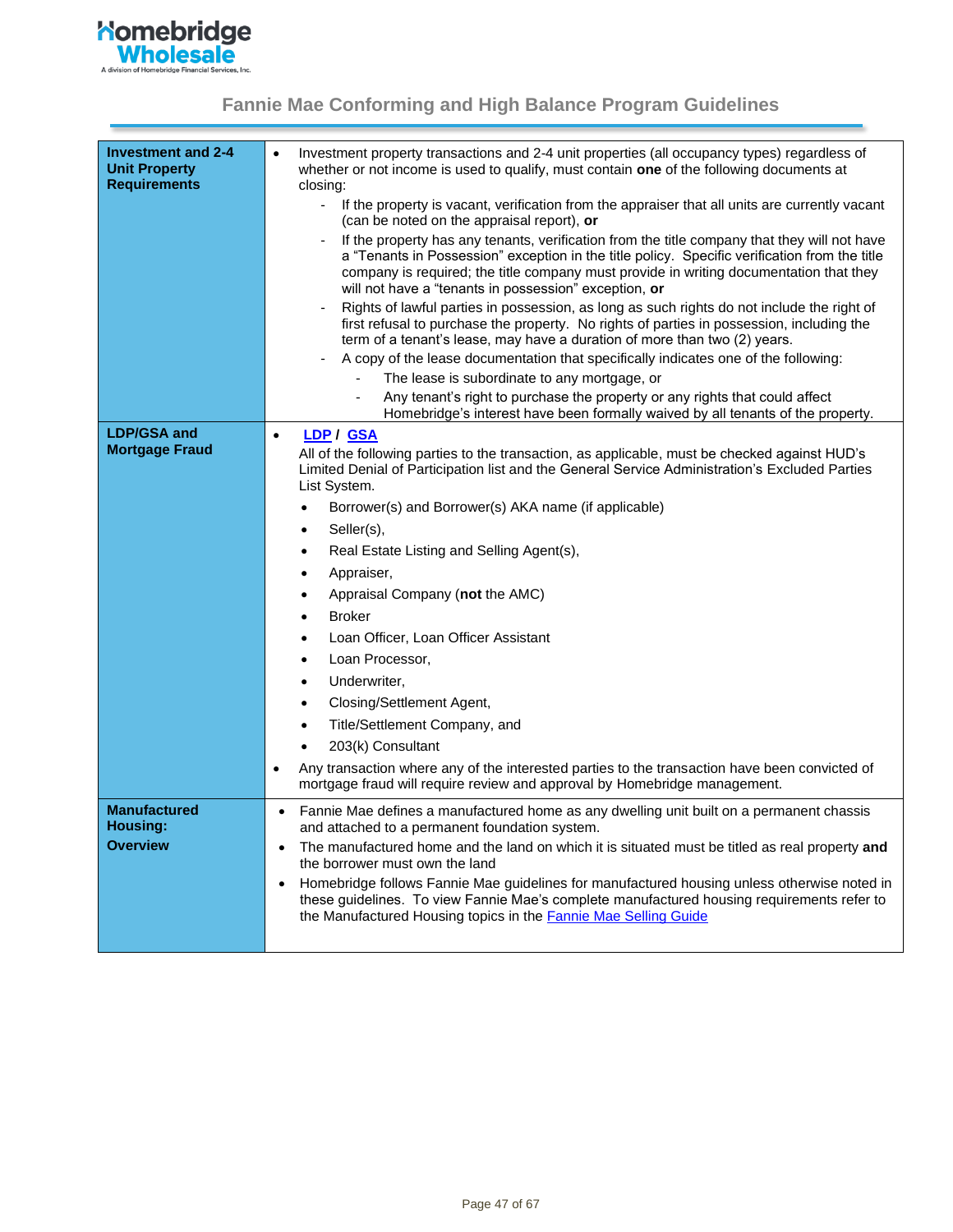

| <b>Manufactured</b><br><b>Housing: General</b><br><b>Terms</b> | HUD Certification Label (aka HUD label, seal or tag)<br>A 2"x4" metal plate affixed to the exterior of each transportable section of the manufactured home.<br>The plate includes the HUD certification label number which evidences compliance with the Federal<br>Manufactured Home Construction and Safety Standards. Information from the HUD Certification<br>Label is included in the appraisal report if available. If not available a letter of label verification,<br>obtained from the Institute for Building Technology and Safety is required. |
|----------------------------------------------------------------|------------------------------------------------------------------------------------------------------------------------------------------------------------------------------------------------------------------------------------------------------------------------------------------------------------------------------------------------------------------------------------------------------------------------------------------------------------------------------------------------------------------------------------------------------------|
|                                                                | Institute for Building Technology and Safety                                                                                                                                                                                                                                                                                                                                                                                                                                                                                                               |
|                                                                | A letter of label verification must be obtained from The Institute for Building Technology and Safety<br>if the HUD Certification Label is missing from the manufactured home                                                                                                                                                                                                                                                                                                                                                                              |
|                                                                | HUD Data Plate (aka Compliance Certificate)                                                                                                                                                                                                                                                                                                                                                                                                                                                                                                                |
|                                                                | A paper label mounted <b>inside</b> the manufactured home that includes the manufacturer's name,<br>trade/model name, year manufactured, serial number, a list of the Certification Label number(s).<br>Information from data plate is included on the appraisal report                                                                                                                                                                                                                                                                                    |
|                                                                | <b>Engineer's Certification for Manufactured Housing Foundation:</b> A certification the home's<br>permanent foundation is in compliance with the Permanent Foundations Guide for Manufactured<br>Housing (PFGMH)                                                                                                                                                                                                                                                                                                                                          |
|                                                                | <b>New Manufactured Home</b>                                                                                                                                                                                                                                                                                                                                                                                                                                                                                                                               |
|                                                                | A home that is purchased directly from a retailer or a developer and has never been occupied and<br>has never been affixed to a permanent foundation on another site                                                                                                                                                                                                                                                                                                                                                                                       |
|                                                                | <b>HUD Codes</b> - Regulations Applicable to Manufactured Homes<br>Federal Manufactured Home Construction and Safety Standards (MHCSS 24 CFR Part 3280)<br>$\bullet$<br>Manufactured Home Procedural and Enforcement Regulations (24 CFR Part 3282)<br>$\bullet$<br>Model Manufactured Home Installation Standards (MIS 24 CFR Part 3285/3286)<br>$\bullet$                                                                                                                                                                                                |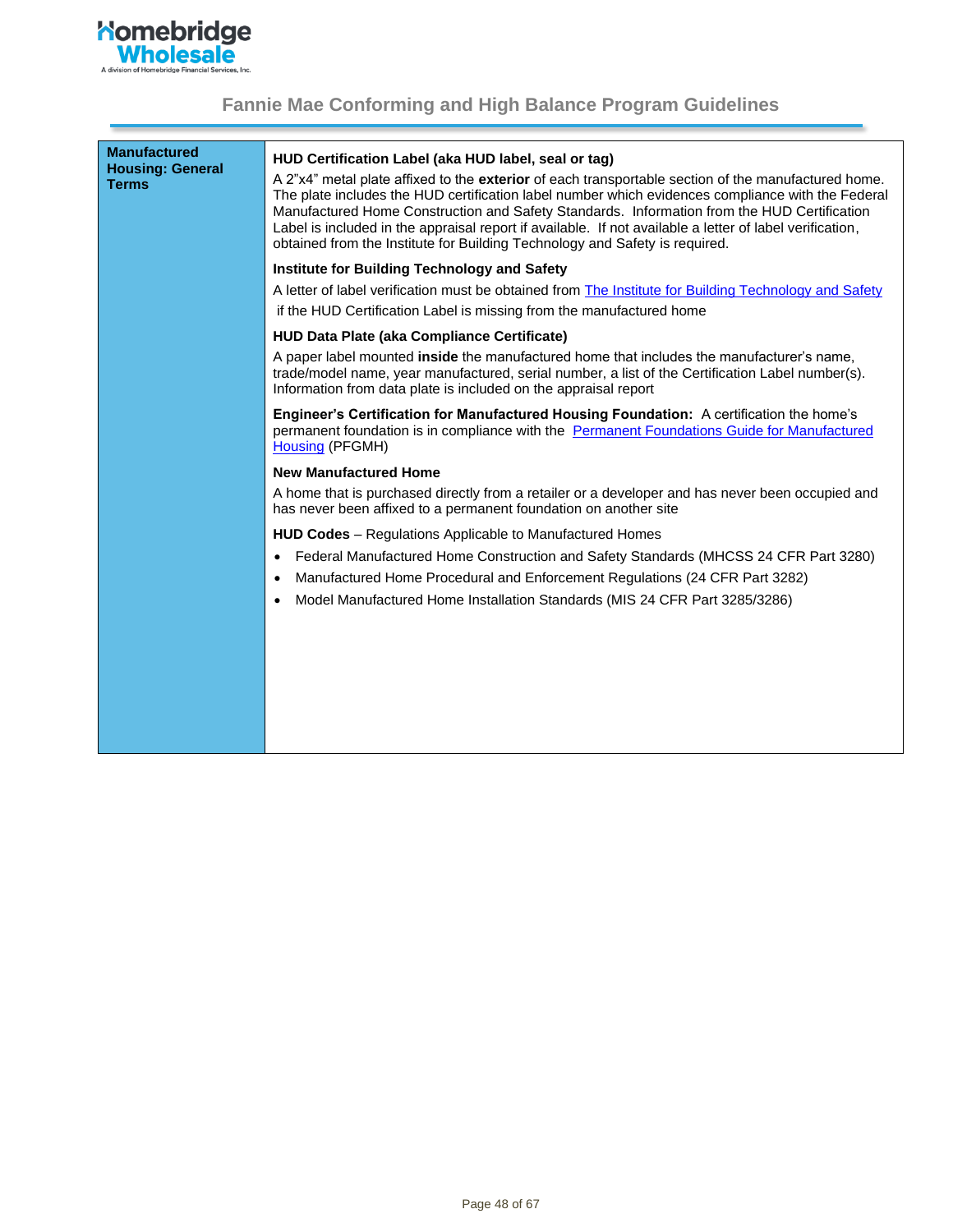

| <b>Manufactured</b>                   | Manufactured homes are subject to all of the following:                                                                                                                                                                                                                                                                                                             |
|---------------------------------------|---------------------------------------------------------------------------------------------------------------------------------------------------------------------------------------------------------------------------------------------------------------------------------------------------------------------------------------------------------------------|
| <b>Housing:</b><br><b>Eligibility</b> | The home must be built in compliance with the Federal Manufactured Home Construction and<br>$\bullet$<br>Safety Standards that were established June 15, 1976, as amended and in force at the time the<br>home is manufactured and any additional requirements that are found in HUD regulations at 24<br>C.F.R. Part 3280. Compliance may be evidenced as follows: |
|                                       | The presence of both a HUD Data Plate and the HUD Certification Label (aka the<br>HUD "seal" or "tag")                                                                                                                                                                                                                                                              |
|                                       | An alternative to the HUD Certification Label is a verification letter that provides the same<br>$\overline{\phantom{a}}$<br>information which may be available from one of the following:                                                                                                                                                                          |
|                                       | The Institute for Building Technology and Safety (IBTS), or                                                                                                                                                                                                                                                                                                         |
|                                       | The In-Plant Primary Inspection Agency (IPIA), or                                                                                                                                                                                                                                                                                                                   |
|                                       | The manufacturer of the manufactured home                                                                                                                                                                                                                                                                                                                           |
|                                       | NOTE: If the original or alternative documentation cannot be obtained the loan is<br>ineligible                                                                                                                                                                                                                                                                     |
|                                       | The unit must not have been previously installed or occupied at any other site or location,<br>except from the manufacturer or the dealer's lot as a new unit                                                                                                                                                                                                       |
|                                       | The home must be a 1-unit multi-wide dwelling that is legally classified as real property<br>$\bullet$                                                                                                                                                                                                                                                              |
|                                       | Primary residence or second home eligible<br>٠                                                                                                                                                                                                                                                                                                                      |
|                                       | The Manufactured home must be a minimum of 20 feet wide                                                                                                                                                                                                                                                                                                             |
|                                       | The towing hitch, wheels, and axles must be removed and the unit must have assumed the<br>$\bullet$<br>characteristics of site-built housing                                                                                                                                                                                                                        |
|                                       | The borrower must own the land the home sits on in fee simple; homes on leasehold estates<br>are ineligible.                                                                                                                                                                                                                                                        |
|                                       | The home may be located either on an individual lot or in a project development<br>$\bullet$                                                                                                                                                                                                                                                                        |
|                                       | Site preparation must be completed prior to the delivery of the home<br>٠                                                                                                                                                                                                                                                                                           |
|                                       | The home must be attached to a permanent foundation as required by the manufacturer and the<br>foundation must be appropriate for the soil conditions and meet local and state codes                                                                                                                                                                                |
|                                       | The home must be permanently connected to a sewage system or septic tank and to other<br>٠<br>utilities in accordance with state and local requirements                                                                                                                                                                                                             |
|                                       | The home must be located on one of the following:                                                                                                                                                                                                                                                                                                                   |
|                                       | Publicly dedicated and maintained street, or                                                                                                                                                                                                                                                                                                                        |
|                                       | A community owned and maintained street, or                                                                                                                                                                                                                                                                                                                         |
|                                       | A privately owned and maintained street                                                                                                                                                                                                                                                                                                                             |
|                                       | NOTE: If a privately owned street there must be adequate access for vehicles and adequate<br>and legally enforceable vehicle access and maintenance agreement                                                                                                                                                                                                       |
|                                       | If an existing home has incomplete items, defects or needed repairs that affect safety,<br>soundness, or the structural integrity the repairs must be completed prior to loan closing                                                                                                                                                                               |
|                                       | Manufactured homes with an addition or structural modification are eligible if:                                                                                                                                                                                                                                                                                     |
|                                       | Evidence is provided that an inspection by a state agency to approve the modifications<br>has been completed (in states which require such inspections), OR                                                                                                                                                                                                         |
|                                       | The property must be inspected by a licensed professional engineer certifying the<br>addition or structural changes were completed in accordance with the HUD Manufactured<br>Construction Safety Standards.                                                                                                                                                        |
|                                       | NOTE: In either instance, a copy of the inspection report must be included in the loan file.                                                                                                                                                                                                                                                                        |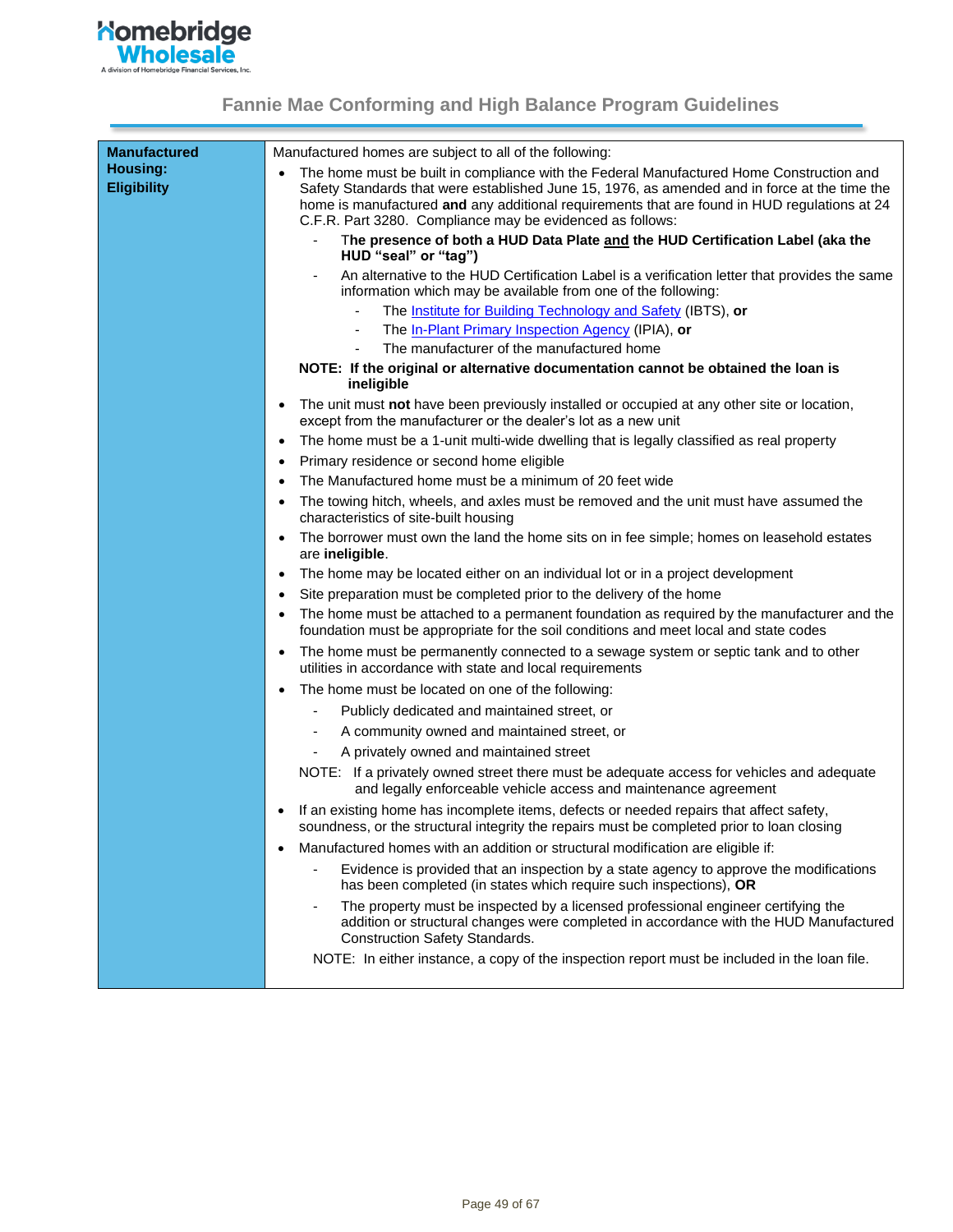

| <b>Manufactured</b><br>Housing:<br><b>Eligibility (cont.)</b>                                                   | The purchase, conveyance, and financing (or refinancing) of the land and manufactured home<br>$\bullet$<br>must be evidenced and secured by a single valid and enforceable Note and first lien<br>mortgage/deed of trust/security deed that is recorded in the land records if allowed by<br>applicable state law. If applicable state law does not allow for a single lien for the land and the<br>home documentation of the loan for the land on the mortgage/deed of trust/security deed and a<br>real property lien on the home evidenced on the certificate of title other document is<br>acceptable.<br>Ineligible<br>The following are ineligible with Homebridge:<br>An investment property secured by a manufactured home<br>A home moved from another site (i.e. previously installed at another site) Home must have been<br>$\bullet$<br>delivered directly from the manufacturer/dealer to its current site.<br>A manufactured home located on a leasehold estate<br>$\bullet$<br>A single wide manufactured home<br>A manufactured home located in a condominium project<br>A manufactured home located in a senior community<br>٠<br>Transactions involving trade equity or traded manufactured homes<br>٠<br>Transactions involving payoff of land contract<br>٠<br>Construction to perm if the foundation not complete and home not fully installed prior to loan<br>documents |                                                                                                                 |                                                                                                                                                                                             |  |  |  |
|-----------------------------------------------------------------------------------------------------------------|-------------------------------------------------------------------------------------------------------------------------------------------------------------------------------------------------------------------------------------------------------------------------------------------------------------------------------------------------------------------------------------------------------------------------------------------------------------------------------------------------------------------------------------------------------------------------------------------------------------------------------------------------------------------------------------------------------------------------------------------------------------------------------------------------------------------------------------------------------------------------------------------------------------------------------------------------------------------------------------------------------------------------------------------------------------------------------------------------------------------------------------------------------------------------------------------------------------------------------------------------------------------------------------------------------------------------------------------------------------------------------------------------|-----------------------------------------------------------------------------------------------------------------|---------------------------------------------------------------------------------------------------------------------------------------------------------------------------------------------|--|--|--|
| <b>Manufactured</b>                                                                                             | $\bullet$                                                                                                                                                                                                                                                                                                                                                                                                                                                                                                                                                                                                                                                                                                                                                                                                                                                                                                                                                                                                                                                                                                                                                                                                                                                                                                                                                                                       |                                                                                                                 | The sales price of the manufactured home may include bona fide and documented                                                                                                               |  |  |  |
| Housing:                                                                                                        |                                                                                                                                                                                                                                                                                                                                                                                                                                                                                                                                                                                                                                                                                                                                                                                                                                                                                                                                                                                                                                                                                                                                                                                                                                                                                                                                                                                                 |                                                                                                                 | transportation, site preparation, and dwelling installation at the site. Any personal property                                                                                              |  |  |  |
| <b>Loan Amount</b>                                                                                              |                                                                                                                                                                                                                                                                                                                                                                                                                                                                                                                                                                                                                                                                                                                                                                                                                                                                                                                                                                                                                                                                                                                                                                                                                                                                                                                                                                                                 |                                                                                                                 | items purchased in conjunction with the home must be deducted from the sales price; personal                                                                                                |  |  |  |
| <b>Purchase</b><br><b>Transactions</b>                                                                          |                                                                                                                                                                                                                                                                                                                                                                                                                                                                                                                                                                                                                                                                                                                                                                                                                                                                                                                                                                                                                                                                                                                                                                                                                                                                                                                                                                                                 | property items cannot be financed in the mortgage.                                                              |                                                                                                                                                                                             |  |  |  |
|                                                                                                                 |                                                                                                                                                                                                                                                                                                                                                                                                                                                                                                                                                                                                                                                                                                                                                                                                                                                                                                                                                                                                                                                                                                                                                                                                                                                                                                                                                                                                 |                                                                                                                 | In addition to the cost of the home and the land, the loan amount may also include:                                                                                                         |  |  |  |
|                                                                                                                 |                                                                                                                                                                                                                                                                                                                                                                                                                                                                                                                                                                                                                                                                                                                                                                                                                                                                                                                                                                                                                                                                                                                                                                                                                                                                                                                                                                                                 |                                                                                                                 | The financing of borrower paid mortgage insurance premiums, and                                                                                                                             |  |  |  |
|                                                                                                                 |                                                                                                                                                                                                                                                                                                                                                                                                                                                                                                                                                                                                                                                                                                                                                                                                                                                                                                                                                                                                                                                                                                                                                                                                                                                                                                                                                                                                 | The cost of bona fide and documented transportation, site preparation, and dwelling<br>installation at the site |                                                                                                                                                                                             |  |  |  |
|                                                                                                                 |                                                                                                                                                                                                                                                                                                                                                                                                                                                                                                                                                                                                                                                                                                                                                                                                                                                                                                                                                                                                                                                                                                                                                                                                                                                                                                                                                                                                 |                                                                                                                 |                                                                                                                                                                                             |  |  |  |
| <b>Manufactured</b><br><b>Housing: Loan</b><br><b>Amount Limited</b><br><b>Refinance</b><br><b>Transactions</b> |                                                                                                                                                                                                                                                                                                                                                                                                                                                                                                                                                                                                                                                                                                                                                                                                                                                                                                                                                                                                                                                                                                                                                                                                                                                                                                                                                                                                 |                                                                                                                 | The loan amount may include the financing of closing costs (including prepaid expenses)                                                                                                     |  |  |  |
| <b>Manufactured</b>                                                                                             |                                                                                                                                                                                                                                                                                                                                                                                                                                                                                                                                                                                                                                                                                                                                                                                                                                                                                                                                                                                                                                                                                                                                                                                                                                                                                                                                                                                                 |                                                                                                                 | Down payment requirements, using borrower's own funds, are as follows:                                                                                                                      |  |  |  |
| Housing:                                                                                                        | <b>LTV/CLTV</b>                                                                                                                                                                                                                                                                                                                                                                                                                                                                                                                                                                                                                                                                                                                                                                                                                                                                                                                                                                                                                                                                                                                                                                                                                                                                                                                                                                                 | <b>Property Type</b>                                                                                            | <b>Minimum Contribution from Borrower Own Funds</b>                                                                                                                                         |  |  |  |
| <b>Down Payment</b><br><b>Requirements</b>                                                                      | $\geq 80.01\%$<br>MI company                                                                                                                                                                                                                                                                                                                                                                                                                                                                                                                                                                                                                                                                                                                                                                                                                                                                                                                                                                                                                                                                                                                                                                                                                                                                                                                                                                    | 1-unit primary residence                                                                                        | A minimum contribution from borrower's own funds<br>not required. All funds may be a gift.                                                                                                  |  |  |  |
|                                                                                                                 | guidelines<br>apply                                                                                                                                                                                                                                                                                                                                                                                                                                                                                                                                                                                                                                                                                                                                                                                                                                                                                                                                                                                                                                                                                                                                                                                                                                                                                                                                                                             | Second home                                                                                                     | 5% borrower contribution required*. Gifts may be<br>used after the borrower own funds contribution is<br>met.                                                                               |  |  |  |
|                                                                                                                 | $\leq 80\%$                                                                                                                                                                                                                                                                                                                                                                                                                                                                                                                                                                                                                                                                                                                                                                                                                                                                                                                                                                                                                                                                                                                                                                                                                                                                                                                                                                                     | 1-unit primary, second<br>home                                                                                  | Not required. All funds may come from a gift.                                                                                                                                               |  |  |  |
|                                                                                                                 | * If the borrower receives a gift from a relative or domestic partner who has lived with the borrower<br>for the previous 12 months, or from a fiancé or fiancée, the gift is considered the borrower's own<br>funds and may be used to satisfy the borrower contribution requirement as loan as both parties will<br>occupy the subject property as their primary residence.<br>Gift funds, from an acceptable donor, may be used for all or part of the down payment, closing<br>$\bullet$                                                                                                                                                                                                                                                                                                                                                                                                                                                                                                                                                                                                                                                                                                                                                                                                                                                                                                    |                                                                                                                 |                                                                                                                                                                                             |  |  |  |
|                                                                                                                 |                                                                                                                                                                                                                                                                                                                                                                                                                                                                                                                                                                                                                                                                                                                                                                                                                                                                                                                                                                                                                                                                                                                                                                                                                                                                                                                                                                                                 | <b>Funds</b> topic for complete gift funds requirements.                                                        | costs, or reserve requirements, for both conforming and high balance loan amounts, as long as<br>the borrower meets the minimum contribution requirements detailed above. Refer to the Gift |  |  |  |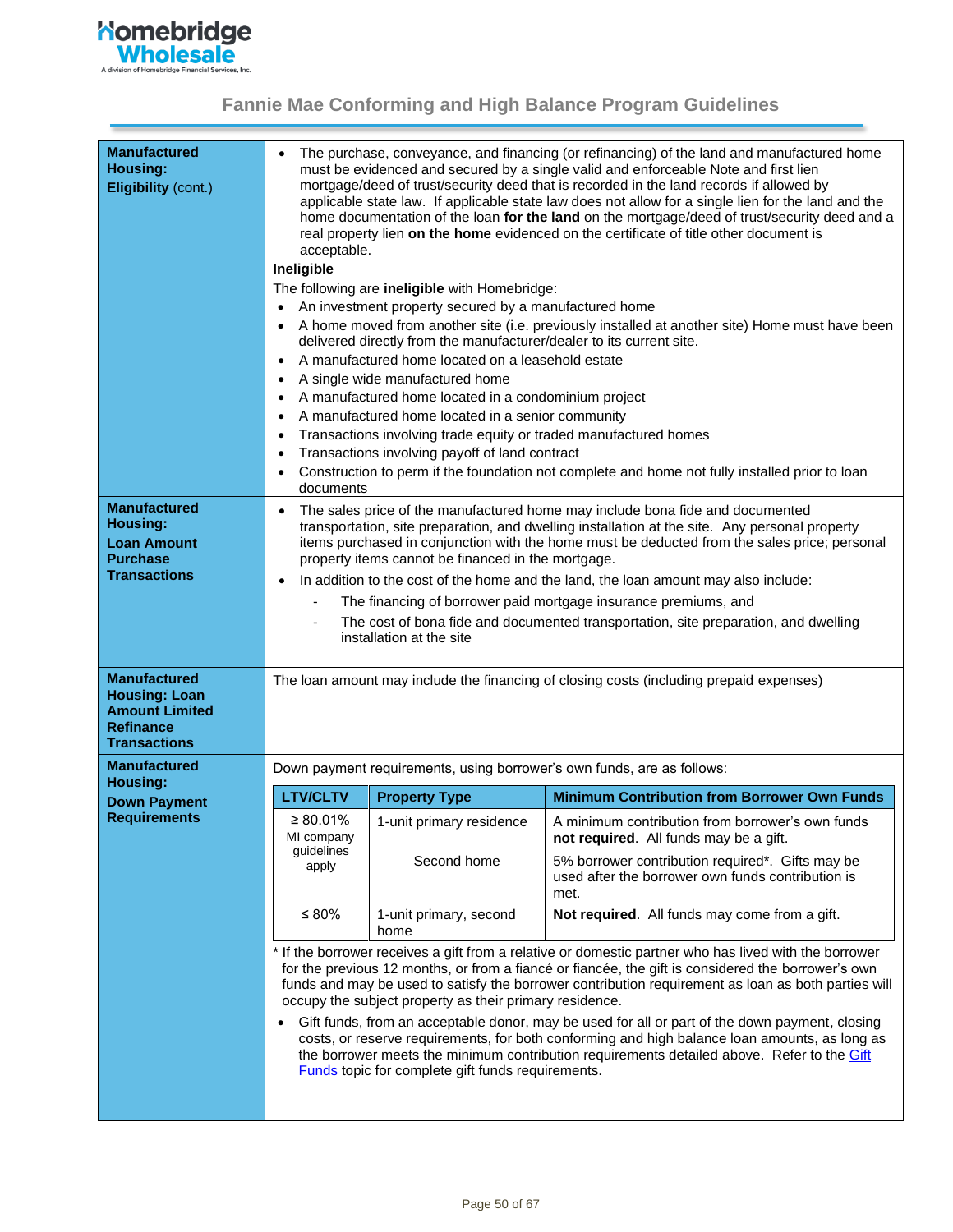

| <b>Manufactured</b><br><b>Housing:</b><br><b>Purchase</b><br><b>Transactions</b><br><b>LTV/CLTV Ratios</b>               | A purchase transaction may be used to finance the purchase of the manufactured home or the<br>manufactured home and the land. The land may be previously owned by the borrower, either<br>owned free and clear or subject to a mortgage that will be paid off with the proceeds of the new<br>purchase money loan. The borrower does not receive any cash back on a purchase transaction<br><b>New Manufactured Home</b><br>The LTV/CLTV for a newly built manufactured home is based on the lower of:<br>The sales price of the manufactured home plus:<br>The lowest sales price at which the land was sold during that 12 month period if the land<br>was purchased in the 12 months prior to the loan application date, or<br>The current appraised value of the land if the land was purchase more than 12 months<br>prior to the loan application date<br><b>OR</b><br>The "as completed" appraised value of the manufactured home and land<br><b>Existing Manufactured Home</b><br>The LTV/CLTV for a manufactured home that already exists on its foundation will be based on the<br>lower of:<br>The sales price of the home and the land, or<br>$\bullet$<br>The current appraised value of the home and the land, or<br>If the home was built in the 12 months prior to the loan application date, the lowest price at<br>which the home was previously sold during that 12 month period plus the lower of:                                                             |
|--------------------------------------------------------------------------------------------------------------------------|------------------------------------------------------------------------------------------------------------------------------------------------------------------------------------------------------------------------------------------------------------------------------------------------------------------------------------------------------------------------------------------------------------------------------------------------------------------------------------------------------------------------------------------------------------------------------------------------------------------------------------------------------------------------------------------------------------------------------------------------------------------------------------------------------------------------------------------------------------------------------------------------------------------------------------------------------------------------------------------------------------------------------------------------------------------------------------------------------------------------------------------------------------------------------------------------------------------------------------------------------------------------------------------------------------------------------------------------------------------------------------------------------------------------------------------------------------------------------------|
|                                                                                                                          | The current appraised value of the land, or                                                                                                                                                                                                                                                                                                                                                                                                                                                                                                                                                                                                                                                                                                                                                                                                                                                                                                                                                                                                                                                                                                                                                                                                                                                                                                                                                                                                                                        |
|                                                                                                                          | The lowest price at which the land was sold during that 12 month period (if applicable)                                                                                                                                                                                                                                                                                                                                                                                                                                                                                                                                                                                                                                                                                                                                                                                                                                                                                                                                                                                                                                                                                                                                                                                                                                                                                                                                                                                            |
| <b>Manufactured</b><br>Housing:<br><b>Limited Cash-out</b><br>Refinance<br><b>Transactions</b><br><b>LTV/CLTV Ratios</b> | A limited cash-out (rate/term) refinance involves the payoff of an existing mortgage secured by the<br>manufactured home and the land (or existing liens if the home and land were encumbered by<br>separate liens).<br>Proceeds of the new loan may be used to:<br>Pay off the outstanding principal balance of the first lien secured by the home and land or liens<br>٠<br>if home and land encumbered by separate liens<br>Pay off of the outstanding principal balance of an existing subordinate lien if the lien was used<br>$\bullet$<br>to purchase the home and/or the land<br>Finance closing costs (including prepaid expenses), and<br>$\bullet$<br>Provide cash back to the borrower not to exceed the lesser of 2% of the balance of the new<br>loan or \$2,000<br>The maximum LTV/CLTV is based on the lower of:<br>The current appraised value of the home and land, or<br>If the home was owned by the borrower for $<$ 12 months from the loan application date and:<br>Separate Liens: If the home and land are secured by separate liens, the lowest price at<br>which the home was previously sold during that 12-month period plus the lower of the<br>current appraised value of the land, OR the lowest sales price at which the land was sold<br>during the previous 12-months (if applicable)<br>Single Lien: If the home and land are secured by a single lien, the lowest price the home<br>and land were previously sold during that 12-month period |
| <b>Manufactured</b><br><b>Housing:</b><br><b>Cash-out</b><br><b>Transactions</b><br><b>LTV/CLTV Ratios</b>               | A cash-out transaction involves the payoff of an existing first lien or liens if home and land<br>encumbered by separate liens or allows the borrower to obtain a mortgage on a property<br>without an existing lien and take equity out of the property that may be used for any purpose.<br>To be eligible for a cash-out transaction the borrower must have owned both the home<br>and the land for a minimum of 12 months prior to the date of the loan application.<br>The maximum LTV/CLTV is based on the current appraised value of the home and land<br>$\bullet$                                                                                                                                                                                                                                                                                                                                                                                                                                                                                                                                                                                                                                                                                                                                                                                                                                                                                                         |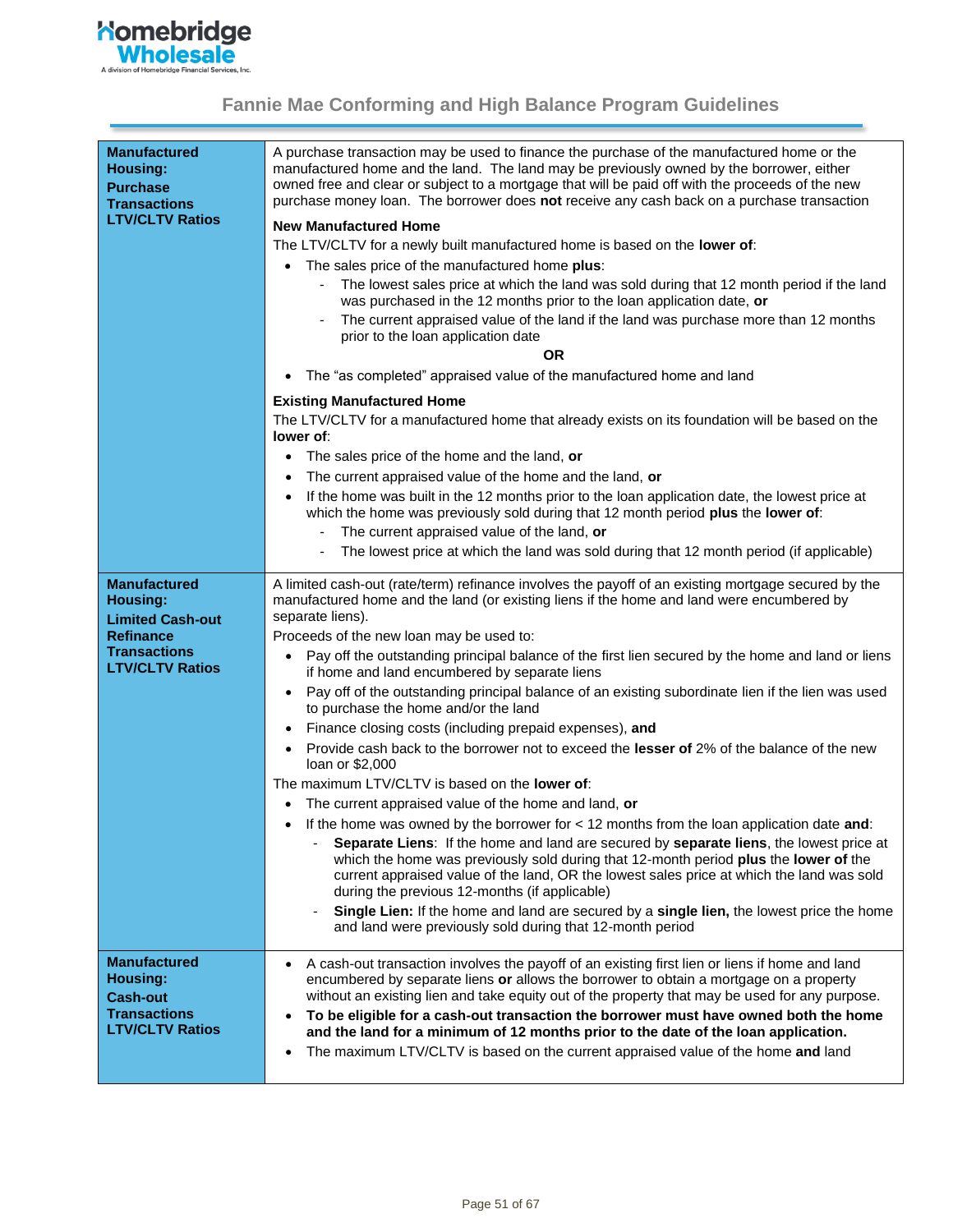

| <b>Manufactured</b><br><b>Housing: Required</b><br><b>Documentation</b> | <b>HUD Certification Label:</b> Verification of the HUD Certification Label: If the Certification Label is<br>$\bullet$<br>not attached to the manufactured home, an alternative to the HUD Certification Label is a<br>verification letter that provides the same information which must be provided from one of the<br>following:<br>$\blacksquare$<br>The <b>Institute for Building Technology and Safety</b> (IBTS), or<br>The In-Plant Primary Inspection Agency (IPIA), or<br>$\overline{\phantom{a}}$<br>The manufacturer of the manufactured home<br><b>AND</b><br>HUD Data Plate: Information as detailed in the appraisal topic must be included in the<br>$\bullet$<br>appraisal report |
|-------------------------------------------------------------------------|----------------------------------------------------------------------------------------------------------------------------------------------------------------------------------------------------------------------------------------------------------------------------------------------------------------------------------------------------------------------------------------------------------------------------------------------------------------------------------------------------------------------------------------------------------------------------------------------------------------------------------------------------------------------------------------------------|
|                                                                         | <b>AND</b>                                                                                                                                                                                                                                                                                                                                                                                                                                                                                                                                                                                                                                                                                         |
|                                                                         | Inspection Report - Required only when an Addition/Alteration made to Home: If an<br>$\bullet$<br>addition or alteration has been made to the original manufactured home one of the following is<br>required:                                                                                                                                                                                                                                                                                                                                                                                                                                                                                      |
|                                                                         | Evidence is provided that an inspection by a state agency to approve the modifications has<br>been completed (in states which require such inspections), OR                                                                                                                                                                                                                                                                                                                                                                                                                                                                                                                                        |
|                                                                         | The property must be inspected by a licensed professional engineer certifying the addition<br>or structural changes were completed in accordance with the HUD Manufactured<br><b>Construction Safety Standards.</b>                                                                                                                                                                                                                                                                                                                                                                                                                                                                                |
|                                                                         | NOTE: In either instance, a copy of the inspection report must be included in the loan file.                                                                                                                                                                                                                                                                                                                                                                                                                                                                                                                                                                                                       |
|                                                                         | AND (as applicable)                                                                                                                                                                                                                                                                                                                                                                                                                                                                                                                                                                                                                                                                                |
|                                                                         | Manufactured Home Installed on or after October 20, 2008:<br>$\bullet$<br>An Engineers Certification completed by a licensed engineer stating the home was<br>attached to the permanent foundation in accordance with the manufacturer's requirements<br>and the foundation meets all manufacturer and state/local requirements, OR<br>A copy of the Certification of Installation or comparable state specific form                                                                                                                                                                                                                                                                               |
|                                                                         | <b>OR</b>                                                                                                                                                                                                                                                                                                                                                                                                                                                                                                                                                                                                                                                                                          |
|                                                                         | Manufactured Home Installed prior to October 20, 2008:<br>$\bullet$<br>An Engineers Certification completed by a licensed engineer stating the home was<br>attached to the permanent foundation in accordance with the manufacturer's requirements                                                                                                                                                                                                                                                                                                                                                                                                                                                 |
|                                                                         | and the foundation meets all manufacturer and state/local requirements                                                                                                                                                                                                                                                                                                                                                                                                                                                                                                                                                                                                                             |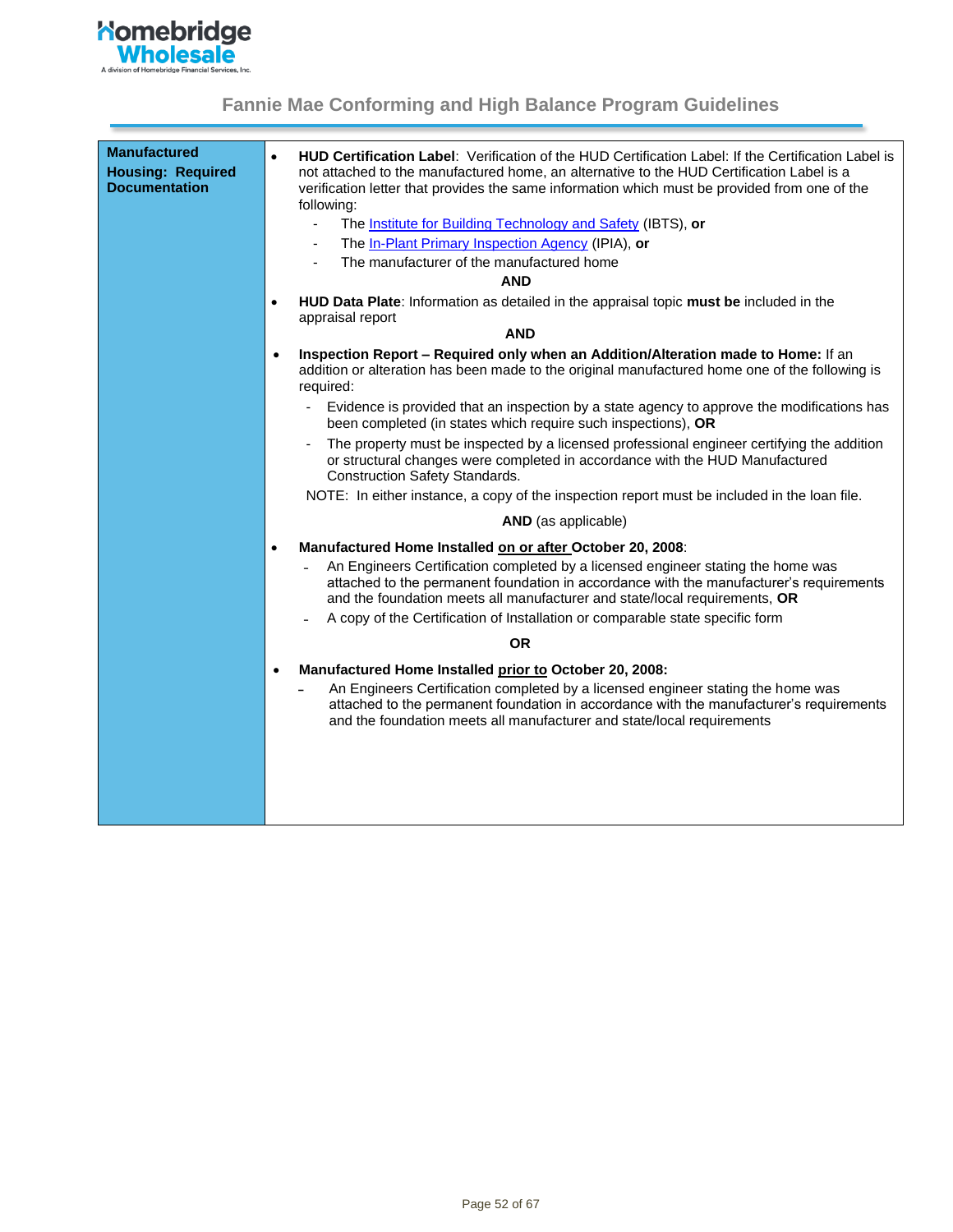

| <b>Manufactured</b><br><b>Housing:</b><br><b>Legal/Closing</b><br><b>Provisions</b> | The loan must be secured by both the manufactured home and the land on which it sits and must be<br>legally classified as real property under applicable state law. The owner of the home must own both<br>the home and the land. The following also applies:<br><b>ALTA Endorsement</b>                                                                                                                                                             |
|-------------------------------------------------------------------------------------|------------------------------------------------------------------------------------------------------------------------------------------------------------------------------------------------------------------------------------------------------------------------------------------------------------------------------------------------------------------------------------------------------------------------------------------------------|
|                                                                                     | An American Land Title Association (ALTA) Endorsement 7, 7.1 or 7.2 or other endorsement<br>allowing the home to be treated as real property is required and must be included in the loan file.                                                                                                                                                                                                                                                      |
|                                                                                     | <b>Closing Instructions</b>                                                                                                                                                                                                                                                                                                                                                                                                                          |
|                                                                                     | The following applies to closing instructions:                                                                                                                                                                                                                                                                                                                                                                                                       |
|                                                                                     | Closing instructions must be provided to the closing agent that instruct the agent to obtain the<br>required documentation evidencing the home is affixed to a permanent foundation on the land;<br>the certification of completion completed by the appraiser may also be evidence                                                                                                                                                                  |
|                                                                                     | If the home is located in a state that exempts the home from certificate of title requirements,                                                                                                                                                                                                                                                                                                                                                      |
|                                                                                     | In states that allow for the elimination of the certificate of title, the closing instructions must<br>instruct the closing agent to perform all necessary procedures to:                                                                                                                                                                                                                                                                            |
|                                                                                     | Assure the certificate of title to the manufactured home is properly retired, and                                                                                                                                                                                                                                                                                                                                                                    |
|                                                                                     | Provide the lender with documentation for the loan file                                                                                                                                                                                                                                                                                                                                                                                              |
|                                                                                     | <b>Closing Protection Letter (CPL)</b><br>An insured CPL is required for each mortgage securing the manufactured home. If an insured CPL<br>is not available it must be documented in the loan file                                                                                                                                                                                                                                                  |
|                                                                                     | <b>Certificate of Title</b>                                                                                                                                                                                                                                                                                                                                                                                                                          |
|                                                                                     | Evidence of the surrender of the certificate of title, or evidence that no certificate was issued is<br>required.                                                                                                                                                                                                                                                                                                                                    |
|                                                                                     | NOTE: If applicable state law does not allow the surrender of the certificate of title, the lien must be<br>indicated on the certificate                                                                                                                                                                                                                                                                                                             |
|                                                                                     | <b>Uniform Commercial Code (UCC)</b><br>If state law requires a UCC filing in order to perfect a security interest in the home, the filing is<br>required.                                                                                                                                                                                                                                                                                           |
|                                                                                     | <b>Affidavit of Affixture</b>                                                                                                                                                                                                                                                                                                                                                                                                                        |
|                                                                                     | The Affidavit of Affixture is the document that changes the manufactured home for personal to real<br>property. An Affidavit of Affixture must be signed by the borrower and Homebridge indicating their<br>intent the manufactured home be a permanent part of the real property securing the mortgage. The<br>Affidavit must be notarized and recorded and a copy must be included in the loan file. Loans<br>without the Affidavit are ineligible |
|                                                                                     | <b>Limited Power of Attorney</b>                                                                                                                                                                                                                                                                                                                                                                                                                     |
|                                                                                     | A Manufactured Housing Limited Power of Attorney signed by the borrower is required for any post-<br>close items pertaining to the conversion of the home from personal to real property. Any post-<br>closing documents must be included in the loan file.                                                                                                                                                                                          |
|                                                                                     | Security Instrument and Manufactured Home Rider                                                                                                                                                                                                                                                                                                                                                                                                      |
|                                                                                     | The security instrument must:                                                                                                                                                                                                                                                                                                                                                                                                                        |
|                                                                                     | Indicate that the manufactured home is an improvement to the land and an immovable fixture<br>or similar language that the manufactured home will be treated as real property under<br>applicable state law, and                                                                                                                                                                                                                                     |
|                                                                                     | Include a comprehensive description of the home and the land in the property section or on a<br>separate, attached addendum. The description must include:<br>The serial number or VIN (required for each unit),<br>Make,                                                                                                                                                                                                                            |
|                                                                                     | Model.<br>Size, and                                                                                                                                                                                                                                                                                                                                                                                                                                  |
|                                                                                     | Any other information required by applicable law to definitely identify the home.<br><b>Chattel Lien</b>                                                                                                                                                                                                                                                                                                                                             |
|                                                                                     | Transpotions with a shottel lian on the home and a mortgoge lian on the property are <b>ineligible</b>                                                                                                                                                                                                                                                                                                                                               |

Transactions with a chattel lien on the home and a mortgage lien on the property are **ineligible.**  Must ensure chattel lien(s) have been removed (if applicable)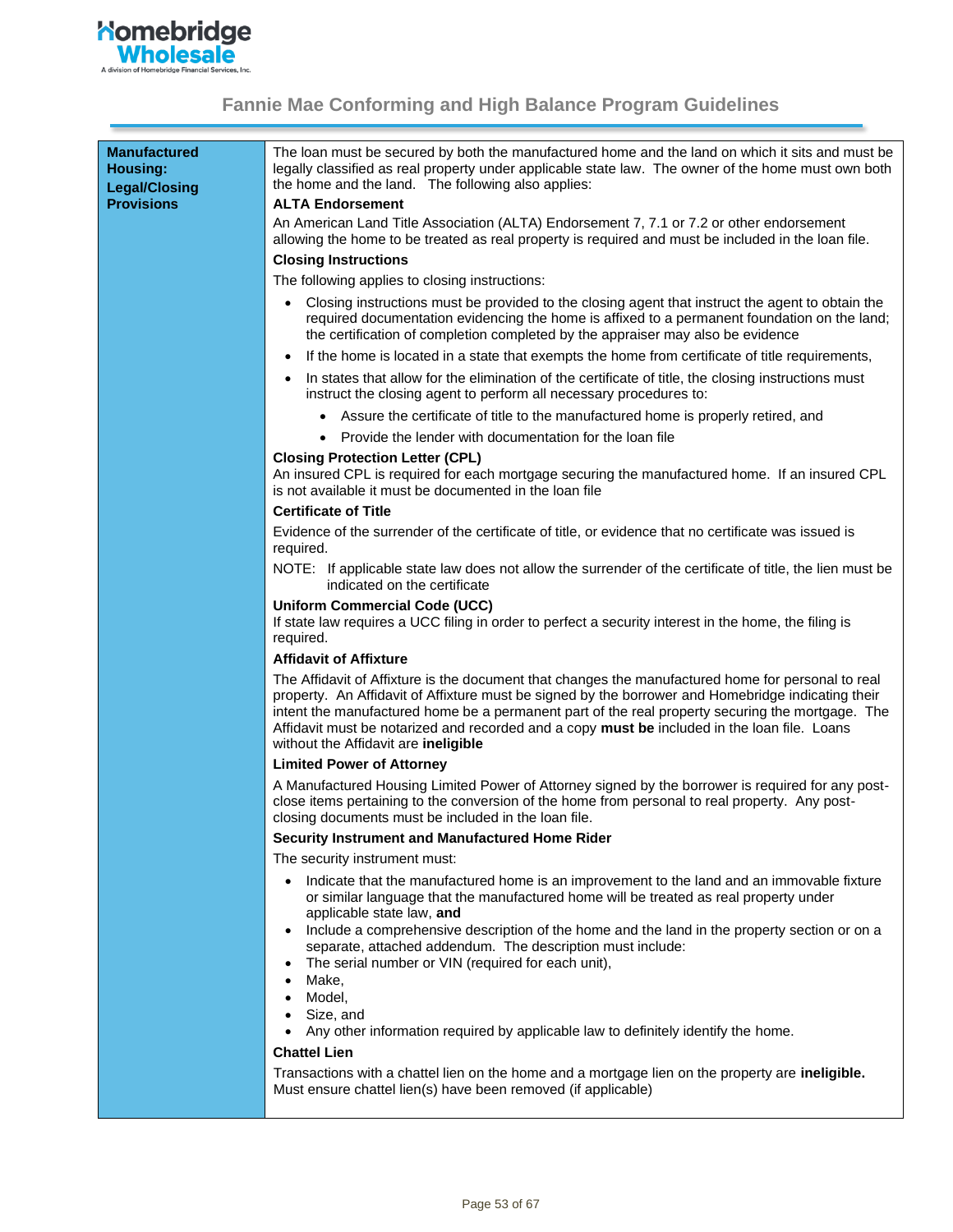

<span id="page-53-0"></span>

| <b>Mortgage Insurance</b> | $\bullet$ | Loans with > 80% LTV, mortgage insurance is required and are subject to MI guidelines. The<br>more restrictive of Homebridge or MI company guidelines apply. Links to review individual<br>MI Company guidelines are provided below. |           |                             |                          |              |  |
|---------------------------|-----------|--------------------------------------------------------------------------------------------------------------------------------------------------------------------------------------------------------------------------------------|-----------|-----------------------------|--------------------------|--------------|--|
|                           | $\bullet$ | DTI > 45%: Specific overlays apply and vary by MI company. Overlays are detailed on the<br>Homebridge MI Comparison chart located on the Homebridge website under "Reference<br>Guides - General" on the Working with Us page.       |           |                             |                          |              |  |
|                           | $\bullet$ | Eligible MI products:                                                                                                                                                                                                                |           |                             |                          |              |  |
|                           |           | - Borrower paid mortgage insurance (BPMI). Monthly or single premiums are eligible.                                                                                                                                                  |           |                             |                          |              |  |
|                           |           | Lender paid mortgage insurance (LPMI). Single premium only.                                                                                                                                                                          |           |                             |                          |              |  |
|                           | $\bullet$ | Eligible MI options:                                                                                                                                                                                                                 |           |                             |                          |              |  |
|                           |           | Financed MI eligible for BPMI single premium                                                                                                                                                                                         |           |                             |                          |              |  |
|                           |           | Non-refundable                                                                                                                                                                                                                       |           |                             |                          |              |  |
|                           |           | Refundable (eligible with BPMI single premium only)                                                                                                                                                                                  |           |                             |                          |              |  |
|                           |           | Renewal type: Level/constant                                                                                                                                                                                                         |           |                             |                          |              |  |
|                           | $\bullet$ | Homebridge approved MI companies are:                                                                                                                                                                                                |           |                             |                          |              |  |
|                           |           | Arch                                                                                                                                                                                                                                 |           |                             |                          |              |  |
|                           |           | <b>Essent</b>                                                                                                                                                                                                                        |           |                             |                          |              |  |
|                           |           | <b>Enact</b> (formerly Genworth)                                                                                                                                                                                                     |           |                             |                          |              |  |
|                           |           | Radian                                                                                                                                                                                                                               |           |                             |                          |              |  |
|                           | $\bullet$ | Non-traditional credit with DU "Approve/Eligible"                                                                                                                                                                                    |           |                             |                          |              |  |
|                           |           | Mortgage insurance must be obtained from one of the following MI providers:                                                                                                                                                          |           |                             |                          |              |  |
|                           |           | Essent,                                                                                                                                                                                                                              |           |                             |                          |              |  |
|                           |           | Genworth, or                                                                                                                                                                                                                         |           |                             |                          |              |  |
|                           |           | Radian                                                                                                                                                                                                                               |           |                             |                          |              |  |
|                           | $\bullet$ | Manufactured housing: MI must be obtained from Radian                                                                                                                                                                                |           |                             |                          |              |  |
|                           | $\bullet$ | Mortgage insurance coverage is determined by LTV and loan term as detailed below.                                                                                                                                                    |           |                             |                          |              |  |
|                           |           |                                                                                                                                                                                                                                      |           | <b>Required MI Coverage</b> |                          |              |  |
|                           |           | <b>Loan Term</b>                                                                                                                                                                                                                     | 80.01-85% | $85.01 - 90\%$              | <b>LTV</b><br>90.01-95%* | 95.01%-97%** |  |
|                           |           | 25/30 year                                                                                                                                                                                                                           | 12%       | 25%                         | 30%                      | 35%          |  |
|                           |           |                                                                                                                                                                                                                                      |           |                             |                          |              |  |
|                           |           | 10***/15/20 year                                                                                                                                                                                                                     | 6%        | 12%                         | 25%                      | 35%          |  |
|                           |           | *ARMs - maximum 90% LTV                                                                                                                                                                                                              |           |                             |                          |              |  |
|                           |           | $**$ > 95% - see 95.01%-97% LTV topic for restrictions                                                                                                                                                                               |           |                             |                          |              |  |
|                           |           | ***10 year term ineligible with 95.01%-97% LTV                                                                                                                                                                                       |           |                             |                          |              |  |
| Mortgage Insurance -      |           | New York state statute supersedes Fannie Mae standard requirements for calculating the LTV used                                                                                                                                      |           |                             |                          |              |  |
| <b>New York</b>           |           | for determining the need for mortgage insurance. The following applies to loans secured by<br>properties in New York:                                                                                                                |           |                             |                          |              |  |
|                           |           | <b>Calculating the LTV to Determine if MI Required</b>                                                                                                                                                                               |           |                             |                          |              |  |
|                           |           | • The appraised value is always used to calculate the LTV ratio to determine whether or not                                                                                                                                          |           |                             |                          |              |  |
|                           |           | mortgage insurance is required. If MI required determine coverage as outlined below.                                                                                                                                                 |           |                             |                          |              |  |
|                           |           | Determining the Required Amount of MI Coverage                                                                                                                                                                                       |           |                             |                          |              |  |
|                           |           | If mortgage insurance is required the lesser of the appraised value or the sales price is used                                                                                                                                       |           |                             |                          |              |  |
|                           |           | to calculate the LTV ratio that determines the amount/percentage of mortgage insurance                                                                                                                                               |           |                             |                          |              |  |
|                           |           | coverage required (see Required MI Coverage chart above for required coverage amounts by                                                                                                                                             |           |                             |                          |              |  |
|                           |           | LTV/Loan Term)                                                                                                                                                                                                                       |           |                             |                          |              |  |
|                           |           |                                                                                                                                                                                                                                      |           |                             |                          |              |  |
|                           |           |                                                                                                                                                                                                                                      |           |                             |                          |              |  |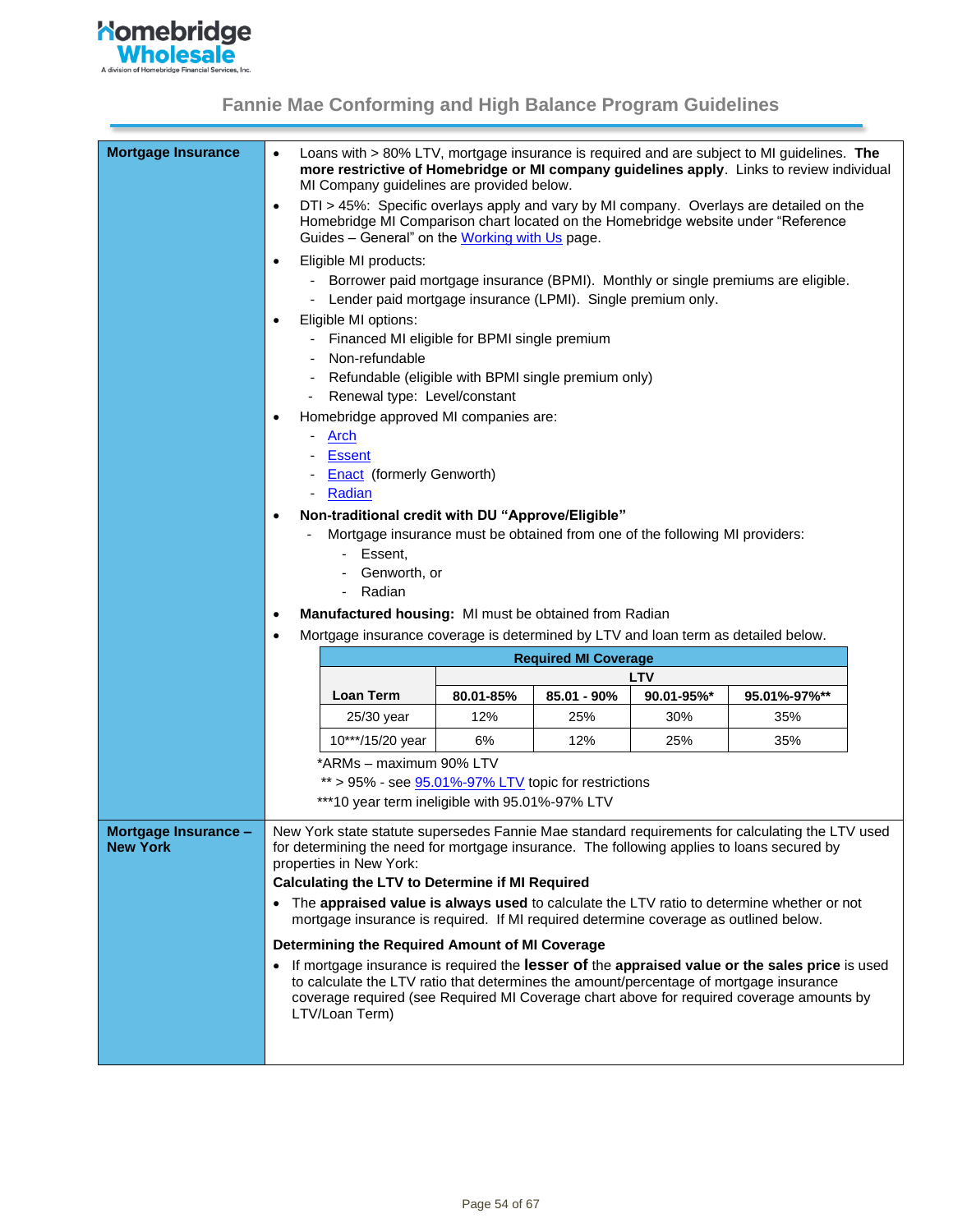

<span id="page-54-0"></span>

| Mortgage/Rental<br><b>History</b> | Per DU Findings however the mortgage /rental rating cannot have any $\geq 60$ day lates in the<br>$\bullet$<br>previous 12 months                                                                                                                   |  |  |  |  |
|-----------------------------------|-----------------------------------------------------------------------------------------------------------------------------------------------------------------------------------------------------------------------------------------------------|--|--|--|--|
|                                   | NOTE:<br>If DU allows any delinquencies a satisfactory explanation of the delinquency is<br>required and is subject to underwriter review and acceptance                                                                                            |  |  |  |  |
|                                   | Timeshares are not considered mortgage debt by Fannie Mae and are not subject to<br>mortgage history requirements. Fannie Mae considers timeshares to be installment<br>debt.                                                                       |  |  |  |  |
|                                   | The credit report must reflect the most recent 12 months activity<br>$\bullet$                                                                                                                                                                      |  |  |  |  |
|                                   | Mortgage must be current for the month closing<br>$\bullet$                                                                                                                                                                                         |  |  |  |  |
|                                   | Copies of rent checks are required to document rental payment history subject to DU Findings.<br>$\bullet$<br>In lieu of rent checks, at the underwriter's discretion the following may be acceptable:                                              |  |  |  |  |
|                                   | A direct verification of rent (VOR) provided by a professional management company, or                                                                                                                                                               |  |  |  |  |
|                                   | Copies of money orders                                                                                                                                                                                                                              |  |  |  |  |
|                                   | <b>Forbearance Plan Policy</b>                                                                                                                                                                                                                      |  |  |  |  |
|                                   | The policy below applies to the subject property and to any other real estate mortgage loan where<br>the borrower is in a forbearance plan,                                                                                                         |  |  |  |  |
|                                   | <b>Subject Property Lien (Loan being Refinanced) and is Current</b>                                                                                                                                                                                 |  |  |  |  |
|                                   | • If the borrower is current and has not missed a payment, the loan is eligible                                                                                                                                                                     |  |  |  |  |
|                                   | <b>Other REO OR Subordinating Second Lien and is Current</b>                                                                                                                                                                                        |  |  |  |  |
|                                   | The loan is eligible if the borrower is current and has never missed a payment, and                                                                                                                                                                 |  |  |  |  |
|                                   | $\bullet$<br>Written evidence, provided directly from the servicer, confirming the forbearance plan has                                                                                                                                             |  |  |  |  |
|                                   | been withdrawn, closed or cancelled prior to the closing of the new subject loan required.                                                                                                                                                          |  |  |  |  |
|                                   | NOTE: Documentation must be obtained for loans in a forbearance plan and for loans where<br>borrower inquired about forbearance and the servicer flags the inquiry                                                                                  |  |  |  |  |
|                                   |                                                                                                                                                                                                                                                     |  |  |  |  |
|                                   | Subject Property, Subordinating Second Lien, AND Other REO NOT Current/Missed                                                                                                                                                                       |  |  |  |  |
|                                   | <b>Payment AND Loan is Brought Current (Reinstatement)</b>                                                                                                                                                                                          |  |  |  |  |
|                                   | If the borrower has brought the loan current (aka reinstatement), using their own funds, the<br>loan is eligible subject to:                                                                                                                        |  |  |  |  |
|                                   | The funds used to bring the loan current must be the borrower's own funds and must be<br>sourced and seasoned, and                                                                                                                                  |  |  |  |  |
|                                   | The borrower cannot have entered into a forbearance repayment plan or loan<br>modification agreement, and                                                                                                                                           |  |  |  |  |
|                                   | Proceeds from a refinance cannot be used to bring the loan current or, if cash-out, to<br>reinstate the mortgage on other REO, and                                                                                                                  |  |  |  |  |
|                                   | The payoff cannot include any deferred or missed payments                                                                                                                                                                                           |  |  |  |  |
|                                   | Other REO or Subordinating Second ONLY: Written evidence must be provided<br>directly from the servicer confirming that the forbearance plan has been with withdrawn<br>or otherwise close out/canceled prior to closing of our new Homebridge loan |  |  |  |  |
|                                   | <b>Subject Property AND Other REO NOT Current/Missed Payment AND Borrower in</b>                                                                                                                                                                    |  |  |  |  |
|                                   | Forbearance Repayment Plan, Loan Modification, Payment Deferral, or Other Loss                                                                                                                                                                      |  |  |  |  |
|                                   | <b>Mitigation Solution</b>                                                                                                                                                                                                                          |  |  |  |  |
|                                   | • The following applies to loans in a repayment plan, had a loan modification, payment deferral or<br>any other loss mitigation solution.                                                                                                           |  |  |  |  |
|                                   | The loan is eligible if the borrower has made three (3) on-time payments per the<br>applicable agreement                                                                                                                                            |  |  |  |  |
|                                   | When the above requirement is met for the existing mortgage being refinanced, the new<br>loan amount may include the full amount required to satisfy the existing mortgage                                                                          |  |  |  |  |
|                                   | NOTE: The borrower is only required to have made the three (3) consecutive payments;<br>completion of the applicable plan is not required                                                                                                           |  |  |  |  |
|                                   |                                                                                                                                                                                                                                                     |  |  |  |  |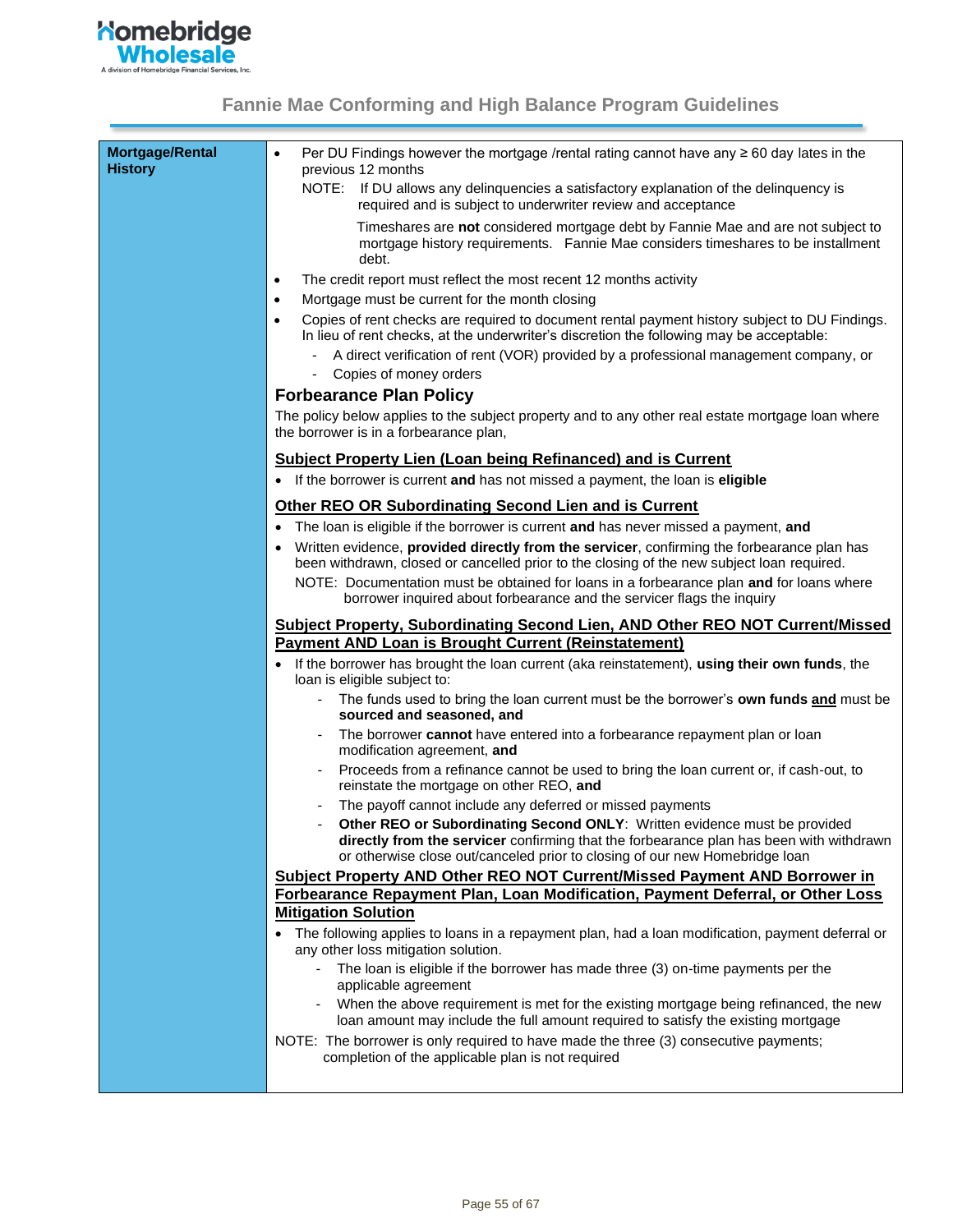

<span id="page-55-0"></span>

| Non-Arm's Length or<br><b>Identity of Interest</b> | A non-arm's length transaction is a purchase transaction where the is a relationship or business<br>$\bullet$<br>affiliation between the buyer and seller of the property                                                                                                                                                                                                                                                                                                                |
|----------------------------------------------------|------------------------------------------------------------------------------------------------------------------------------------------------------------------------------------------------------------------------------------------------------------------------------------------------------------------------------------------------------------------------------------------------------------------------------------------------------------------------------------------|
| <b>Transactions</b>                                | Non-arm's length transactions are eligible for re-sale properties on all occupancy types.<br>$\bullet$                                                                                                                                                                                                                                                                                                                                                                                   |
|                                                    | When a non-arm's length transaction occurs on a property that is new construction, the<br>$\bullet$<br>property must be a primary residence only. Non-arm's length transactions on new construction<br>properties are ineligible if the property is a second home or investment.                                                                                                                                                                                                         |
|                                                    | An identity of interest transaction involves parties who are not related and do not have close<br>$\bullet$<br>personal ties, however they have a strong interest in the transaction. Identity of interest<br>transactions are eligible on owner-occupied transactions, however additional review will be<br>required to ensure validity of the transaction, value, etc. Additional documentation and/or a<br>desk review or second appraisal may be required at underwriter discretion. |
| <b>Occupancy</b>                                   | 1-4 unit owner-occupied primary residence<br>$\bullet$                                                                                                                                                                                                                                                                                                                                                                                                                                   |
|                                                    | A borrower who is a service member and is unable to occupy the property, as required by<br>the security instrument, because they are currently on active duty, are eligible subject to<br>the following:                                                                                                                                                                                                                                                                                 |
|                                                    | A copy of the borrower's military orders must be obtained, and                                                                                                                                                                                                                                                                                                                                                                                                                           |
|                                                    | The military orders must indicate the borrower will be absent from the subject<br>primary residence property as of the date the owner-occupancy must be established<br>as required by the security instrument (generally 60 days from loan closing)                                                                                                                                                                                                                                      |
|                                                    | 1 - unit second home. Property must be occupied by the borrower for some portion of the year<br>$\bullet$<br>and be suitable for year-round occupancy. Additionally, the property cannot be subject to any<br>agreements that give a management firm control over the property, be a timeshare or a rental<br>property.                                                                                                                                                                  |
|                                                    | NOTE: Second home properties where rental income is received are eligible as long as the<br>rental income is not used for qualifying and all other second home property<br>requirements are met                                                                                                                                                                                                                                                                                          |
|                                                    | 1-4 unit investment (non-owner occupied). Investment ineligible when secured by<br>$\bullet$<br>manufactured home                                                                                                                                                                                                                                                                                                                                                                        |
| <b>Power of Attorney</b>                           | A durable Power of Attorney (POA) is allowed on a case-by-case basis on purchase and rate/term<br>refinance transactions only subject to all of the following:                                                                                                                                                                                                                                                                                                                           |
|                                                    | Must be specific to the transaction<br>$\bullet$                                                                                                                                                                                                                                                                                                                                                                                                                                         |
|                                                    | Must include the borrower name, property address and loan amount                                                                                                                                                                                                                                                                                                                                                                                                                         |
|                                                    | The POA must be fully executed and notarized<br>$\bullet$                                                                                                                                                                                                                                                                                                                                                                                                                                |
|                                                    | The borrower must sign the application and disclosures<br>$\bullet$                                                                                                                                                                                                                                                                                                                                                                                                                      |
|                                                    | Homebridge to review and approve prior to loan closing<br>$\bullet$                                                                                                                                                                                                                                                                                                                                                                                                                      |
|                                                    | The POA must be recorded along with the mortgage.<br>$\bullet$                                                                                                                                                                                                                                                                                                                                                                                                                           |
|                                                    | NOTE: A POA is ineligible on a cash-out transaction, no exceptions                                                                                                                                                                                                                                                                                                                                                                                                                       |
| <b>Prepayment Penalty</b>                          | Not permitted                                                                                                                                                                                                                                                                                                                                                                                                                                                                            |
| <b>Products</b>                                    | Fixed Rate: 10, 15, 20, 25, and 30 yr (10 year conforming loan amounts only and $\leq$ 95% LTV)<br>$\bullet$                                                                                                                                                                                                                                                                                                                                                                             |
|                                                    | ARMs (temporarily unavailable) 5/6, 7/6, and 10/6; Index: SOFR 30-Day Average<br>٠                                                                                                                                                                                                                                                                                                                                                                                                       |
|                                                    | Margin: 3.00                                                                                                                                                                                                                                                                                                                                                                                                                                                                             |
|                                                    | 5/6 ARM; Caps 2/1/5; qualified at the greater of the fully indexed rate or the Note rate<br>plus 2%                                                                                                                                                                                                                                                                                                                                                                                      |
|                                                    | 7/6 and 10/6 ARM; Caps: 5/1/5; qualified at the greater of the fully indexed rate or Note<br>$\overline{\phantom{a}}$<br>rate.                                                                                                                                                                                                                                                                                                                                                           |
|                                                    | <b>Reminders:</b>                                                                                                                                                                                                                                                                                                                                                                                                                                                                        |
|                                                    | 97% LTV eligible for fixed rate only with 15, 20, or 30 year loan term                                                                                                                                                                                                                                                                                                                                                                                                                   |
|                                                    | <b>Manufactured home transactions:</b>                                                                                                                                                                                                                                                                                                                                                                                                                                                   |
|                                                    | Fixed rate only                                                                                                                                                                                                                                                                                                                                                                                                                                                                          |
|                                                    | Cash-out 15 or 20 year term only; > 20 year loan term ineligible                                                                                                                                                                                                                                                                                                                                                                                                                         |
|                                                    |                                                                                                                                                                                                                                                                                                                                                                                                                                                                                          |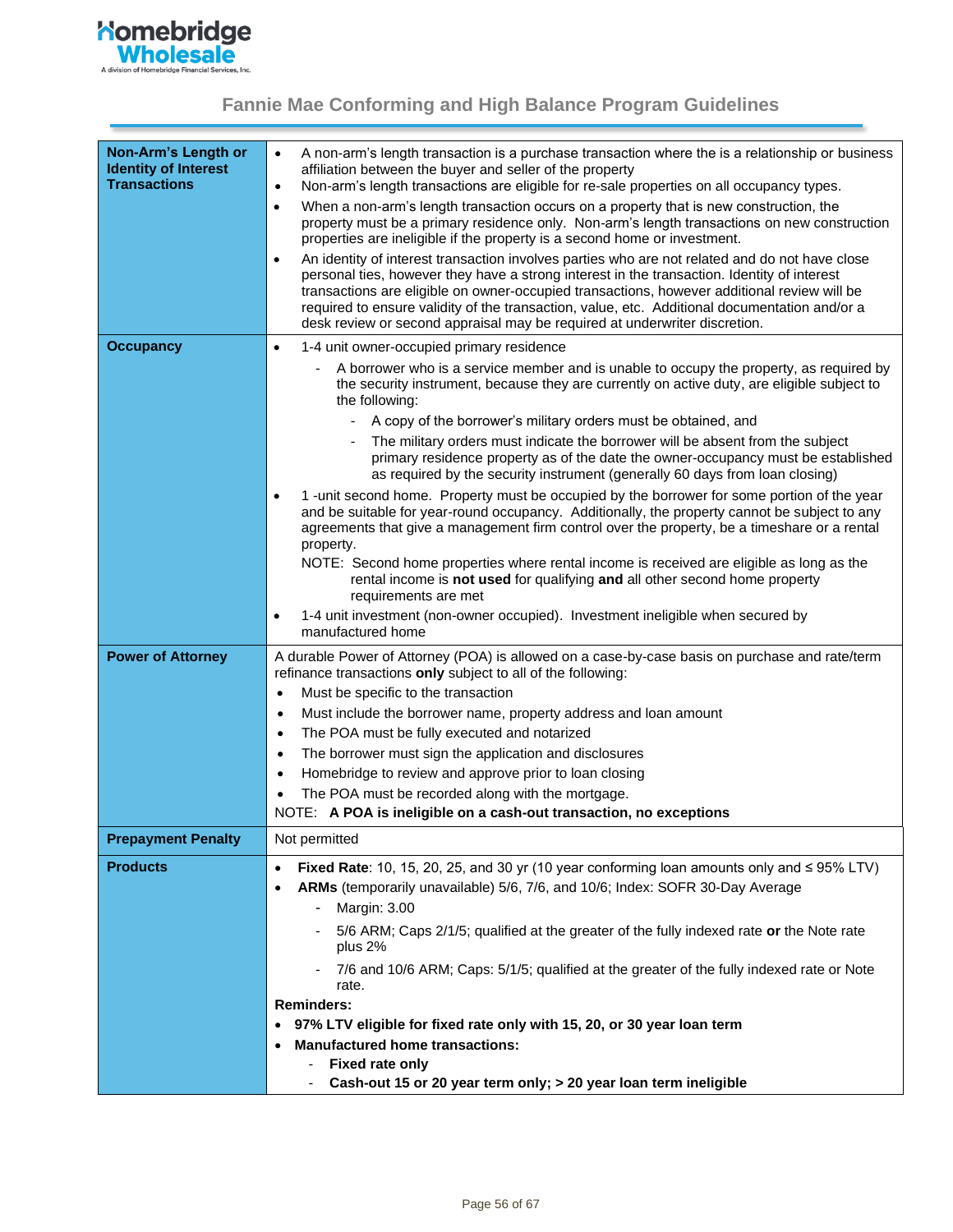

<span id="page-56-0"></span>

| <b>Properties - Eligible</b> | Single family residence<br>$\bullet$                                                                                                                                                                                                                                                                                                                                                                                          |
|------------------------------|-------------------------------------------------------------------------------------------------------------------------------------------------------------------------------------------------------------------------------------------------------------------------------------------------------------------------------------------------------------------------------------------------------------------------------|
|                              | 2-4 units<br>$\bullet$                                                                                                                                                                                                                                                                                                                                                                                                        |
|                              | PUDs (attached/detached)<br>$\bullet$                                                                                                                                                                                                                                                                                                                                                                                         |
|                              | Condominium (attached/detached), Fannie Mae warrantable<br>$\bullet$                                                                                                                                                                                                                                                                                                                                                          |
|                              | Leaseholds meeting all Fannie Mae requirements including Fannie Mae's first-lien<br>$\bullet$<br>enforceability. The lease must extend a minimum of five (5) years beyond the mortgage<br>maturity.                                                                                                                                                                                                                           |
|                              | Community Land Trusts meeting all Fannie Mae requirements. 1-2 unit primary residence only;<br>$\bullet$<br>manufactured ineligible. The ground lease must extend a minimum of five (5) years beyond the<br>mortgage maturity                                                                                                                                                                                                 |
|                              | Modular/prefabricated properties 1-unit only. Factory built but not built on a permanent<br>$\bullet$<br>chassis; built on site similar to stick-built homes; permanently affixed to the foundation; must<br>conform to local building codes. Property is legally classified as real property and assumes<br>characteristics of stick-built such as permanent connections to water, electrical and waste<br>disposal systems. |
|                              | Multi-wide (double/triple) manufactured home that is a minimum of 20 feet wide. Owner-<br>$\bullet$<br>occupied primary residence and second home only (excluding manufactured homes on<br>leasehold estates; manufactured homes on leasehold estates are ineligible). Manufactured<br>homes also ineligible on transactions where none of the borrowers have a credit score                                                  |
| <b>Properties - Eligible</b> | Project review must be completed within 180 days prior to the Note date.<br>$\bullet$                                                                                                                                                                                                                                                                                                                                         |
| <b>Condominiums</b>          | Projects with Fannie Mae PERS approval or projects with a project acceptance certification<br>$\bullet$<br>through CPM are eligible if documentation of the PERS or CPM acceptance is provided.                                                                                                                                                                                                                               |
|                              | Fannie Mae Limited Reviews are eligible for established projects subject to Fannie Mae<br>guidelines. When a Limited Review is performed, the following LTV restrictions (all states<br>except Florida) apply:                                                                                                                                                                                                                |
|                              | Owner occupied maximum LTV 90%                                                                                                                                                                                                                                                                                                                                                                                                |
|                              | Second home and investment maximum LTV 75%                                                                                                                                                                                                                                                                                                                                                                                    |
|                              | A project review may be waived on rate/term refinance transactions when the loan being<br>refinanced is owned by Fannie Mae and all of the following requirements are met:                                                                                                                                                                                                                                                    |
|                              | The LTV is $\leq$ 80% (the CLTV may be higher), and                                                                                                                                                                                                                                                                                                                                                                           |
|                              | The project has the required project-related property and flood insurance (if applicable)<br>coverage, and                                                                                                                                                                                                                                                                                                                    |
|                              | The project is not an ineligible project per Fannie Mae guidelines. Refer to the Ineligible<br>Condominium and Attached PUD Project Characteristic Reference Guide for a list of<br>ineligible project types                                                                                                                                                                                                                  |
|                              | A project review may also be waived on a site condo the meets Fannie Mae requirements.<br>Fannie Mae defines a site condo as a detached condo in a condo project that meets all of the<br>following:                                                                                                                                                                                                                          |
|                              | - The project:                                                                                                                                                                                                                                                                                                                                                                                                                |
|                              | Consists of all single- family detached units and the owners own the land and<br>$\blacksquare$<br>improvements, and                                                                                                                                                                                                                                                                                                          |
|                              | Has minimal common elements (e.g. signage, undeveloped green space), and                                                                                                                                                                                                                                                                                                                                                      |
|                              | Does not own any common amenities including, but not limited to, swimming pool,<br>$\overline{\phantom{a}}$<br>fitness or recreational facility, playground, laundry facility, or clubhouse, and                                                                                                                                                                                                                              |
|                              | Does not own or is not responsible for maintaining its own roads, street signage,<br>electricity, water, sewage, and snow or garbage removal, and                                                                                                                                                                                                                                                                             |
|                              | Has minimal or no involvement with an HOA, including little or no dues, no special<br>assessments, and no road, amenity or common element maintenance, and                                                                                                                                                                                                                                                                    |
|                              | Requires unit owners to carry their own individual hazard insurance, liability, flood,<br>and/or any other applicable insurance required.                                                                                                                                                                                                                                                                                     |
|                              | Established projects with an FHA approval are eligible<br>$\bullet$                                                                                                                                                                                                                                                                                                                                                           |
|                              | Two-to-four unit condo projects do not require a review however the project must be an eligible<br>$\bullet$<br>project as defined by Fannie Mae and Fannie Mae insurance requirements must be met.                                                                                                                                                                                                                           |
|                              | (cont. on next page)                                                                                                                                                                                                                                                                                                                                                                                                          |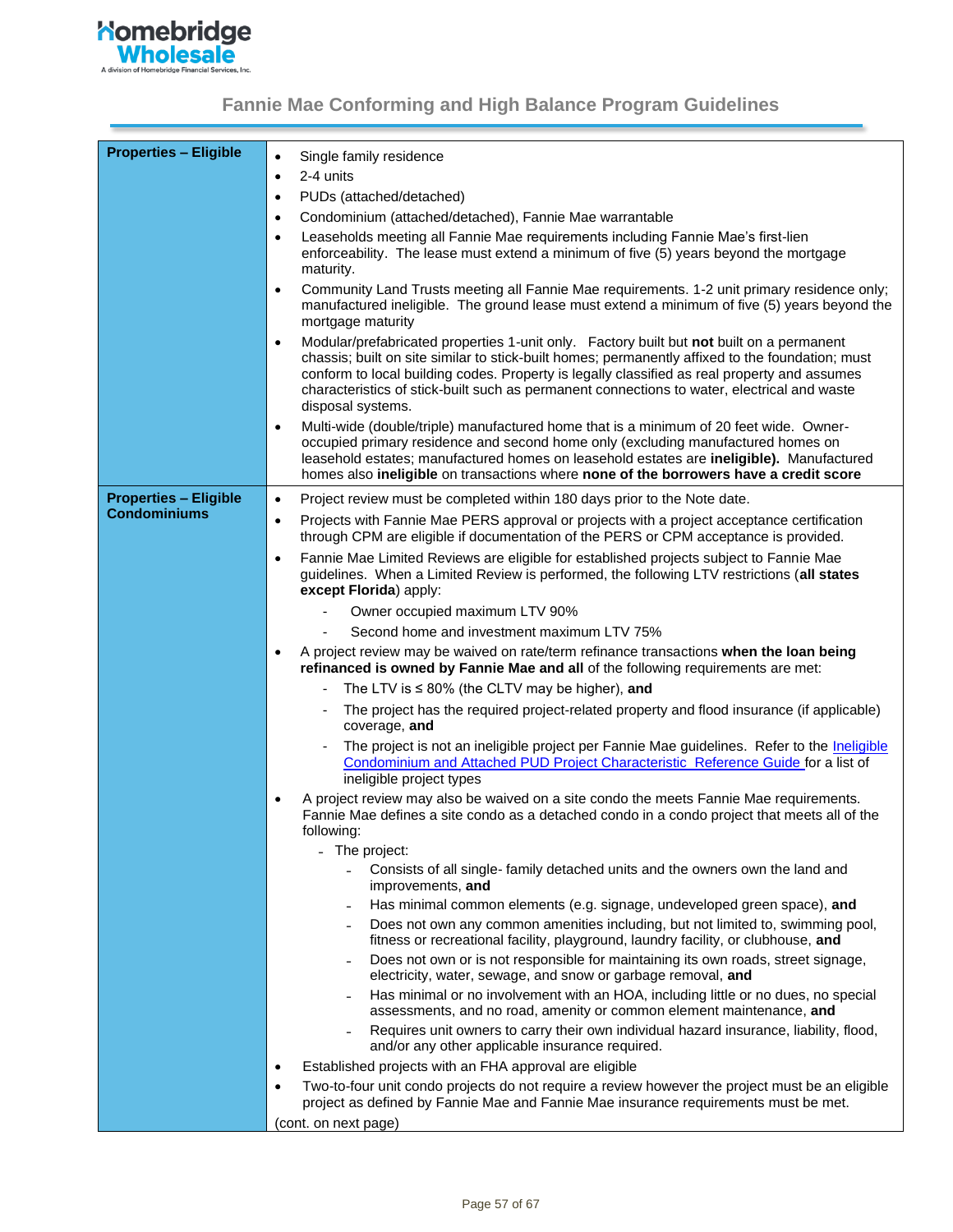

| <b>Properties - Eligible</b><br><b>Condominiums (cont.)</b> | Projects where the HOA (or developer if not turned over to the HOA) is a party to litigation,<br>$\bullet$<br>arbitration, mediation or other dispute are only eligible in the following circumstances:                                                                                         |
|-------------------------------------------------------------|-------------------------------------------------------------------------------------------------------------------------------------------------------------------------------------------------------------------------------------------------------------------------------------------------|
|                                                             | The litigation amount is known, the insurance company has committed to providing<br>defense, and the litigation amount is covered by the insurance policy, or                                                                                                                                   |
|                                                             | The litigation/arbitration involves non-monetary neighbor disputes regarding the rights of<br>enjoyment, or                                                                                                                                                                                     |
|                                                             | The HOA is the plaintiff in the litigation but it can be determined that the matter is minor<br>$\overline{\phantom{a}}$<br>in nature with insignificant impact to the financial status of the condo project.                                                                                   |
|                                                             | <b>Florida Specific</b><br>$\bullet$                                                                                                                                                                                                                                                            |
|                                                             | New condo projects require PERS approval                                                                                                                                                                                                                                                        |
|                                                             | Established Project Review is eligible for established projects                                                                                                                                                                                                                                 |
|                                                             | Limited Review for established condo project eligible as follows:                                                                                                                                                                                                                               |
|                                                             | Maximum 75%/90% LTV/CLTV for owner-occupied                                                                                                                                                                                                                                                     |
|                                                             | Maximum 70%/75% LTV/CLTV for second home and investment                                                                                                                                                                                                                                         |
|                                                             | Significant Deferred Maintenance/Unsafe Conditions: Projects with 5+ Units                                                                                                                                                                                                                      |
|                                                             | The following applies to projects with five (5) or more attached units, regardless of the type of<br>project review or review waiver                                                                                                                                                            |
|                                                             | Fannie Mae will no longer purchase loans secured by a condo in project with:                                                                                                                                                                                                                    |
|                                                             | Significant deferred maintenance, or<br>$\bullet$                                                                                                                                                                                                                                               |
|                                                             | A directive from a regulatory authority or inspection agency for the project to make repairs due<br>٠<br>to unsafe conditions, or                                                                                                                                                               |
|                                                             | A project that has failed to obtain an acceptable certificate of occupancy or pass local<br>regulatory inspections or recertifications                                                                                                                                                          |
|                                                             | Significant deferred maintenance includes deficiencies that meet one or more of the following:                                                                                                                                                                                                  |
|                                                             | Full or partial evacuation of the building to complete repairs is required for more than 7 days or<br>$\bullet$<br>for an unknown timeframe, or                                                                                                                                                 |
|                                                             | The project has deficiencies, defects, substantial damage, or deferred maintenance that:<br>$\bullet$                                                                                                                                                                                           |
|                                                             | Is severe enough to affect the safety, soundness, structural integrity, or habitability of the<br>project, and/or                                                                                                                                                                               |
|                                                             | The project needs substantial repairs and rehabilitation, including many major<br>components, and/or                                                                                                                                                                                            |
|                                                             | Impedes the safe and sound functioning of one or more of the building's major structural<br>or mechanical elements (e.g. foundation, roof, load bearing structures, electrical system,<br>HVAC, or plumbing)                                                                                    |
|                                                             | Projects will remain ineligible until the required repairs have been made and the repairs<br>documented. Acceptable documentation, showing repairs have been completed in a manner that<br>resolves the building's safety, soundness, structural integrity, or habitability concerns, includes: |
|                                                             | An engineering or inspection report, or                                                                                                                                                                                                                                                         |
|                                                             | Certificate of occupancy, or<br>$\bullet$                                                                                                                                                                                                                                                       |
|                                                             | Other substantially similar documentation                                                                                                                                                                                                                                                       |
|                                                             | Special Assessments: Projects with 5+ Attached Units                                                                                                                                                                                                                                            |
|                                                             | If the project has any current or planned special assessment, even if paid in full for the subject<br>unit, the Homebridge underwriter must review the assessment for acceptability. The following<br>documentation is required and must be retained in the loan file:                          |
|                                                             | The reason for the special assessment, and<br>$\bullet$                                                                                                                                                                                                                                         |
|                                                             | The total amount assessed and the repayment terms, and<br>$\bullet$                                                                                                                                                                                                                             |
|                                                             | Documentation to support no negative impact to the financial stability, viability, condition, and<br>٠<br>marketability of the project, and                                                                                                                                                     |
|                                                             | Borrower qualification with any outstanding special assessment payment<br>$\bullet$                                                                                                                                                                                                             |
|                                                             | Additionally, the following applies:                                                                                                                                                                                                                                                            |
|                                                             | The financial documents, confirming the association has the ability to fund any repairs, must be<br>$\bullet$<br>obtained                                                                                                                                                                       |
|                                                             | If the special assessment is related to safety, soundness, structural integrity, or habitability, all<br>$\bullet$<br>related repairs must be fully completed, or the project is ineligible                                                                                                     |
|                                                             | If the appraiser is unable to determine that there is no adverse impact, the project is ineligible<br>٠                                                                                                                                                                                         |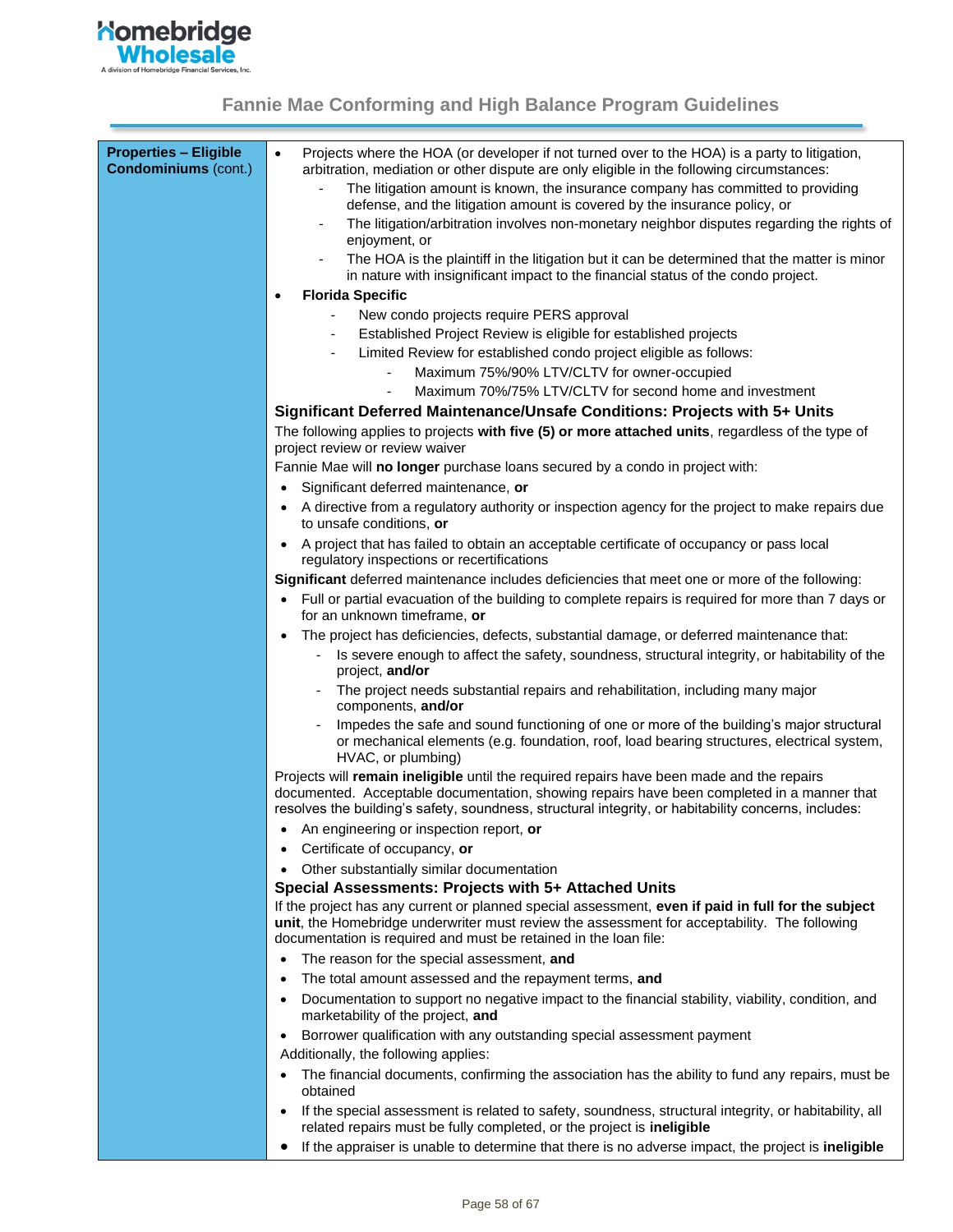

| <b>Properties - Ineligible</b> | Non-warrantable condominiums                                                                                                                                               |
|--------------------------------|----------------------------------------------------------------------------------------------------------------------------------------------------------------------------|
|                                | $\bullet$                                                                                                                                                                  |
|                                | Condo projects with significant deferred maintenance/unsafe conditions<br>$\bullet$                                                                                        |
|                                | New or newly converted condominium projects in Florida without a PERS approval<br>$\bullet$                                                                                |
|                                | Condominiums < 450 square feet<br>$\bullet$                                                                                                                                |
|                                | Cooperative projects<br>$\bullet$                                                                                                                                          |
|                                | Condo Hotels (projects managed or operated as hotel/motel, hotel/motel conversions)<br>$\bullet$                                                                           |
|                                | Unique properties<br>$\bullet$                                                                                                                                             |
|                                | Properties in Hawaii located in lava zones 1 or 2.<br>$\bullet$                                                                                                            |
|                                | Agricultural-type properties, farms, orchards, ranches<br>$\bullet$                                                                                                        |
|                                | Properties zoned for agricultural use<br>$\bullet$                                                                                                                         |
|                                | Rural property > 10 acres<br>$\bullet$                                                                                                                                     |
|                                | Commercial property<br>$\bullet$                                                                                                                                           |
|                                | An investment property secured by a manufactured home<br>$\bullet$                                                                                                         |
|                                | Single wide manufactured/mobile homes<br>$\bullet$                                                                                                                         |
|                                | Manufactured home located on a leasehold estate<br>$\bullet$                                                                                                               |
|                                | Manufactured home located in a condo project<br>$\bullet$                                                                                                                  |
|                                | Manufactured home located in senior projects<br>$\bullet$                                                                                                                  |
|                                | Manufactured home involving trade equity or traded manufactured home<br>$\bullet$                                                                                          |
|                                | A manufactured home moved from another site (i.e. previously installed at another site) Home<br>$\bullet$                                                                  |
|                                | must have been delivered directly from the manufacturer/dealer to its current site.                                                                                        |
| <b>Property Acquired at</b>    | If the subject property is purchased at auction, the combination of the buyer's premium and the                                                                            |
| <b>Auction</b>                 | winning bid may be used to calculate the final sales price. The lesser of the final sales price or<br>appraised value is used to determine the LTV/CLTV                    |
|                                | NOTE: The amount of the buyer's premium should be common and customary for a typical auction                                                                               |
|                                | transaction.                                                                                                                                                               |
| <b>Property Flips</b>          | Eligible subject to underwriter review.                                                                                                                                    |
|                                | Property flips are subject to:<br>$\bullet$                                                                                                                                |
|                                | - Appraisal must support any value increases. Additional documentation may be required<br>and a desk review or second appraisal may be required at underwriter discretion. |
|                                | Borrower must have excellent credit history, employment history, savings pattern, etc.                                                                                     |
|                                |                                                                                                                                                                            |
| <b>Property with an</b>        | <b>Accessory Dwelling Units (ADU)</b>                                                                                                                                      |
| <b>Accessory Dwelling</b>      | Overview                                                                                                                                                                   |
| Unit (ADU)                     | An ADU is defined as an additional living area independent of the primary dwelling that has been                                                                           |
|                                | added to, created within or detached from a primary 1-unit dwelling. The ADU must provide for                                                                              |
|                                | living, sleeping, cooking, and bathroom facilities and be located on the same parcel as the primary                                                                        |
|                                | 1-unit dwelling. The ADU may be site built or factory built (i.e. manufactured).                                                                                           |
|                                | ADUs include, but are not limited to:                                                                                                                                      |
|                                | A living area over a garage or in a basement, a small addition to the primary dwelling, a<br>$\bullet$<br>manufactured home that is real property, etc.                    |
|                                | NOTE: If the ADU is a manufactured home it must meet the manufactured home requirements                                                                                    |
|                                | stated in this guideline and the primary dwelling must be site-built                                                                                                       |
|                                |                                                                                                                                                                            |
|                                |                                                                                                                                                                            |
|                                |                                                                                                                                                                            |
|                                |                                                                                                                                                                            |
|                                |                                                                                                                                                                            |
|                                |                                                                                                                                                                            |
|                                | (cont. on next page)                                                                                                                                                       |
|                                |                                                                                                                                                                            |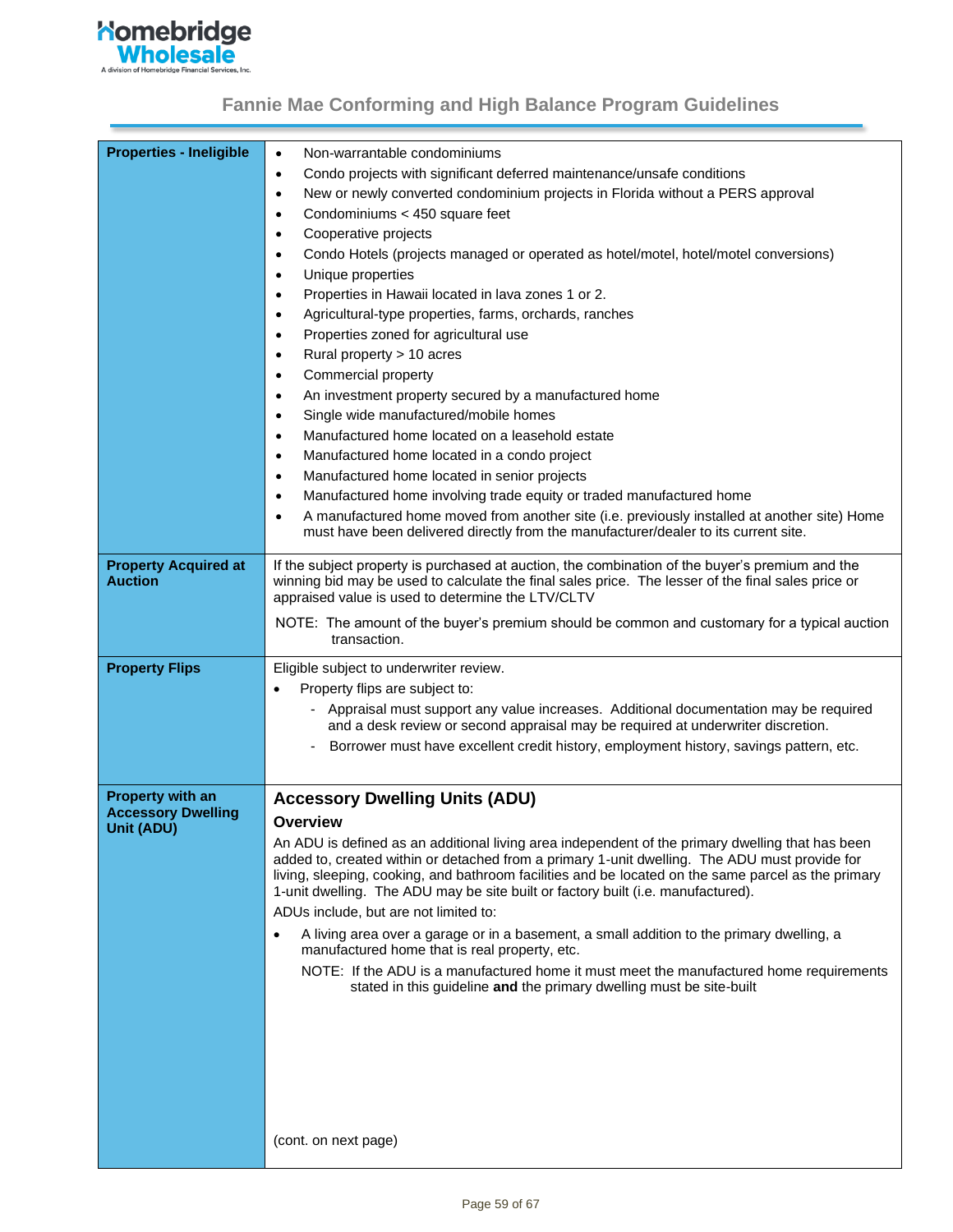

| <b>Property with an</b><br><b>Accessory Dwelling</b> | <b>Accessory Dwelling Unit (ADU) cont.</b>                                                                                                                                                                                                                                                                            |
|------------------------------------------------------|-----------------------------------------------------------------------------------------------------------------------------------------------------------------------------------------------------------------------------------------------------------------------------------------------------------------------|
| Unit (ADU) (cont.)                                   | The following applies to ADUs:                                                                                                                                                                                                                                                                                        |
|                                                      | The primary unit must be a 1-unit SFR; ineligible with a 2-4 unit property. The appraiser<br>$\bullet$<br>determines the eligibility based on the appraiser's analysis of the characteristics of the property.                                                                                                        |
|                                                      | The ADU must be smaller in size than the primary dwelling<br>$\bullet$                                                                                                                                                                                                                                                |
|                                                      | The ADU must have all of the following separate features:<br>$\bullet$                                                                                                                                                                                                                                                |
|                                                      | Means of ingress/egress. The ADU may include access to the primary dwelling,<br>however it is not considered an ADU if it can only be accessed through the primary<br>dwelling or the ADU area is open to the primary dwelling with no expectation of privacy                                                         |
|                                                      | A kitchen, that contains at minimum, cabinets, countertops, sink with running water, and<br>a stove or stove hookup (hotplates, microwaves, etc. not acceptable) An independent<br>second kitchen alone does not constitute an ADU and the removal of a stove does not<br>change the ADU classification               |
|                                                      | A sleeping area,                                                                                                                                                                                                                                                                                                      |
|                                                      | Bathroom facilities and bathing area<br>$\overline{\phantom{a}}$                                                                                                                                                                                                                                                      |
|                                                      | <b>Legal ADU Appraisal Requirements</b>                                                                                                                                                                                                                                                                               |
|                                                      | The appraisal must indicate the improvements are typical for the market, and<br>$\bullet$                                                                                                                                                                                                                             |
|                                                      | The appraiser must describe the unit and analyze any effect the accessory unit has on the<br>$\bullet$<br>value or marketability of the subject property, and                                                                                                                                                         |
|                                                      | An aged, closed sale is acceptable as a comparable and an active listing or under contract sale<br>$\bullet$<br>will qualify as a supplemental exhibit to show marketability, and                                                                                                                                     |
|                                                      | The borrower must qualify for the mortgage without considering any rental income for the legal<br>$\bullet$<br>accessory unit, and                                                                                                                                                                                    |
|                                                      | There is only one (1) accessory unit; multiple accessory units are ineligible                                                                                                                                                                                                                                         |
|                                                      | <b>Illegal ADU Appraisal Requirements</b>                                                                                                                                                                                                                                                                             |
|                                                      | If the ADU is not allowed under zoning (not allowed in any circumstance) the property is eligible<br>subject to the following additional conditions:                                                                                                                                                                  |
|                                                      | The use conforms to the subject neighborhood and market, and                                                                                                                                                                                                                                                          |
|                                                      | The property is appraised based upon its current use, and<br>$\bullet$                                                                                                                                                                                                                                                |
|                                                      | The appraisal must indicate that the improvements represent a use that does not comply with<br>$\bullet$<br>zoning, and                                                                                                                                                                                               |
|                                                      | The appraisal must indicate that the improvements are typical for the market through an<br>analysis of at least two $(2)$ comparable properties that have the same illegal use, OR                                                                                                                                    |
|                                                      | If recent sales are not available, a minimum of three (3) closed sales with the same illegal use<br>are acceptable, and                                                                                                                                                                                               |
|                                                      | The accessory unit cannot jeopardize any future hazard insurance claim that could be filed<br>against the property, and                                                                                                                                                                                               |
|                                                      | The borrower must qualify for the mortgage without considering any rental income from the<br>$\bullet$<br>illegal accessory unit, and                                                                                                                                                                                 |
|                                                      | There is only one (1) accessory unit; multiple accessory units are ineligible.<br>$\bullet$                                                                                                                                                                                                                           |
| <b>Property with an</b><br><b>Addition without</b>   | If the appraiser identifies an addition that does not have the required permits the following is<br>required:                                                                                                                                                                                                         |
| <b>Permits</b>                                       | The appraiser must comment on the quality and appearance of the work, and<br>$\bullet$<br>The impact the addition might have, if any, on the market value of the subject property.<br>$\bullet$                                                                                                                       |
| <b>Property with an</b>                              | Properties with an illegal conversion (e.g. garage converted to office/bedroom, screened in porch                                                                                                                                                                                                                     |
| <b>Illegal Conversion</b>                            | converted to laundry room, etc.) are eligible subject to the "Property with an Addition Without<br>Permits" topic requirements unless the illegal conversion includes the amenities to make it a self-<br>contained living space (e.g. a garage converted to a living space that includes a bathroom and<br>kitchen). |
|                                                      | NOTE: In cases where the illegal conversion would be considered an accessory unit (living space,<br>bathroom and kitchen) the conversion is subject to the guidelines under the "Illegal<br>Accessory Unit" topic above.                                                                                              |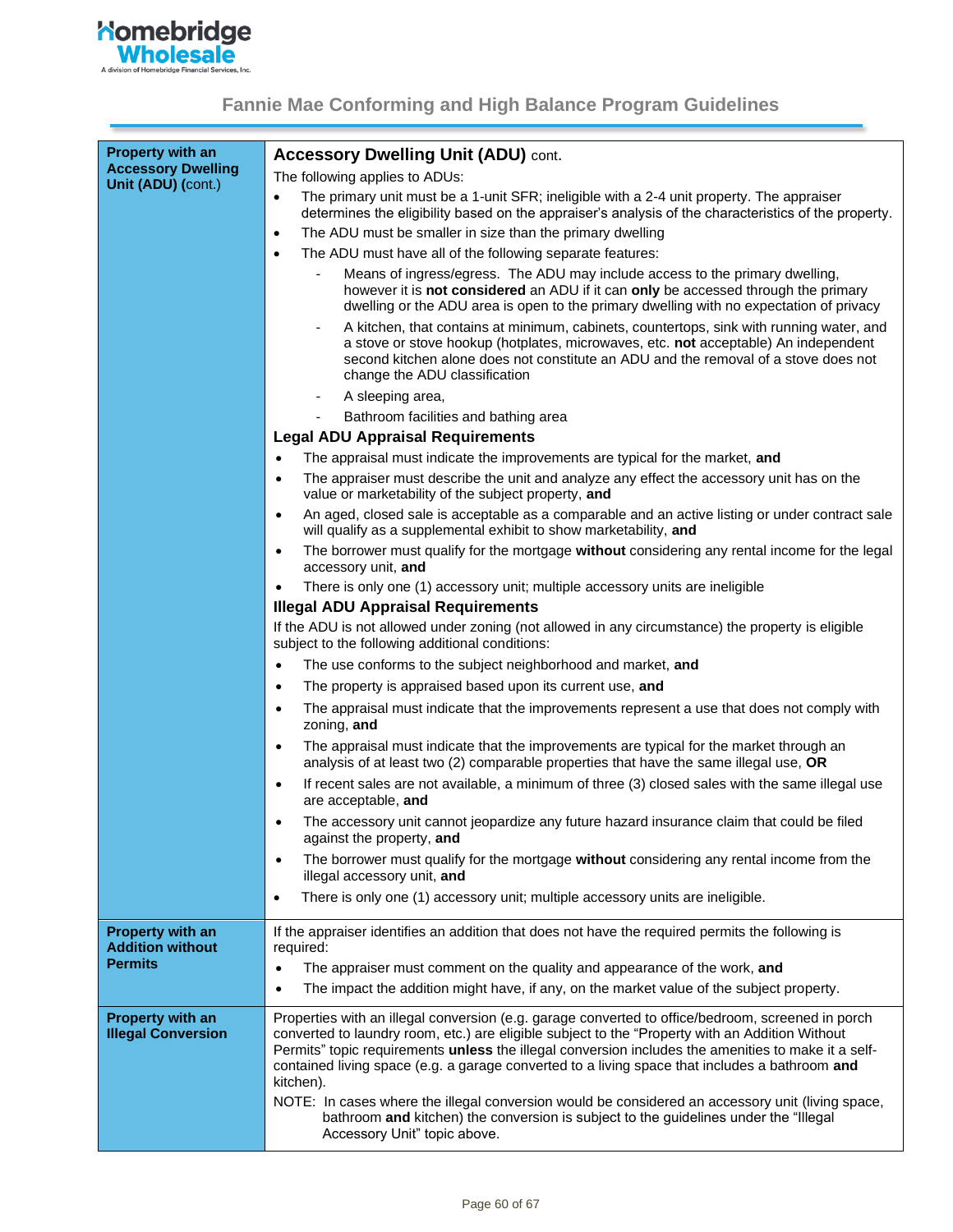

| <b>Property with Solar</b> | Ownership                                                                                                                                                                                                                                                                                                                                                                                       |
|----------------------------|-------------------------------------------------------------------------------------------------------------------------------------------------------------------------------------------------------------------------------------------------------------------------------------------------------------------------------------------------------------------------------------------------|
| <b>Panels</b>              | Solar power ownership or financing structures include:                                                                                                                                                                                                                                                                                                                                          |
|                            | Borrower-owned panels,<br>$\bullet$                                                                                                                                                                                                                                                                                                                                                             |
|                            | Leasing Agreements,                                                                                                                                                                                                                                                                                                                                                                             |
|                            | Separately financed solar panels (the panels serve as collateral for debt distinct from any<br>existing mortgage) or                                                                                                                                                                                                                                                                            |
|                            | Power Purchase Agreements (PPA)                                                                                                                                                                                                                                                                                                                                                                 |
|                            | <b>Requirements</b>                                                                                                                                                                                                                                                                                                                                                                             |
|                            | Title cannot reflect any liens related to the ownership or maintenance of the solar panels that                                                                                                                                                                                                                                                                                                 |
|                            | will result in a lien superior to Homebridge                                                                                                                                                                                                                                                                                                                                                    |
|                            | Properties with solar panels that are owned by the borrower are eligible without additional<br>٠<br>requirements.                                                                                                                                                                                                                                                                               |
|                            | Properties with solar panels that are not owned by the borrower (i.e. financed and collateralized<br>or leased from or owned by a third party under a power purchase agreement or other similar<br>arrangement, whether applicable to the original agreement or as subsequently amended) are<br>subject to Homebridge management prior approval and must meet all of Fannie Mae<br>requirements |
|                            | Separately financed solar panels must not contribute to the value of the property unless the<br>related documents indicate the panels cannot be repossessed in the event of default on the<br>associated financing                                                                                                                                                                              |
|                            | Fannie Mae requirements vary by the type of financing and collateralization or if subject to a<br>$\bullet$<br>PPA:                                                                                                                                                                                                                                                                             |
|                            | Solar panels that are financed and collateralized and the panels are collateral for<br>separate debt used to purchase the panels but are a fixture to the property due to a                                                                                                                                                                                                                     |
|                            | Uniform Commercial Code (UCC) fixture filing the following applies:                                                                                                                                                                                                                                                                                                                             |
|                            | Homebridge will review the credit and title report, appraisal and or UCC fixture<br>filing, promissory note and security agreement that reflect the terms of the secured<br>loan                                                                                                                                                                                                                |
|                            | The debt is included in the DTI,                                                                                                                                                                                                                                                                                                                                                                |
|                            | The solar panels are considered in the value of the property as long as the solar<br>panels cannot be repossessed for default,                                                                                                                                                                                                                                                                  |
|                            | The solar panels are included in other debt secured by the real estate in the CLTV<br>calculation (because of the UCC filing). If the UCC filing is in the land records as a<br>priority senior lien to the mortgage, it must be subordinated,                                                                                                                                                  |
|                            | <b>OR</b>                                                                                                                                                                                                                                                                                                                                                                                       |
|                            | Solar panels are financed and collateralized and the panels are collateral for separate<br>non-mortgage debt used to purchase the panels but do not appear on the title report,                                                                                                                                                                                                                 |
|                            | Documentation to confirm the terms of the secured loan (credit report, title, UCC<br>financing statement, promissory note or related security agreement) must be<br>provided                                                                                                                                                                                                                    |
|                            | The debt is included in the DTI,<br>٠                                                                                                                                                                                                                                                                                                                                                           |
|                            | The solar panels cannot have any contributory value to the property                                                                                                                                                                                                                                                                                                                             |
|                            | The panels are not included in the LTV calculation,                                                                                                                                                                                                                                                                                                                                             |
|                            | The debt is not included in the CLTV calculation (the panels are considered<br>personal property not affixed to the home)                                                                                                                                                                                                                                                                       |
|                            | <b>OR</b>                                                                                                                                                                                                                                                                                                                                                                                       |
|                            | Solar panels that are leased or owned under a PPA are subject to:                                                                                                                                                                                                                                                                                                                               |
|                            | A copy of the lease or PPA must be provided                                                                                                                                                                                                                                                                                                                                                     |
|                            | The solar panels cannot be included in the appraised value,                                                                                                                                                                                                                                                                                                                                     |
|                            | The value of the solar panels is not included in the LTV, even if a precautionary<br>UCC filing is recorded, because the documented lease or PPA status takes priority                                                                                                                                                                                                                          |
|                            | The value of the solar panels is not included in other debt secured by real estate in<br>the CLTV calculation because the documented lease or PPA status takes priority                                                                                                                                                                                                                         |
|                            | The property must maintain access to an alternate source of electric power that<br>meets community standards.                                                                                                                                                                                                                                                                                   |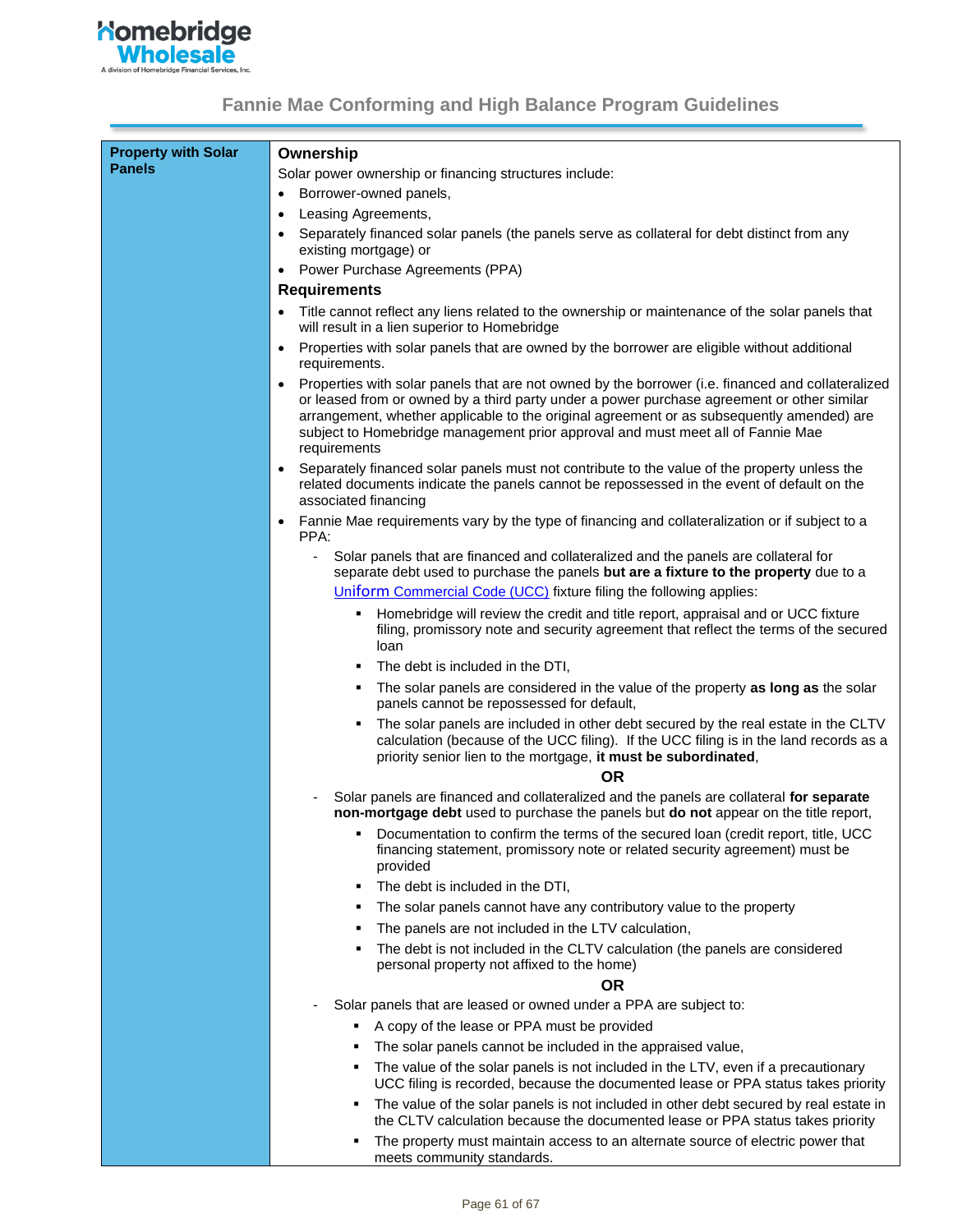

<span id="page-61-0"></span>

| <b>Property with Solar</b><br>Panels (cont.) | The monthly lease payment must be included in the debt-to-income (DTI)<br>٠<br>ratio calculation, unless the lease is structured to:                                                                                                                                                                                                                                                              |
|----------------------------------------------|---------------------------------------------------------------------------------------------------------------------------------------------------------------------------------------------------------------------------------------------------------------------------------------------------------------------------------------------------------------------------------------------------|
|                                              | Provide delivery of a specific amount of energy at a fixed payment during a<br>given period, and                                                                                                                                                                                                                                                                                                  |
|                                              | Has a production guarantee that compensates the borrower on a prorated<br>basis in the event the solar panels fail to meet the energy output required for<br>in the lease for that period.                                                                                                                                                                                                        |
|                                              | Payments under power purchase agreements where the payment is<br>calculated solely based on the energy produced and used may be excluded<br>from the DTI ratio.                                                                                                                                                                                                                                   |
|                                              | The lease or a power purchase agreement must indicate that:<br>٠                                                                                                                                                                                                                                                                                                                                  |
|                                              | Any damage that occurs as a result of installation, malfunction,<br>manufacturing defect, or the removal of the solar panels is the responsibility<br>of the owner of the equipment and the owner must be obligated to repair the<br>damage and return the improvements to their original or prior condition (for<br>example, sound and watertight conditions that are architecturally consistent |
|                                              | with the home); and                                                                                                                                                                                                                                                                                                                                                                               |
|                                              | The owner of the solar panels agrees not to be named loss payee (or<br>named insured) on the property owner's property insurance policy covering<br>the residential structure the panels are attached to or verification that the<br>owner of the solar panels is not named loss payee (or named insured) on<br>the property owner's property insurance policy; and                               |
|                                              | In the event of foreclosure, Homebridge as the lender has the discretion to<br>either:                                                                                                                                                                                                                                                                                                            |
|                                              | Terminate the lease/agreement and require the third-party owner to<br>٠<br>remove the equipment                                                                                                                                                                                                                                                                                                   |
|                                              | Become, without payment of any transfer or similar fee, the<br>٠<br>beneficiary of the borrower's lease/agreement with the third-party; or                                                                                                                                                                                                                                                        |
|                                              | Enter into a new lease/agreement with the third-party, under terms no<br>less favorable than the prior owner.                                                                                                                                                                                                                                                                                     |
|                                              | Title exceptions due to the solar panels (e.g. easement) are acceptable provided<br>٠<br>the interest is not superior to Homebridge                                                                                                                                                                                                                                                               |
|                                              | <b>Uniform Commercial Code (UCC)</b>                                                                                                                                                                                                                                                                                                                                                              |
|                                              | A UCC financing statement that covers personal property and is not intended as a "fixture<br>filing" must be filed in the office identified in the applicable state's adopted version of the UCC                                                                                                                                                                                                  |
|                                              | A "fixture filing" is a UCC-1 financing statement authorized and made in accordance with the<br>UCC adopted in the state where the property is located. A fixture filing:                                                                                                                                                                                                                         |
|                                              | Covers property that is, or will be, affixed to improvements such as real property                                                                                                                                                                                                                                                                                                                |
|                                              | If contains both a description of the collateral that is/will be affixed to the property and<br>a description of the property                                                                                                                                                                                                                                                                     |
|                                              | Is filed in the same office that mortgages are recorded<br>$\overline{\phantom{a}}$                                                                                                                                                                                                                                                                                                               |
|                                              | Filed in the land records provides notice to third parties, including title insurance<br>$\overline{\phantom{a}}$<br>companies, of the existence and perfection of a security interest in the fixture                                                                                                                                                                                             |
|                                              | If properly filed, the security interest in the described fixture, has priority over the<br>$\overline{\phantom{a}}$<br>lien of a subsequently recorded mortgage                                                                                                                                                                                                                                  |
|                                              | <b>PACE/HERO Financing</b>                                                                                                                                                                                                                                                                                                                                                                        |
|                                              | If the solar panels are financed with a PACE/HERO loan the transaction is ineligible unless the<br>PACE/HERO financing is paid in full prior to or at closing                                                                                                                                                                                                                                     |
|                                              |                                                                                                                                                                                                                                                                                                                                                                                                   |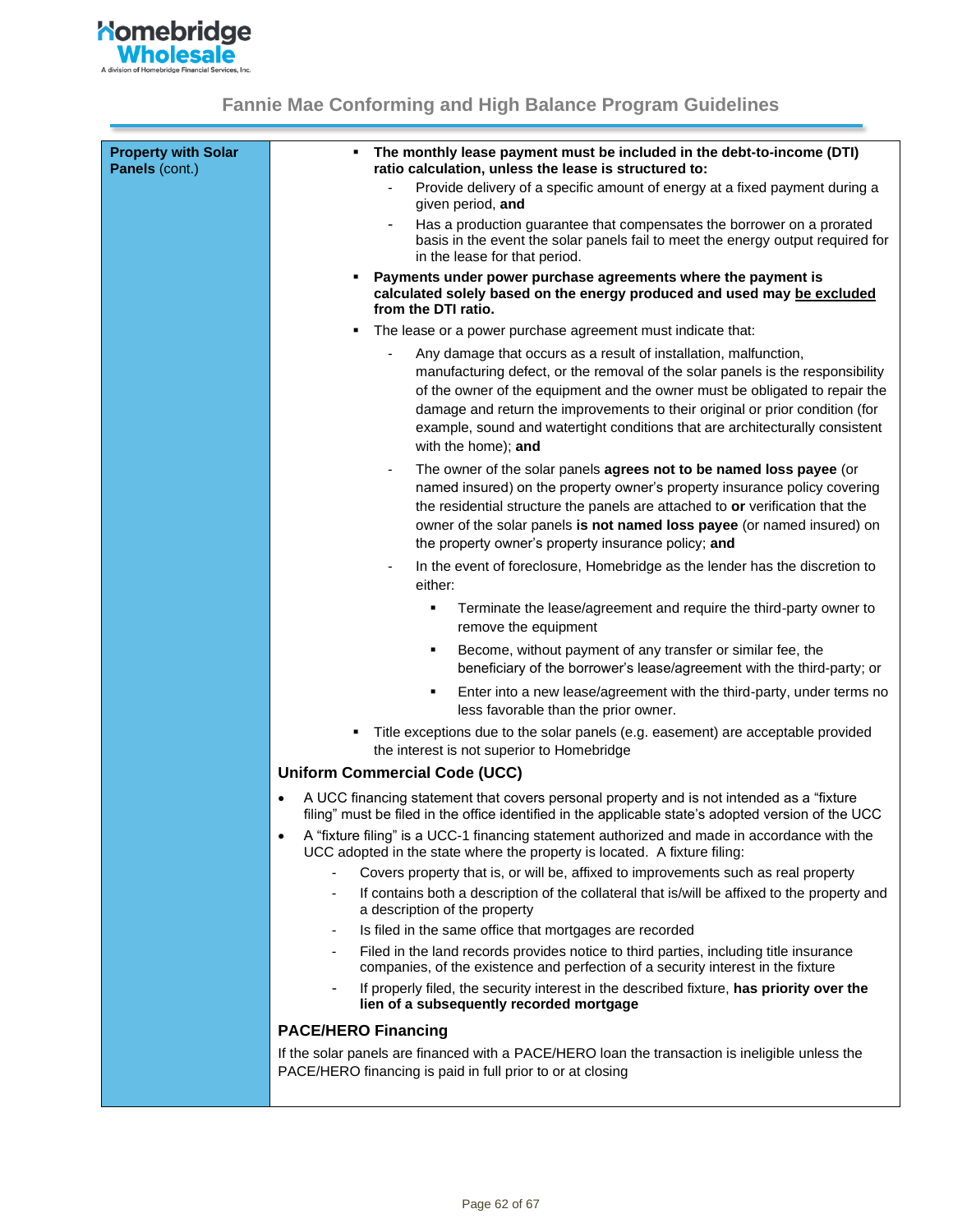

| <b>Refinance</b><br><b>Transactions</b> | $\bullet$ | Rate/Term Refinance: Properties listed for sale must be taken off the market on or before the<br>disbursement date of the new loan and borrower must provide written confirmation of their<br>intent to occupy the property (primary residences only require intent to occupy property<br>confirmation)                                                                                                                                                                                                                  |
|-----------------------------------------|-----------|--------------------------------------------------------------------------------------------------------------------------------------------------------------------------------------------------------------------------------------------------------------------------------------------------------------------------------------------------------------------------------------------------------------------------------------------------------------------------------------------------------------------------|
|                                         |           | <b>Loan Applications Dated On and After September 1, 2021:</b> A rate/term<br>refinance transaction will have a seasoning requirement if a cash-out refinance was<br>completed on the subject property within the previous 30 days<br>A 30 day seasoning requirement applies measured from the Note date of the                                                                                                                                                                                                          |
|                                         |           | cash-out transaction to the application date of the rate/term refinance                                                                                                                                                                                                                                                                                                                                                                                                                                                  |
|                                         | $\bullet$ | <b>Cash-Out Refinance:</b> Properties listed for sale in the 6 months prior to the disbursement date<br>must be taken off the market on or before the disbursement date of the new loan.                                                                                                                                                                                                                                                                                                                                 |
|                                         | $\bullet$ | Cash-out transactions require a minimum 6 months title seasoning (6 months from close date<br>or previous transaction to disbursement date of the new loan) except as follows:                                                                                                                                                                                                                                                                                                                                           |
|                                         |           | Delayed financing guidelines are met (refer to the Delayed Financing topic), or                                                                                                                                                                                                                                                                                                                                                                                                                                          |
|                                         |           | The borrower inherited or was legally awarded the property (divorce, separation or<br>dissolution of domestic partnership).                                                                                                                                                                                                                                                                                                                                                                                              |
|                                         |           | NOTE: Property ownership held in an LLC is eligible to meet the 6 month seasoning<br>requirement if the borrower was 100% owner or a majority-owner of the LLC. The<br>property must be taken out of the LLC prior to disbursement of the new loan<br>funds                                                                                                                                                                                                                                                              |
|                                         | ٠         | <b>Delayed Financing</b>                                                                                                                                                                                                                                                                                                                                                                                                                                                                                                 |
|                                         |           | Borrowers who purchased the subject property within the past six months (purchase date<br>to disbursement date of the new loan) are eligible for a cash-out refinance when no<br>financing was obtained for the purchase transaction and all of the following requirements<br>are met:                                                                                                                                                                                                                                   |
|                                         |           | The borrower must have initially purchased the property as one of the following:<br>$\blacksquare$                                                                                                                                                                                                                                                                                                                                                                                                                       |
|                                         |           | - A natural person,                                                                                                                                                                                                                                                                                                                                                                                                                                                                                                      |
|                                         |           | - An eligible inter vivos revocable trust, where the borrower established that trust<br>and is the beneficiary of the trust,                                                                                                                                                                                                                                                                                                                                                                                             |
|                                         |           | - An eligible land trust where the borrower is the beneficiary of the land trust, or                                                                                                                                                                                                                                                                                                                                                                                                                                     |
|                                         |           | - An LLC or partnership in which the borrower(s) have 100% ownership (individual<br>or joint); and                                                                                                                                                                                                                                                                                                                                                                                                                       |
|                                         |           | The new loan amount cannot exceed the actual documented amount of the<br>borrower's initial investment to purchase the property plus the financing of closing<br>costs, prepaid fees, and points (subject to the maximum LTV/CLTV ratios for a cash-<br>out transaction based on the current appraised value); and                                                                                                                                                                                                       |
|                                         |           | The purchase transaction was an arms-length transaction; and                                                                                                                                                                                                                                                                                                                                                                                                                                                             |
|                                         |           | The CD from the original transaction is required to confirm that there was no<br>mortgage financing used to obtain the property: and                                                                                                                                                                                                                                                                                                                                                                                     |
|                                         |           | The source of the funds used to purchase the property can be documented (i.e. bank<br>statements, personal loan documents, HELOC against another property) and were<br>the borrower's own funds; and                                                                                                                                                                                                                                                                                                                     |
|                                         |           | NOTE: If gift funds were used to purchase the property, they may not be<br>reimbursed with the proceeds from the new loan.                                                                                                                                                                                                                                                                                                                                                                                               |
|                                         |           | The preliminary title documentation must not indicate any existing liens on the<br>subject property. If the source of the funds to acquire the property was an unsecured<br>loan or secured by an asset other than a subject property (e.g. HELOC), the CD for<br>the refinance transaction must reflect that all cash-out proceeds be used to pay off or<br>pay down, as applicable, the loan used to purchase the property; and<br>An "Approve/Eligible" Finding from DU is required and the transaction must meet all |
|                                         |           | other cash-out eligibility requirements.                                                                                                                                                                                                                                                                                                                                                                                                                                                                                 |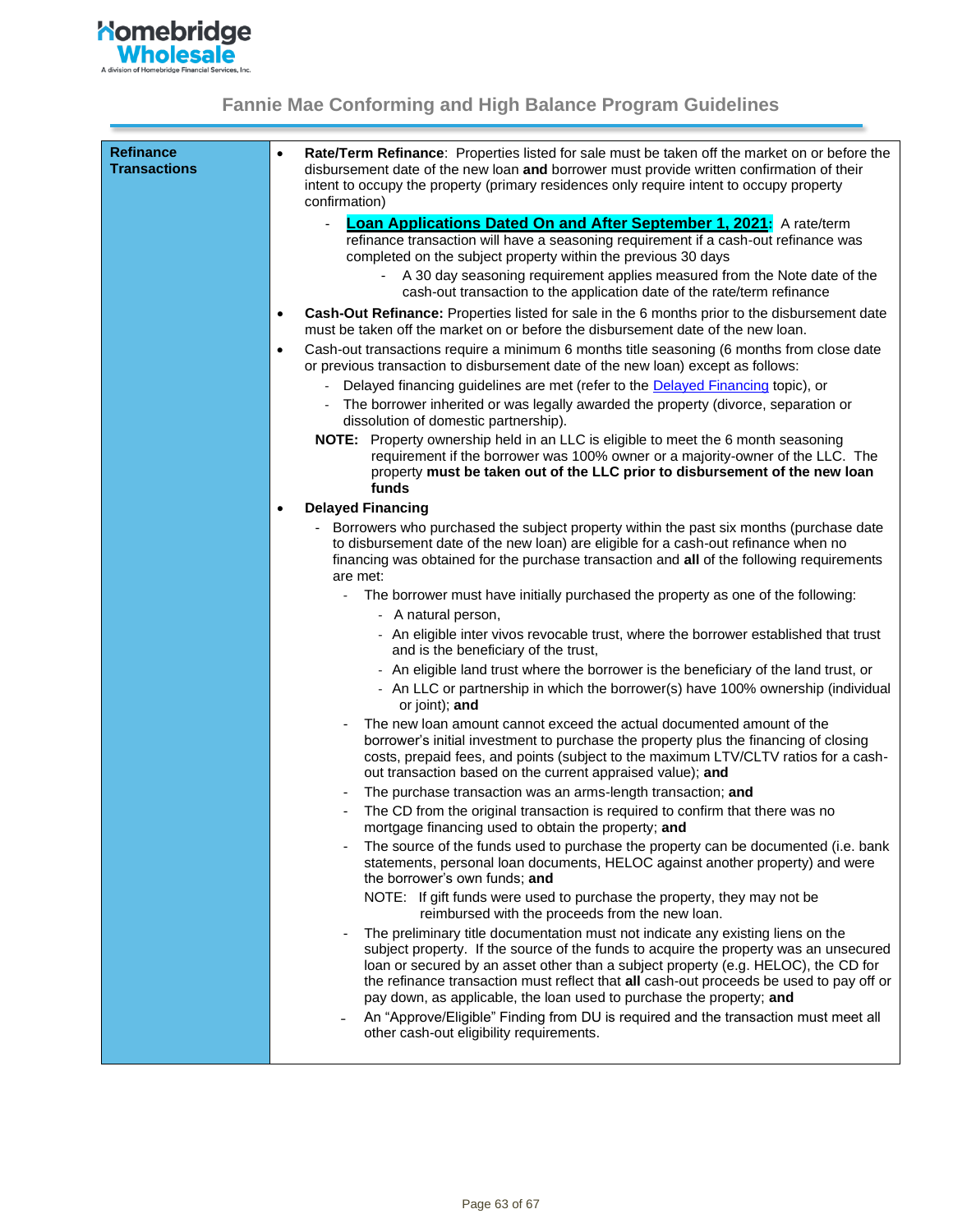

<span id="page-63-0"></span>

| <b>Refinance</b>                         | Financing Real Estate Taxes - the following applies when real estate taxes are financed:                                                                                                                                                                                                                                                                         |
|------------------------------------------|------------------------------------------------------------------------------------------------------------------------------------------------------------------------------------------------------------------------------------------------------------------------------------------------------------------------------------------------------------------|
| <b>Transactions (cont.)</b>              |                                                                                                                                                                                                                                                                                                                                                                  |
|                                          | Limited Cash-Out (Rate/Term) Refinance:                                                                                                                                                                                                                                                                                                                          |
|                                          | Non-delinquent (< 60 days past due) Property Taxes: Non-delinquent property taxes<br>may be included in the loan amount on a rate/term refinance transaction subject to:                                                                                                                                                                                         |
|                                          | The property taxes must be paid in full through the transaction, and                                                                                                                                                                                                                                                                                             |
|                                          | The property tax payment must be paid directly to the taxing authority through<br>closing; the borrower cannot receive any funds required to pay the property tax                                                                                                                                                                                                |
|                                          | Delinquent (> 60 days past due) Property Taxes: Ineligible for a rate/term refinance;<br>must be a cash-out transaction (see below for requirements)                                                                                                                                                                                                             |
|                                          | <b>Cash-Out Refinance:</b>                                                                                                                                                                                                                                                                                                                                       |
|                                          | A loan with financed real estate taxes that are more than 60 days delinquent is eligible as<br>long as an escrow account is established. If an escrow account is <b>not</b> established the<br>loan is ineligible unless requiring an escrow account is not permitted under applicable<br>state law or regulation.                                               |
| <b>Refinance</b><br><b>Transactions-</b> | A cash-out refinance obtained specifically to pay off student loan debt is eligible subject to all of<br>the following:                                                                                                                                                                                                                                          |
| <b>Cash-out to Payoff</b>                | At least one student loan must be paid off in full with the proceeds from the loan, and<br>$\bullet$                                                                                                                                                                                                                                                             |
| <b>Student Loans</b>                     | The cash-out loan proceeds must be paid directly to the student loan servicer, and<br>$\bullet$                                                                                                                                                                                                                                                                  |
|                                          | The borrower must be personally obligated on the student loan being paid through the<br>$\bullet$<br>transaction, and                                                                                                                                                                                                                                            |
|                                          | Maximum cash back to the borrower is 2% or \$2,000, and<br>$\bullet$                                                                                                                                                                                                                                                                                             |
|                                          | The property cannot be listed for sale at time of disbursement, and<br>$\bullet$                                                                                                                                                                                                                                                                                 |
|                                          | Payoff of taxes is ineligible unless an escrow account is established, and<br>$\bullet$                                                                                                                                                                                                                                                                          |
|                                          | Payoff of delinquent taxes is ineligible<br>$\bullet$                                                                                                                                                                                                                                                                                                            |
|                                          | Standard cash-out LTV/CLTV ratios apply. The LLPA applied to cash-out transactions will be<br>waived when all of the above stated requirements are met.                                                                                                                                                                                                          |
|                                          | NOTE: Proceeds from the cash-out to payoff student loans transaction may only be used to pay<br>off student loan(s) and the first lien/subordinate lien used to purchase the property.<br>If proceeds from the transaction are used to pay down/off any non-mortgage debt the<br>transaction will be considered a standard cash-out and the LLPA will be applied |
| <b>Reserves</b>                          | Reserves are per DU Findings<br>$\bullet$                                                                                                                                                                                                                                                                                                                        |
|                                          | When the borrower has multiple financed properties, refer to the <b>Financed Properties</b> topic for<br>$\bullet$<br>detailed information on determining the amount of reserves required.                                                                                                                                                                       |
|                                          | <b>Acceptable Sources of Reserves:</b>                                                                                                                                                                                                                                                                                                                           |
|                                          | Checking/savings accounts,<br>$\bullet$                                                                                                                                                                                                                                                                                                                          |
|                                          | Investments in stocks, bonds, mutual funds, certificates of deposit, money market funds, and<br>$\bullet$<br>trust accounts                                                                                                                                                                                                                                      |
|                                          | Vested amount in retirement accounts, and<br>$\bullet$                                                                                                                                                                                                                                                                                                           |
|                                          | Cash value of a vested life insurance policy<br>$\bullet$                                                                                                                                                                                                                                                                                                        |
|                                          | <b>Unacceptable Sources of Reserves</b>                                                                                                                                                                                                                                                                                                                          |
|                                          | Cash-out proceeds from a cash-out refinance transaction on the subject property<br>$\bullet$                                                                                                                                                                                                                                                                     |
|                                          | Interested party contributions,<br>$\bullet$                                                                                                                                                                                                                                                                                                                     |
|                                          | Personal unsecured loans,<br>$\bullet$                                                                                                                                                                                                                                                                                                                           |
|                                          | Stock options and non-vested restricted stock<br>$\bullet$                                                                                                                                                                                                                                                                                                       |
|                                          | Stock held in an unlisted corporation,<br>$\bullet$                                                                                                                                                                                                                                                                                                              |
|                                          | Funds that have not been vested,<br>$\bullet$                                                                                                                                                                                                                                                                                                                    |
|                                          | Funds that cannot be withdrawn under circumstances other than the account owner's<br>$\bullet$<br>retirement, employment termination, or death.                                                                                                                                                                                                                  |
|                                          |                                                                                                                                                                                                                                                                                                                                                                  |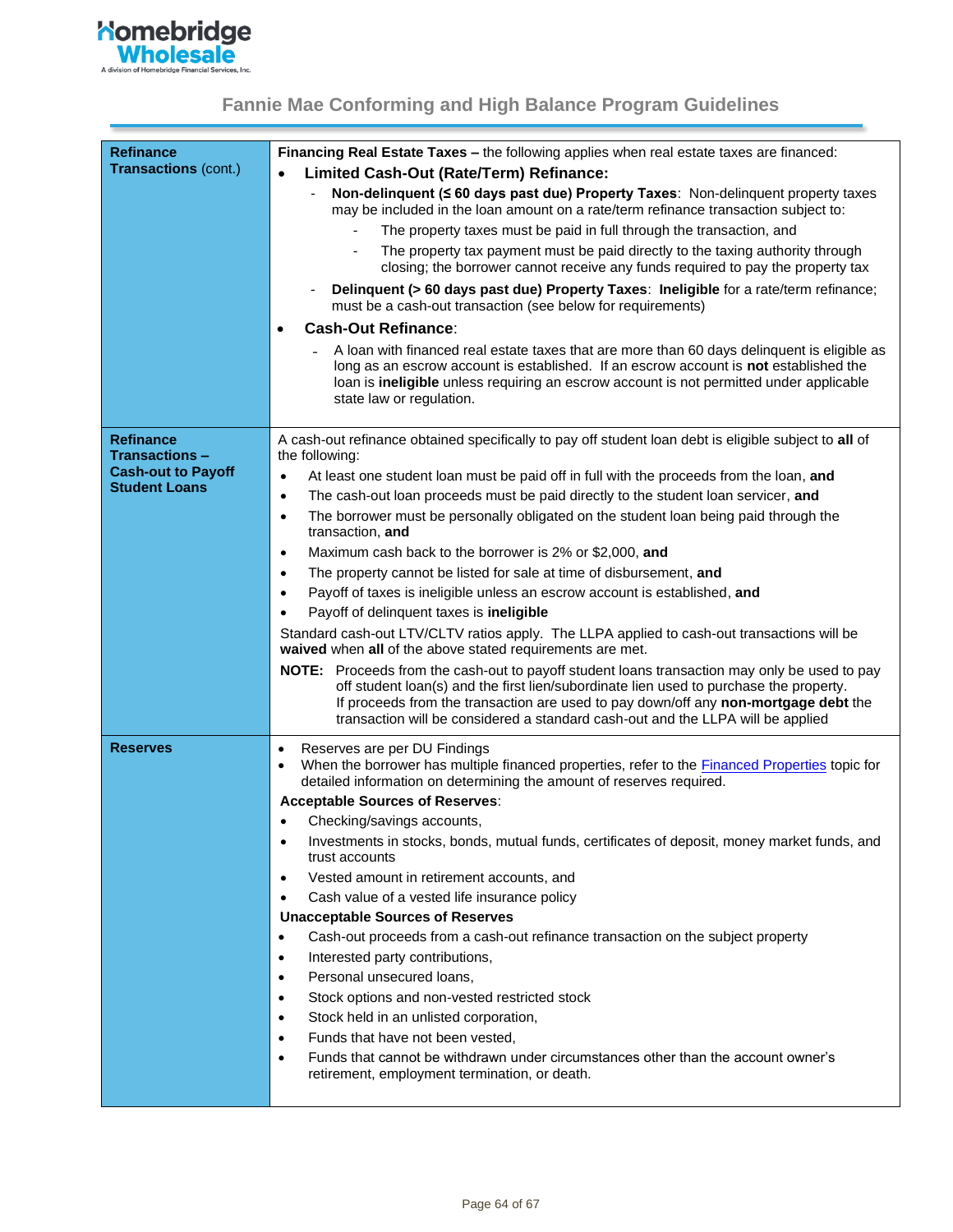

| <b>Seller Contributions</b>            | Refer to the <b>Interested Party Contributions</b> topic for seller contribution limits                                                                                                                                                                                                                                        |
|----------------------------------------|--------------------------------------------------------------------------------------------------------------------------------------------------------------------------------------------------------------------------------------------------------------------------------------------------------------------------------|
| <b>Subordinate</b><br><b>Financing</b> | Eligible subject to the CLTV limits on the matrix located on pages 1 and 2. Max CLTV is 105%<br>$\bullet$<br>for a fixed rate owner-occupied property with a Community Second.                                                                                                                                                 |
|                                        | If existing subordinate financing is a HELOC, the full amount of the available credit must be<br>$\epsilon$<br>used to determine the HCLTV.                                                                                                                                                                                    |
|                                        | Unacceptable subordinate financing terms include:<br>$\bullet$                                                                                                                                                                                                                                                                 |
|                                        | Mortgages with negative amortization (with the exception of employer subordinate<br>financing that has deferred payments)                                                                                                                                                                                                      |
|                                        | Subordinate financing that does not fully amortize under a level monthly payment plan<br>where the maturity or balloon payment date is less than 5 years after the Note date of the<br>new fist mortgage                                                                                                                       |
|                                        | Subordinate financing that has a prepayment penalty                                                                                                                                                                                                                                                                            |
|                                        | If using a Community Second, program must be currently approved by Homebridge. Refer to<br>$\bullet$<br>the Approved DPA/Community Program list located under Working With Us on the<br>Homebridge website at www.homebridgewholesale.com for eligible programs. All Fannie<br>Mae Community Seconds requirements must be met. |
|                                        | PACE/HERO financing is ineligible subordinate financing                                                                                                                                                                                                                                                                        |
| <b>Temporary Buydowns</b>              | Not available                                                                                                                                                                                                                                                                                                                  |
|                                        |                                                                                                                                                                                                                                                                                                                                |
|                                        |                                                                                                                                                                                                                                                                                                                                |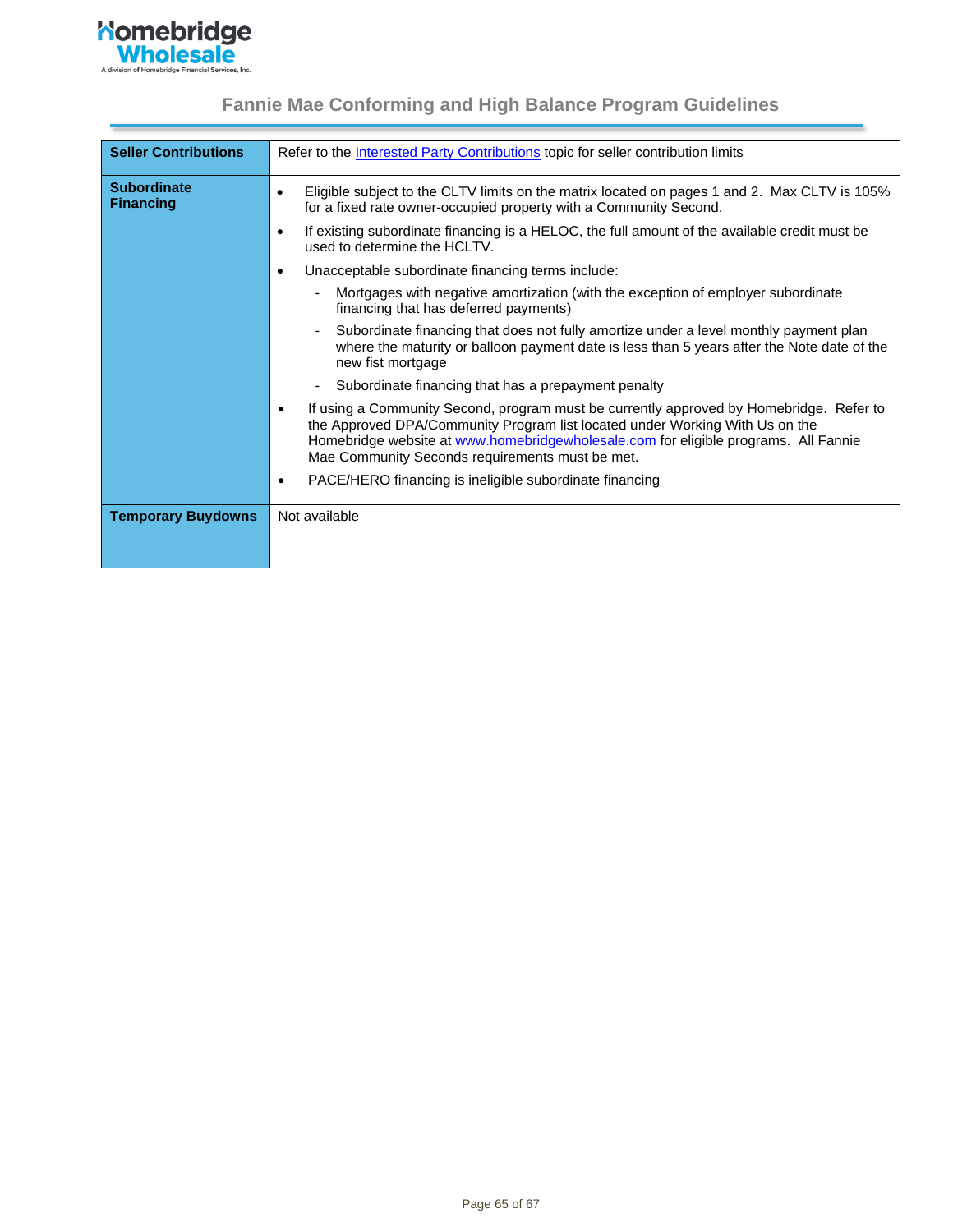

| Texas Section 50(a)(6)<br>(Texas Equity) | A Texas Section 50(a)(6) Ioan (aka Texas Home Equity) is a cash-out refinance. A current Texas<br>equity loan may be refinanced as a rate/term refinance subject to specific requirements. See |  |  |
|------------------------------------------|------------------------------------------------------------------------------------------------------------------------------------------------------------------------------------------------|--|--|
|                                          | requirements specific to a Texas Equity Being Refinanced as a Rate/Term Transaction topic.                                                                                                     |  |  |
|                                          | The following applies:                                                                                                                                                                         |  |  |
|                                          | Cash-out refinance<br>$\bullet$                                                                                                                                                                |  |  |
|                                          | Owner-occupied primary residence classified as a homestead under Texas law<br>$\bullet$                                                                                                        |  |  |
|                                          | All borrowers must reside in the home<br>$\bullet$                                                                                                                                             |  |  |
|                                          | Non-occupant co-borrowers are not allowed<br>$\bullet$                                                                                                                                         |  |  |
|                                          | Maximum 80% LTV/CLTV<br>$\bullet$                                                                                                                                                              |  |  |
|                                          | Subordinate financing not allowed (all liens must be paid in full by refinance transaction)<br>$\bullet$                                                                                       |  |  |
|                                          | 1-unit single family residence, PUD or condo<br>$\bullet$                                                                                                                                      |  |  |
|                                          | "Approve/Eligible" DU Finding required<br>$\bullet$                                                                                                                                            |  |  |
|                                          | Maximum of 10 acres, no exceptions. Land that is taxed as agricultural is eligible<br>$\bullet$                                                                                                |  |  |
|                                          | NOTE: The borrower cannot obtain an agricultural designation after they have originated a<br>Texas equity loan (state of Texas restriction)                                                    |  |  |
|                                          | Maximum 2% fee limitation for all closing costs, fees and charges. The following are excluded<br>$\bullet$<br>from the limitation:                                                             |  |  |
|                                          | - Prepaid and bona fide discount points (discount points eligible if borrowers sign an<br>"Election to Pay Discount Points" affidavit at closing),                                             |  |  |
|                                          | Escrow reserves,                                                                                                                                                                               |  |  |
|                                          | Insurance premiums,                                                                                                                                                                            |  |  |
|                                          | Property taxes paid at closing,                                                                                                                                                                |  |  |
|                                          | Per diem interest                                                                                                                                                                              |  |  |
|                                          | Homeowner's insurance,                                                                                                                                                                         |  |  |
|                                          | Title insurance premium and endorsement fees,                                                                                                                                                  |  |  |
|                                          | Survey costs, and<br>۰                                                                                                                                                                         |  |  |
|                                          | Third party appraisal fees                                                                                                                                                                     |  |  |
|                                          | Notice Concerning Extension of Credit required (aka "12 Day Disclosure"):<br>$\bullet$                                                                                                         |  |  |
|                                          | Borrower and non-borrowing spouse (if applicable) must sign the Notice Concerning<br><b>Extension of Credit,</b>                                                                               |  |  |
|                                          | - The loan cannot close until 12 days after the Notice was signed.                                                                                                                             |  |  |
|                                          | A survey is required<br>$\bullet$                                                                                                                                                              |  |  |
|                                          | Loan must close at the closing agent's office; it cannot close at the borrower's home<br>٠                                                                                                     |  |  |
|                                          | Borrower must receive a copy of the final 1003 along with the CD for review a minimum of 24<br>$\bullet$<br>hours prior to closing                                                             |  |  |
|                                          | All married parties, regardless if on the loan or not, must sign the Deed of Trust and Notice of<br>$\bullet$<br>Right to Cancel as Texas is a community property state                        |  |  |
|                                          | Borrower(s) cannot sign early (i.e. cannot sign before the date of the closing package).<br>$\bullet$                                                                                          |  |  |
|                                          | Deed of Trust: Trustee must be completed on the Security Instrument (must be a Texas<br>$\bullet$<br>resident and is typically an attorney)                                                    |  |  |
|                                          | Property taxes are due yearly in December. Tax Certificates are generally provided. School,<br>$\bullet$<br>city, county and MUD taxes are common                                              |  |  |
|                                          | Waiting periods:<br>$\bullet$                                                                                                                                                                  |  |  |
|                                          | The loan cannot close until the Notice Concerning Extensions of Credit (12 Day                                                                                                                 |  |  |
|                                          | Disclosure) has been signed and received by Homebridge for 12 days.                                                                                                                            |  |  |
|                                          | The loan cannot close until 24 hours after the borrower(s) have signed the final CD<br>$\overline{\phantom{a}}$<br>Settlement Statement and the final 1003.                                    |  |  |
|                                          | There is a 12 months seasoning requirement. The loan cannot close until a minimum of<br>12 months have passed after the closing of the previous loan.                                          |  |  |
|                                          | There is a 3 day right of rescission period<br>$\bullet$                                                                                                                                       |  |  |
|                                          | Fixed rate only; ARMs ineligible<br>$\bullet$                                                                                                                                                  |  |  |
|                                          |                                                                                                                                                                                                |  |  |